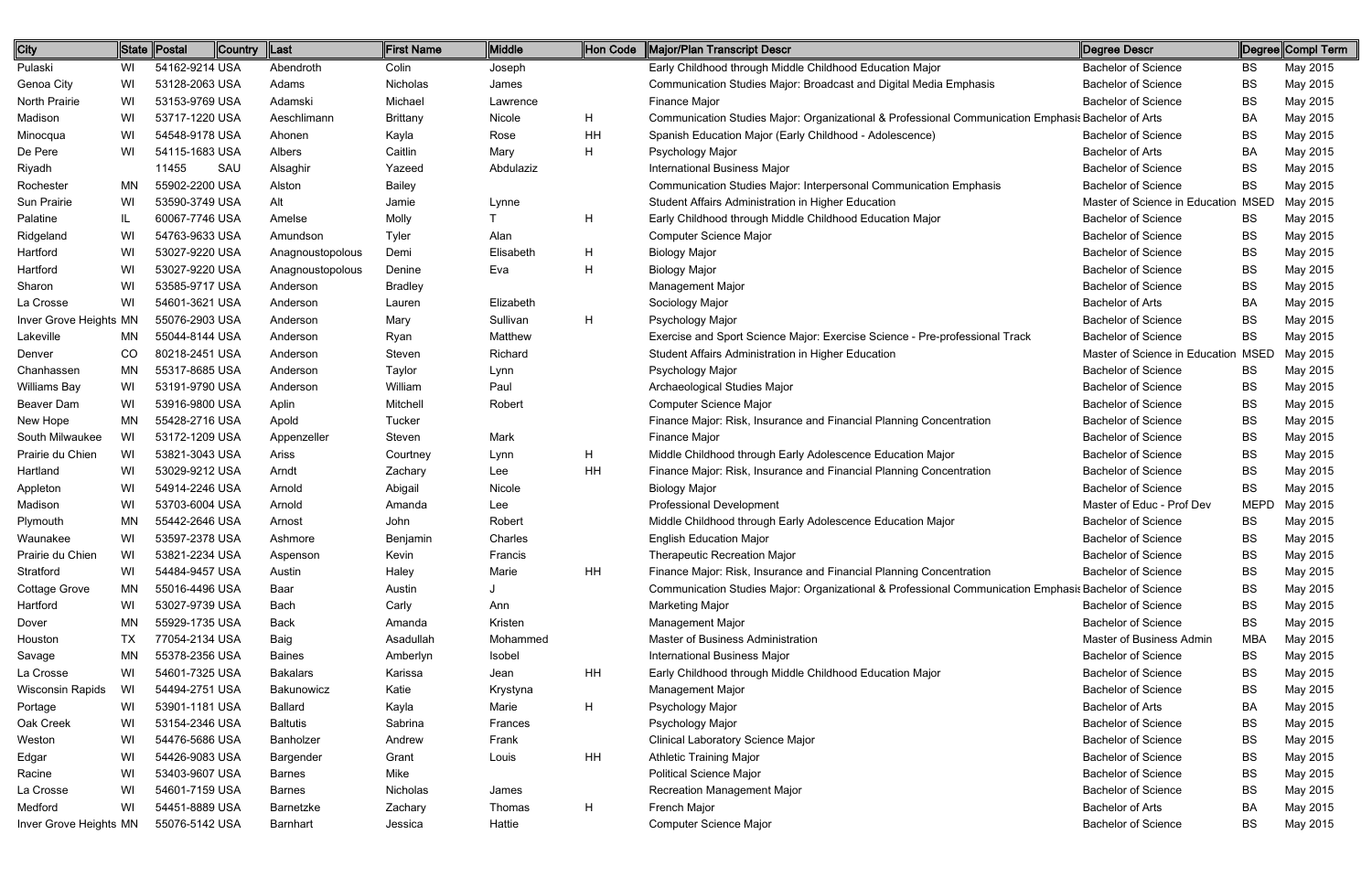| Pardeeville          | WI  | 53954-9495 USA | Barreau         | Eric      | Scott     | <b>HH</b> | Psychology Major                                                                                      | <b>Bachelor of Science</b>          | <b>BS</b>   | May 2015 |
|----------------------|-----|----------------|-----------------|-----------|-----------|-----------|-------------------------------------------------------------------------------------------------------|-------------------------------------|-------------|----------|
| <b>Burnsville</b>    | MN  | 55337-7006 USA | <b>Barrett</b>  | Andrew    |           |           | Communication Studies Major: Organizational & Professional Communication Emphasis Bachelor of Science |                                     | <b>BS</b>   | May 2015 |
| <b>Burnsville</b>    | MN  | 55337-7006 USA | <b>Barrett</b>  | Andrew    |           |           | <b>Criminal Justice Minor</b>                                                                         | <b>Bachelor of Science</b>          | <b>BS</b>   | May 2015 |
| Antigo               | WI  | 54409-8921 USA | <b>Barske</b>   | Emily     | Ann       |           | <b>Physical Therapy</b>                                                                               | Doctor of Physical Therapy          | <b>DPT</b>  | May 2015 |
| Hudson               | WI  | 54016-7866 USA | Bates           | Philip    | Edward    |           | Exercise and Sport Science Major: Exercise Science - Fitness Track                                    | <b>Bachelor of Science</b>          | <b>BS</b>   | May 2015 |
| Fitchburg            | WI  | 53711-5459 USA | <b>Bathe</b>    | Cameron   |           |           | <b>Political Science Major</b>                                                                        | <b>Bachelor of Science</b>          | <b>BS</b>   | May 2015 |
| Eau Claire           | WI  | 54701-7203 USA | Bauer           | Amelia    |           |           | <b>Biology Major: Biomedical Science Concentration</b>                                                | <b>Bachelor of Science</b>          | <b>BS</b>   | May 2015 |
| <b>Spring Grove</b>  | MN  | 55974-0082 USA | Bauer           | Emily     | Jean      |           | <b>Professional Development</b>                                                                       | Master of Educ - Prof Dev           | <b>MEPD</b> | May 2015 |
| Marshfield           | WI  | 54449-8316 USA | <b>Bauer</b>    | Jonathan  | Robert    |           | <b>Biology Major: Biomedical Science Concentration</b>                                                | <b>Bachelor of Science</b>          | BS          | May 2015 |
| Dakota               | MN  | 55925-4173 USA | Bauer           | Leah      | Marie     |           | Psychology Major                                                                                      | <b>Bachelor of Science</b>          | <b>BS</b>   | May 2015 |
| Westby               | WI  | 54667-7294 USA | Bean            | Dillon    | Jerome    |           | <b>Finance Major</b>                                                                                  | <b>Bachelor of Science</b>          | <b>BS</b>   | May 2015 |
| Niagara              | WI  | 54151-1012 USA | Beauchamp       | Ashley    | Ann       | HH        |                                                                                                       | <b>Bachelor of Science</b>          | <b>BS</b>   | May 2015 |
| Niagara              | WI  | 54151-1012 USA | Beauchamp       | Ashley    | Ann       | HH        | Exercise and Sport Science Major: Exercise Science - Pre-professional Track                           | <b>Bachelor of Science</b>          | <b>BS</b>   | May 2015 |
| Stillwater           | MN  | 55082-9648 USA | <b>Beck</b>     | Marissa   | Grace     |           | Biology Major: Cellular and Molecular Biology Concentration                                           | <b>Bachelor of Science</b>          | <b>BS</b>   | May 2015 |
| Manitowoc            | WI  | 54220-8700 USA | Becker          | Jordan    | Thomas    |           | Biology Major: Cellular and Molecular Biology Concentration                                           | <b>Bachelor of Science</b>          | <b>BS</b>   | May 2015 |
| <b>West Allis</b>    | WI  | 53227-2728 USA | Becker          | Laura     | Ann       |           | <b>Physical Therapy</b>                                                                               | Doctor of Physical Therapy          | <b>DPT</b>  | May 2015 |
| Oshkosh              | WI  | 54904-6592 USA | Beecher         | Erin      | Elizabeth |           | Psychology Major                                                                                      | <b>Bachelor of Science</b>          | BS          | May 2015 |
| Milwaukee            | WI  | 53218-3541 USA | <b>Behrendt</b> | Justin    |           |           | Finance Major                                                                                         | <b>Bachelor of Science</b>          | <b>BS</b>   | May 2015 |
| <b>Berlin</b>        | WI  | 54923-9438 USA | <b>Beier</b>    | Alexander | Bryan     |           | <b>Marketing Major</b>                                                                                | <b>Bachelor of Science</b>          | <b>BS</b>   | May 2015 |
| Rochester            | MN  | 55901-2326 USA | Beise           | Nicholas  | James     | H         | Exercise and Sport Science Major: Exercise Science - Pre-professional Track                           | <b>Bachelor of Science</b>          | <b>BS</b>   | May 2015 |
| <b>Belleville</b>    | WI  | 53508-9414 USA | Belle           | Robert    | Kellogg   |           | Philosophy Major                                                                                      | <b>Bachelor of Science</b>          | <b>BS</b>   | May 2015 |
| New Berlin           | WI  | 53151-2372 USA | Benash          | Jennifer  | Maria     |           | Finance Major                                                                                         | <b>Bachelor of Science</b>          | <b>BS</b>   | May 2015 |
| Eau Claire           | WI  | 54703-1644 USA | Benedict        | Bailey    | Carolanne | HH        | Communication Studies Major: Organizational & Professional Communication Emphasis Bachelor of Arts    |                                     | BA          | May 2015 |
| Savage               | MN  | 55378-4678 USA | Benick          | Ashley    | Kay       | H         | <b>Marketing Major</b>                                                                                | <b>Bachelor of Science</b>          | <b>BS</b>   | May 2015 |
| Pine Island          | MN  | 55963-9743 USA | Benike          | Jeffrey   | Alan      |           | Psychology Major                                                                                      | <b>Bachelor of Science</b>          | <b>BS</b>   | May 2015 |
| <b>Mineral Point</b> | WI  | 53565-1100 USA | Bennett         | Raeann    | Jo        |           | <b>Physical Therapy</b>                                                                               | Doctor of Physical Therapy          | <b>DPT</b>  | May 2015 |
| Menomonie            | WI  | 54751-5425 USA | Benrud          | James     | P         | HH        | <b>Biology Major: Biomedical Science Concentration</b>                                                | <b>Bachelor of Science</b>          | BS          | May 2015 |
| Manitowish Waters WI |     | 54545-9009 USA | Benson          | Adam      | Harley    | H         | <b>Marketing Major</b>                                                                                | <b>Bachelor of Science</b>          | <b>BS</b>   | May 2015 |
| Sobieski             | WI  | 54171-9773 USA | Bentz           | Victoria  | Rose      |           | Psychology Major                                                                                      | <b>Bachelor of Arts</b>             | BA          | May 2015 |
| Onalaska             | WI  | 54650-2473 USA | Benz            | Avriana   | Taylor    |           | Psychology Major                                                                                      | <b>Bachelor of Science</b>          | <b>BS</b>   | May 2015 |
| Rice Lake            | WI  | 54868-9112 USA | Beranek         | Emily     | Hazel     |           | <b>Clinical Laboratory Science Major</b>                                                              | <b>Bachelor of Science</b>          | <b>BS</b>   | May 2015 |
| Sun Prairie          | WI  | 53590-9276 USA | <b>Berberet</b> | Anna      | Kristine  |           | Student Affairs Administration in Higher Education                                                    | Master of Science in Education MSED |             | May 2015 |
| <b>Fall Creek</b>    | WI  | 54742-4218 USA | Berg            | Faith     | Ashley    |           | Student Affairs Administration in Higher Education                                                    | Master of Science in Education MSED |             | May 2015 |
| Oshkosh              | WI  | 54904-9274 USA | Berg            | Rachael   | Renee     |           | <b>Biology Major: Biomedical Science Concentration</b>                                                | <b>Bachelor of Science</b>          | BS          | May 2015 |
| Somerset             | WI  | 54025-7522 USA | Berger          | Kayla     | Mae       |           | <b>Biology Major</b>                                                                                  | <b>Bachelor of Science</b>          | BS          | May 2015 |
| <b>Belvidere</b>     | IL. | 61008-5369 USA | Bergman         | Bryan     | James     |           | Health and Wellness Management Major                                                                  | <b>Bachelor of Science</b>          | <b>BS</b>   | May 2015 |
| Rice                 | ΜN  | 56367-4564 USA | Bernard         | Paul      | Jeffrey   |           | Geography Major: Geographic Information Science Concentration                                         | <b>Bachelor of Science</b>          | BS          | May 2015 |
| Eau Claire           | WI  | 54703-1043 USA | Bernhardt       | Kaley     | Mae       | HH        | <b>Biology Major: Biomedical Science Concentration</b>                                                | <b>Bachelor of Science</b>          | BS          | May 2015 |
| Racine               | WI  | 53402-9580 USA | Berning         | Bethany   | Ann       |           | Therapeutic Recreation Major                                                                          | <b>Bachelor of Science</b>          | <b>BS</b>   | May 2015 |
| Saint Paul Park      | MN  | 55071-1482 USA | Bertelsen       | Kelsey    | Amelia    |           | <b>Biology Major: Biomedical Science Concentration</b>                                                | <b>Bachelor of Science</b>          | <b>BS</b>   | May 2015 |
| Onalaska             | WI  | 54650-2130 USA | Betz            | Geoffrey  | Boone     |           | <b>Physical Therapy</b>                                                                               | Doctor of Physical Therapy          | <b>DPT</b>  | May 2015 |
| Berlin               | WI  | 54923-1747 USA | Beyer           | Anna Mae  |           |           | Music Major: Music Theatre Emphasis                                                                   | <b>Bachelor of Arts</b>             | BA          | May 2015 |
| Franklin             | WI  | 53132-9030 USA | Bialk           | Vincent   | David     | H         | Management Major                                                                                      | <b>Bachelor of Science</b>          | BS          | May 2015 |
| Mosinee              | WI  | 54455-8261 USA | Bielen          | Samantha  | Diane     |           | <b>Physical Therapy</b>                                                                               | Doctor of Physical Therapy          | <b>DPT</b>  | May 2015 |
| Whitewater           | WI  | 53190-1634 USA | Bilderback      | Anthony   |           |           | <b>Recreation Management Major</b>                                                                    | <b>Bachelor of Science</b>          | BS          | May 2015 |
| Sartell              | ΜN  | 56377-2385 USA | <b>Binsfeld</b> | Timothy   | Jerome    |           | <b>Physical Therapy</b>                                                                               | Doctor of Physical Therapy          | <b>DPT</b>  | May 2015 |
| La Crosse            | WI  | 54601-3957 USA | Blackdeer       | Keith     |           |           | <b>Mathematics Major</b>                                                                              | <b>Bachelor of Science</b>          | BS          | May 2015 |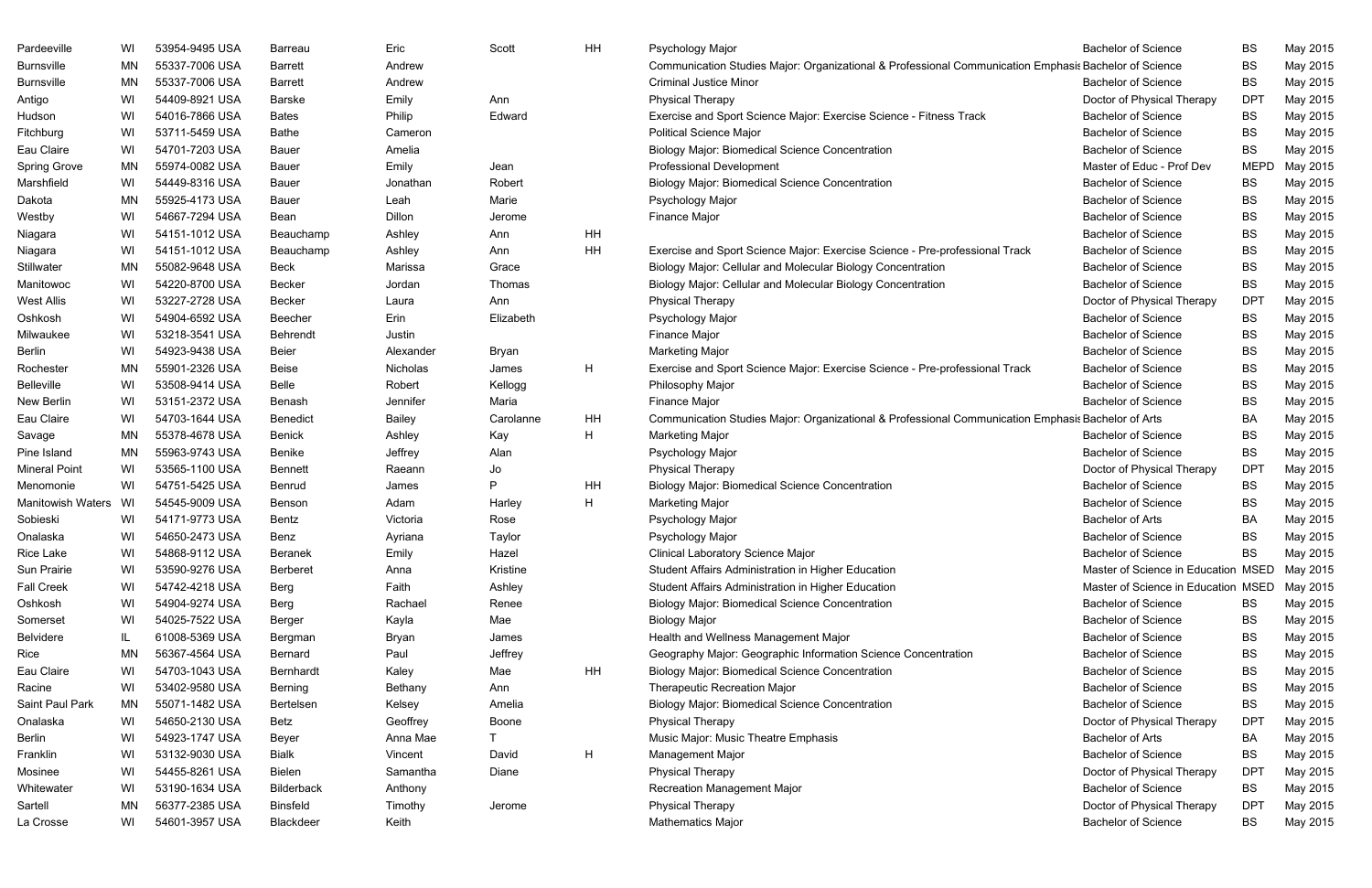| Fort Myers          | FL.       | 33913-8460 USA      | Blanchard        | Jill      |           |    | Sociology Major                                                                                       | <b>Bachelor of Arts</b>             | <b>BA</b>   | May 2015 |
|---------------------|-----------|---------------------|------------------|-----------|-----------|----|-------------------------------------------------------------------------------------------------------|-------------------------------------|-------------|----------|
| Mc Farland          | WI        | 53558-9517 USA      | Blaser           | Jenna     | Lynn      |    | <b>Biology Major</b>                                                                                  | <b>Bachelor of Science</b>          | <b>BS</b>   | May 2015 |
| Cottage Grove       | WI        | 53527-9766 USA      | Blazer           | Cassandra | Ann       |    | <b>Biology Major: Biomedical Science Concentration</b>                                                | <b>Bachelor of Science</b>          | <b>BS</b>   | May 2015 |
| <b>Elk River</b>    | MN        | 55330-7833 USA      | Bleyhl           | Nash      | Monroe    |    | <b>Biology Major: Biomedical Science Concentration</b>                                                | <b>Bachelor of Science</b>          | <b>BS</b>   | May 2015 |
| Stoughton           | WI        | 53589-1355 USA      | <b>Blum</b>      | Kelli     | Lynn      |    | Finance Major                                                                                         | <b>Bachelor of Science</b>          | <b>BS</b>   | May 2015 |
| Edgar               | WI        | 54426-9701 USA      | Boehm            | Derek     | Michael   |    | Biology Major: Cellular and Molecular Biology Concentration                                           | <b>Bachelor of Science</b>          | <b>BS</b>   | May 2015 |
| Thiensville         | WI        | 53092-1440 USA      | Boehme           | Whitney   | Marie     |    | <b>Physical Therapy</b>                                                                               | Doctor of Physical Therapy          | <b>DPT</b>  | May 2015 |
| Marshfield          | WI        | 54449-9555 USA      | Boernke          | Torin     | Daniel    |    | <b>Biology Major: Biomedical Science Concentration</b>                                                | <b>Bachelor of Science</b>          | <b>BS</b>   | May 2015 |
| Oshkosh             | WI        | 54904-8461 USA      | Bohnert          | Adriene   | Ann       | H. | Exercise and Sport Science Major: Exercise Science - Pre-professional Track                           | <b>Bachelor of Science</b>          | <b>BS</b>   | May 2015 |
| <b>Belleville</b>   | WI        | 53508-9145 USA      | Boley            | Paige     | Elizabeth | ΗH | <b>Biology Major: Biomedical Science Concentration</b>                                                | <b>Bachelor of Science</b>          | <b>BS</b>   | May 2015 |
| La Crosse           | WI        | 54601-3644 USA      | <b>Bollhorst</b> | Nathan    | Anthony   |    | Exercise and Sport Science Major: Exercise Science - Fitness Track                                    | <b>Bachelor of Science</b>          | <b>BS</b>   | May 2015 |
| Franklin            | WI        | 53132-8521 USA      | Bonilla          | Melissa   | Danielle  |    | Communication Studies Major: Organizational & Professional Communication Emphasis Bachelor of Arts    |                                     | <b>BA</b>   | May 2015 |
| La Crosse           | WI        | 54603-2291 USA      | <b>Bonis</b>     | Alison    | Nicole    |    | Biology Major: Cellular and Molecular Biology Concentration                                           | <b>Bachelor of Science</b>          | <b>BS</b>   | May 2015 |
| Plymouth            | MN        | 55441-2738 USA      | Bonneville       | Rachel    | Allen     | ΗH | Psychology Major                                                                                      | <b>Bachelor of Science</b>          | <b>BS</b>   | May 2015 |
| <b>Spring Grove</b> | MN        | 55974-2463 USA      | Booman           | Christa   | Joy       | HΗ | <b>Recreation Management Major</b>                                                                    | <b>Bachelor of Science</b>          | <b>BS</b>   | May 2015 |
| Glendale            | WI        | 53217-4219 USA      | Bootsma          | Sarah     | Janine    |    | <b>Physical Therapy</b>                                                                               | Doctor of Physical Therapy          | <b>DPT</b>  | May 2015 |
| <b>Brownsville</b>  | WI        | 53006-1208 USA      | Borkenhagen      | Vaughn    | Allen     |    | <b>Biology Major: Biomedical Science Concentration</b>                                                | <b>Bachelor of Science</b>          | <b>BS</b>   | May 2015 |
| Slinger             | WI        | 53086-9762 USA      | Borst            | Michael   |           | HH | <b>Athletic Training Major</b>                                                                        | <b>Bachelor of Science</b>          | <b>BS</b>   | May 2015 |
| La Crosse           | WI        | 54601-3858 USA      | Bouffleur        | Lindsey   | Ann       |    | English Major: Rhetoric and Writing Emphasis                                                          | <b>Bachelor of Arts</b>             | BA          | May 2015 |
| Oak Creek           | WI        | 53154-7036 USA      | <b>Bournelis</b> | Chris     | James     |    | Finance Major                                                                                         | <b>Bachelor of Science</b>          | <b>BS</b>   | May 2015 |
| Madison             | WI        | 53705-4805 USA      | Boyd             | Kythie    | Parsons   |    | School Psychology                                                                                     | Master of Science in Education MSED |             | May 2015 |
| Marinette           | WI        | 54143-4204 USA      | <b>Bradford</b>  | Andrew    | Kenneth   | ΗH | <b>Biology Major</b>                                                                                  | <b>Bachelor of Science</b>          | BS          | May 2015 |
| Onalaska            | WI        | 54650-2276 USA      | <b>Bradley</b>   | Marc      | Julian    |    | <b>Political Science Major</b>                                                                        | <b>Bachelor of Science</b>          | <b>BS</b>   | May 2015 |
| La Crosse           | WI        | 54601-6321 USA      | Brandt           | Katelyn   | Nicole    | ΗH | <b>Biology Major: Biomedical Science Concentration</b>                                                | <b>Bachelor of Science</b>          | <b>BS</b>   | May 2015 |
| Eau Claire          | WI        | 54703-5154 USA      | <b>Brenn</b>     | Angela    | Jean      |    | Communication Studies Major: Organizational & Professional Communication Emphasis Bachelor of Science |                                     | <b>BS</b>   | May 2015 |
| Saint Paul Park     | MN        | 55071-1238 USA      | Brennan          | Emily     |           |    | <b>Professional Development</b>                                                                       | Master of Educ - Prof Dev           | <b>MEPD</b> | May 2015 |
| Oak Creek           | WI        | 53154-4525 USA      | <b>Brever</b>    | Timothy   | Michael   |    | Exercise and Sport Science Major: Sport Management                                                    | <b>Bachelor of Science</b>          | BS          | May 2015 |
| La Crosse           | WI        | 54601-3901 USA      | <b>Brevik</b>    | Nikol     | Ann       |    | Psychology Major                                                                                      | <b>Bachelor of Science</b>          | <b>BS</b>   | May 2015 |
| Madison             | WI        | 53711-3443 USA      | <b>Brick</b>     | Alexander | Michael   |    | Theatre Arts Major: Performance Emphasis                                                              | <b>Bachelor of Science</b>          | <b>BS</b>   | May 2015 |
| Appleton            | WI        | 54915-2758 USA      | <b>Brickham</b>  | Heather   | Sue       |    | Psychology Major                                                                                      | <b>Bachelor of Science</b>          | <b>BS</b>   | May 2015 |
| <b>New Glarus</b>   | WI        | 53574-9608 USA      | <b>Bright</b>    | Ryan      | Kim       |    | History Major: Regional Emphasis                                                                      | <b>Bachelor of Science</b>          | <b>BS</b>   | May 2015 |
| Manitowoc           | WI        | 54220-4430 USA      | <b>Brixius</b>   | Abby      | Jean      |    | Middle Childhood through Early Adolescence Education Major                                            | <b>Bachelor of Science</b>          | <b>BS</b>   | May 2015 |
| Berlin              | WI        | 54923-9468 USA      | <b>Brooks</b>    | Michael   | Lee       |    | Management Major                                                                                      | <b>Bachelor of Science</b>          | <b>BS</b>   | May 2015 |
| La Crosse           | WI        | 54603-1665 USA      | Brown            | Jonathon  | Michael   |    | English Major: Literature Emphasis                                                                    | <b>Bachelor of Arts</b>             | <b>BA</b>   | May 2015 |
| Chippewa Falls      | WI        | 54729-2069 USA      | Brown            | Kiersten  | lone      | ΗH | <b>Biology Major</b>                                                                                  | <b>Bachelor of Science</b>          | <b>BS</b>   | May 2015 |
| Mason               | WI        | 54856-1062 USA      | Brown            | Sara      | Lynn      |    | Microbiology Major: Biomedical Concentration                                                          | <b>Bachelor of Science</b>          | <b>BS</b>   | May 2015 |
| Rochester           | <b>MN</b> | 55904-5874 USA      | <b>Brownell</b>  | Alyssa    | Faye      | ΗH | <b>Biology Major</b>                                                                                  | <b>Bachelor of Science</b>          | <b>BS</b>   | May 2015 |
| Oregon              | WI        | 53575-3439 USA      | Brownfield       | Andrew    | Mahoney   |    | <b>Biochemistry Major</b>                                                                             | <b>Bachelor of Science</b>          | <b>BS</b>   | May 2015 |
| Abrams              | WI        | 54101-9579 USA      | Bruette          | Brandon   | James     |    | <b>Political Science Major</b>                                                                        | <b>Bachelor of Science</b>          | <b>BS</b>   | May 2015 |
| Wausau              | WI        | 54401-4033 USA      | <b>Bruggink</b>  | Abby      | Mae       |    | Psychology Major                                                                                      | <b>Bachelor of Arts</b>             | <b>BA</b>   | May 2015 |
| Eleva               | WI        | 54738<br><b>USA</b> | <b>Brunk</b>     | Danielle  | Marie     |    | Nuclear Medicine Technology Major                                                                     | <b>Bachelor of Science</b>          | <b>BS</b>   | May 2015 |
| Arkansaw            | WI        | 54721-9760 USA      | <b>Brunner</b>   | Michael   |           |    | <b>Physical Therapy</b>                                                                               | Doctor of Physical Therapy          | <b>DPT</b>  | May 2015 |
| <b>Beloit</b>       | WI        | 53511-3430 USA      | <b>Bruns</b>     | JoAnn     | Katherine |    | <b>Professional Development</b>                                                                       | Master of Educ - Prof Dev           | <b>MEPD</b> | May 2015 |
| Arkansaw            | WI        | 54721-8648 USA      | <b>Brusoe</b>    | Courtney  | Kathleen  |    | <b>Marketing Major</b>                                                                                | <b>Bachelor of Science</b>          | <b>BS</b>   | May 2015 |
| Grafton             | WI        | 53024-1119 USA      | <b>Bucheger</b>  | Zachary   | Shayne    | H  | Management Major                                                                                      | <b>Bachelor of Science</b>          | <b>BS</b>   | May 2015 |
| Lancaster           | WI        | 53813-1827 USA      | <b>Budack</b>    | Nathan    | William   |    | <b>Marketing Major</b>                                                                                | <b>Bachelor of Science</b>          | <b>BS</b>   | May 2015 |
| Hudson              | WI        | 54016-7762 USA      | <b>Buechler</b>  | Nicole    | Lynn      |    | Psychology Major                                                                                      | <b>Bachelor of Science</b>          | <b>BS</b>   | May 2015 |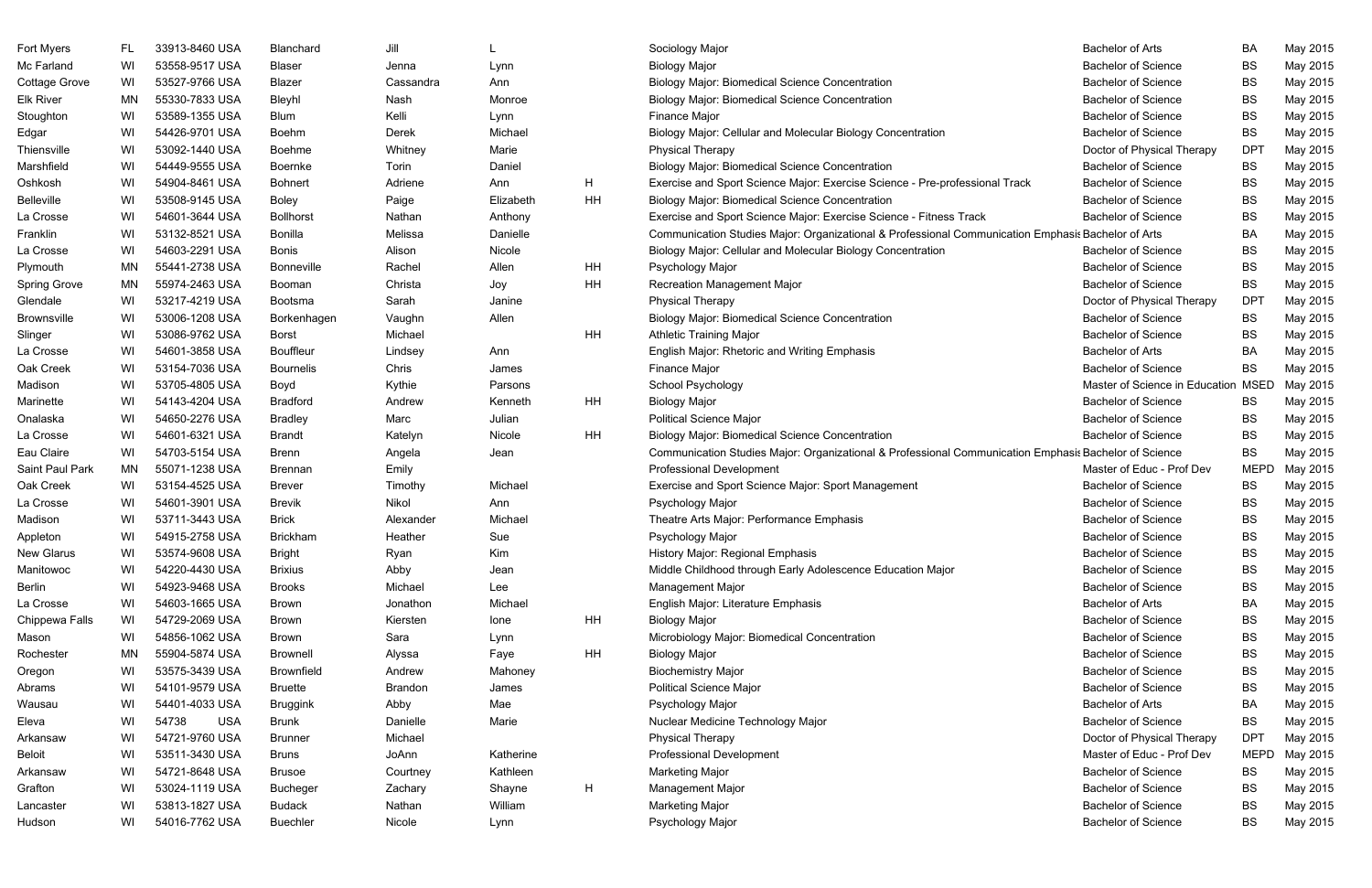| Mankato                | MN. | 56001-5649 USA       | Buley          | Riley           | Patrick          |    | <b>Biology Major: Aquatic Science Concentration</b>                                                   | <b>Bachelor of Science</b>          | BS          | May 2015 |
|------------------------|-----|----------------------|----------------|-----------------|------------------|----|-------------------------------------------------------------------------------------------------------|-------------------------------------|-------------|----------|
| Wausau                 | WI  | 54403-3131 USA       | Buntin         | Pamela          | Elizabeth        |    | <b>Physical Therapy</b>                                                                               | Doctor of Physical Therapy          | <b>DPT</b>  | May 2015 |
| Hartland               | WI  | 53029-1014 USA       | <b>Burant</b>  | Paul            | Richard          | HH | <b>Athletic Training Major</b>                                                                        | <b>Bachelor of Science</b>          | <b>BS</b>   | May 2015 |
| Eau Claire             | WI  | 54703-0913 USA       | <b>Burich</b>  | Kayla           | Marie            | H  | Middle Childhood through Early Adolescence Education Major                                            | <b>Bachelor of Science</b>          | <b>BS</b>   | May 2015 |
| Fitchburg              | WI  | 53711-7656 USA       | <b>Burke</b>   | Kyle            | James            | H  | <b>Chemistry Major</b>                                                                                | <b>Bachelor of Science</b>          | <b>BS</b>   | May 2015 |
| Eau Claire             | WI  | 54701-4295 USA       | Burt           | Kelsey          | Kristine         | H  | Sociology Major                                                                                       | <b>Bachelor of Arts</b>             | BA          | May 2015 |
| <b>University Park</b> | IL. | 60484-3321 USA       | Burton         | <b>Brittany</b> | S                |    | Student Affairs Administration in Higher Education                                                    | Master of Science in Education      | <b>MSED</b> | May 2015 |
| <b>Three Lakes</b>     | WI  | 54562-9507 USA       | Bush           | Erica           |                  |    | Theatre Arts Major: Arts Administration Emphasis                                                      | <b>Bachelor of Arts</b>             | BA          | May 2015 |
| Chippewa Falls         | WI  | 54729-5164 USA       | Bye            | Amy             | Marie            | H  | Communication Studies Major: Organizational & Professional Communication Emphasis Bachelor of Arts    |                                     | BA          | May 2015 |
| West Lafayette         | IN  | 47906-9711 USA       | <b>Byers</b>   | Elizabeth       | Ann              |    | Student Affairs Administration in Higher Education                                                    | Master of Science in Education MSED |             | May 2015 |
| Lakeville              | MN  | 55044-8656 USA       | <b>Bystedt</b> | Victoria        |                  | H  | <b>Therapeutic Recreation Major</b>                                                                   | <b>Bachelor of Science</b>          | <b>BS</b>   | May 2015 |
| Prairie du Sac         | WI  | 53578-1379 USA       | Cahill         | Megan           | Marie            | H  | <b>Accountancy Major</b>                                                                              | <b>Bachelor of Science</b>          | <b>BS</b>   | May 2015 |
| Xiamen                 |     | <b>CHN</b><br>361100 | Cai            | Yuguang         |                  |    | <b>Master of Business Administration</b>                                                              | Master of Business Admin            | <b>MBA</b>  | May 2015 |
| Birnamwood             | WI  | 54414-8491 USA       | Cameron        | Skylar          | Steven           |    | <b>Management Major</b>                                                                               | <b>Bachelor of Science</b>          | <b>BS</b>   | May 2015 |
| Ellsworth              | WI  | 54011-4115 USA       | Campbell       | Shannon         | Marie            | H  | Exercise and Sport Science Major: Exercise Science - Pre-professional Track                           | <b>Bachelor of Science</b>          | <b>BS</b>   | May 2015 |
| Janesville             | WI  | 53545-2513 USA       | Capozziello    | Natalia         | Diane            | H  | Psychology Major                                                                                      | <b>Bachelor of Arts</b>             | BA          | May 2015 |
| Hudson                 | WI  | 54016-8112 USA       | Carey          | Jacquelyn       | Ann              |    | Psychology Major                                                                                      | <b>Bachelor of Arts</b>             | BA          | May 2015 |
| Duluth                 | ΜN  | 55804-1134 USA       | Carlin         | Cale            | Joseph           |    | <b>Biology Major: Biomedical Science Concentration</b>                                                | <b>Bachelor of Science</b>          | <b>BS</b>   | May 2015 |
| Manitowoc              | WI  | 54220-3345 USA       | Carlson        | Nina            | Aikins           |    | <b>Physical Therapy</b>                                                                               | Doctor of Physical Therapy          | <b>DPT</b>  | May 2015 |
| Evansville             | WI  | 53536-1106 USA       | Carlson        | Rachael         | Victoria         | H  | <b>Therapeutic Recreation Major</b>                                                                   | <b>Bachelor of Science</b>          | <b>BS</b>   | May 2015 |
| Saint Cloud            | MN  | 56301-4444 USA       | Carlson        | Victoria        | Anne             |    | Student Affairs Administration in Higher Education                                                    | Master of Science in Education      | <b>MSED</b> | May 2015 |
| De Pere                | WI  | 54115-8658 USA       | Carney         | Scott           | Michael          |    | <b>Political Science Major</b>                                                                        | <b>Bachelor of Science</b>          | BS          | May 2015 |
| West Salem             | WI  | 54669-9287 USA       | Carpenter      | Caitlin         |                  |    | <b>Professional Development</b>                                                                       | Master of Educ - Prof Dev           | <b>MEPD</b> | May 2015 |
| Necedah                | WI  | 54646-8205 USA       | Carter         | Heidi           | Lynn             |    | Communication Studies Major: Organizational & Professional Communication Emphasis Bachelor of Science |                                     | BS          | May 2015 |
| Onalaska               | WI  | 54650-8304 USA       | Case           | Kelsey          | Marie            |    | <b>Physical Therapy</b>                                                                               | Doctor of Physical Therapy          | <b>DPT</b>  | May 2015 |
| Janesville             | WI  | 53546-5828 USA       | Cavey          | Adam            | Daniel           |    | <b>Management Major</b>                                                                               | <b>Bachelor of Science</b>          | BS          | May 2015 |
| Oregon                 | WI  | 53575-3217 USA       | Ceder          | Benjamin        | R                |    | <b>Physical Therapy</b>                                                                               | Doctor of Physical Therapy          | <b>DPT</b>  | May 2015 |
| Waunakee               | WI  | 53597-2316 USA       | Cefalu         | Cole            | Vincent          |    | <b>Physics Major</b>                                                                                  | <b>Bachelor of Science</b>          | BS          | May 2015 |
| Wausau                 | WI  | 54401-9764 USA       | Cejka          | Lauren          | Mae              | H  | <b>Biology Major: Biomedical Science Concentration</b>                                                | <b>Bachelor of Science</b>          | <b>BS</b>   | May 2015 |
| Rochester              | MN  | 55902-4239 USA       | Cerhan         | Leah            |                  |    | Psychology Major                                                                                      | <b>Bachelor of Science</b>          | BS          | May 2015 |
| Sheboygan              | WI  | 53081-2875 USA       | Cesario        | Anne            | Е                | H  | Middle Childhood through Early Adolescence Education Major                                            | <b>Bachelor of Science</b>          | BS          | May 2015 |
| Wilton                 | WI  | 54670-8708 USA       | Chambers       | Jason           | Christopher      |    | Psychology Major                                                                                      | <b>Bachelor of Arts</b>             | BA          | May 2015 |
| Portage                | WI  | 53901-0343 USA       | Champeau       | William         | Alexander        |    | School Psychology                                                                                     | Master of Science in Education      | <b>MSED</b> | May 2015 |
| Waukesha               | WI  | 53189-7311 USA       | Chan           | Jennifer        | Michelle         |    | <b>Biology Major</b>                                                                                  | <b>Bachelor of Science</b>          | BS          | May 2015 |
| La Crosse              | WI  | 54601-7448 USA       | Charles        | Tristan         | Sherman Mauricio |    | Communication Studies Major: Organizational & Professional Communication Emphasis Bachelor of Science |                                     | BS          | May 2015 |
| Milton                 | WI  | 53563-9753 USA       | Chase          | Casandra        | C                |    | <b>Management Major</b>                                                                               | <b>Bachelor of Science</b>          | BS          | May 2015 |
| Oconto                 | WI  | 54153-1851 USA       | Check          | Clarissa        | Morgan           |    | Psychology Major                                                                                      | <b>Bachelor of Science</b>          | <b>BS</b>   | May 2015 |
| Beihai                 | 45  | <b>CHN</b><br>536000 | Chen           | Shiyang         |                  | H  | English Major: Rhetoric and Writing Emphasis                                                          | <b>Bachelor of Arts</b>             | BA          | May 2015 |
| Wayzata                | ΜN  | 55391-2935 USA       | Chenault       | Justin          | Douglas          |    | Exercise and Sport Science Major: Exercise Science - Fitness Track                                    | <b>Bachelor of Science</b>          | BS          | May 2015 |
| Silver Lake            | WI  | 53170-1613 USA       | Chess          | Pearl           | Rose             | H  | <b>Management Major</b>                                                                               | <b>Bachelor of Science</b>          | BS          | May 2015 |
| Rubicon                | WI  | 53078-9727 USA       | Christel       | Makensie        | Rae              | H  | <b>Biology Major</b>                                                                                  | <b>Bachelor of Science</b>          | <b>BS</b>   | May 2015 |
| North Mankato          | MN  | 56003-3435 USA       | Christiansen   | Brianna         |                  | HH | Psychology Major                                                                                      | <b>Bachelor of Science</b>          | BS          | May 2015 |
| La Crosse              | WI  | 54601-0827 USA       | Chu            | Jingbo          |                  |    | Software Engineering                                                                                  | Master of Software Engineering MSE  |             | May 2015 |
| Waukesha               | WI  | 53189-9064 USA       | Churches       | Madeline        | Ann              | HH | Psychology Major                                                                                      | <b>Bachelor of Arts</b>             | BA          | May 2015 |
| Minneapolis            | ΜN  | 55406-1630 USA       | Ciesielski     | Alex            | John             |    | Early Childhood through Middle Childhood Education Major                                              | <b>Bachelor of Science</b>          | BS          | May 2015 |
| <b>Rock Falls</b>      | IL. | 61071-2667 USA       | Cisneros       | Ruben           |                  | H  | Exercise and Sport Science Major: Exercise Science - Fitness Track                                    | <b>Bachelor of Science</b>          | <b>BS</b>   | May 2015 |
| Batavia                |     | 60510-4594 USA       | Clark          | Katie           | Ann              |    | <b>Marketing Major</b>                                                                                | <b>Bachelor of Science</b>          | BS          | May 2015 |
|                        |     |                      |                |                 |                  |    |                                                                                                       |                                     |             |          |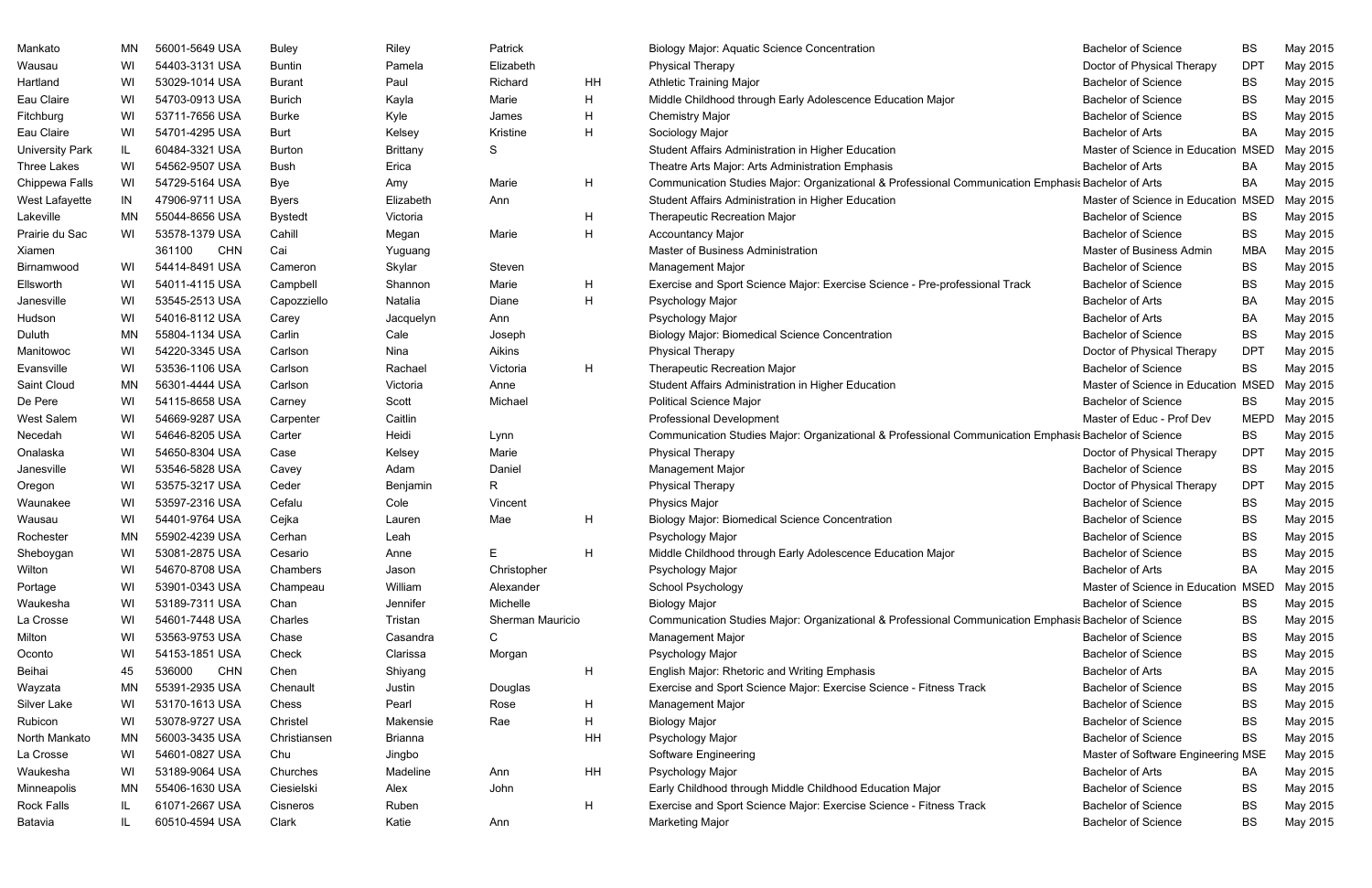| Mauston                 | WI | 53948-9366 USA      | Clark      | Kenneth         | Carlton      |    | <b>Chemistry Major: Environmental Science Concentration</b>                                           | <b>Bachelor of Science</b> | <b>BS</b>  | May 2015 |
|-------------------------|----|---------------------|------------|-----------------|--------------|----|-------------------------------------------------------------------------------------------------------|----------------------------|------------|----------|
| Germantown              | WI | 53022-4685 USA      | Claussen   | Allison         |              |    | Communication Studies Major: Organizational & Professional Communication Emphasis Bachelor of Science |                            | <b>BS</b>  | May 2015 |
| Manitowoc               | WI | 54220-2419 USA      | Clayton    | Karley          | Mae          |    | <b>Biology Major: Biomedical Science Concentration</b>                                                | <b>Bachelor of Science</b> | <b>BS</b>  | May 2015 |
| <b>Wisconsin Dells</b>  | WI | 53965-7910 USA      | Clemens    | Karin           | Rebecca      | HH | <b>Biology Major: Biomedical Science Concentration</b>                                                | <b>Bachelor of Science</b> | <b>BS</b>  | May 2015 |
| Reedsburg               | WI | 53959<br><b>USA</b> | Clement    | Jade            | Morgan       |    | Psychology Major                                                                                      | <b>Bachelor of Science</b> | <b>BS</b>  | May 2015 |
| <b>Berlin</b>           | WI | 54923-9459 USA      | Clewien    | Courtney        |              |    | <b>Biology Major: Biomedical Science Concentration</b>                                                | <b>Bachelor of Science</b> | <b>BS</b>  | May 2015 |
| Wisconsin Rapids        | WI | 54494-6331 USA      | Clussman   | Alexandra       | Marie        |    | <b>Biology Major: Aquatic Science Concentration</b>                                                   | <b>Bachelor of Science</b> | <b>BS</b>  | May 2015 |
| Marshfield              | WI | 54449-5055 USA      | Coffren    | Kelsey          | Marie        | H  | Psychology Major                                                                                      | <b>Bachelor of Science</b> | <b>BS</b>  | May 2015 |
| La Crosse               | WI | 54601-2235 USA      | Colby      | <b>Brittany</b> | Monika       |    | Psychology Major                                                                                      | <b>Bachelor of Science</b> | <b>BS</b>  | May 2015 |
| Janesville              | WI | 53545-4174 USA      | Collins    | Kelly           | Mayme        | HH | Communication Studies Major: Organizational & Professional Communication Emphasis Bachelor of Arts    |                            | BA         | May 2015 |
| Janesville              | WI | 53546-1240 USA      | Colson     | Cody            | Duaine       |    | Management Major                                                                                      | <b>Bachelor of Science</b> | <b>BS</b>  | May 2015 |
| <b>ANKARA</b>           |    | 06810<br><b>TUR</b> | Comlekci   | Pinar           |              |    | Master of Business Administration                                                                     | Master of Business Admin   | <b>MBA</b> | May 2015 |
| Green Bay               | WI | 54311-9649 USA      | Conard     | Corissa         | Ann          | H  | Exercise and Sport Science Major: Exercise Science - Pre-professional Track                           | <b>Bachelor of Science</b> | <b>BS</b>  | May 2015 |
| Fitchburg               | WI | 53711-5475 USA      | Conn       | Rebecca         | Elizabeth    |    | Communication Studies Major: Interpersonal Communication Emphasis                                     | <b>Bachelor of Arts</b>    | BA         | May 2015 |
| Sun Prairie             | WI | 53590-3519 USA      | Connaughty | Kaylie          | Ann          | H  | Psychology Major                                                                                      | <b>Bachelor of Science</b> | <b>BS</b>  | May 2015 |
| <b>Pleasant Prairie</b> | WI | 53158-1320 USA      | Conway     | Patrick         | <b>Brian</b> |    | <b>Marketing Major</b>                                                                                | <b>Bachelor of Science</b> | <b>BS</b>  | May 2015 |
| Elroy                   | WI | 53929-9405 USA      | Cordero    | Rachel          | Lynn         |    | Sociology Major                                                                                       | <b>Bachelor of Science</b> | <b>BS</b>  | May 2015 |
| Merrill                 | WI | 54452-1215 USA      | Cordova    | Adam            | John         |    | <b>Physical Therapy</b>                                                                               | Doctor of Physical Therapy | <b>DPT</b> | May 2015 |
| Madison                 | WI | 53705<br><b>USA</b> | Cornwell   | Lily            | Amelia       | H  | Theatre Arts Major: Music Theatre Emphasis                                                            | <b>Bachelor of Arts</b>    | BA         | May 2015 |
| Tomah                   | WI | 54660-6885 USA      | Costello   | Tanner          | James        |    | Theatre Arts Major: Performance Emphasis                                                              | <b>Bachelor of Science</b> | <b>BS</b>  | May 2015 |
| Appleton                | WI | 54914-4135 USA      | Couture    | Karinne         | Patricia     |    | Biology Major: Aquatic Science Concentration                                                          | <b>Bachelor of Science</b> | <b>BS</b>  | May 2015 |
| Germantown              | WI | 53022-5278 USA      | Cox        | Holly           | Marie        |    | Psychology Major                                                                                      | <b>Bachelor of Science</b> | <b>BS</b>  | May 2015 |
| New Berlin              | WI | 53151-3919 USA      | Crabb      | Emily           | Katherine    |    | <b>Biology Major: Biomedical Science Concentration</b>                                                | <b>Bachelor of Science</b> | <b>BS</b>  | May 2015 |
| Cedarburg               | WI | 53012-9113 USA      | Crevcoure  | Kevin           | Mitchell     |    | Exercise and Sport Science Major: Physical Education                                                  | <b>Bachelor of Science</b> | <b>BS</b>  | May 2015 |
| Waunakee                | WI | 53597-9274 USA      | Crook      | Sara            | Colleen      | HH | Archaeological Studies Major                                                                          | <b>Bachelor of Science</b> | <b>BS</b>  | May 2015 |
| Plymouth                | MN | 55446-2674 USA      | Cropp      | Mariah          | Rae          | HH | <b>Biology Major: Biomedical Science Concentration</b>                                                | <b>Bachelor of Science</b> | <b>BS</b>  | May 2015 |
| Mc Farland              | WI | 53558-9256 USA      | Culver     | Ann             | Marie        |    | <b>Biology Major</b>                                                                                  | <b>Bachelor of Science</b> | <b>BS</b>  | May 2015 |
| Pewaukee                | WI | 53072-6688 USA      | Curtis     | Elena           | Fortune      | H  | <b>Accountancy Major</b>                                                                              | <b>Bachelor of Science</b> | <b>BS</b>  | May 2015 |
| Osceola                 | WI | 54020-8050 USA      | Cutler     | Shelby          | Rae          |    | <b>Economics Major</b>                                                                                | <b>Bachelor of Science</b> | BS         | May 2015 |
| Chatfield               | MN | 55923-1156 USA      | Cyphers    | Hannah          | R.           |    | Physical Therapy                                                                                      | Doctor of Physical Therapy | <b>DPT</b> | May 2015 |
| Chatfield               | ΜN | 55923-3437 USA      | Cyphers    | Trevor          | W            |    | <b>Biology: Aquatic Science Concentration</b>                                                         | Master of Science          | <b>MS</b>  | May 2015 |
| Merrill                 | WI | 54452-9213 USA      | Czech      | Mitchell        | Brian        | H  | Recreation Management Major                                                                           | <b>Bachelor of Science</b> | BS         | May 2015 |
| Cameron                 | WI | 54822-9787 USA      | Czyscon    | <b>Brady</b>    | Foster       |    | <b>Physical Therapy</b>                                                                               | Doctor of Physical Therapy | <b>DPT</b> | May 2015 |
| Excelsior               | MN | 55331-8200 USA      | Dales      | Julia           | Therese      |    | <b>Marketing Major</b>                                                                                | <b>Bachelor of Science</b> | <b>BS</b>  | May 2015 |
| Dodgeville              | WI | 53533-1214 USA      | Dalsing    | Stephanie       | Jane         |    | <b>Biology Major: Biomedical Science Concentration</b>                                                | <b>Bachelor of Science</b> | <b>BS</b>  | May 2015 |
| Tomah                   | WI | 54660-8524 USA      | Damrow     | Nina            | Rose         |    | Psychology Major                                                                                      | <b>Bachelor of Science</b> | BS         | May 2015 |
| De Forest               | WI | 53532-1418 USA      | Danhouser  | Kailyn          | Robbins      |    | Exercise and Sport Science Major: Exercise Science - Fitness Track                                    | <b>Bachelor of Science</b> | BS         | May 2015 |
| Wild Rose               | WI | 54984-9157 USA      | Daniels    | Sean            | C.           |    | Exercise and Sport Science Major: Sport Management                                                    | <b>Bachelor of Science</b> | <b>BS</b>  | May 2015 |
| Elmwood                 | WI | 54740-9516 USA      | Danovsky   | Benjamin        | Jeffrey      | H  | Exercise and Sport Science Major: Exercise Science - Pre-professional Track                           | <b>Bachelor of Science</b> | <b>BS</b>  | May 2015 |
| Madison                 | WI | 53719-4079 USA      | Darnick    | Paige           | Nicole       |    | Finance Major                                                                                         | <b>Bachelor of Science</b> | BS         | May 2015 |
| Sussex                  | WI | 53089-2255 USA      | Dary       | Lindsey         | Carol        | HH | German Studies Major                                                                                  | <b>Bachelor of Arts</b>    | BA         | May 2015 |
| Little Chute            | WI | 54140-1133 USA      | De Bruin   | Connor          | Clay         |    | Management Major                                                                                      | <b>Bachelor of Science</b> | <b>BS</b>  | May 2015 |
| La Crosse               | WI | 54603-2472 USA      | De Cora    | Amanda          | Rose         | H  | Psychology Major                                                                                      | <b>Bachelor of Science</b> | <b>BS</b>  | May 2015 |
| La Crosse               | WI | 54601-4978 USA      | Debbink    | Abby            | Nicole       |    | <b>Biology Major</b>                                                                                  | <b>Bachelor of Science</b> | BS         | May 2015 |
| Cedar Grove             | WI | 53013-1169 USA      | Decker     | Boyd            | Joseph       |    | Psychology Major                                                                                      | <b>Bachelor of Science</b> | <b>BS</b>  | May 2015 |
| La Crosse               | WI | 54601-3705 USA      | Deegan     | Joseph          | Patrick      |    | Psychology Major                                                                                      | <b>Bachelor of Science</b> | <b>BS</b>  | May 2015 |
| Roberts                 | WI | 54023-5902 USA      | Delander   | Abby            | Lynn         | H  | Middle Childhood through Early Adolescence Education Major                                            | <b>Bachelor of Science</b> | BS         | May 2015 |
|                         |    |                     |            |                 |              |    |                                                                                                       |                            |            |          |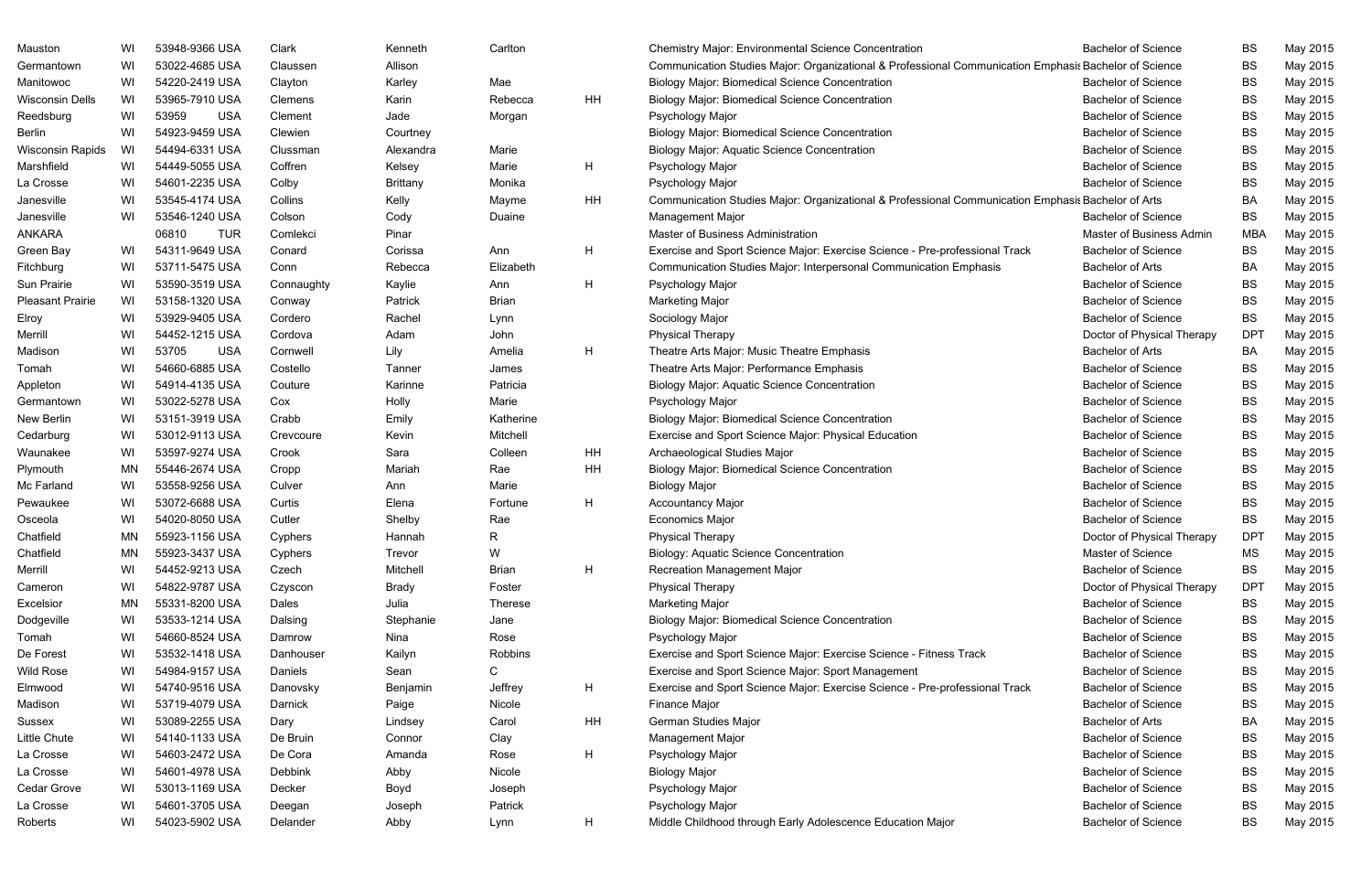| La Crosse               | WI        | 54601-6904 USA       | Delapp           | Tiara          | Genell      |    | <b>Recreation Management</b>                                                | Master of Science                   | <b>MS</b>   | May 2015 |
|-------------------------|-----------|----------------------|------------------|----------------|-------------|----|-----------------------------------------------------------------------------|-------------------------------------|-------------|----------|
| Wales                   | WI        | 53183-9691 USA       | Dembski          | Justin         | A           |    | <b>Physics Major</b>                                                        | <b>Bachelor of Science</b>          | BS          | May 2015 |
| Hazel Green             | WI        | 53811-9501 USA       | DeMuth           | Chelsea        | Lynn        | HH | <b>Biology Major: Biomedical Science Concentration</b>                      | <b>Bachelor of Science</b>          | <b>BS</b>   | May 2015 |
| Waukesha                | WI        | <b>USA</b><br>53188  | Denk             | Kelly          | M           | HH | <b>English Education Major</b>                                              | <b>Bachelor of Science</b>          | <b>BS</b>   | May 2015 |
| Waupaca                 | WI        | 54981-7516 USA       | Derks            | Jaclyn         | Jo          | HH | <b>Statistics Major: Actuarial Science Concentration</b>                    | <b>Bachelor of Science</b>          | <b>BS</b>   | May 2015 |
| Rice Lake               | WI        | 54868-8529 USA       | Desantis         | Jacob          | Jon         | H  | Exercise and Sport Science Major: Exercise Science - Pre-professional Track | <b>Bachelor of Science</b>          | <b>BS</b>   | May 2015 |
| Eau Claire              | WI        | 54701-9023 USA       | Detrick          | Jackson        | Arthur      |    | Exercise and Sport Science Major: Exercise Science - Fitness Track          | <b>Bachelor of Science</b>          | BS          | May 2015 |
| La Crosse               | WI        | 54603-2500 USA       | Devine           | Daniel         | Mark        |    | Biology Major: Cellular and Molecular Biology Concentration                 | <b>Bachelor of Science</b>          | <b>BS</b>   | May 2015 |
| Freeport                | IL.       | 61032-8342 USA       | <b>DeVries</b>   | Sidney         | Lucas       |    | <b>Biology Major</b>                                                        | <b>Bachelor of Science</b>          | <b>BS</b>   | May 2015 |
| Rochester               | <b>MN</b> | 55904-5465 USA       | Deyo             | Benjiman       | William     |    | <b>Clinical Laboratory Science Major</b>                                    | <b>Bachelor of Science</b>          | <b>BS</b>   | May 2015 |
| La Crosse               | WI        | 54601-7149 USA       | <b>Dibble</b>    | Sarah          | Jane        |    | <b>Biochemistry Major</b>                                                   | <b>Bachelor of Science</b>          | <b>BS</b>   | May 2015 |
| Burlington              | WI        | 53105-1660 USA       | Dillon           | Cody           | John        |    | <b>Economics Major</b>                                                      | <b>Bachelor of Science</b>          | <b>BS</b>   | May 2015 |
| Naperville              | IL.       | 60565-3383 USA       | Dirth            | James          | Frazier     | H. | <b>Political Science Major</b>                                              | <b>Bachelor of Science</b>          | <b>BS</b>   | May 2015 |
| Cudahy                  | WI        | 53110-2161 USA       | Dishinger        | John           | Daniel      |    | Exercise and Sport Science Major: Exercise Science - Fitness Track          | <b>Bachelor of Science</b>          | <b>BS</b>   | May 2015 |
| Sheboygan               | WI        | 53083-4959 USA       | Ditter           | Christine      | Ashley      | H  | <b>Community Health Education Major</b>                                     | <b>Bachelor of Science</b>          | <b>BS</b>   | May 2015 |
| Monroe                  | WI        | 53566-9641 USA       | Ditter           | Jaclyn         | Jane        |    | Psychology Major                                                            | <b>Bachelor of Science</b>          | <b>BS</b>   | May 2015 |
| <b>Elk Grove</b>        | CA        | 95624-1266 USA       | Do               | Anh            | Thi Van     |    | <b>Marketing Major</b>                                                      | <b>Bachelor of Science</b>          | <b>BS</b>   | May 2015 |
| La Crosse               | WI        | 54601-4924 USA       | Doberstein       | Kylie          | Korin       | H. | Exercise and Sport Science Major: Exercise Science - Pre-professional Track | <b>Bachelor of Science</b>          | BS          | May 2015 |
| Pecatonica              | IL.       | 61063-7756 USA       | Dolan            | Chelsea        | Nicole      | HH | English Major: Rhetoric and Writing Emphasis                                | <b>Bachelor of Arts</b>             | BA          | May 2015 |
| Manitowoc               | WI        | 54220-7029 USA       | Dolezal          | Nicholas       | John        |    | Exercise and Sport Science Major: Exercise Science - Fitness Track          | <b>Bachelor of Science</b>          | <b>BS</b>   | May 2015 |
| Waukesha                | WI        | 53189-6202 USA       | Domina           | Joseph         | Robert      |    | Finance Major                                                               | <b>Bachelor of Science</b>          | <b>BS</b>   | May 2015 |
| Janesville              | WI        | 53546-2420 USA       | Dominy           | Trevor         | Allen       |    | Exercise and Sport Science Major: Exercise Science - Pre-professional Track | <b>Bachelor of Science</b>          | <b>BS</b>   | May 2015 |
| Wuhan                   |           | 430079<br><b>CHN</b> | Dong             | Bowen          |             |    | <b>Computer Science Major</b>                                               | <b>Bachelor of Science</b>          | <b>BS</b>   | May 2015 |
| Holmen                  | WI        | 54636-2501 USA       | Donjuan Gonzalez | Yesenia        |             |    | Finance Major                                                               | <b>Bachelor of Science</b>          | <b>BS</b>   | May 2015 |
| Lakeville               | <b>MN</b> | 55044-7610 USA       | Dooney           | Jessica        | Lee         | H  | <b>Therapeutic Recreation Major</b>                                         | <b>Bachelor of Science</b>          | <b>BS</b>   | May 2015 |
| Madison                 | WI        | 53719-4411 USA       | Dorji            | Sonam          |             |    | <b>Political Science Major</b>                                              | <b>Bachelor of Arts</b>             | BA          | May 2015 |
| South Saint Paul        | MN        | 55075-1709 USA       | <b>Dosser</b>    | Mitchell       | Douglas     |    | <b>Finance Major</b>                                                        | <b>Bachelor of Science</b>          | <b>BS</b>   | May 2015 |
| Saint Charles           | MN        | 55972-1677 USA       | Doty             | Mackenzie      | Rae         |    | <b>Management Major</b>                                                     | <b>Bachelor of Science</b>          | <b>BS</b>   | May 2015 |
| Hillsboro               | WI        | 54634-9012 USA       | Downing          | Julie          | Marie       |    | Art Major                                                                   | <b>Bachelor of Arts</b>             | BA          | May 2015 |
| Lansing                 | ΙA        | 52151-0283 USA       | <b>Draeger</b>   | Danialle       | Marie       |    | <b>Physical Therapy</b>                                                     | Doctor of Physical Therapy          | <b>DPT</b>  | May 2015 |
| <b>Beloit</b>           | WI        | 53511-8495 USA       | Draeving         | Tiffany        |             |    | <b>Physical Therapy</b>                                                     | Doctor of Physical Therapy          | <b>DPT</b>  | May 2015 |
| Manitowoc               | WI        | 54220-2607 USA       | Dramm            | David          | James       | H  | Psychology Major                                                            | <b>Bachelor of Science</b>          | BS          | May 2015 |
| Beaver Dam              | WI        | 53916-1209 USA       | Drumm            | Joseph         | Andrew      |    | <b>Biology Major</b>                                                        | <b>Bachelor of Science</b>          | BS          | May 2015 |
| <b>Theresa</b>          | WI        | 53091-9520 USA       | Drummond         | Matthew        | David       |    | Information Systems Major                                                   | <b>Bachelor of Science</b>          | <b>BS</b>   | May 2015 |
| Janesville              | WI        | 53548-9112 USA       | Dubanowich       | Anna           | Teresa      |    | <b>Therapeutic Recreation Major</b>                                         | <b>Bachelor of Science</b>          | <b>BS</b>   | May 2015 |
| Ham Lake                | MN        | 55304-6428 USA       | Duffy            | Madeline       | Rose        |    | <b>Marketing Major</b>                                                      | <b>Bachelor of Science</b>          | BS          | May 2015 |
| Hinsdale                | IL        | 60521-4769 USA       | Duggan           | Molly          | Marjorie    |    | Art Major                                                                   | <b>Bachelor of Science</b>          | <b>BS</b>   | May 2015 |
| La Crosse               | WI        | 54601-3007 USA       | Dummer           | Tara           | Jean        |    | <b>Special Education</b>                                                    | Master of Science in Education MSED |             | May 2015 |
| <b>Pleasant Prairie</b> | WI        | 53158-1317 USA       | Dunk             | <b>Brandon</b> | Christopher | H. | <b>Clinical Laboratory Science Major</b>                                    | <b>Bachelor of Science</b>          | BS          | May 2015 |
| Madison                 | WI        | 53711-4212 USA       | Dunn             | Adam           |             |    | Student Affairs Administration in Higher Education                          | Master of Science in Education MSED |             | May 2015 |
| La Crosse               | WI        | 54601-6647 USA       | Dunn             | Gregory        | William     | H. | Geography Major: Environmental Science Concentration                        | <b>Bachelor of Science</b>          | BS          | May 2015 |
| Cuba City               | WI        | 53807-1431 USA       | Duss             | Kelsey         | Ann         |    | <b>Professional Development</b>                                             | Master of Educ - Prof Dev           | <b>MEPD</b> | May 2015 |
| La Crosse               | WI        | 54601-3546 USA       | Dvorak           | Kayla          | Ruth        |    | Exercise and Sport Science Major: Sport Management                          | <b>Bachelor of Science</b>          | BS          | May 2015 |
| Onalaska                | WI        | 54650-9182 USA       | Earle            | Eric           | Alan        |    | <b>Biology Major</b>                                                        | <b>Bachelor of Science</b>          | BS          | May 2015 |
| Ashland                 | WI        | 54806-2833 USA       | Earley           | Michael        | Paul        |    | <b>Physics Major</b>                                                        | <b>Bachelor of Science</b>          | BS          | May 2015 |
| Onalaska                | WI        | 54650-9232 USA       | Earleywine       | Robin          | Anne        |    | <b>Accountancy Major</b>                                                    | <b>Bachelor of Science</b>          | BS          | May 2015 |
| <b>Belmont</b>          | WI        | 53510-9668 USA       | Eastlick         | Sadee          | Genese      | HH | Sociology Major                                                             | <b>Bachelor of Science</b>          | <b>BS</b>   | May 2015 |
|                         |           |                      |                  |                |             |    |                                                                             |                                     |             |          |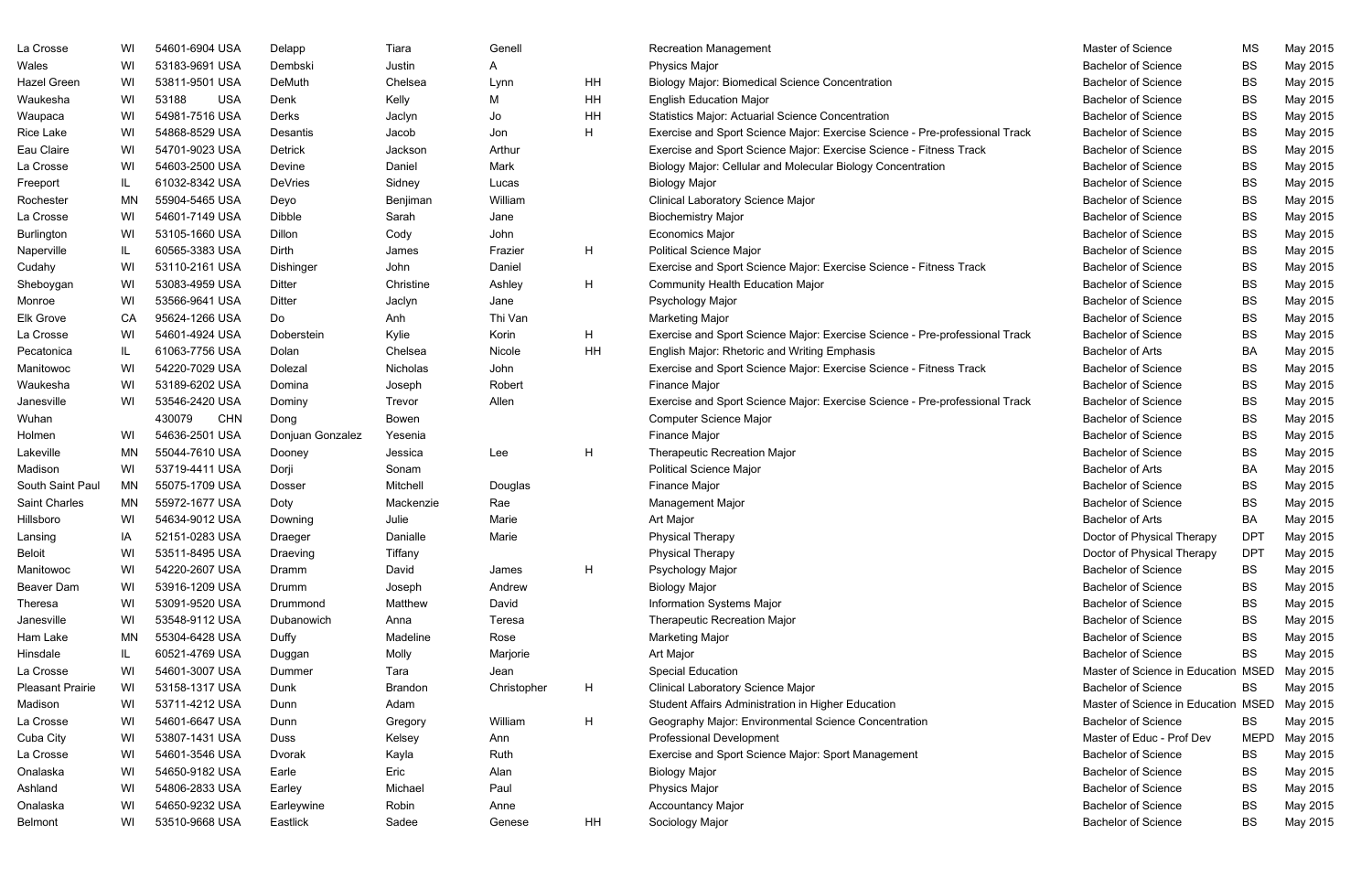| Edgerton            | WI  | 53534-8408 USA       | Eastman       | Sydney          | Mae        |    | Psychology Major                                                                                   | <b>Bachelor of Science</b>          | BS         | May 2015 |
|---------------------|-----|----------------------|---------------|-----------------|------------|----|----------------------------------------------------------------------------------------------------|-------------------------------------|------------|----------|
| Brookfield          | WI  | 53005-1226 USA       | Eberle        | Christopher     | Robert     |    | <b>Marketing Major</b>                                                                             | <b>Bachelor of Science</b>          | BS         | May 2015 |
| Rochester           | MN  | 55920<br><b>USA</b>  | Eckerson      | Melissa         | Joy        |    | Middle Childhood through Early Adolescence Education Major                                         | <b>Bachelor of Science</b>          | <b>BS</b>  | May 2015 |
| Oconomowoc          | WI  | 53066-9126 USA       | Eddingsaas    | Dillon          | Lee        |    | Psychology Major                                                                                   | <b>Bachelor of Arts</b>             | BA         | May 2015 |
| Mukwonago           | WI  | 53149-1415 USA       | Edlhuber      | Kyle            | James      |    | Exercise and Sport Science: Human Performance                                                      | Master of Science                   | <b>MS</b>  | May 2015 |
| Ann Arbor           | MI  | 48103-3632 USA       | Egerer        | Colin           | Paul       | HH | <b>Physics Major</b>                                                                               | <b>Bachelor of Science</b>          | <b>BS</b>  | May 2015 |
| La Crosse           | WI  | 54601-7807 USA       | Eggert        | Stefanie        |            |    | School Psychology                                                                                  | Master of Science in Education MSED |            | May 2015 |
| Oconomowoc          | WI  | 53066-9324 USA       | Eiken         | Mary            | Elizabeth  |    | Communication Studies Major: Organizational & Professional Communication Emphasis Bachelor of Arts |                                     | BA         | May 2015 |
| Phillips            | WI  | 54555-6806 USA       | Eklund        | Emily           | Ann        | HH | Archaeological Studies Major                                                                       | <b>Bachelor of Arts</b>             | BA         | May 2015 |
| Greenwood           | WI  | 54437-7565 USA       | Elgersma      | <b>Brittany</b> | Renee      | HH | <b>Therapeutic Recreation Major</b>                                                                | <b>Bachelor of Science</b>          | BS         | May 2015 |
| Trevor              | WI  | 53179-9332 USA       | <b>Elkins</b> | Miranda         |            | H. | Physics Major: Optics Emphasis                                                                     | <b>Bachelor of Science</b>          | <b>BS</b>  | May 2015 |
| <b>Apple Valley</b> | MN. | 55124-8138 USA       | Elliott       | Claire          | Mariah     | HH | Early Childhood through Middle Childhood Education Major                                           | <b>Bachelor of Science</b>          | BS         | May 2015 |
| Minocqua            | WI  | 54548-8879 USA       | Elliott       | Dakota          | Buckingham |    | History Major: Regional Emphasis                                                                   | <b>Bachelor of Arts</b>             | BA         | May 2015 |
| Camp Douglas        | WI  | 54618-9711 USA       | Elsing        | Katelynn        | Marie      |    | <b>Marketing Major</b>                                                                             | <b>Bachelor of Science</b>          | <b>BS</b>  | May 2015 |
| Kansasville         | WI  | 53139-9752 USA       | Endemann      | Aimee           | Lee        |    | Microbiology Major: Biomedical Concentration                                                       | <b>Bachelor of Science</b>          | BS         | May 2015 |
| Dane                | WI  | 53529-9608 USA       | Endres        | Cody            | Allen      |    | Middle Childhood through Early Adolescence Education Major                                         | <b>Bachelor of Science</b>          | BS         | May 2015 |
| Edgar               | WI  | 54426-9344 USA       | Erdman        | Kevin           |            |    | Sociology Major                                                                                    | <b>Bachelor of Science</b>          | BS         | May 2015 |
| La Crosse           | WI  | 54601-2574 USA       | Erickson      | Randy           | Dean       |    | Software Engineering                                                                               | Master of Software Engineering MSE  |            | May 2015 |
| La Crosse           | WI  | 54603-2826 USA       | Erickson      | Sara            | Marie      |    | <b>Recreation Management</b>                                                                       | Master of Science                   | МS         | May 2015 |
| La Crosse           | WI  | 54601-5672 USA       | Erickson      | Thomas          |            |    | Finance Major                                                                                      | <b>Bachelor of Science</b>          | BS         | May 2015 |
| La Crosse           | WI  | 54601-5672 USA       | Erickson      | Thomas          | A          |    | <b>Accountancy Minor</b>                                                                           | <b>Bachelor of Science</b>          | <b>BS</b>  | May 2015 |
| Monona              | WI  | 53716-2977 USA       | Euch          | Erica           | Lynn       |    | <b>Marketing Major</b>                                                                             | <b>Bachelor of Science</b>          | BS         | May 2015 |
| De Pere             | WI  | 54115-3753 USA       | Eure          | Camden          | Royce      |    | Sociology Major                                                                                    | <b>Bachelor of Science</b>          | <b>BS</b>  | May 2015 |
| Stoughton           | WI  | 53589-1229 USA       | Evans         | Kathryn         | Lauren     |    | Communication Studies Major: Broadcast and Digital Media Emphasis                                  | <b>Bachelor of Arts</b>             | BA         | May 2015 |
| Edgerton            | WI  | 53534-9027 USA       | Everly        | Amanda          | Jane       | HH | Finance Major                                                                                      | <b>Bachelor of Science</b>          | BS         | May 2015 |
| Stoughton           | WI  | 53589-3287 USA       | Eversoll      | Kaitlynn        | Rose       | HH | Middle Childhood through Early Adolescence Education Major                                         | <b>Bachelor of Science</b>          | BS         | May 2015 |
| Bayfield            | WI  | 54814-4984 USA       | Fahrenkrog    | Molly           | Lynn       |    | <b>Biology Major: Biomedical Science Concentration</b>                                             | <b>Bachelor of Science</b>          | <b>BS</b>  | May 2015 |
| Chippewa Falls      | WI  | 54729-1718 USA       | Falch         | Stephanie       | Frances    |    | Student Affairs Administration in Higher Education                                                 | Master of Science in Education MSED |            | May 2015 |
| De Pere             | WI  | 54115-9615 USA       | Falck         | Katelyn         | Marie      |    | Exercise and Sport Science Major: Exercise Science - Fitness Track                                 | <b>Bachelor of Science</b>          | <b>BS</b>  | May 2015 |
| Nanning             | 45  | <b>CHN</b><br>530022 | Fang          | Jingjing        |            | H  | <b>English Major: Rhetoric and Writing Emphasis</b>                                                | <b>Bachelor of Arts</b>             | BA         | May 2015 |
| Stoughton           | WI  | 53589-4853 USA       | Fanshaw       | Jessica         |            |    | Theatre Arts Major: Music Theatre Emphasis                                                         | <b>Bachelor of Arts</b>             | BA         | May 2015 |
| La Crosse           | WI  | 54601-6053 USA       | Favre         | Tony            | Francis    |    | <b>Biology Major: Biomedical Science Concentration</b>                                             | <b>Bachelor of Science</b>          | BS         | May 2015 |
| Amherst             | WI  | 54406-9096 USA       | Fecht         | Daniel          | Mark       |    | Physical Therapy                                                                                   | Doctor of Physical Therapy          | <b>DPT</b> | May 2015 |
| Mundelein           |     | 60060-9455 USA       | Fedyniak      | Micaela         | Katharina  |    | <b>Therapeutic Recreation Major</b>                                                                | <b>Bachelor of Science</b>          | BS         | May 2015 |
| Wisconsin Rapids    | WI  | 54494-9126 USA       | Feit          | Lucas           | Alan       |    | Computer Science Major                                                                             | <b>Bachelor of Science</b>          | BS         | May 2015 |
| Stillwater          | MN  | 55082-1003 USA       | Fellegy       | Laura           | Elizabeth  |    | Microbiology Major: Biomedical Concentration                                                       | <b>Bachelor of Science</b>          | BS         | May 2015 |
| Fond du Lac         | WI  | 54935-9707 USA       | Fellers       | <b>Brian</b>    | Jeffrey    |    | Finance Major                                                                                      | <b>Bachelor of Science</b>          | BS         | May 2015 |
| Saint Francis       | WI  | 53235-5616 USA       | Ferentz       | Fraser          | Michael    |    | Middle Childhood through Early Adolescence Education Major                                         | <b>Bachelor of Science</b>          | BS         | May 2015 |
| La Crosse           | WI  | 54601-6335 USA       | Fernan        | Alexander       | John       |    | Geography Major: Geographic Information Science Concentration                                      | <b>Bachelor of Science</b>          | BS         | May 2015 |
| Milwaukee           | WI  | 53202-2970 USA       | Fetting       | Derek           | David      | H  | Computer Science Major                                                                             | <b>Bachelor of Science</b>          | BS         | May 2015 |
| Cambridge           | WI  | 53523-9232 USA       | Fiedler       | Samantha        | Diane      |    | Exercise and Sport Science Major: Exercise Science - Pre-professional Track                        | <b>Bachelor of Science</b>          | BS         | May 2015 |
| Sun Prairie         | WI  | 53590-9121 USA       | Finco         | Melissa         | Erin       |    | Management Major                                                                                   | <b>Bachelor of Science</b>          | BS         | May 2015 |
| Wonder Lake         | IL. | 60097-9138 USA       | Finley        | Sig             | Steven     |    | <b>Marketing Major</b>                                                                             | <b>Bachelor of Science</b>          | BS         | May 2015 |
| Mayville            | WI  | 53050-2523 USA       | Firari        | Cassondra       | Jade       |    | Finance Major                                                                                      | <b>Bachelor of Science</b>          | BS         | May 2015 |
| Kenosha             | WI  | 53144-1665 USA       | Fischer       | Jacob           | Kaley      |    | <b>Biology Major: Biomedical Science Concentration</b>                                             | <b>Bachelor of Science</b>          | BS         | May 2015 |
| Three Lakes         | WI  | 54562-9103 USA       | Flannery      | Nicole          | Marie      |    | Student Affairs Administration in Higher Education                                                 | Master of Science in Education MSED |            | May 2015 |
| Sioux Falls         | SD. | 57106-2865 USA       | Flickinger    | David           | Charles    |    | Finance Major                                                                                      | <b>Bachelor of Science</b>          | BS         | May 2015 |
|                     |     |                      |               |                 |            |    |                                                                                                    |                                     |            |          |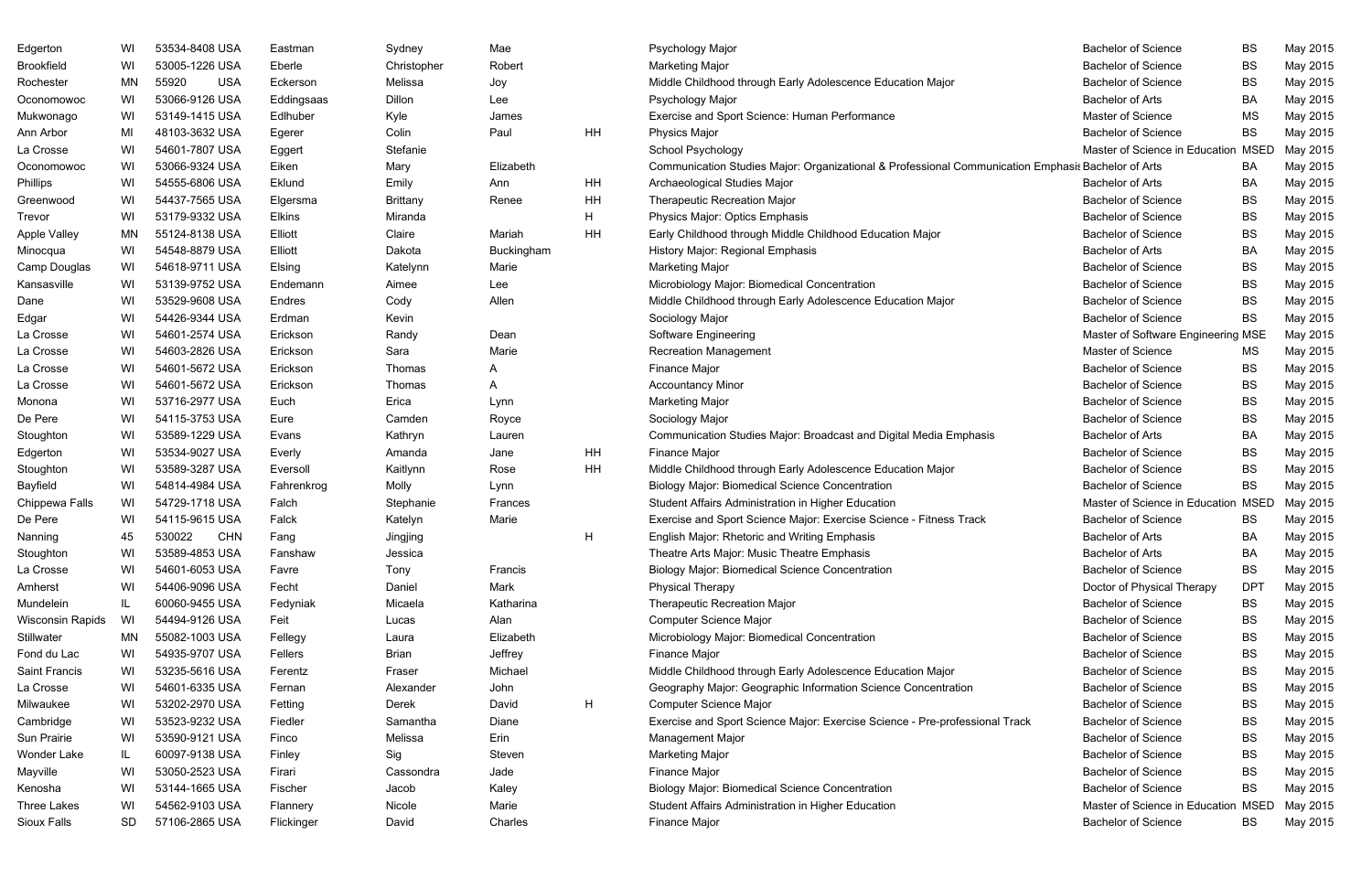| Milwaukee            | WI        | 53208-3054 USA | Flood             | Savanna   | Christine |    | <b>Biology Major</b>                                                                               | <b>Bachelor of Science</b>          | BS         | May 2015 |
|----------------------|-----------|----------------|-------------------|-----------|-----------|----|----------------------------------------------------------------------------------------------------|-------------------------------------|------------|----------|
| Sun Prairie          | WI        | 53590-3309 USA | Flynn             | Alexander | Micklos   | HH | <b>Biology Major: Biomedical Science Concentration</b>                                             | <b>Bachelor of Science</b>          | <b>BS</b>  | May 2015 |
| Jefferson            | WI        | 53549-9731 USA | Foerster          | Makenzie  | Elizabeth |    | Exercise and Sport Science Major: Physical Education                                               | <b>Bachelor of Science</b>          | BS         | May 2015 |
| New Richmond         | WI        | 54017-6664 USA | Foley             | Lauren    | Francis   |    | Student Affairs Administration in Higher Education                                                 | Master of Science in Education MSED |            | May 2015 |
| Rothschild           | WI        | 54474-1300 USA | Folino            | Anthony   | Joseph    |    | Psychology Major                                                                                   | <b>Bachelor of Science</b>          | <b>BS</b>  | May 2015 |
| Winona               | ΜN        | 55987-6285 USA | Fonder            | Amie      | Lorraine  |    | <b>Physician Assistant Studies</b>                                                                 | <b>Master of Science</b>            | ΜS         | May 2015 |
| Wauwatosa            | WI        | 53222-3353 USA | Fontanazza        | Joseph    | William   |    | <b>Accountancy Major</b>                                                                           | <b>Bachelor of Science</b>          | <b>BS</b>  | May 2015 |
| Ashippun             | WI        | 53003-0079 USA | Fortlage          | Erika     | Lynn      | H  | Archaeological Studies Major                                                                       | <b>Bachelor of Science</b>          | <b>BS</b>  | May 2015 |
| La Crosse            | WI        | 54601-7027 USA | Fortney           | Cody      | Nicole    | H  | Communication Studies Major: Organizational & Professional Communication Emphasis Bachelor of Arts |                                     | BA         | May 2015 |
| Sparta               | WI        | 54656-1023 USA | Fortun            | Jessi     | Lyn       | H  | <b>Accountancy Major</b>                                                                           | <b>Bachelor of Science</b>          | <b>BS</b>  | May 2015 |
| <b>Stevens Point</b> | WI        | 54481-5672 USA | Fox               | Cody      | K.        |    | <b>Biology Major: Biomedical Science Concentration</b>                                             | <b>Bachelor of Science</b>          | <b>BS</b>  | May 2015 |
| Mc Farland           | WI        | 53558-9353 USA | Frank             | Ashley    | Taylor    |    | Exercise and Sport Science Major: Exercise Science - Pre-professional Track                        | <b>Bachelor of Science</b>          | <b>BS</b>  | May 2015 |
| Aurora               | IL.       | 60506-4957 USA | Frauenhoff        | Lucas     | John      |    | Finance Major                                                                                      | <b>Bachelor of Science</b>          | <b>BS</b>  | May 2015 |
| Tomah                | WI        | 54660-1662 USA | Frawley           | Jamie     | Anne      |    | <b>Biology Major: Biomedical Science Concentration</b>                                             | <b>Bachelor of Science</b>          | BS         | May 2015 |
| Manitowoc            | WI        | 54220-6440 USA | Free              | Jonathon  | Dale      |    | <b>Biology Major</b>                                                                               | <b>Bachelor of Science</b>          | <b>BS</b>  | May 2015 |
| Northfield           | ΜN        | 55057-1517 USA | Frenstad-Kirk     | Gabrielle | Olivia    |    | Theatre Arts Major: Performance Emphasis                                                           | <b>Bachelor of Science</b>          | <b>BS</b>  | May 2015 |
| La Crosse            | WI        | 54601-3672 USA | Fritsch           | Alexa     | Rae       | ΗH | <b>Biology Major</b>                                                                               | <b>Bachelor of Science</b>          | <b>BS</b>  | May 2015 |
| Edgerton             | WI        | 53534-2401 USA | Fritz             | Haley     | Marie     | HH | <b>Marketing Major</b>                                                                             | <b>Bachelor of Science</b>          | BS         | May 2015 |
| <b>Two Rivers</b>    | WI        | 54241-1111 USA | Fuller            | Julie     | Ann       | ΗH | Exercise and Sport Science Major: Exercise Science - Pre-professional Track                        | <b>Bachelor of Science</b>          | <b>BS</b>  | May 2015 |
| Sheboygan            | WI        | 53083-6114 USA | Fullerton         | Riley     | Sue       | H  | Communication Studies Major: Organizational & Professional Communication Emphasis Bachelor of Arts |                                     | BA         | May 2015 |
| La Crosse            | WI        | 54601-2303 USA | Fung              | Hei Yeung |           | н  | Finance Major                                                                                      | <b>Bachelor of Science</b>          | <b>BS</b>  | May 2015 |
| Sturtevant           | WI        | 53177-2100 USA | Funk              | Elaine    | Clare     | H  | Early Childhood through Middle Childhood Education Major                                           | <b>Bachelor of Science</b>          | <b>BS</b>  | May 2015 |
| Appleton             | WI        | 54913-6842 USA | Funk              | Elizabeth | Ann       |    | <b>Biology Major</b>                                                                               | <b>Bachelor of Science</b>          | <b>BS</b>  | May 2015 |
| Zumbrota             | ΜN        | 55992-5035 USA | Gadient           | Gena      | Marie     | ΗH | Exercise and Sport Science Major: Physical Education                                               | <b>Bachelor of Science</b>          | <b>BS</b>  | May 2015 |
| Sauk City            | WI        | 53583-1548 USA | Galdes            | Megan     |           |    | School Psychology                                                                                  | <b>Education Specialist</b>         | <b>EDS</b> | May 2015 |
| Slinger              | WI        | 53086-9000 USA | Galezio           | Michael   | Logan     | HH | <b>Athletic Training Major</b>                                                                     | <b>Bachelor of Science</b>          | <b>BS</b>  | May 2015 |
| Shorewood            | WI        | 53211-2437 USA | Gallagher         | John      | Mackenzie | H  | <b>Mathematics Major</b>                                                                           | <b>Bachelor of Science</b>          | <b>BS</b>  | May 2015 |
| Kenosha              | WI        | 53143-6212 USA | Gallagher         | Sean      | Thomas    | HΗ | <b>Biochemistry Major</b>                                                                          | <b>Bachelor of Science</b>          | BS         | May 2015 |
| <b>Platte City</b>   | <b>MO</b> | 64079-7934 USA | Gambino           | Samantha  | Nichole   |    | Management Major                                                                                   | <b>Bachelor of Science</b>          | <b>BS</b>  | May 2015 |
| La Crosse            | WI        | 54601-4944 USA | Ganster           | Kenneth   | Michael   | Н  | <b>Computer Science Major</b>                                                                      | <b>Bachelor of Science</b>          | BS         | May 2015 |
| La Crosse            | WI        | 54601-4352 USA | Gazeley           | Kelly     | Ann       |    | Early Childhood through Middle Childhood Education Major                                           | <b>Bachelor of Science</b>          | BS         | May 2015 |
| Saint Michael        | ΜN        | 55376-4564 USA | Gebo              | Rachel    | Mary      | HH | <b>History Major</b>                                                                               | <b>Bachelor of Arts</b>             | BA         | May 2015 |
| West Bend            | WI        | 53090-1730 USA | Geenen            | Rachel    | Marie     |    | <b>Biology Major: Biomedical Science Concentration</b>                                             | <b>Bachelor of Science</b>          | BS         | May 2015 |
| Elkhorn              | WI        | 53121-2909 USA | Gellada           | Precious  | Cordero   |    | Communication Studies Major: Interpersonal Communication Emphasis                                  | <b>Bachelor of Science</b>          | <b>BS</b>  | May 2015 |
| <b>Two Rivers</b>    | WI        | 54241-2539 USA | Genrich           | Karyn     | Marie     |    | Exercise and Sport Science Major: Physical Education                                               | <b>Bachelor of Science</b>          | BS         | May 2015 |
| La Crosse            | WI        | 54601-2510 USA | Gentry            | Gina      | Marie     |    | Women's Studies Major                                                                              | <b>Bachelor of Arts</b>             | BA         | May 2015 |
| Clearwater           | ΜN        | 55320-9700 USA | Gerber            | Lucas     | John      |    | School Psychology                                                                                  | <b>Education Specialist</b>         | <b>EDS</b> | May 2015 |
| North Mankato        | ΜN        | 56003-4503 USA | Gerdts            | Laura     | Kathryn   | H  | Mathematics Major: Actuarial Science Concentration                                                 | <b>Bachelor of Science</b>          | BS         | May 2015 |
| Arbor Vitae          | WI        | 54568-9588 USA | Gesch             | Taylor    | Nicole    | H  | Exercise and Sport Science Major: Exercise Science - Pre-professional Track                        | <b>Bachelor of Science</b>          | BS         | May 2015 |
| <b>Mineral Point</b> | WI        | 53565-8846 USA | Gevelinger        | Anna      | Rose      | H  | Management Major                                                                                   | <b>Bachelor of Science</b>          | BS         | May 2015 |
| La Crosse            | WI        | 54601-2175 USA | Gierszewski       | Benjamin  | John      |    | Management Major                                                                                   | <b>Bachelor of Science</b>          | <b>BS</b>  | May 2015 |
| Wauwatosa            | WI        | 53213-3347 USA | Gignac            | Thomas    |           |    | <b>Biology Major</b>                                                                               | <b>Bachelor of Science</b>          | BS         | May 2015 |
| Cottage Grove        | WI        | 53527-8928 USA | Gilkey-Meisegeier | Olivia    | Marie     |    | Psychology Major                                                                                   | <b>Bachelor of Science</b>          | BS         | May 2015 |
| Waterloo             | WI        | 53594-1303 USA | Gillen            | Lydia     | Angelina  |    | Exercise and Sport Science Major: Exercise Science - Fitness Track                                 | <b>Bachelor of Science</b>          | BS         | May 2015 |
| La Crosse            | WI        | 54601-2546 USA | Gillespie         | Stephen   | М         | HH | Computer Science Major: Computer Engineering Technology Emphasis                                   | <b>Bachelor of Science</b>          | <b>BS</b>  | May 2015 |
| Edgerton             | WI        | 53534-2124 USA | Gimmer            | Jennifer  | Lynn      |    | Psychology Major                                                                                   | <b>Bachelor of Arts</b>             | BA         | May 2015 |
| Milwaukee            | WI        | 53211-3855 USA | Gingold           | Lauren    | Hannah    |    | Theatre Arts Major: Stage Management Emphasis                                                      | <b>Bachelor of Arts</b>             | BA         | May 2015 |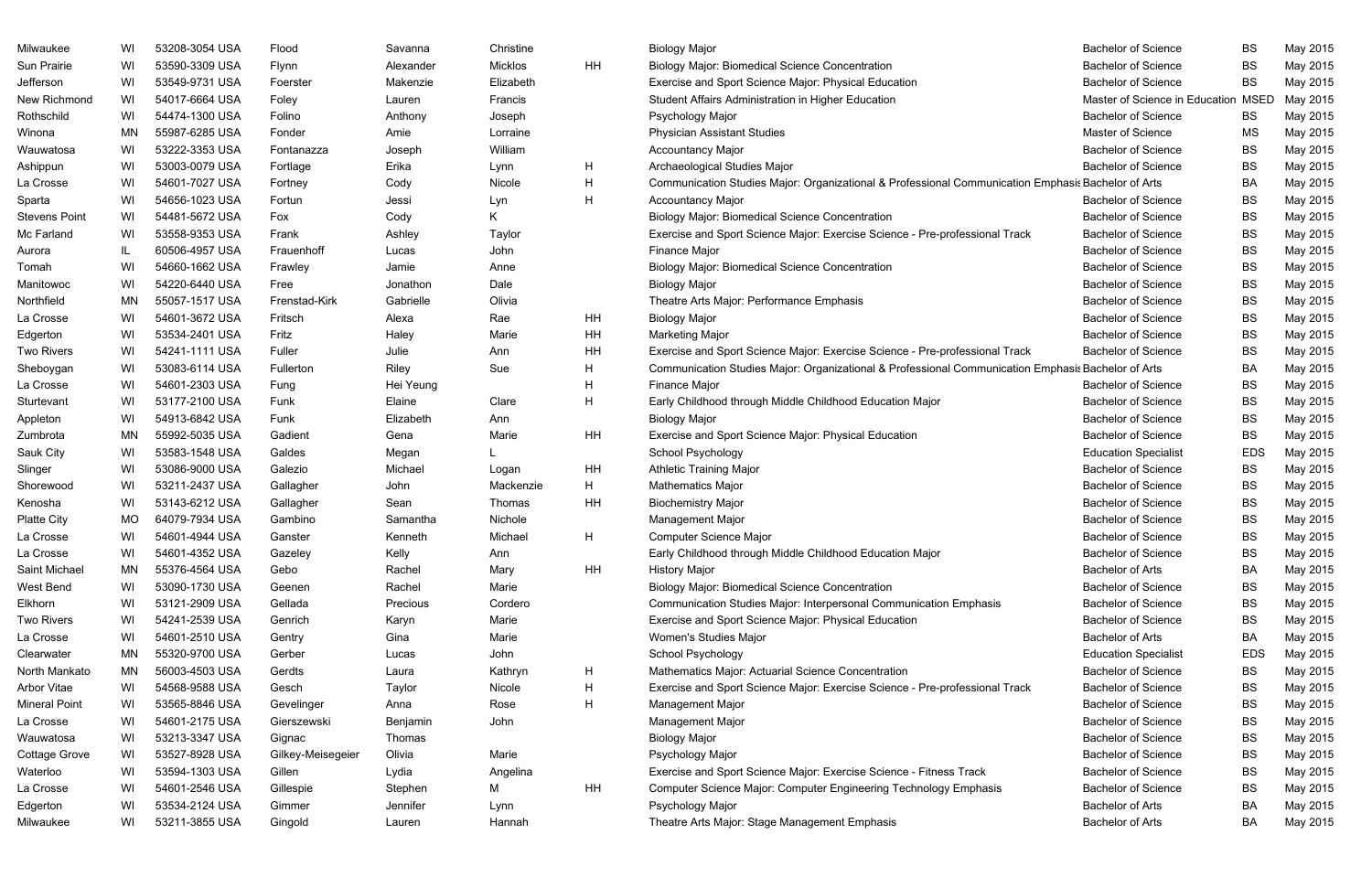| <b>West Allis</b>   | WI  | 53227-4132 USA | Glaser                  | Andrew          | James        |    | <b>Management Major</b>                                                                               | <b>Bachelor of Science</b>     | <b>BS</b>   | May 2015 |
|---------------------|-----|----------------|-------------------------|-----------------|--------------|----|-------------------------------------------------------------------------------------------------------|--------------------------------|-------------|----------|
| <b>Brodhead</b>     | WI  | 53520-9666 USA | Glasgow                 | Evan            | Michael      | HH | <b>Biochemistry Major</b>                                                                             | <b>Bachelor of Science</b>     | <b>BS</b>   | May 2015 |
| Wauwatosa           | WI  | 53213-1203 USA | Glocke                  | Ashley          |              |    | <b>Professional Development</b>                                                                       | Master of Educ - Prof Dev      | <b>MEPD</b> | May 2015 |
| Rochester           | MN  | 55901-8862 USA | Gloe                    | Jacob           | Neil         | HH | Physics Major: Computational Emphasis                                                                 | <b>Bachelor of Science</b>     | BS          | May 2015 |
| Janesville          | WI  | 53546-5749 USA | Godding                 | Katherine       | Elizabeth    |    | Geography Major: Geographic Information Science Concentration                                         | <b>Bachelor of Science</b>     | <b>BS</b>   | May 2015 |
| Sherwood            | WI  | 54169-9753 USA | Goeser                  | Kristin         | Е            |    | Psychology Major                                                                                      | <b>Bachelor of Science</b>     | <b>BS</b>   | May 2015 |
| Wauwatosa           | WI  | 53226-3124 USA | Goetzinger              | Elena           | Joy          |    | English Major: Rhetoric and Writing Emphasis                                                          | <b>Bachelor of Arts</b>        | <b>BA</b>   | May 2015 |
| Madison             | WI  | 53714-1045 USA | Goglio                  | Tiana           | Dyanne       | H  | Psychology Major                                                                                      | <b>Bachelor of Arts</b>        | <b>BA</b>   | May 2015 |
| Owatonna            | ΜN  | 55060-4607 USA | Goodew                  | Aimee           | Elizabeth    |    | Middle Childhood through Early Adolescence Education Major                                            | <b>Bachelor of Science</b>     | <b>BS</b>   | May 2015 |
| Suamico             | WI  | 54313-3622 USA | Goodrich                | Danielle        |              |    | <b>Physician Assistant Studies</b>                                                                    | Master of Science              | <b>MS</b>   | May 2015 |
| <b>Eden Prairie</b> | ΜN  | 55347-4406 USA | Gorski                  | Katharine       | Sue Kim      |    | <b>Therapeutic Recreation</b>                                                                         | Master of Science              | <b>MS</b>   | May 2015 |
| Milwaukee           | WI  | 53220-2416 USA | Gosz                    | Joseph          | James        |    | <b>Accountancy Major</b>                                                                              | <b>Bachelor of Science</b>     | <b>BS</b>   | May 2015 |
| Pewaukee            | WI  | 53072-3165 USA | Goulet                  | Alexa           | Lizabeth     |    | Communication Studies Major: Organizational & Professional Communication Emphasis Bachelor of Science |                                | <b>BS</b>   | May 2015 |
| <b>Burnsville</b>   | MN  | 55337-3968 USA | Goulet                  | Katie           | Colleen      |    | School Psychology                                                                                     | <b>Education Specialist</b>    | <b>EDS</b>  | May 2015 |
| La Crosse           | WI  | 54603-2294 USA | Graber                  | Kate            | Louise       |    | Communication Studies Major: Organizational & Professional Communication Emphasis Bachelor of Science |                                | <b>BS</b>   | May 2015 |
| Poynette            | WI  | 53955-9271 USA | Graeve                  | Danielle        | Kathryn      | HH | <b>Marketing Major</b>                                                                                | <b>Bachelor of Science</b>     | BS          | May 2015 |
| Mauston             | WI  | 53948-9274 USA | Graewin                 | Tiffany         | Marie        |    | <b>Professional Development</b>                                                                       | Master of Educ - Prof Dev      | <b>MEPD</b> | May 2015 |
| Caledonia           | MN  | 55921-1166 USA | Gran                    | Joshua          | David        | H  | <b>Economics Major</b>                                                                                | <b>Bachelor of Science</b>     | <b>BS</b>   | May 2015 |
| Milwaukee           | WI  | 53220-2041 USA | Granley                 | Elisabeth       | Dawn         | HH | Archaeological Studies Major                                                                          | <b>Bachelor of Arts</b>        | BA          | May 2015 |
| Newport Beach       | CA  | 92663-5419 USA | Greenhall               | Evan            | Michael      |    | <b>Athletic Training Major</b>                                                                        | <b>Bachelor of Science</b>     | <b>BS</b>   | May 2015 |
| Oshkosh             | WI  | 54904-7400 USA | Griedl                  | Tanner          | Austin       |    | <b>Biology Major</b>                                                                                  | <b>Bachelor of Science</b>     | <b>BS</b>   | May 2015 |
| Cleveland           | WI  | 53015-1616 USA | Gries                   | Kevin           | Joseph       |    | Exercise and Sport Science: Human Performance                                                         | Master of Science              | <b>MS</b>   | May 2015 |
| Rochester           | MN  | 55902-1086 USA | Griffiths               | Noelle          | Elizabeth    | HH | Communication Studies Major: Organizational & Professional Communication Emphasis Bachelor of Science |                                | <b>BS</b>   | May 2015 |
| Hartland            | WI  | 53029-2295 USA | Grimm                   | Ericka          | Ann          |    | School Psychology                                                                                     | Master of Science in Education | <b>MSED</b> | May 2015 |
| La Crosse           | WI  | 54601-3502 USA | Gromowski-Schuenke Jade |                 | Janelle      |    | <b>Community Health Education Major</b>                                                               | <b>Bachelor of Science</b>     | BS.         | May 2015 |
| Plymouth            | WI  | 53073-1419 USA | Grosshuesch             | Craig           | Jay          | HH | <b>Biology Major: Biomedical Science Concentration</b>                                                | <b>Bachelor of Science</b>     | <b>BS</b>   | May 2015 |
| Waukesha            | WI  | 53189-9222 USA | Grossman                | Andrew          | James        |    | Social Studies Education Major (Broad Field Option B)                                                 | <b>Bachelor of Science</b>     | <b>BS</b>   | May 2015 |
| Portage             | WI  | 53901-9721 USA | Gruber                  | Aaron           | Patrick      |    | Exercise and Sport Science Major: Physical Education                                                  | <b>Bachelor of Science</b>     | <b>BS</b>   | May 2015 |
| Marshfield          | WI  | 54449-5326 USA | Gruen                   | Emily           | Rose         |    | Exercise and Sport Science Major: Exercise Science - Pre-professional Track                           | <b>Bachelor of Science</b>     | <b>BS</b>   | May 2015 |
| Suamico             | WI  | 54313-8432 USA | Grzywa                  | Michele         | Ann          |    | Middle Childhood through Early Adolescence Education Major                                            | <b>Bachelor of Science</b>     | <b>BS</b>   | May 2015 |
| Lino Lakes          | MN. | 55014-1485 USA | Gschwind                | Jeana           | Marie        |    | Sociology Major                                                                                       | <b>Bachelor of Science</b>     | <b>BS</b>   | May 2015 |
| Onalaska            | WI  | 54650-8901 USA | Gullicksrud             | Danica          | Marie        | HH | Communication Studies Major: Organizational & Professional Communication Emphasis Bachelor of Arts    |                                | <b>BA</b>   | May 2015 |
| <b>Cross Plains</b> | IN  | 47017-8896 USA | Gullion                 | Kevin           | Gale         |    | Exercise and Sport Science: Human Performance                                                         | Master of Science              | MS          | May 2015 |
| Andover             | ΜN  | 55304-2574 USA | Gust                    | Zachary         | Chapman      |    | Sociology Major                                                                                       | <b>Bachelor of Science</b>     | <b>BS</b>   | May 2015 |
| Janesville          | WI  | 53546-9050 USA | Gutzman                 | Matthew         | Thiel        |    | Communication Studies Major: Broadcast and Digital Media Emphasis                                     | <b>Bachelor of Science</b>     | <b>BS</b>   | May 2015 |
| Owatonna            | ΜN  | 55060-3125 USA | Gwin                    | April           | Marie        | H  | <b>Marketing Major</b>                                                                                | <b>Bachelor of Science</b>     | <b>BS</b>   | May 2015 |
| <b>Barnesville</b>  | ΜN  | 56514-3309 USA | Gylland                 | Siri            | Karine       |    | Psychology Major                                                                                      | <b>Bachelor of Science</b>     | <b>BS</b>   | May 2015 |
| Mequon              | WI  | 53092-2453 USA | Hackett                 | Caitlin         | Leigh        |    | Psychology Major                                                                                      | <b>Bachelor of Arts</b>        | BA          | May 2015 |
| Slinger             | WI  | 53086-9266 USA | Haddad                  | Dominic         | Jamil        | H  | Microbiology Major: Biomedical Concentration                                                          | <b>Bachelor of Science</b>     | <b>BS</b>   | May 2015 |
| Chicago             | IL  | 60646-5314 USA | Hadden                  | <b>Brittany</b> |              |    | Finance Major                                                                                         | <b>Bachelor of Science</b>     | <b>BS</b>   | May 2015 |
| Merrill             | WI  | 54452-8550 USA | Haffemann               | Matthew         | <b>Brian</b> |    | Finance Major                                                                                         | <b>Bachelor of Science</b>     | <b>BS</b>   | May 2015 |
| Hilbert             | WI  | 54129-9329 USA | Halbach                 | Kelly           | Elizabeth    | HH | <b>Biology Major: Biomedical Science Concentration</b>                                                | <b>Bachelor of Science</b>     | <b>BS</b>   | May 2015 |
| Verona              | WI  | 53593-9373 USA | Haley                   | Leland          | Edward       |    | Computer Science Major                                                                                | <b>Bachelor of Science</b>     | <b>BS</b>   | May 2015 |
| Prairie du Sac      | WI  | 53578-1069 USA | Halling                 | Henry           | David        |    | Computer Science Major                                                                                | <b>Bachelor of Science</b>     | <b>BS</b>   | May 2015 |
| Cedar Rapids        | IA  | 52402-1451 USA | Halverson               | Caroline        | Marie        |    | Sociology Major                                                                                       | <b>Bachelor of Science</b>     | <b>BS</b>   | May 2015 |
| Cedar Rapids        | IA  | 52402-2753 USA | Hamer                   | Cara            | Ann          |    | <b>Physical Therapy</b>                                                                               | Doctor of Physical Therapy     | <b>DPT</b>  | May 2015 |
| Franklin            | WI  | 53132-9299 USA | Hamlin                  | Kelsey          | Ann          |    | <b>Political Science Major</b>                                                                        | <b>Bachelor of Science</b>     | <b>BS</b>   | May 2015 |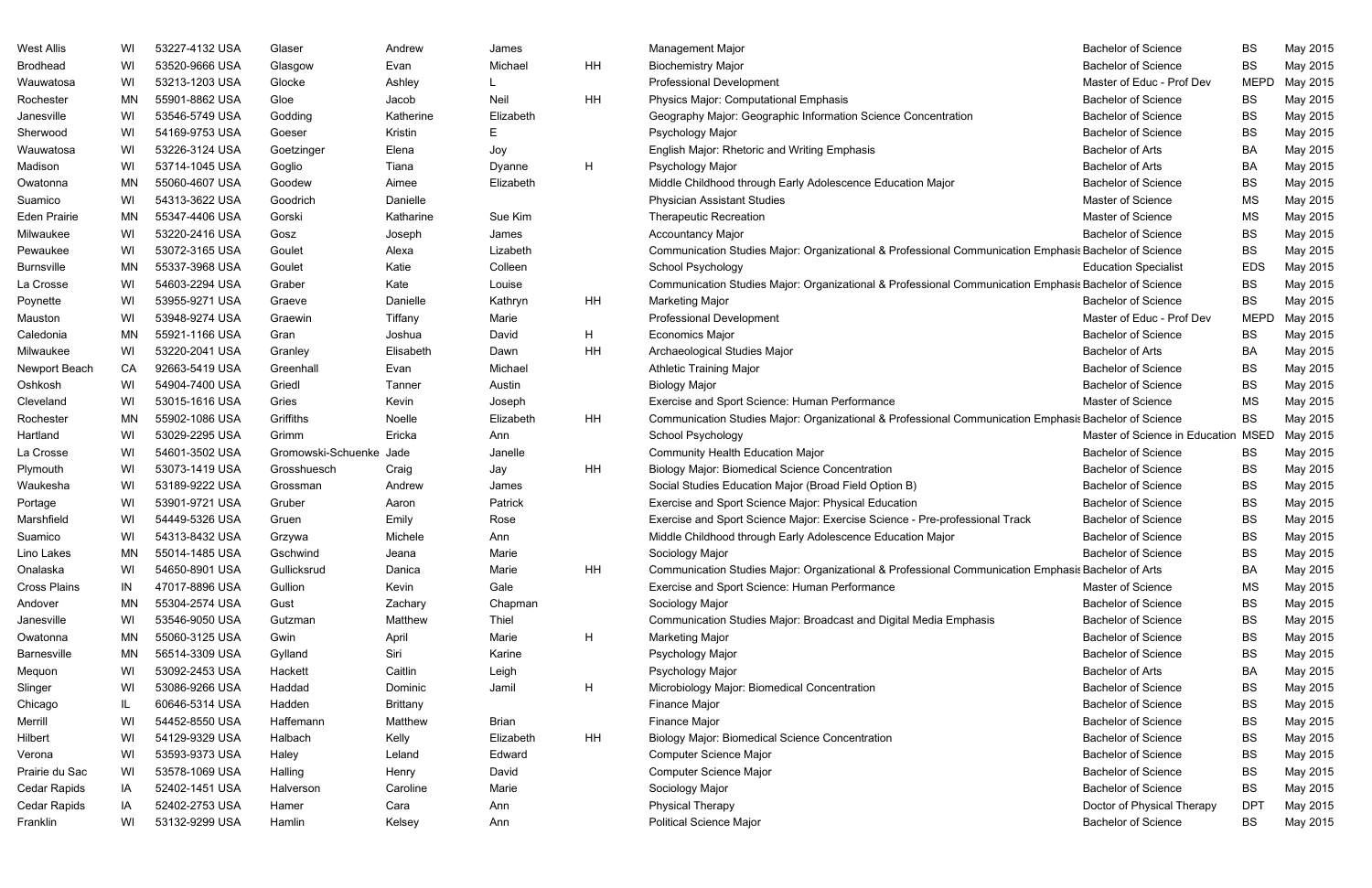| Muskego                 | WI        | 53150-8225 USA      | Hammerschmidt | Alexander       | John          |    | Exercise and Sport Science Major: Physical Education                        | <b>Bachelor of Science</b>          | BS         | May 2015 |
|-------------------------|-----------|---------------------|---------------|-----------------|---------------|----|-----------------------------------------------------------------------------|-------------------------------------|------------|----------|
| Milton                  | WI        | 53563-9353 USA      | Hammil        | Heidi           |               | HH | Exercise and Sport Science Major: Exercise Science - Pre-professional Track | <b>Bachelor of Science</b>          | <b>BS</b>  | May 2015 |
| Oak Creek               | WI        | 53154-1238 USA      | Hams          | Luke            | Edward        |    | Psychology Major                                                            | <b>Bachelor of Science</b>          | <b>BS</b>  | May 2015 |
| Milwaukee               | WI        | 53233-1809 USA      | Hand          | Phyllis         |               | H  | Psychology Major                                                            | <b>Bachelor of Arts</b>             | BA         | May 2015 |
| Pewaukee                | WI        | 53072-4586 USA      | Hanlon        | Sarah           | <b>Terese</b> | H  | Early Childhood through Middle Childhood Education Major                    | <b>Bachelor of Science</b>          | <b>BS</b>  | May 2015 |
| Menomonee Falls         | WI        | 53051-8331 USA      | Hanrahan      | Andrew          | James         |    | <b>Computer Science Major</b>                                               | <b>Bachelor of Science</b>          | BS         | May 2015 |
| Bangor                  | WI        | 54601<br><b>USA</b> | Hansen        | Zachary         | Joseph        |    | Communication Studies Major: Broadcast and Digital Media Emphasis           | <b>Bachelor of Science</b>          | BS         | May 2015 |
| Merrimac                | WI        | 53561-9793 USA      | Hanson        | Christopher     | Andrew        |    | <b>Political Science Major</b>                                              | <b>Bachelor of Science</b>          | <b>BS</b>  | May 2015 |
| Hugo                    | MN        | 55038-8409 USA      | Hanson        | Haley           | Ann           |    | Psychology Major                                                            | <b>Bachelor of Science</b>          | <b>BS</b>  | May 2015 |
| <b>Butternut</b>        | WI        | 54514-8322 USA      | Hanson        | Peter           | Jerome        |    | Information Systems Major                                                   | <b>Bachelor of Science</b>          | <b>BS</b>  | May 2015 |
| Oregon                  | WI        | 53575-3232 USA      | Hanson        | Phillip         | Lamar         |    | <b>Physical Therapy</b>                                                     | Doctor of Physical Therapy          | <b>DPT</b> | May 2015 |
| <b>Wisconsin Rapids</b> | WI        | 54495-8319 USA      | Hardina       | Jared           | William       |    | <b>Biology Major: Biomedical Science Concentration</b>                      | <b>Bachelor of Science</b>          | <b>BS</b>  | May 2015 |
| La Crosse               | WI        | 54601-4560 USA      | Harlan        | Tylor           | James         |    | <b>Public Administration Major</b>                                          | <b>Bachelor of Science</b>          | <b>BS</b>  | May 2015 |
| Carol Stream            | IL        | 60188-9258 USA      | Harn          | <b>Brittany</b> |               |    | School Psychology                                                           | <b>Education Specialist</b>         | <b>EDS</b> | May 2015 |
| Onalaska                | WI        | 54650-9204 USA      | Harreld       | Lindsey         | Marie         |    | <b>Marketing Major</b>                                                      | <b>Bachelor of Science</b>          | BS         | May 2015 |
| Oshkosh                 | WI        | 54904-7894 USA      | Harris        | Grant           | Nolan         |    | Microbiology Major                                                          | <b>Bachelor of Science</b>          | <b>BS</b>  | May 2015 |
| Green Bay               | WI        | 54311-4403 USA      | Harrsch       | Kathryn         | Diane         |    | Psychology Major                                                            | <b>Bachelor of Arts</b>             | BA         | May 2015 |
| Dousman                 | WI        | 53118-9440 USA      | Hartung       | Jared           |               | H  | <b>Biology Major: Biomedical Science Concentration</b>                      | <b>Bachelor of Science</b>          | <b>BS</b>  | May 2015 |
| Lansing                 | MN        | 55950-0189 USA      | Hatch         | Dylan           | Craig         |    | Sociology Major                                                             | <b>Bachelor of Science</b>          | <b>BS</b>  | May 2015 |
| Verona                  | WI        | 53593-1723 USA      | Hauer         | Anne            | Elizabeth     | HH | <b>Public Administration Major</b>                                          | <b>Bachelor of Arts</b>             | BA         | May 2015 |
| Pittsville              | WI        | 54466-9390 USA      | Hautala       | Gavin           | Santini       | H  | <b>Biology Major: Biomedical Science Concentration</b>                      | <b>Bachelor of Science</b>          | BS         | May 2015 |
| Lakeville               | <b>MN</b> | 55044-6363 USA      | Havens        | Lynsi           | Joyce         |    | Psychology Major                                                            | <b>Bachelor of Science</b>          | <b>BS</b>  | May 2015 |
| Brookfield              | WI        | 53045-4538 USA      | Hawkins       | Chelsea         | М             |    | <b>Marketing Major</b>                                                      | <b>Bachelor of Science</b>          | <b>BS</b>  | May 2015 |
| La Crosse               | WI        | 54601-5576 USA      | Hawkins       | Cody            | James         |    | <b>Biology Major</b>                                                        | <b>Bachelor of Science</b>          | <b>BS</b>  | May 2015 |
| Hammond                 | WI        | 54015-4815 USA      | Hawkins       | Hayley          | Marie         | H  | Middle Childhood through Early Adolescence Education Major                  | <b>Bachelor of Science</b>          | <b>BS</b>  | May 2015 |
| Plymouth                | MN        | 55442-1205 USA      | Haxton        | Hailey          | Elizabeth     |    | Management Major                                                            | <b>Bachelor of Science</b>          | <b>BS</b>  | May 2015 |
| Birchwood               | WI        | 54817-3038 USA      | Hayes         | Hayley          | Lynn          | H  | <b>Marketing Major</b>                                                      | <b>Bachelor of Science</b>          | <b>BS</b>  | May 2015 |
| Madison                 | WI        | 53718-3352 USA      | Hayes         | Robert          | Davis         |    | <b>Biology Major: Biomedical Science Concentration</b>                      | <b>Bachelor of Science</b>          | BS         | May 2015 |
| Cedarburg               | WI        | 53012-8853 USA      | Hazlett       | Loran           | Kelsey        |    | Exercise and Sport Science Major: Exercise Science - Pre-professional Track | <b>Bachelor of Science</b>          | BS         | May 2015 |
| Dubuque                 | IA        | 52003-9106 USA      | Heiar         | Thomas          | John          |    | Student Affairs Administration in Higher Education                          | Master of Science in Education MSED |            | May 2015 |
| West Bend               | WI        | 53095-4955 USA      | Heilman       | Leah            | Rose          |    | Philosophy Major                                                            | <b>Bachelor of Science</b>          | BS         | May 2015 |
| Merrill                 | WI        | 54452-8725 USA      | Hein          | Kayley          | Kathleen      |    | Psychology Major                                                            | <b>Bachelor of Science</b>          | <b>BS</b>  | May 2015 |
| Chanhassen              | ΜN        | 55317-9660 USA      | Heinz         | Benjamin        | Grant         |    | Information Systems Major                                                   | <b>Bachelor of Science</b>          | <b>BS</b>  | May 2015 |
| Sussex                  | WI        | 53089-3450 USA      | Heinzelmann   | Allison         |               |    | Finance Major                                                               | <b>Bachelor of Science</b>          | <b>BS</b>  | May 2015 |
| Eau Claire              | WI        | 54703-2840 USA      | Helgeson      | Rachel          | Dawn          |    | <b>Community Health Education Major</b>                                     | <b>Bachelor of Science</b>          | BS         | May 2015 |
| Random Lake             | WI        | 53075-1323 USA      | Heller        | Sara            | Jessica       | H  | Psychology Major                                                            | <b>Bachelor of Science</b>          | <b>BS</b>  | May 2015 |
| Menasha                 | WI        | 54952-2565 USA      | Hemmele       | Alexandrea      | Rose          |    | <b>Marketing Major</b>                                                      | <b>Bachelor of Science</b>          | <b>BS</b>  | May 2015 |
| De Forest               | WI        | 53532-2705 USA      | Hemstead      | <b>Brooke</b>   |               |    | Management Major                                                            | <b>Bachelor of Science</b>          | <b>BS</b>  | May 2015 |
| <b>Big Bend</b>         | WI        | 53103-9625 USA      | Hendricks     | Carly           | Catherine     |    | Psychology Major                                                            | <b>Bachelor of Science</b>          | BS         | May 2015 |
| La Crosse               | WI        | 54601-2137 USA      | Hennessy      | Allyson         | Joy           |    | Exercise and Sport Science Major: Sport Management                          | <b>Bachelor of Science</b>          | BS         | May 2015 |
| Verona                  | WI        | 53593-9740 USA      | Hennig        | Paige           | М             |    | <b>Marketing Major</b>                                                      | <b>Bachelor of Science</b>          | BS         | May 2015 |
| <b>Bristol</b>          | WI        | 53104-9267 USA      | Henry         | Michelle        | Ann           | H  | Therapeutic Recreation Major                                                | <b>Bachelor of Science</b>          | <b>BS</b>  | May 2015 |
| Bloomington             | ΜN        | 55420-4914 USA      | Hermann       | Andrew          |               |    | Exercise and Sport Science Major: Sport Management                          | <b>Bachelor of Science</b>          | <b>BS</b>  | May 2015 |
| Whitehall               | WI        | 54773-8510 USA      | Herried       | Morgan          | Elizabeth     | HH | Mathematics Major: Applied Emphasis                                         | <b>Bachelor of Science</b>          | BS         | May 2015 |
| Rochester               | ΜN        | 55901-3728 USA      | Hesse         | Amber           | Brittany      |    | <b>Physician Assistant Studies</b>                                          | Master of Science                   | MS         | May 2015 |
| Houlton                 | WI        | 54082-2408 USA      | Hildebrand    | Lance           | Arthur        | HH | <b>Physics Major: Computational Emphasis</b>                                | <b>Bachelor of Science</b>          | <b>BS</b>  | May 2015 |
| Park Falls              | WI        | 54552-6952 USA      | Hilgart       | Mitchell        | John          |    | <b>Clinical Laboratory Science Major</b>                                    | <b>Bachelor of Science</b>          | <b>BS</b>  | May 2015 |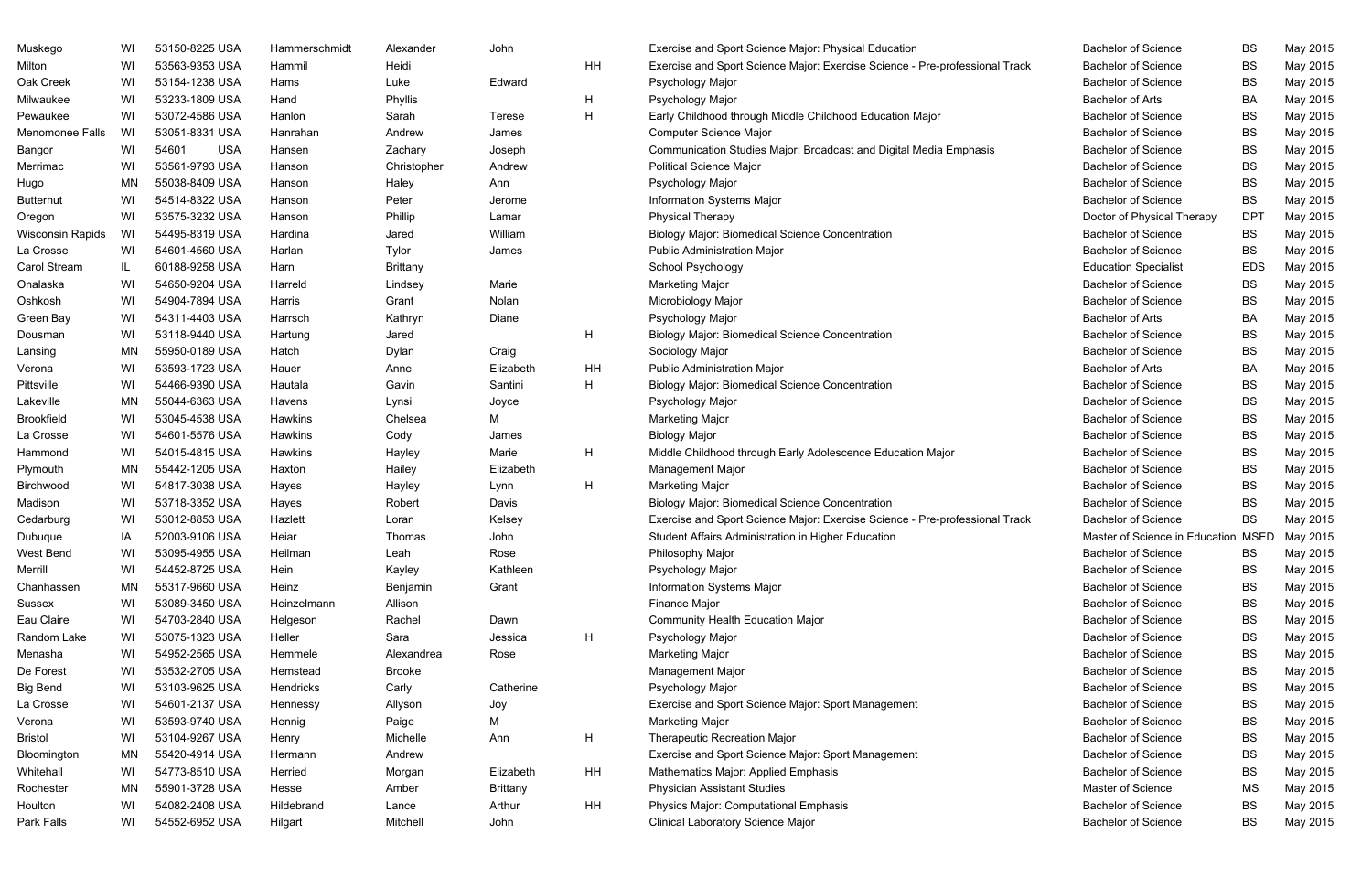| Strum                   | WI        | 54770-9459 USA      | Hink      | <b>Brittany</b> | Jo        | H         | <b>Bachelor of Science</b><br>Sociology Major                                                     | <b>BS</b>   | May 2015 |
|-------------------------|-----------|---------------------|-----------|-----------------|-----------|-----------|---------------------------------------------------------------------------------------------------|-------------|----------|
| Stillwater              | MN        | 55082-7201 USA      | Hitt      | Kirtley         |           |           | <b>Physician Assistant Studies</b><br>Master of Science                                           | <b>MS</b>   | May 2015 |
| Jackson                 | WI        | 53037-9005 USA      | Hoeppner  | <b>Nick</b>     | James     |           | <b>Biology Major</b><br><b>Bachelor of Science</b>                                                | <b>BS</b>   | May 2015 |
| Lakeville               | <b>MN</b> | 55044-6080 USA      | Hoff      | <b>Brittney</b> | Leigh     |           | Student Affairs Administration in Higher Education<br>Master of Science in Education              | <b>MSED</b> | May 2015 |
| Portage                 | WI        | 53901-8810 USA      | Hoff      | Lindsey         | Marie     | HH        | <b>Biology Major: Biomedical Science Concentration</b><br><b>Bachelor of Science</b>              | BS          | May 2015 |
| Stratford               | WI        | 54484-8405 USA      | Hoffman   | Cheyenne        | Elizabeth |           | <b>Bachelor of Science</b><br><b>Biology Major</b>                                                | <b>BS</b>   | May 2015 |
| Owatonna                | <b>MN</b> | 55060-3020 USA      | Holcomb   | Alyssa          |           |           | <b>Biology Major</b><br><b>Bachelor of Science</b>                                                | <b>BS</b>   | May 2015 |
| <b>Brown Deer</b>       | WI        | 53223-1242 USA      | Holman    | Megan           | Therese   |           | <b>Clinical Laboratory Science Major</b><br><b>Bachelor of Science</b>                            | <b>BS</b>   | May 2015 |
| Madison                 | WI        | 53713-4761 USA      | Holmes    | David           | James     |           | Theatre Arts Major: Performance Emphasis<br><b>Bachelor of Arts</b>                               | BA          | May 2015 |
| La Crosse               | WI        | 54601-4846 USA      | Holt      | Stephanie       | A         |           | <b>Public Administration Major</b><br><b>Bachelor of Science</b>                                  | <b>BS</b>   | May 2015 |
| Greenville              | WI        | 54942-9016 USA      | Holz      | Stephanie       | Sadie     |           | <b>Bachelor of Science</b><br>Microbiology Major                                                  | <b>BS</b>   | May 2015 |
| Onalaska                | WI        | 54650-9434 USA      | Hoogland  | Matthew         | Regh      |           | <b>Bachelor of Science</b><br><b>Biochemistry Major</b>                                           | <b>BS</b>   | May 2015 |
| Oshkosh                 | WI        | 54901<br><b>USA</b> | Hoopman   | <b>Brady</b>    | Robert    |           | <b>International Business Major</b><br><b>Bachelor of Science</b>                                 | <b>BS</b>   | May 2015 |
| Marinette               | WI        | 54143-9361 USA      | Hoppe     | Taylor          | Sarah     | Н         | <b>English Education Major</b><br><b>Bachelor of Science</b>                                      | <b>BS</b>   | May 2015 |
| Janesville              | WI        | 53546-2152 USA      | Hoyt      | Michael         | David     | H         | <b>Bachelor of Science</b><br><b>Computer Science Major</b>                                       | <b>BS</b>   | May 2015 |
| Ripon                   | WI        | 54971-1855 USA      | Hron      | Carli           | Lynn      |           | <b>Physical Therapy</b><br>Doctor of Physical Therapy                                             | <b>DPT</b>  | May 2015 |
| Wausau                  | WI        | 54403-8941 USA      | Huempfner | Joshua          | David     |           | <b>Physics Major: Biomedical Concentration</b><br><b>Bachelor of Science</b>                      | <b>BS</b>   | May 2015 |
| <b>Twin Lakes</b>       | WI        | 53181-9753 USA      | Huey      | James           | Ryan      |           | <b>Bachelor of Science</b><br><b>Biology Major</b>                                                | <b>BS</b>   | May 2015 |
| Beaver Dam              | WI        | 53916-9232 USA      | Hughes    | Cara            | Hillary   |           | Finance Major: Risk, Insurance and Financial Planning Concentration<br><b>Bachelor of Science</b> | <b>BS</b>   | May 2015 |
| Greenville              | WI        | 54942-8530 USA      | Immel     | Breanna         | Goldine   |           | Psychology Major<br><b>Bachelor of Science</b>                                                    | <b>BS</b>   | May 2015 |
| Indianapolis            | IN        | 46227-7619 USA      | Jackson   | Elizabeth       | Ann       |           | Student Affairs Administration in Higher Education<br>Master of Science in Education              | <b>MSED</b> | May 2015 |
| Lake City               | <b>MN</b> | 55041-3323 USA      | Jacobson  | Marcus          | Philip    | HH        | <b>Biology Major: Biomedical Science Concentration</b><br><b>Bachelor of Science</b>              | <b>BS</b>   | May 2015 |
| Franksville             | WI        | 53126-9450 USA      | Jacobson  | Sarah           | Lynn      |           | <b>School Psychology</b><br><b>Education Specialist</b>                                           | <b>EDS</b>  | May 2015 |
| Reedsburg               | WI        | 53959-1326 USA      | Jaech     | Sarah           | Anne      | H         | Psychology Major<br><b>Bachelor of Arts</b>                                                       | BA          | May 2015 |
| Luxemburg               | WI        | 54217-1152 USA      | Jandrin   | Melanie         |           |           | Master of Science<br><b>Physician Assistant Studies</b>                                           | <b>MS</b>   | May 2015 |
| Oregon                  | WI        | 53575-3319 USA      | Janssen   | Austin          | Richard   | HH        | Finance Major: Risk, Insurance and Financial Planning Concentration<br><b>Bachelor of Science</b> | <b>BS</b>   | May 2015 |
| Ogema                   | WI        | 54459-9374 USA      | Jascor    | Sasha           | Marie     | HH        | <b>Bachelor of Science</b><br><b>Biology Major: Biomedical Science Concentration</b>              | <b>BS</b>   | May 2015 |
| Hubertus                | WI        | 53033-9302 USA      | Jaskowiak | Eli             | Cliford   | <b>HH</b> | <b>Political Science Major</b><br><b>Bachelor of Science</b>                                      | <b>BS</b>   | May 2015 |
| <b>West Allis</b>       | WI        | 53227-1726 USA      | Jefferson | Ashley          | Nicole    |           | Psychology Major<br><b>Bachelor of Arts</b>                                                       | BA          | May 2015 |
| Appleton                | WI        | 54915-4009 USA      | Jensen    | Aaron           | James     | H         | <b>Computer Science Major</b><br><b>Bachelor of Science</b>                                       | <b>BS</b>   | May 2015 |
| Savage                  | MN        | 55378-5604 USA      | Jensen    | Emily           | Nicole    |           | Sociology Major<br><b>Bachelor of Arts</b>                                                        | BA          | May 2015 |
| Janesville              | WI        | 53546-6066 USA      | Jensen    | Jaimi           | Kay       | HH        | <b>Bachelor of Science</b><br><b>Biology Major: Biomedical Science Concentration</b>              | <b>BS</b>   | May 2015 |
| Watertown               | <b>MN</b> | 55388-0096 USA      | Jesperson | Alaina          | Christine |           | <b>Bachelor of Arts</b><br>Psychology Major                                                       | BA          | May 2015 |
| Savage                  | ΜN        | 55378-2032 USA      | Jeziorski | Nicole          | Lea       | H         | <b>Bachelor of Science</b><br><b>Therapeutic Recreation Major</b>                                 | <b>BS</b>   | May 2015 |
| San Jose                | CA        | 95131-2783 USA      | Jin       | Meixiang        |           |           | Software Engineering<br>Master of Software Engineering MSE                                        |             | May 2015 |
| Middleton               | WI        | 53562-2814 USA      | Joers     | Alex            | Robert    | H         | <b>Political Science Major</b><br><b>Bachelor of Arts</b>                                         | BA          | May 2015 |
| Madison                 | WI        | 53711-1428 USA      | Johnson   | Anika           | Irene     |           | <b>Physical Therapy</b><br>Doctor of Physical Therapy                                             | <b>DPT</b>  | May 2015 |
| Marshfield              | WI        | 54449-3959 USA      | Johnson   | Benjamin        | Joseph    | H         | <b>Recreation Management Major</b><br><b>Bachelor of Science</b>                                  | <b>BS</b>   | May 2015 |
| Mount Horeb             | WI        | 53572-2941 USA      | Johnson   | Cort            | Steven    |           | <b>Bachelor of Arts</b><br>Psychology Major                                                       | BA          | May 2015 |
| Appleton                | WI        | 54915-3988 USA      | Johnson   | Emily           | Ann       |           | Therapeutic Recreation Major<br><b>Bachelor of Science</b>                                        | <b>BS</b>   | May 2015 |
| Durand                  | WI        | 54736-4845 USA      | Johnson   | Jackie          | Lee       |           | <b>Clinical Laboratory Science Major</b><br><b>Bachelor of Science</b>                            | <b>BS</b>   | May 2015 |
| <b>Black Earth</b>      | WI        | 53515-9703 USA      | Johnson   | Jayden          |           |           | <b>Bachelor of Science</b><br>Management Major                                                    | <b>BS</b>   | May 2015 |
| Rhinelander             | WI        | 54501-9461 USA      | Johnson   | John            | William   |           | <b>Political Science Major</b><br><b>Bachelor of Science</b>                                      | <b>BS</b>   | May 2015 |
| <b>Baldwin</b>          | WI        | 54002-7228 USA      | Johnson   | Jordan          | Ray       | HH        | <b>Bachelor of Science</b><br><b>Biology Major: Biomedical Science Concentration</b>              | <b>BS</b>   | May 2015 |
| <b>Twin Lakes</b>       | WI        | 53181-9428 USA      | Johnson   | Kyle            | Austin    |           | Sociology Major<br><b>Bachelor of Science</b>                                                     | <b>BS</b>   | May 2015 |
| <b>Wisconsin Rapids</b> | WI        | 54494-6356 USA      | Johnson   | Nicholle        | Rachel    |           | <b>Political Science Major</b><br><b>Bachelor of Arts</b>                                         | BA          | May 2015 |
| Red Wing                | MN        | 55066-3132 USA      | Johnson   | Reid            | Kim       |           | Management Major<br><b>Bachelor of Science</b>                                                    | BS          | May 2015 |
|                         |           |                     |           |                 |           |           |                                                                                                   |             |          |

| <b>Bachelor of Science</b>         | BS          | May 2015 |
|------------------------------------|-------------|----------|
| <b>Master of Science</b>           | <b>MS</b>   | May 2015 |
| <b>Bachelor of Science</b>         | BS          | May 2015 |
| Master of Science in Education     | <b>MSED</b> | May 2015 |
| <b>Bachelor of Science</b>         | <b>BS</b>   | May 2015 |
| <b>Bachelor of Science</b>         | <b>BS</b>   | May 2015 |
| <b>Bachelor of Science</b>         | ВS          | May 2015 |
| <b>Bachelor of Science</b>         | <b>BS</b>   | May 2015 |
| <b>Bachelor of Arts</b>            | BA          | May 2015 |
| <b>Bachelor of Science</b>         | <b>BS</b>   | May 2015 |
| <b>Bachelor of Science</b>         | ВS          | May 2015 |
| <b>Bachelor of Science</b>         | <b>BS</b>   | May 2015 |
| <b>Bachelor of Science</b>         | ВS          | May 2015 |
| <b>Bachelor of Science</b>         | BS.         | May 2015 |
| <b>Bachelor of Science</b>         | <b>BS</b>   | May 2015 |
| Doctor of Physical Therapy         | DPT         | May 2015 |
| <b>Bachelor of Science</b>         | BS          | May 2015 |
| <b>Bachelor of Science</b>         | <b>BS</b>   | May 2015 |
| <b>Bachelor of Science</b>         | BS          | May 2015 |
| <b>Bachelor of Science</b>         | BS          | May 2015 |
| Master of Science in Education     | <b>MSED</b> | May 2015 |
| <b>Bachelor of Science</b>         | BS          | May 2015 |
| <b>Education Specialist</b>        | EDS         | May 2015 |
| <b>Bachelor of Arts</b>            | <b>BA</b>   | May 2015 |
| Master of Science                  | ΜS          | May 2015 |
| <b>Bachelor of Science</b>         | ВS          | May 2015 |
| <b>Bachelor of Science</b>         | ВS          | May 2015 |
| <b>Bachelor of Science</b>         | <b>BS</b>   | May 2015 |
| <b>Bachelor of Arts</b>            | BA          | May 2015 |
| <b>Bachelor of Science</b>         | <b>BS</b>   | May 2015 |
| <b>Bachelor of Arts</b>            | ВA          | May 2015 |
| <b>Bachelor of Science</b>         | <b>BS</b>   | May 2015 |
| <b>Bachelor of Arts</b>            | ВA          | May 2015 |
| <b>Bachelor of Science</b>         | BS          | May 2015 |
| Master of Software Engineering MSE |             | May 2015 |
| <b>Bachelor of Arts</b>            | BA          | May 2015 |
| Doctor of Physical Therapy         | <b>DPT</b>  | May 2015 |
| <b>Bachelor of Science</b>         | BS          | May 2015 |
| <b>Bachelor of Arts</b>            | BA          | May 2015 |
| <b>Bachelor of Science</b>         | BS          | May 2015 |
| <b>Bachelor of Science</b>         | BS          | May 2015 |
| <b>Bachelor of Science</b>         | ВS          | May 2015 |
| <b>Bachelor of Science</b>         | ВS          | May 2015 |
| <b>Bachelor of Science</b>         | ВS          | May 2015 |
| <b>Bachelor of Science</b>         | ВS          | May 2015 |
| <b>Bachelor of Arts</b>            | BA          | May 2015 |
| <b>Bachelor of Science</b>         | ВS          | May 2015 |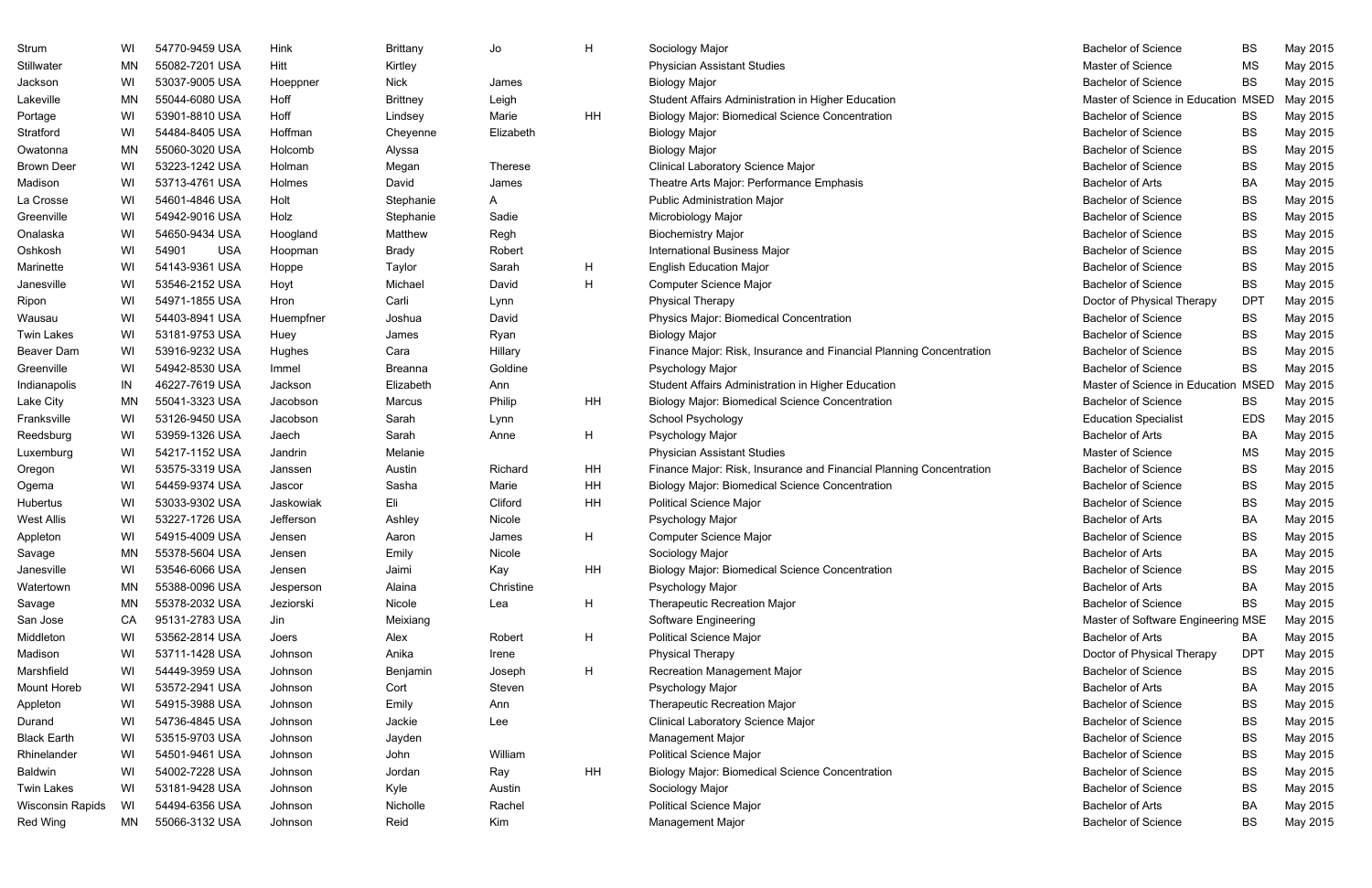| Eau Claire<br>WI<br>54701-4141 USA<br>Shelby<br>Louise<br>Exercise and Sport Science Major: Sport Management<br><b>Bachelor of Science</b><br><b>BS</b><br>May 2015<br>Johnson<br>WI<br>54868-2378 USA<br>Maria<br><b>Bachelor of Science</b><br><b>BS</b><br>May 2015<br><b>Rice Lake</b><br>Johnston<br>Sophia<br>Psychology Major<br>Kyle<br><b>Bachelor of Science</b><br><b>BS</b><br>May 2015<br>Clinton<br>WI<br>53525-9776 USA<br>Thomas<br>Management Major<br>Jones<br>WI<br>53959-9508 USA<br><b>Bachelor of Science</b><br><b>BS</b><br>May 2015<br>Reedsburg<br>Joshua<br>Dean<br>Management Major<br>Jorandby<br>WI<br>54622-7302 USA<br>Michael<br><b>Bachelor of Science</b><br><b>BS</b><br>May 2015<br>James<br>Geography Major: Geographic Information Science Concentration<br>Joswick<br>WI<br>54601-2435 USA<br>H<br>Early Childhood through Middle Childhood Education Major<br><b>Bachelor of Science</b><br><b>BS</b><br>May 2015<br>La Crosse<br>Justin<br>Leah<br>Katherine<br>H<br>May 2015<br>Stillwater<br>MN<br>55082-8562 USA<br>Kaelin<br>Kristin<br>Psychology Major<br><b>Bachelor of Arts</b><br>BA<br>Anna<br>La Crosse<br>WI<br>54601-3691 USA<br>Kahl<br>Michael<br><b>Bachelor of Science</b><br><b>BS</b><br>May 2015<br>Brandon<br>Management Major<br>WI<br>54114-7621 USA<br>Chad<br><b>Bachelor of Science</b><br><b>BS</b><br>May 2015<br>Kahles<br><b>Biology Major: Biomedical Science Concentration</b><br><b>Bachelor of Science</b><br>WI<br>54701-6610 USA<br>Kaiser<br>Patton<br><b>BS</b><br>May 2015<br>Maxwell<br>Management Major<br>Sue<br><b>Bachelor of Science</b><br><b>BS</b><br>May 2015<br><b>Bryant</b><br>WI<br>54418-9701 USA<br>Kakes<br>Heather<br>Exercise and Sport Science Major: Exercise Science - Pre-professional Track<br>WI<br>54754-8233 USA<br>Kalina<br><b>Bachelor of Science</b><br><b>BS</b><br>May 2015<br>Merrillan<br>Hannah<br>Marie<br>Management Major<br>H<br>WI<br>53901-9438 USA<br>Jami<br><b>Therapeutic Recreation Major</b><br><b>Bachelor of Science</b><br><b>BS</b><br>May 2015<br>Kallenbach<br>Lee<br><b>MN</b><br>55437-3309 USA<br><b>Bachelor of Science</b><br><b>BS</b><br>May 2015<br>Kallsen<br>Meghann<br>Borg<br><b>Biochemistry Major</b><br><b>Bachelor of Science</b><br><b>BS</b><br>May 2015<br>IL.<br>60540-7118 USA<br>Kane<br>Angelique<br>Communication Studies Major: Advocacy and Communication Criticism Emphasis<br>Naperville<br>53151-7647 USA<br><b>Bachelor of Science</b><br><b>BS</b><br>May 2015<br>WI<br>Hannah<br>Marianne<br>Psychology Major<br>Karch<br>WI<br><b>Bachelor of Science</b><br>BS<br>May 2015<br>54313-4700 USA<br>Karl<br>Lindsey<br>Ann<br>Psychology Major<br>H<br>WI<br>53575-1729 USA<br>Physics Major<br><b>Bachelor of Science</b><br><b>BS</b><br>May 2015<br>Fitchburg<br>Karls<br>Samuel<br>James<br><b>Bachelor of Science</b><br><b>BS</b><br>May 2015<br>WI<br>54001-1110 USA<br>Karo<br><b>Biology Major: Biomedical Science Concentration</b><br>Aaron<br>Amery<br>53105-1087 USA<br><b>Bachelor of Science</b><br><b>BS</b><br>May 2015<br>WI<br>Allison<br>Renee<br><b>Biology Major</b><br>Kassel<br>WI<br>53926-9442 USA<br>Elizabeth<br>Computer Science Major<br><b>Bachelor of Science</b><br><b>BS</b><br>May 2015<br>Dalton<br>Nicole<br>Kearns<br>55372-3247 USA<br>Marie<br><b>Physical Therapy</b><br><b>DPT</b><br>May 2015<br>Prior Lake<br>MN<br>Keck<br>Katelin<br>Doctor of Physical Therapy<br>WI<br>54455-7819 USA<br>Timothy<br><b>Biology Major: Biomedical Science Concentration</b><br><b>Bachelor of Science</b><br>BS<br>May 2015<br>Kronenwetter<br>Keding<br>Logan<br>53097-2748 USA<br>HH<br><b>Political Science Major</b><br><b>Bachelor of Science</b><br>May 2015<br>WI<br>Keel<br>Elizabeth<br>BS<br>Mequon<br>Amy<br>H<br>54915-8739 USA<br><b>BA</b><br>May 2015<br>WI<br>Marissa<br>Psychology Major<br><b>Bachelor of Arts</b><br>Appleton<br>Keeley<br>Meghan<br>WI<br>54956-4459 USA<br>HH<br><b>Bachelor of Science</b><br><b>BS</b><br>May 2015<br>Elizabeth<br>Psychology Major<br>Neenah<br>Keesler<br>Lauren<br>Sofia<br>Madison<br>WI<br>53703-1711 USA<br>Keillor<br>Psychology Major<br><b>Bachelor of Arts</b><br>BA<br>May 2015<br>Emma<br>55024-6601 USA<br>HH<br>Geography Major: Environmental Science Concentration<br>May 2015<br>MN<br>Keller<br>Christian<br><b>Bachelor of Science</b><br>BS<br>Farmington<br>Jordan<br>WI<br>53717-1857 USA<br>BA<br>May 2015<br>Kellerman<br>Natalie<br>Sociology Major<br><b>Bachelor of Arts</b><br>Anne<br>H<br>53058-9305 USA<br>Robert<br>Finance Major<br><b>Bachelor of Science</b><br><b>BS</b><br>Nashotah<br>Kellerman<br>Sean<br>May 2015<br>WI<br>54648-8094 USA<br>Erica<br>Nicole<br>Psychology Major<br><b>Bachelor of Science</b><br><b>BS</b><br>Norwalk<br>WI<br>Kelly<br>May 2015<br><b>Bachelor of Science</b><br>May 2015<br><b>Mineral Point</b><br>WI<br>53565-1449 USA<br>Kelm<br>Emily<br>Anne<br><b>Biology Major</b><br>BS<br>53081-7480 USA<br><b>Bachelor of Science</b><br>May 2015<br>WI<br>Kelsey<br>Gwendolyn<br><b>Marketing Major</b><br>BS<br>Kemp<br>WI<br>54603-1133 USA<br>Jeffrey<br><b>Marketing Major</b><br><b>Bachelor of Science</b><br><b>BS</b><br>May 2015<br>La Crosse<br>Kevan<br>Kent<br>Jennifer<br>Lake Mills<br>HH<br><b>Bachelor of Science</b><br>WI<br>53551-9774 USA<br>Middle Childhood through Early Adolescence Education Major<br>BS<br>May 2015<br>Lynn<br>Kenyon<br>53578-2019 USA<br><b>Bachelor of Science</b><br>May 2015<br>Prairie du Sac<br>WI<br>Garrett<br><b>Biology Major</b><br>BS<br>Kerska<br>WI<br>Ericka<br><b>Bachelor of Science</b><br>May 2015<br>53901-1709 USA<br>Kettner<br>Susan<br>Psychology Major<br>BS<br>La Crosse<br>54601-7859 USA<br>Cody<br>James Raddatz<br>Finance Major<br><b>Bachelor of Science</b><br><b>BS</b><br>May 2015<br>WI<br>Key<br>HH<br>53808-6814 USA<br><b>Bachelor of Science</b><br>May 2015<br>Dickeyville<br>WI<br>Kieler<br>Paige<br>Elizabeth<br>Sociology Major<br>BS<br>WI<br>54016-1179 USA<br>HH<br>Archaeological Studies Major<br><b>Bachelor of Science</b><br>Danielle<br>BS<br>May 2015<br>Kiesow<br>Lea<br><b>Bachelor of Science</b><br>WI<br>54490-9475 USA<br>Kilby<br>Karen<br>Elizabeth<br>Archaeological Studies Major<br>BS<br>May 2015<br>Westboro<br>55378-3610 USA<br>R<br>HH<br>Psychology Major<br><b>Bachelor of Science</b><br>May 2015<br>MN<br>Kilian<br>Taylor<br>BS<br>H<br>54650-3307 USA<br>Killilea<br>Skyla<br><b>Bachelor of Science</b><br>May 2015<br>WI<br>Renee<br>Community Health Education Major<br>BS<br>H<br>WI<br>53024-2270 USA<br>R<br><b>Bachelor of Science</b><br>Nuclear Medicine Technology Major<br>BS<br>May 2015<br>Kimpel<br>Jared<br>Allen<br><b>Bachelor of Science</b><br>Fort Atkinson<br>WI<br>53538-9335 USA<br>Cody<br>Information Systems Major<br>BS<br>May 2015<br>Kincaid<br>WI<br>54660-8183 USA<br><b>English Education Major</b><br><b>Bachelor of Science</b><br>King<br>Marie<br>BS<br>May 2015<br>Tomah<br>Amy | Elkhorn             | NE | 68022-6976 USA | Johnson | Sara | Catherine | <b>Therapeutic Recreation</b> | Master of Science | <b>MS</b> | May 2015 |
|-------------------------------------------------------------------------------------------------------------------------------------------------------------------------------------------------------------------------------------------------------------------------------------------------------------------------------------------------------------------------------------------------------------------------------------------------------------------------------------------------------------------------------------------------------------------------------------------------------------------------------------------------------------------------------------------------------------------------------------------------------------------------------------------------------------------------------------------------------------------------------------------------------------------------------------------------------------------------------------------------------------------------------------------------------------------------------------------------------------------------------------------------------------------------------------------------------------------------------------------------------------------------------------------------------------------------------------------------------------------------------------------------------------------------------------------------------------------------------------------------------------------------------------------------------------------------------------------------------------------------------------------------------------------------------------------------------------------------------------------------------------------------------------------------------------------------------------------------------------------------------------------------------------------------------------------------------------------------------------------------------------------------------------------------------------------------------------------------------------------------------------------------------------------------------------------------------------------------------------------------------------------------------------------------------------------------------------------------------------------------------------------------------------------------------------------------------------------------------------------------------------------------------------------------------------------------------------------------------------------------------------------------------------------------------------------------------------------------------------------------------------------------------------------------------------------------------------------------------------------------------------------------------------------------------------------------------------------------------------------------------------------------------------------------------------------------------------------------------------------------------------------------------------------------------------------------------------------------------------------------------------------------------------------------------------------------------------------------------------------------------------------------------------------------------------------------------------------------------------------------------------------------------------------------------------------------------------------------------------------------------------------------------------------------------------------------------------------------------------------------------------------------------------------------------------------------------------------------------------------------------------------------------------------------------------------------------------------------------------------------------------------------------------------------------------------------------------------------------------------------------------------------------------------------------------------------------------------------------------------------------------------------------------------------------------------------------------------------------------------------------------------------------------------------------------------------------------------------------------------------------------------------------------------------------------------------------------------------------------------------------------------------------------------------------------------------------------------------------------------------------------------------------------------------------------------------------------------------------------------------------------------------------------------------------------------------------------------------------------------------------------------------------------------------------------------------------------------------------------------------------------------------------------------------------------------------------------------------------------------------------------------------------------------------------------------------------------------------------------------------------------------------------------------------------------------------------------------------------------------------------------------------------------------------------------------------------------------------------------------------------------------------------------------------------------------------------------------------------------------------------------------------------------------------------------------------------------------------------------------------------------------------------------------------------------------------------------------------------------------------------------------------------------------------------------------------------------------------------------------------------------------------------------------------------------------------------------------------------------------------------------------------------------------------------------------------------------------------------------------------------------------------------------------------------------------------------------------------------------------------------------------------------------------------------------------------------------------------------------------------------------------------------------------------------------------------------------------------------------------------------------------------------------------------------------------------------------------------------------------------------------------------------------------------------------------------------------------------------------------------------------------------------------------------------------------------------|---------------------|----|----------------|---------|------|-----------|-------------------------------|-------------------|-----------|----------|
|                                                                                                                                                                                                                                                                                                                                                                                                                                                                                                                                                                                                                                                                                                                                                                                                                                                                                                                                                                                                                                                                                                                                                                                                                                                                                                                                                                                                                                                                                                                                                                                                                                                                                                                                                                                                                                                                                                                                                                                                                                                                                                                                                                                                                                                                                                                                                                                                                                                                                                                                                                                                                                                                                                                                                                                                                                                                                                                                                                                                                                                                                                                                                                                                                                                                                                                                                                                                                                                                                                                                                                                                                                                                                                                                                                                                                                                                                                                                                                                                                                                                                                                                                                                                                                                                                                                                                                                                                                                                                                                                                                                                                                                                                                                                                                                                                                                                                                                                                                                                                                                                                                                                                                                                                                                                                                                                                                                                                                                                                                                                                                                                                                                                                                                                                                                                                                                                                                                                                                                                                                                                                                                                                                                                                                                                                                                                                                                                                                                                                                                                                                                                                                                                                                                                                                                                                                                                                                                                                                                                                                                                               |                     |    |                |         |      |           |                               |                   |           |          |
|                                                                                                                                                                                                                                                                                                                                                                                                                                                                                                                                                                                                                                                                                                                                                                                                                                                                                                                                                                                                                                                                                                                                                                                                                                                                                                                                                                                                                                                                                                                                                                                                                                                                                                                                                                                                                                                                                                                                                                                                                                                                                                                                                                                                                                                                                                                                                                                                                                                                                                                                                                                                                                                                                                                                                                                                                                                                                                                                                                                                                                                                                                                                                                                                                                                                                                                                                                                                                                                                                                                                                                                                                                                                                                                                                                                                                                                                                                                                                                                                                                                                                                                                                                                                                                                                                                                                                                                                                                                                                                                                                                                                                                                                                                                                                                                                                                                                                                                                                                                                                                                                                                                                                                                                                                                                                                                                                                                                                                                                                                                                                                                                                                                                                                                                                                                                                                                                                                                                                                                                                                                                                                                                                                                                                                                                                                                                                                                                                                                                                                                                                                                                                                                                                                                                                                                                                                                                                                                                                                                                                                                                               |                     |    |                |         |      |           |                               |                   |           |          |
|                                                                                                                                                                                                                                                                                                                                                                                                                                                                                                                                                                                                                                                                                                                                                                                                                                                                                                                                                                                                                                                                                                                                                                                                                                                                                                                                                                                                                                                                                                                                                                                                                                                                                                                                                                                                                                                                                                                                                                                                                                                                                                                                                                                                                                                                                                                                                                                                                                                                                                                                                                                                                                                                                                                                                                                                                                                                                                                                                                                                                                                                                                                                                                                                                                                                                                                                                                                                                                                                                                                                                                                                                                                                                                                                                                                                                                                                                                                                                                                                                                                                                                                                                                                                                                                                                                                                                                                                                                                                                                                                                                                                                                                                                                                                                                                                                                                                                                                                                                                                                                                                                                                                                                                                                                                                                                                                                                                                                                                                                                                                                                                                                                                                                                                                                                                                                                                                                                                                                                                                                                                                                                                                                                                                                                                                                                                                                                                                                                                                                                                                                                                                                                                                                                                                                                                                                                                                                                                                                                                                                                                                               |                     |    |                |         |      |           |                               |                   |           |          |
|                                                                                                                                                                                                                                                                                                                                                                                                                                                                                                                                                                                                                                                                                                                                                                                                                                                                                                                                                                                                                                                                                                                                                                                                                                                                                                                                                                                                                                                                                                                                                                                                                                                                                                                                                                                                                                                                                                                                                                                                                                                                                                                                                                                                                                                                                                                                                                                                                                                                                                                                                                                                                                                                                                                                                                                                                                                                                                                                                                                                                                                                                                                                                                                                                                                                                                                                                                                                                                                                                                                                                                                                                                                                                                                                                                                                                                                                                                                                                                                                                                                                                                                                                                                                                                                                                                                                                                                                                                                                                                                                                                                                                                                                                                                                                                                                                                                                                                                                                                                                                                                                                                                                                                                                                                                                                                                                                                                                                                                                                                                                                                                                                                                                                                                                                                                                                                                                                                                                                                                                                                                                                                                                                                                                                                                                                                                                                                                                                                                                                                                                                                                                                                                                                                                                                                                                                                                                                                                                                                                                                                                                               |                     |    |                |         |      |           |                               |                   |           |          |
|                                                                                                                                                                                                                                                                                                                                                                                                                                                                                                                                                                                                                                                                                                                                                                                                                                                                                                                                                                                                                                                                                                                                                                                                                                                                                                                                                                                                                                                                                                                                                                                                                                                                                                                                                                                                                                                                                                                                                                                                                                                                                                                                                                                                                                                                                                                                                                                                                                                                                                                                                                                                                                                                                                                                                                                                                                                                                                                                                                                                                                                                                                                                                                                                                                                                                                                                                                                                                                                                                                                                                                                                                                                                                                                                                                                                                                                                                                                                                                                                                                                                                                                                                                                                                                                                                                                                                                                                                                                                                                                                                                                                                                                                                                                                                                                                                                                                                                                                                                                                                                                                                                                                                                                                                                                                                                                                                                                                                                                                                                                                                                                                                                                                                                                                                                                                                                                                                                                                                                                                                                                                                                                                                                                                                                                                                                                                                                                                                                                                                                                                                                                                                                                                                                                                                                                                                                                                                                                                                                                                                                                                               | <b>Buffalo City</b> |    |                |         |      |           |                               |                   |           |          |
|                                                                                                                                                                                                                                                                                                                                                                                                                                                                                                                                                                                                                                                                                                                                                                                                                                                                                                                                                                                                                                                                                                                                                                                                                                                                                                                                                                                                                                                                                                                                                                                                                                                                                                                                                                                                                                                                                                                                                                                                                                                                                                                                                                                                                                                                                                                                                                                                                                                                                                                                                                                                                                                                                                                                                                                                                                                                                                                                                                                                                                                                                                                                                                                                                                                                                                                                                                                                                                                                                                                                                                                                                                                                                                                                                                                                                                                                                                                                                                                                                                                                                                                                                                                                                                                                                                                                                                                                                                                                                                                                                                                                                                                                                                                                                                                                                                                                                                                                                                                                                                                                                                                                                                                                                                                                                                                                                                                                                                                                                                                                                                                                                                                                                                                                                                                                                                                                                                                                                                                                                                                                                                                                                                                                                                                                                                                                                                                                                                                                                                                                                                                                                                                                                                                                                                                                                                                                                                                                                                                                                                                                               |                     |    |                |         |      |           |                               |                   |           |          |
|                                                                                                                                                                                                                                                                                                                                                                                                                                                                                                                                                                                                                                                                                                                                                                                                                                                                                                                                                                                                                                                                                                                                                                                                                                                                                                                                                                                                                                                                                                                                                                                                                                                                                                                                                                                                                                                                                                                                                                                                                                                                                                                                                                                                                                                                                                                                                                                                                                                                                                                                                                                                                                                                                                                                                                                                                                                                                                                                                                                                                                                                                                                                                                                                                                                                                                                                                                                                                                                                                                                                                                                                                                                                                                                                                                                                                                                                                                                                                                                                                                                                                                                                                                                                                                                                                                                                                                                                                                                                                                                                                                                                                                                                                                                                                                                                                                                                                                                                                                                                                                                                                                                                                                                                                                                                                                                                                                                                                                                                                                                                                                                                                                                                                                                                                                                                                                                                                                                                                                                                                                                                                                                                                                                                                                                                                                                                                                                                                                                                                                                                                                                                                                                                                                                                                                                                                                                                                                                                                                                                                                                                               |                     |    |                |         |      |           |                               |                   |           |          |
|                                                                                                                                                                                                                                                                                                                                                                                                                                                                                                                                                                                                                                                                                                                                                                                                                                                                                                                                                                                                                                                                                                                                                                                                                                                                                                                                                                                                                                                                                                                                                                                                                                                                                                                                                                                                                                                                                                                                                                                                                                                                                                                                                                                                                                                                                                                                                                                                                                                                                                                                                                                                                                                                                                                                                                                                                                                                                                                                                                                                                                                                                                                                                                                                                                                                                                                                                                                                                                                                                                                                                                                                                                                                                                                                                                                                                                                                                                                                                                                                                                                                                                                                                                                                                                                                                                                                                                                                                                                                                                                                                                                                                                                                                                                                                                                                                                                                                                                                                                                                                                                                                                                                                                                                                                                                                                                                                                                                                                                                                                                                                                                                                                                                                                                                                                                                                                                                                                                                                                                                                                                                                                                                                                                                                                                                                                                                                                                                                                                                                                                                                                                                                                                                                                                                                                                                                                                                                                                                                                                                                                                                               |                     |    |                |         |      |           |                               |                   |           |          |
|                                                                                                                                                                                                                                                                                                                                                                                                                                                                                                                                                                                                                                                                                                                                                                                                                                                                                                                                                                                                                                                                                                                                                                                                                                                                                                                                                                                                                                                                                                                                                                                                                                                                                                                                                                                                                                                                                                                                                                                                                                                                                                                                                                                                                                                                                                                                                                                                                                                                                                                                                                                                                                                                                                                                                                                                                                                                                                                                                                                                                                                                                                                                                                                                                                                                                                                                                                                                                                                                                                                                                                                                                                                                                                                                                                                                                                                                                                                                                                                                                                                                                                                                                                                                                                                                                                                                                                                                                                                                                                                                                                                                                                                                                                                                                                                                                                                                                                                                                                                                                                                                                                                                                                                                                                                                                                                                                                                                                                                                                                                                                                                                                                                                                                                                                                                                                                                                                                                                                                                                                                                                                                                                                                                                                                                                                                                                                                                                                                                                                                                                                                                                                                                                                                                                                                                                                                                                                                                                                                                                                                                                               | Crivitz             |    |                |         |      |           |                               |                   |           |          |
|                                                                                                                                                                                                                                                                                                                                                                                                                                                                                                                                                                                                                                                                                                                                                                                                                                                                                                                                                                                                                                                                                                                                                                                                                                                                                                                                                                                                                                                                                                                                                                                                                                                                                                                                                                                                                                                                                                                                                                                                                                                                                                                                                                                                                                                                                                                                                                                                                                                                                                                                                                                                                                                                                                                                                                                                                                                                                                                                                                                                                                                                                                                                                                                                                                                                                                                                                                                                                                                                                                                                                                                                                                                                                                                                                                                                                                                                                                                                                                                                                                                                                                                                                                                                                                                                                                                                                                                                                                                                                                                                                                                                                                                                                                                                                                                                                                                                                                                                                                                                                                                                                                                                                                                                                                                                                                                                                                                                                                                                                                                                                                                                                                                                                                                                                                                                                                                                                                                                                                                                                                                                                                                                                                                                                                                                                                                                                                                                                                                                                                                                                                                                                                                                                                                                                                                                                                                                                                                                                                                                                                                                               | Eau Claire          |    |                |         |      |           |                               |                   |           |          |
|                                                                                                                                                                                                                                                                                                                                                                                                                                                                                                                                                                                                                                                                                                                                                                                                                                                                                                                                                                                                                                                                                                                                                                                                                                                                                                                                                                                                                                                                                                                                                                                                                                                                                                                                                                                                                                                                                                                                                                                                                                                                                                                                                                                                                                                                                                                                                                                                                                                                                                                                                                                                                                                                                                                                                                                                                                                                                                                                                                                                                                                                                                                                                                                                                                                                                                                                                                                                                                                                                                                                                                                                                                                                                                                                                                                                                                                                                                                                                                                                                                                                                                                                                                                                                                                                                                                                                                                                                                                                                                                                                                                                                                                                                                                                                                                                                                                                                                                                                                                                                                                                                                                                                                                                                                                                                                                                                                                                                                                                                                                                                                                                                                                                                                                                                                                                                                                                                                                                                                                                                                                                                                                                                                                                                                                                                                                                                                                                                                                                                                                                                                                                                                                                                                                                                                                                                                                                                                                                                                                                                                                                               |                     |    |                |         |      |           |                               |                   |           |          |
|                                                                                                                                                                                                                                                                                                                                                                                                                                                                                                                                                                                                                                                                                                                                                                                                                                                                                                                                                                                                                                                                                                                                                                                                                                                                                                                                                                                                                                                                                                                                                                                                                                                                                                                                                                                                                                                                                                                                                                                                                                                                                                                                                                                                                                                                                                                                                                                                                                                                                                                                                                                                                                                                                                                                                                                                                                                                                                                                                                                                                                                                                                                                                                                                                                                                                                                                                                                                                                                                                                                                                                                                                                                                                                                                                                                                                                                                                                                                                                                                                                                                                                                                                                                                                                                                                                                                                                                                                                                                                                                                                                                                                                                                                                                                                                                                                                                                                                                                                                                                                                                                                                                                                                                                                                                                                                                                                                                                                                                                                                                                                                                                                                                                                                                                                                                                                                                                                                                                                                                                                                                                                                                                                                                                                                                                                                                                                                                                                                                                                                                                                                                                                                                                                                                                                                                                                                                                                                                                                                                                                                                                               |                     |    |                |         |      |           |                               |                   |           |          |
|                                                                                                                                                                                                                                                                                                                                                                                                                                                                                                                                                                                                                                                                                                                                                                                                                                                                                                                                                                                                                                                                                                                                                                                                                                                                                                                                                                                                                                                                                                                                                                                                                                                                                                                                                                                                                                                                                                                                                                                                                                                                                                                                                                                                                                                                                                                                                                                                                                                                                                                                                                                                                                                                                                                                                                                                                                                                                                                                                                                                                                                                                                                                                                                                                                                                                                                                                                                                                                                                                                                                                                                                                                                                                                                                                                                                                                                                                                                                                                                                                                                                                                                                                                                                                                                                                                                                                                                                                                                                                                                                                                                                                                                                                                                                                                                                                                                                                                                                                                                                                                                                                                                                                                                                                                                                                                                                                                                                                                                                                                                                                                                                                                                                                                                                                                                                                                                                                                                                                                                                                                                                                                                                                                                                                                                                                                                                                                                                                                                                                                                                                                                                                                                                                                                                                                                                                                                                                                                                                                                                                                                                               | Portage             |    |                |         |      |           |                               |                   |           |          |
|                                                                                                                                                                                                                                                                                                                                                                                                                                                                                                                                                                                                                                                                                                                                                                                                                                                                                                                                                                                                                                                                                                                                                                                                                                                                                                                                                                                                                                                                                                                                                                                                                                                                                                                                                                                                                                                                                                                                                                                                                                                                                                                                                                                                                                                                                                                                                                                                                                                                                                                                                                                                                                                                                                                                                                                                                                                                                                                                                                                                                                                                                                                                                                                                                                                                                                                                                                                                                                                                                                                                                                                                                                                                                                                                                                                                                                                                                                                                                                                                                                                                                                                                                                                                                                                                                                                                                                                                                                                                                                                                                                                                                                                                                                                                                                                                                                                                                                                                                                                                                                                                                                                                                                                                                                                                                                                                                                                                                                                                                                                                                                                                                                                                                                                                                                                                                                                                                                                                                                                                                                                                                                                                                                                                                                                                                                                                                                                                                                                                                                                                                                                                                                                                                                                                                                                                                                                                                                                                                                                                                                                                               | Bloomington         |    |                |         |      |           |                               |                   |           |          |
|                                                                                                                                                                                                                                                                                                                                                                                                                                                                                                                                                                                                                                                                                                                                                                                                                                                                                                                                                                                                                                                                                                                                                                                                                                                                                                                                                                                                                                                                                                                                                                                                                                                                                                                                                                                                                                                                                                                                                                                                                                                                                                                                                                                                                                                                                                                                                                                                                                                                                                                                                                                                                                                                                                                                                                                                                                                                                                                                                                                                                                                                                                                                                                                                                                                                                                                                                                                                                                                                                                                                                                                                                                                                                                                                                                                                                                                                                                                                                                                                                                                                                                                                                                                                                                                                                                                                                                                                                                                                                                                                                                                                                                                                                                                                                                                                                                                                                                                                                                                                                                                                                                                                                                                                                                                                                                                                                                                                                                                                                                                                                                                                                                                                                                                                                                                                                                                                                                                                                                                                                                                                                                                                                                                                                                                                                                                                                                                                                                                                                                                                                                                                                                                                                                                                                                                                                                                                                                                                                                                                                                                                               |                     |    |                |         |      |           |                               |                   |           |          |
|                                                                                                                                                                                                                                                                                                                                                                                                                                                                                                                                                                                                                                                                                                                                                                                                                                                                                                                                                                                                                                                                                                                                                                                                                                                                                                                                                                                                                                                                                                                                                                                                                                                                                                                                                                                                                                                                                                                                                                                                                                                                                                                                                                                                                                                                                                                                                                                                                                                                                                                                                                                                                                                                                                                                                                                                                                                                                                                                                                                                                                                                                                                                                                                                                                                                                                                                                                                                                                                                                                                                                                                                                                                                                                                                                                                                                                                                                                                                                                                                                                                                                                                                                                                                                                                                                                                                                                                                                                                                                                                                                                                                                                                                                                                                                                                                                                                                                                                                                                                                                                                                                                                                                                                                                                                                                                                                                                                                                                                                                                                                                                                                                                                                                                                                                                                                                                                                                                                                                                                                                                                                                                                                                                                                                                                                                                                                                                                                                                                                                                                                                                                                                                                                                                                                                                                                                                                                                                                                                                                                                                                                               | New Berlin          |    |                |         |      |           |                               |                   |           |          |
|                                                                                                                                                                                                                                                                                                                                                                                                                                                                                                                                                                                                                                                                                                                                                                                                                                                                                                                                                                                                                                                                                                                                                                                                                                                                                                                                                                                                                                                                                                                                                                                                                                                                                                                                                                                                                                                                                                                                                                                                                                                                                                                                                                                                                                                                                                                                                                                                                                                                                                                                                                                                                                                                                                                                                                                                                                                                                                                                                                                                                                                                                                                                                                                                                                                                                                                                                                                                                                                                                                                                                                                                                                                                                                                                                                                                                                                                                                                                                                                                                                                                                                                                                                                                                                                                                                                                                                                                                                                                                                                                                                                                                                                                                                                                                                                                                                                                                                                                                                                                                                                                                                                                                                                                                                                                                                                                                                                                                                                                                                                                                                                                                                                                                                                                                                                                                                                                                                                                                                                                                                                                                                                                                                                                                                                                                                                                                                                                                                                                                                                                                                                                                                                                                                                                                                                                                                                                                                                                                                                                                                                                               | Green Bay           |    |                |         |      |           |                               |                   |           |          |
|                                                                                                                                                                                                                                                                                                                                                                                                                                                                                                                                                                                                                                                                                                                                                                                                                                                                                                                                                                                                                                                                                                                                                                                                                                                                                                                                                                                                                                                                                                                                                                                                                                                                                                                                                                                                                                                                                                                                                                                                                                                                                                                                                                                                                                                                                                                                                                                                                                                                                                                                                                                                                                                                                                                                                                                                                                                                                                                                                                                                                                                                                                                                                                                                                                                                                                                                                                                                                                                                                                                                                                                                                                                                                                                                                                                                                                                                                                                                                                                                                                                                                                                                                                                                                                                                                                                                                                                                                                                                                                                                                                                                                                                                                                                                                                                                                                                                                                                                                                                                                                                                                                                                                                                                                                                                                                                                                                                                                                                                                                                                                                                                                                                                                                                                                                                                                                                                                                                                                                                                                                                                                                                                                                                                                                                                                                                                                                                                                                                                                                                                                                                                                                                                                                                                                                                                                                                                                                                                                                                                                                                                               |                     |    |                |         |      |           |                               |                   |           |          |
|                                                                                                                                                                                                                                                                                                                                                                                                                                                                                                                                                                                                                                                                                                                                                                                                                                                                                                                                                                                                                                                                                                                                                                                                                                                                                                                                                                                                                                                                                                                                                                                                                                                                                                                                                                                                                                                                                                                                                                                                                                                                                                                                                                                                                                                                                                                                                                                                                                                                                                                                                                                                                                                                                                                                                                                                                                                                                                                                                                                                                                                                                                                                                                                                                                                                                                                                                                                                                                                                                                                                                                                                                                                                                                                                                                                                                                                                                                                                                                                                                                                                                                                                                                                                                                                                                                                                                                                                                                                                                                                                                                                                                                                                                                                                                                                                                                                                                                                                                                                                                                                                                                                                                                                                                                                                                                                                                                                                                                                                                                                                                                                                                                                                                                                                                                                                                                                                                                                                                                                                                                                                                                                                                                                                                                                                                                                                                                                                                                                                                                                                                                                                                                                                                                                                                                                                                                                                                                                                                                                                                                                                               |                     |    |                |         |      |           |                               |                   |           |          |
|                                                                                                                                                                                                                                                                                                                                                                                                                                                                                                                                                                                                                                                                                                                                                                                                                                                                                                                                                                                                                                                                                                                                                                                                                                                                                                                                                                                                                                                                                                                                                                                                                                                                                                                                                                                                                                                                                                                                                                                                                                                                                                                                                                                                                                                                                                                                                                                                                                                                                                                                                                                                                                                                                                                                                                                                                                                                                                                                                                                                                                                                                                                                                                                                                                                                                                                                                                                                                                                                                                                                                                                                                                                                                                                                                                                                                                                                                                                                                                                                                                                                                                                                                                                                                                                                                                                                                                                                                                                                                                                                                                                                                                                                                                                                                                                                                                                                                                                                                                                                                                                                                                                                                                                                                                                                                                                                                                                                                                                                                                                                                                                                                                                                                                                                                                                                                                                                                                                                                                                                                                                                                                                                                                                                                                                                                                                                                                                                                                                                                                                                                                                                                                                                                                                                                                                                                                                                                                                                                                                                                                                                               | Burlington          |    |                |         |      |           |                               |                   |           |          |
|                                                                                                                                                                                                                                                                                                                                                                                                                                                                                                                                                                                                                                                                                                                                                                                                                                                                                                                                                                                                                                                                                                                                                                                                                                                                                                                                                                                                                                                                                                                                                                                                                                                                                                                                                                                                                                                                                                                                                                                                                                                                                                                                                                                                                                                                                                                                                                                                                                                                                                                                                                                                                                                                                                                                                                                                                                                                                                                                                                                                                                                                                                                                                                                                                                                                                                                                                                                                                                                                                                                                                                                                                                                                                                                                                                                                                                                                                                                                                                                                                                                                                                                                                                                                                                                                                                                                                                                                                                                                                                                                                                                                                                                                                                                                                                                                                                                                                                                                                                                                                                                                                                                                                                                                                                                                                                                                                                                                                                                                                                                                                                                                                                                                                                                                                                                                                                                                                                                                                                                                                                                                                                                                                                                                                                                                                                                                                                                                                                                                                                                                                                                                                                                                                                                                                                                                                                                                                                                                                                                                                                                                               |                     |    |                |         |      |           |                               |                   |           |          |
|                                                                                                                                                                                                                                                                                                                                                                                                                                                                                                                                                                                                                                                                                                                                                                                                                                                                                                                                                                                                                                                                                                                                                                                                                                                                                                                                                                                                                                                                                                                                                                                                                                                                                                                                                                                                                                                                                                                                                                                                                                                                                                                                                                                                                                                                                                                                                                                                                                                                                                                                                                                                                                                                                                                                                                                                                                                                                                                                                                                                                                                                                                                                                                                                                                                                                                                                                                                                                                                                                                                                                                                                                                                                                                                                                                                                                                                                                                                                                                                                                                                                                                                                                                                                                                                                                                                                                                                                                                                                                                                                                                                                                                                                                                                                                                                                                                                                                                                                                                                                                                                                                                                                                                                                                                                                                                                                                                                                                                                                                                                                                                                                                                                                                                                                                                                                                                                                                                                                                                                                                                                                                                                                                                                                                                                                                                                                                                                                                                                                                                                                                                                                                                                                                                                                                                                                                                                                                                                                                                                                                                                                               |                     |    |                |         |      |           |                               |                   |           |          |
|                                                                                                                                                                                                                                                                                                                                                                                                                                                                                                                                                                                                                                                                                                                                                                                                                                                                                                                                                                                                                                                                                                                                                                                                                                                                                                                                                                                                                                                                                                                                                                                                                                                                                                                                                                                                                                                                                                                                                                                                                                                                                                                                                                                                                                                                                                                                                                                                                                                                                                                                                                                                                                                                                                                                                                                                                                                                                                                                                                                                                                                                                                                                                                                                                                                                                                                                                                                                                                                                                                                                                                                                                                                                                                                                                                                                                                                                                                                                                                                                                                                                                                                                                                                                                                                                                                                                                                                                                                                                                                                                                                                                                                                                                                                                                                                                                                                                                                                                                                                                                                                                                                                                                                                                                                                                                                                                                                                                                                                                                                                                                                                                                                                                                                                                                                                                                                                                                                                                                                                                                                                                                                                                                                                                                                                                                                                                                                                                                                                                                                                                                                                                                                                                                                                                                                                                                                                                                                                                                                                                                                                                               |                     |    |                |         |      |           |                               |                   |           |          |
|                                                                                                                                                                                                                                                                                                                                                                                                                                                                                                                                                                                                                                                                                                                                                                                                                                                                                                                                                                                                                                                                                                                                                                                                                                                                                                                                                                                                                                                                                                                                                                                                                                                                                                                                                                                                                                                                                                                                                                                                                                                                                                                                                                                                                                                                                                                                                                                                                                                                                                                                                                                                                                                                                                                                                                                                                                                                                                                                                                                                                                                                                                                                                                                                                                                                                                                                                                                                                                                                                                                                                                                                                                                                                                                                                                                                                                                                                                                                                                                                                                                                                                                                                                                                                                                                                                                                                                                                                                                                                                                                                                                                                                                                                                                                                                                                                                                                                                                                                                                                                                                                                                                                                                                                                                                                                                                                                                                                                                                                                                                                                                                                                                                                                                                                                                                                                                                                                                                                                                                                                                                                                                                                                                                                                                                                                                                                                                                                                                                                                                                                                                                                                                                                                                                                                                                                                                                                                                                                                                                                                                                                               |                     |    |                |         |      |           |                               |                   |           |          |
|                                                                                                                                                                                                                                                                                                                                                                                                                                                                                                                                                                                                                                                                                                                                                                                                                                                                                                                                                                                                                                                                                                                                                                                                                                                                                                                                                                                                                                                                                                                                                                                                                                                                                                                                                                                                                                                                                                                                                                                                                                                                                                                                                                                                                                                                                                                                                                                                                                                                                                                                                                                                                                                                                                                                                                                                                                                                                                                                                                                                                                                                                                                                                                                                                                                                                                                                                                                                                                                                                                                                                                                                                                                                                                                                                                                                                                                                                                                                                                                                                                                                                                                                                                                                                                                                                                                                                                                                                                                                                                                                                                                                                                                                                                                                                                                                                                                                                                                                                                                                                                                                                                                                                                                                                                                                                                                                                                                                                                                                                                                                                                                                                                                                                                                                                                                                                                                                                                                                                                                                                                                                                                                                                                                                                                                                                                                                                                                                                                                                                                                                                                                                                                                                                                                                                                                                                                                                                                                                                                                                                                                                               |                     |    |                |         |      |           |                               |                   |           |          |
|                                                                                                                                                                                                                                                                                                                                                                                                                                                                                                                                                                                                                                                                                                                                                                                                                                                                                                                                                                                                                                                                                                                                                                                                                                                                                                                                                                                                                                                                                                                                                                                                                                                                                                                                                                                                                                                                                                                                                                                                                                                                                                                                                                                                                                                                                                                                                                                                                                                                                                                                                                                                                                                                                                                                                                                                                                                                                                                                                                                                                                                                                                                                                                                                                                                                                                                                                                                                                                                                                                                                                                                                                                                                                                                                                                                                                                                                                                                                                                                                                                                                                                                                                                                                                                                                                                                                                                                                                                                                                                                                                                                                                                                                                                                                                                                                                                                                                                                                                                                                                                                                                                                                                                                                                                                                                                                                                                                                                                                                                                                                                                                                                                                                                                                                                                                                                                                                                                                                                                                                                                                                                                                                                                                                                                                                                                                                                                                                                                                                                                                                                                                                                                                                                                                                                                                                                                                                                                                                                                                                                                                                               |                     |    |                |         |      |           |                               |                   |           |          |
|                                                                                                                                                                                                                                                                                                                                                                                                                                                                                                                                                                                                                                                                                                                                                                                                                                                                                                                                                                                                                                                                                                                                                                                                                                                                                                                                                                                                                                                                                                                                                                                                                                                                                                                                                                                                                                                                                                                                                                                                                                                                                                                                                                                                                                                                                                                                                                                                                                                                                                                                                                                                                                                                                                                                                                                                                                                                                                                                                                                                                                                                                                                                                                                                                                                                                                                                                                                                                                                                                                                                                                                                                                                                                                                                                                                                                                                                                                                                                                                                                                                                                                                                                                                                                                                                                                                                                                                                                                                                                                                                                                                                                                                                                                                                                                                                                                                                                                                                                                                                                                                                                                                                                                                                                                                                                                                                                                                                                                                                                                                                                                                                                                                                                                                                                                                                                                                                                                                                                                                                                                                                                                                                                                                                                                                                                                                                                                                                                                                                                                                                                                                                                                                                                                                                                                                                                                                                                                                                                                                                                                                                               |                     |    |                |         |      |           |                               |                   |           |          |
|                                                                                                                                                                                                                                                                                                                                                                                                                                                                                                                                                                                                                                                                                                                                                                                                                                                                                                                                                                                                                                                                                                                                                                                                                                                                                                                                                                                                                                                                                                                                                                                                                                                                                                                                                                                                                                                                                                                                                                                                                                                                                                                                                                                                                                                                                                                                                                                                                                                                                                                                                                                                                                                                                                                                                                                                                                                                                                                                                                                                                                                                                                                                                                                                                                                                                                                                                                                                                                                                                                                                                                                                                                                                                                                                                                                                                                                                                                                                                                                                                                                                                                                                                                                                                                                                                                                                                                                                                                                                                                                                                                                                                                                                                                                                                                                                                                                                                                                                                                                                                                                                                                                                                                                                                                                                                                                                                                                                                                                                                                                                                                                                                                                                                                                                                                                                                                                                                                                                                                                                                                                                                                                                                                                                                                                                                                                                                                                                                                                                                                                                                                                                                                                                                                                                                                                                                                                                                                                                                                                                                                                                               |                     |    |                |         |      |           |                               |                   |           |          |
|                                                                                                                                                                                                                                                                                                                                                                                                                                                                                                                                                                                                                                                                                                                                                                                                                                                                                                                                                                                                                                                                                                                                                                                                                                                                                                                                                                                                                                                                                                                                                                                                                                                                                                                                                                                                                                                                                                                                                                                                                                                                                                                                                                                                                                                                                                                                                                                                                                                                                                                                                                                                                                                                                                                                                                                                                                                                                                                                                                                                                                                                                                                                                                                                                                                                                                                                                                                                                                                                                                                                                                                                                                                                                                                                                                                                                                                                                                                                                                                                                                                                                                                                                                                                                                                                                                                                                                                                                                                                                                                                                                                                                                                                                                                                                                                                                                                                                                                                                                                                                                                                                                                                                                                                                                                                                                                                                                                                                                                                                                                                                                                                                                                                                                                                                                                                                                                                                                                                                                                                                                                                                                                                                                                                                                                                                                                                                                                                                                                                                                                                                                                                                                                                                                                                                                                                                                                                                                                                                                                                                                                                               | Madison             |    |                |         |      |           |                               |                   |           |          |
|                                                                                                                                                                                                                                                                                                                                                                                                                                                                                                                                                                                                                                                                                                                                                                                                                                                                                                                                                                                                                                                                                                                                                                                                                                                                                                                                                                                                                                                                                                                                                                                                                                                                                                                                                                                                                                                                                                                                                                                                                                                                                                                                                                                                                                                                                                                                                                                                                                                                                                                                                                                                                                                                                                                                                                                                                                                                                                                                                                                                                                                                                                                                                                                                                                                                                                                                                                                                                                                                                                                                                                                                                                                                                                                                                                                                                                                                                                                                                                                                                                                                                                                                                                                                                                                                                                                                                                                                                                                                                                                                                                                                                                                                                                                                                                                                                                                                                                                                                                                                                                                                                                                                                                                                                                                                                                                                                                                                                                                                                                                                                                                                                                                                                                                                                                                                                                                                                                                                                                                                                                                                                                                                                                                                                                                                                                                                                                                                                                                                                                                                                                                                                                                                                                                                                                                                                                                                                                                                                                                                                                                                               |                     |    |                |         |      |           |                               |                   |           |          |
|                                                                                                                                                                                                                                                                                                                                                                                                                                                                                                                                                                                                                                                                                                                                                                                                                                                                                                                                                                                                                                                                                                                                                                                                                                                                                                                                                                                                                                                                                                                                                                                                                                                                                                                                                                                                                                                                                                                                                                                                                                                                                                                                                                                                                                                                                                                                                                                                                                                                                                                                                                                                                                                                                                                                                                                                                                                                                                                                                                                                                                                                                                                                                                                                                                                                                                                                                                                                                                                                                                                                                                                                                                                                                                                                                                                                                                                                                                                                                                                                                                                                                                                                                                                                                                                                                                                                                                                                                                                                                                                                                                                                                                                                                                                                                                                                                                                                                                                                                                                                                                                                                                                                                                                                                                                                                                                                                                                                                                                                                                                                                                                                                                                                                                                                                                                                                                                                                                                                                                                                                                                                                                                                                                                                                                                                                                                                                                                                                                                                                                                                                                                                                                                                                                                                                                                                                                                                                                                                                                                                                                                                               |                     |    |                |         |      |           |                               |                   |           |          |
|                                                                                                                                                                                                                                                                                                                                                                                                                                                                                                                                                                                                                                                                                                                                                                                                                                                                                                                                                                                                                                                                                                                                                                                                                                                                                                                                                                                                                                                                                                                                                                                                                                                                                                                                                                                                                                                                                                                                                                                                                                                                                                                                                                                                                                                                                                                                                                                                                                                                                                                                                                                                                                                                                                                                                                                                                                                                                                                                                                                                                                                                                                                                                                                                                                                                                                                                                                                                                                                                                                                                                                                                                                                                                                                                                                                                                                                                                                                                                                                                                                                                                                                                                                                                                                                                                                                                                                                                                                                                                                                                                                                                                                                                                                                                                                                                                                                                                                                                                                                                                                                                                                                                                                                                                                                                                                                                                                                                                                                                                                                                                                                                                                                                                                                                                                                                                                                                                                                                                                                                                                                                                                                                                                                                                                                                                                                                                                                                                                                                                                                                                                                                                                                                                                                                                                                                                                                                                                                                                                                                                                                                               |                     |    |                |         |      |           |                               |                   |           |          |
|                                                                                                                                                                                                                                                                                                                                                                                                                                                                                                                                                                                                                                                                                                                                                                                                                                                                                                                                                                                                                                                                                                                                                                                                                                                                                                                                                                                                                                                                                                                                                                                                                                                                                                                                                                                                                                                                                                                                                                                                                                                                                                                                                                                                                                                                                                                                                                                                                                                                                                                                                                                                                                                                                                                                                                                                                                                                                                                                                                                                                                                                                                                                                                                                                                                                                                                                                                                                                                                                                                                                                                                                                                                                                                                                                                                                                                                                                                                                                                                                                                                                                                                                                                                                                                                                                                                                                                                                                                                                                                                                                                                                                                                                                                                                                                                                                                                                                                                                                                                                                                                                                                                                                                                                                                                                                                                                                                                                                                                                                                                                                                                                                                                                                                                                                                                                                                                                                                                                                                                                                                                                                                                                                                                                                                                                                                                                                                                                                                                                                                                                                                                                                                                                                                                                                                                                                                                                                                                                                                                                                                                                               | Sheboygan           |    |                |         |      |           |                               |                   |           |          |
|                                                                                                                                                                                                                                                                                                                                                                                                                                                                                                                                                                                                                                                                                                                                                                                                                                                                                                                                                                                                                                                                                                                                                                                                                                                                                                                                                                                                                                                                                                                                                                                                                                                                                                                                                                                                                                                                                                                                                                                                                                                                                                                                                                                                                                                                                                                                                                                                                                                                                                                                                                                                                                                                                                                                                                                                                                                                                                                                                                                                                                                                                                                                                                                                                                                                                                                                                                                                                                                                                                                                                                                                                                                                                                                                                                                                                                                                                                                                                                                                                                                                                                                                                                                                                                                                                                                                                                                                                                                                                                                                                                                                                                                                                                                                                                                                                                                                                                                                                                                                                                                                                                                                                                                                                                                                                                                                                                                                                                                                                                                                                                                                                                                                                                                                                                                                                                                                                                                                                                                                                                                                                                                                                                                                                                                                                                                                                                                                                                                                                                                                                                                                                                                                                                                                                                                                                                                                                                                                                                                                                                                                               |                     |    |                |         |      |           |                               |                   |           |          |
|                                                                                                                                                                                                                                                                                                                                                                                                                                                                                                                                                                                                                                                                                                                                                                                                                                                                                                                                                                                                                                                                                                                                                                                                                                                                                                                                                                                                                                                                                                                                                                                                                                                                                                                                                                                                                                                                                                                                                                                                                                                                                                                                                                                                                                                                                                                                                                                                                                                                                                                                                                                                                                                                                                                                                                                                                                                                                                                                                                                                                                                                                                                                                                                                                                                                                                                                                                                                                                                                                                                                                                                                                                                                                                                                                                                                                                                                                                                                                                                                                                                                                                                                                                                                                                                                                                                                                                                                                                                                                                                                                                                                                                                                                                                                                                                                                                                                                                                                                                                                                                                                                                                                                                                                                                                                                                                                                                                                                                                                                                                                                                                                                                                                                                                                                                                                                                                                                                                                                                                                                                                                                                                                                                                                                                                                                                                                                                                                                                                                                                                                                                                                                                                                                                                                                                                                                                                                                                                                                                                                                                                                               |                     |    |                |         |      |           |                               |                   |           |          |
|                                                                                                                                                                                                                                                                                                                                                                                                                                                                                                                                                                                                                                                                                                                                                                                                                                                                                                                                                                                                                                                                                                                                                                                                                                                                                                                                                                                                                                                                                                                                                                                                                                                                                                                                                                                                                                                                                                                                                                                                                                                                                                                                                                                                                                                                                                                                                                                                                                                                                                                                                                                                                                                                                                                                                                                                                                                                                                                                                                                                                                                                                                                                                                                                                                                                                                                                                                                                                                                                                                                                                                                                                                                                                                                                                                                                                                                                                                                                                                                                                                                                                                                                                                                                                                                                                                                                                                                                                                                                                                                                                                                                                                                                                                                                                                                                                                                                                                                                                                                                                                                                                                                                                                                                                                                                                                                                                                                                                                                                                                                                                                                                                                                                                                                                                                                                                                                                                                                                                                                                                                                                                                                                                                                                                                                                                                                                                                                                                                                                                                                                                                                                                                                                                                                                                                                                                                                                                                                                                                                                                                                                               |                     |    |                |         |      |           |                               |                   |           |          |
|                                                                                                                                                                                                                                                                                                                                                                                                                                                                                                                                                                                                                                                                                                                                                                                                                                                                                                                                                                                                                                                                                                                                                                                                                                                                                                                                                                                                                                                                                                                                                                                                                                                                                                                                                                                                                                                                                                                                                                                                                                                                                                                                                                                                                                                                                                                                                                                                                                                                                                                                                                                                                                                                                                                                                                                                                                                                                                                                                                                                                                                                                                                                                                                                                                                                                                                                                                                                                                                                                                                                                                                                                                                                                                                                                                                                                                                                                                                                                                                                                                                                                                                                                                                                                                                                                                                                                                                                                                                                                                                                                                                                                                                                                                                                                                                                                                                                                                                                                                                                                                                                                                                                                                                                                                                                                                                                                                                                                                                                                                                                                                                                                                                                                                                                                                                                                                                                                                                                                                                                                                                                                                                                                                                                                                                                                                                                                                                                                                                                                                                                                                                                                                                                                                                                                                                                                                                                                                                                                                                                                                                                               | Portage             |    |                |         |      |           |                               |                   |           |          |
|                                                                                                                                                                                                                                                                                                                                                                                                                                                                                                                                                                                                                                                                                                                                                                                                                                                                                                                                                                                                                                                                                                                                                                                                                                                                                                                                                                                                                                                                                                                                                                                                                                                                                                                                                                                                                                                                                                                                                                                                                                                                                                                                                                                                                                                                                                                                                                                                                                                                                                                                                                                                                                                                                                                                                                                                                                                                                                                                                                                                                                                                                                                                                                                                                                                                                                                                                                                                                                                                                                                                                                                                                                                                                                                                                                                                                                                                                                                                                                                                                                                                                                                                                                                                                                                                                                                                                                                                                                                                                                                                                                                                                                                                                                                                                                                                                                                                                                                                                                                                                                                                                                                                                                                                                                                                                                                                                                                                                                                                                                                                                                                                                                                                                                                                                                                                                                                                                                                                                                                                                                                                                                                                                                                                                                                                                                                                                                                                                                                                                                                                                                                                                                                                                                                                                                                                                                                                                                                                                                                                                                                                               |                     |    |                |         |      |           |                               |                   |           |          |
|                                                                                                                                                                                                                                                                                                                                                                                                                                                                                                                                                                                                                                                                                                                                                                                                                                                                                                                                                                                                                                                                                                                                                                                                                                                                                                                                                                                                                                                                                                                                                                                                                                                                                                                                                                                                                                                                                                                                                                                                                                                                                                                                                                                                                                                                                                                                                                                                                                                                                                                                                                                                                                                                                                                                                                                                                                                                                                                                                                                                                                                                                                                                                                                                                                                                                                                                                                                                                                                                                                                                                                                                                                                                                                                                                                                                                                                                                                                                                                                                                                                                                                                                                                                                                                                                                                                                                                                                                                                                                                                                                                                                                                                                                                                                                                                                                                                                                                                                                                                                                                                                                                                                                                                                                                                                                                                                                                                                                                                                                                                                                                                                                                                                                                                                                                                                                                                                                                                                                                                                                                                                                                                                                                                                                                                                                                                                                                                                                                                                                                                                                                                                                                                                                                                                                                                                                                                                                                                                                                                                                                                                               |                     |    |                |         |      |           |                               |                   |           |          |
|                                                                                                                                                                                                                                                                                                                                                                                                                                                                                                                                                                                                                                                                                                                                                                                                                                                                                                                                                                                                                                                                                                                                                                                                                                                                                                                                                                                                                                                                                                                                                                                                                                                                                                                                                                                                                                                                                                                                                                                                                                                                                                                                                                                                                                                                                                                                                                                                                                                                                                                                                                                                                                                                                                                                                                                                                                                                                                                                                                                                                                                                                                                                                                                                                                                                                                                                                                                                                                                                                                                                                                                                                                                                                                                                                                                                                                                                                                                                                                                                                                                                                                                                                                                                                                                                                                                                                                                                                                                                                                                                                                                                                                                                                                                                                                                                                                                                                                                                                                                                                                                                                                                                                                                                                                                                                                                                                                                                                                                                                                                                                                                                                                                                                                                                                                                                                                                                                                                                                                                                                                                                                                                                                                                                                                                                                                                                                                                                                                                                                                                                                                                                                                                                                                                                                                                                                                                                                                                                                                                                                                                                               | Hudson              |    |                |         |      |           |                               |                   |           |          |
|                                                                                                                                                                                                                                                                                                                                                                                                                                                                                                                                                                                                                                                                                                                                                                                                                                                                                                                                                                                                                                                                                                                                                                                                                                                                                                                                                                                                                                                                                                                                                                                                                                                                                                                                                                                                                                                                                                                                                                                                                                                                                                                                                                                                                                                                                                                                                                                                                                                                                                                                                                                                                                                                                                                                                                                                                                                                                                                                                                                                                                                                                                                                                                                                                                                                                                                                                                                                                                                                                                                                                                                                                                                                                                                                                                                                                                                                                                                                                                                                                                                                                                                                                                                                                                                                                                                                                                                                                                                                                                                                                                                                                                                                                                                                                                                                                                                                                                                                                                                                                                                                                                                                                                                                                                                                                                                                                                                                                                                                                                                                                                                                                                                                                                                                                                                                                                                                                                                                                                                                                                                                                                                                                                                                                                                                                                                                                                                                                                                                                                                                                                                                                                                                                                                                                                                                                                                                                                                                                                                                                                                                               |                     |    |                |         |      |           |                               |                   |           |          |
|                                                                                                                                                                                                                                                                                                                                                                                                                                                                                                                                                                                                                                                                                                                                                                                                                                                                                                                                                                                                                                                                                                                                                                                                                                                                                                                                                                                                                                                                                                                                                                                                                                                                                                                                                                                                                                                                                                                                                                                                                                                                                                                                                                                                                                                                                                                                                                                                                                                                                                                                                                                                                                                                                                                                                                                                                                                                                                                                                                                                                                                                                                                                                                                                                                                                                                                                                                                                                                                                                                                                                                                                                                                                                                                                                                                                                                                                                                                                                                                                                                                                                                                                                                                                                                                                                                                                                                                                                                                                                                                                                                                                                                                                                                                                                                                                                                                                                                                                                                                                                                                                                                                                                                                                                                                                                                                                                                                                                                                                                                                                                                                                                                                                                                                                                                                                                                                                                                                                                                                                                                                                                                                                                                                                                                                                                                                                                                                                                                                                                                                                                                                                                                                                                                                                                                                                                                                                                                                                                                                                                                                                               | Savage              |    |                |         |      |           |                               |                   |           |          |
|                                                                                                                                                                                                                                                                                                                                                                                                                                                                                                                                                                                                                                                                                                                                                                                                                                                                                                                                                                                                                                                                                                                                                                                                                                                                                                                                                                                                                                                                                                                                                                                                                                                                                                                                                                                                                                                                                                                                                                                                                                                                                                                                                                                                                                                                                                                                                                                                                                                                                                                                                                                                                                                                                                                                                                                                                                                                                                                                                                                                                                                                                                                                                                                                                                                                                                                                                                                                                                                                                                                                                                                                                                                                                                                                                                                                                                                                                                                                                                                                                                                                                                                                                                                                                                                                                                                                                                                                                                                                                                                                                                                                                                                                                                                                                                                                                                                                                                                                                                                                                                                                                                                                                                                                                                                                                                                                                                                                                                                                                                                                                                                                                                                                                                                                                                                                                                                                                                                                                                                                                                                                                                                                                                                                                                                                                                                                                                                                                                                                                                                                                                                                                                                                                                                                                                                                                                                                                                                                                                                                                                                                               | Onalaska            |    |                |         |      |           |                               |                   |           |          |
|                                                                                                                                                                                                                                                                                                                                                                                                                                                                                                                                                                                                                                                                                                                                                                                                                                                                                                                                                                                                                                                                                                                                                                                                                                                                                                                                                                                                                                                                                                                                                                                                                                                                                                                                                                                                                                                                                                                                                                                                                                                                                                                                                                                                                                                                                                                                                                                                                                                                                                                                                                                                                                                                                                                                                                                                                                                                                                                                                                                                                                                                                                                                                                                                                                                                                                                                                                                                                                                                                                                                                                                                                                                                                                                                                                                                                                                                                                                                                                                                                                                                                                                                                                                                                                                                                                                                                                                                                                                                                                                                                                                                                                                                                                                                                                                                                                                                                                                                                                                                                                                                                                                                                                                                                                                                                                                                                                                                                                                                                                                                                                                                                                                                                                                                                                                                                                                                                                                                                                                                                                                                                                                                                                                                                                                                                                                                                                                                                                                                                                                                                                                                                                                                                                                                                                                                                                                                                                                                                                                                                                                                               | Grafton             |    |                |         |      |           |                               |                   |           |          |
|                                                                                                                                                                                                                                                                                                                                                                                                                                                                                                                                                                                                                                                                                                                                                                                                                                                                                                                                                                                                                                                                                                                                                                                                                                                                                                                                                                                                                                                                                                                                                                                                                                                                                                                                                                                                                                                                                                                                                                                                                                                                                                                                                                                                                                                                                                                                                                                                                                                                                                                                                                                                                                                                                                                                                                                                                                                                                                                                                                                                                                                                                                                                                                                                                                                                                                                                                                                                                                                                                                                                                                                                                                                                                                                                                                                                                                                                                                                                                                                                                                                                                                                                                                                                                                                                                                                                                                                                                                                                                                                                                                                                                                                                                                                                                                                                                                                                                                                                                                                                                                                                                                                                                                                                                                                                                                                                                                                                                                                                                                                                                                                                                                                                                                                                                                                                                                                                                                                                                                                                                                                                                                                                                                                                                                                                                                                                                                                                                                                                                                                                                                                                                                                                                                                                                                                                                                                                                                                                                                                                                                                                               |                     |    |                |         |      |           |                               |                   |           |          |
|                                                                                                                                                                                                                                                                                                                                                                                                                                                                                                                                                                                                                                                                                                                                                                                                                                                                                                                                                                                                                                                                                                                                                                                                                                                                                                                                                                                                                                                                                                                                                                                                                                                                                                                                                                                                                                                                                                                                                                                                                                                                                                                                                                                                                                                                                                                                                                                                                                                                                                                                                                                                                                                                                                                                                                                                                                                                                                                                                                                                                                                                                                                                                                                                                                                                                                                                                                                                                                                                                                                                                                                                                                                                                                                                                                                                                                                                                                                                                                                                                                                                                                                                                                                                                                                                                                                                                                                                                                                                                                                                                                                                                                                                                                                                                                                                                                                                                                                                                                                                                                                                                                                                                                                                                                                                                                                                                                                                                                                                                                                                                                                                                                                                                                                                                                                                                                                                                                                                                                                                                                                                                                                                                                                                                                                                                                                                                                                                                                                                                                                                                                                                                                                                                                                                                                                                                                                                                                                                                                                                                                                                               |                     |    |                |         |      |           |                               |                   |           |          |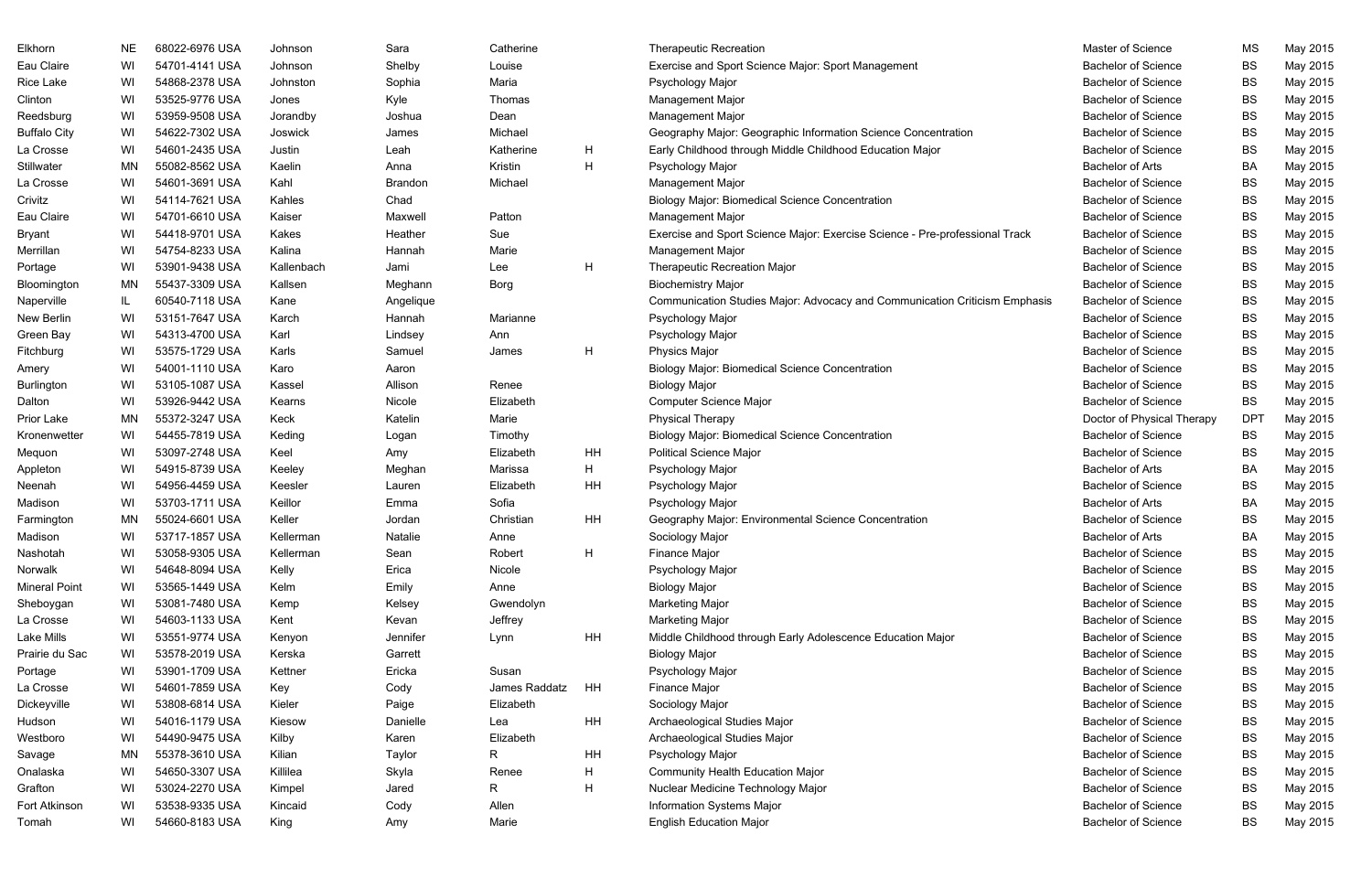| Antigo                | WI  | 54409-1336 USA | Kirsch       | <b>Britany</b>  | Morgan        |    | Microbiology Major: Biomedical Concentration                                | <b>Bachelor of Science</b> | BS          | May 2015 |
|-----------------------|-----|----------------|--------------|-----------------|---------------|----|-----------------------------------------------------------------------------|----------------------------|-------------|----------|
| Madison               | WI  | 53704-3645 USA | Klang        | Jessica         | Lynne         | H  | French Education Major (Early Childhood - Adolescence)                      | <b>Bachelor of Science</b> | <b>BS</b>   | May 2015 |
| Cottage Grove         | WI  | 53527-9657 USA | Klein        | Molle           | Artina        | H  | <b>Marketing Major</b>                                                      | <b>Bachelor of Science</b> | BS          | May 2015 |
| Harvard               |     | 60033-9713 USA | Kleven       | Zackary         | <b>Bonham</b> | H  | Exercise and Sport Science Major: Exercise Science - Pre-professional Track | <b>Bachelor of Science</b> | BS          | May 2015 |
| Pewaukee              | WI  | 53072-6514 USA | Klimaszewski | Molly           | Catherine     | H  | Early Childhood through Middle Childhood Education Major                    | <b>Bachelor of Science</b> | BS          | May 2015 |
| Oshkosh               | WI  | 54904-9335 USA | Knaus        | Allie           |               | HH | Exercise and Sport Science Major: Exercise Science - Pre-professional Track | <b>Bachelor of Science</b> | BS          | May 2015 |
| Waukesha              | WI  | 53189-6540 USA | Knudson      | Eric            | Alvin         |    | Finance Major                                                               | <b>Bachelor of Science</b> | BS          | May 2015 |
| Germantown            | WI  | 53022-3976 USA | Knudson      | Jessica         | Taylor        | H  | <b>Biology Education Major</b>                                              | <b>Bachelor of Science</b> | BS          | May 2015 |
| West Salem            | WI  | 54669-1164 USA | Knudtson     | Michael         | Robert Joseph |    | <b>Management Major</b>                                                     | <b>Bachelor of Science</b> | BS          | May 2015 |
| Random Lake           | WI  | 53075-1764 USA | Kocher       | Cady            | Leigh         | H  | Early Childhood through Middle Childhood Education Major                    | <b>Bachelor of Science</b> | <b>BS</b>   | May 2015 |
| Waunakee              | WI  | 53597-2641 USA | Koenig       | Kelsey          | Jordan        |    | <b>Marketing Major</b>                                                      | <b>Bachelor of Science</b> | BS          | May 2015 |
| La Crosse             | WI  | 54601-3776 USA | Koepke       | Danielle        | Rose          | H  | <b>Community Health Education Major</b>                                     | <b>Bachelor of Science</b> | BS          | May 2015 |
| Cedarburg             | WI  | 53012-9552 USA | Kohler       | Kaitlyn         |               |    | <b>Marketing Major</b>                                                      | <b>Bachelor of Science</b> | BS          | May 2015 |
| West Allis            | WI  | 53227-4014 USA | Kohler       | Kalli           | Marie         |    | <b>Clinical Laboratory Science Major</b>                                    | <b>Bachelor of Science</b> | <b>BS</b>   | May 2015 |
| West Allis            | WI  | 53227-4014 USA | Kohler       | Kalli           | Marie         |    | <b>Biology Major: Biomedical Science Concentration</b>                      | <b>Bachelor of Science</b> | BS          | May 2015 |
| Mukwonago             | WI  | 53149-9600 USA | Kolb         | Lauren          | Louise        | H  | Early Childhood through Middle Childhood Education Major                    | <b>Bachelor of Science</b> | BS          | May 2015 |
| Green Bay             | WI  | 54313-9225 USA | Kolitsch     | Andrea          | Rose          | H  | <b>Biology Major: Biomedical Science Concentration</b>                      | <b>Bachelor of Science</b> | BS          | May 2015 |
| Hugo                  | MN  | 55038-9297 USA | Koll         | Benjamin        | William       |    | Management Major                                                            | <b>Bachelor of Science</b> | <b>BS</b>   | May 2015 |
| Deerfield             | WI  | 53531-9646 USA | Konkel       | Ashley          | Jane          | H  | Communication Studies Major: Broadcast and Digital Media Emphasis           | <b>Bachelor of Arts</b>    | BA          | May 2015 |
| Franklin              | WI  | 53132-9480 USA | Konkel       | James           | Edward        |    | <b>Clinical Laboratory Science Major</b>                                    | <b>Bachelor of Science</b> | BS          | May 2015 |
| Mukwonago             | WI  | 53149-1414 USA | Kontowicz    | Tanya           | м             | H  | Psychology Major                                                            | <b>Bachelor of Science</b> | BS          | May 2015 |
| Oshkosh               | WI  | 54904-7650 USA | Korger       | Alexander       | James         |    | <b>Biochemistry Major</b>                                                   | <b>Bachelor of Science</b> | BS          | May 2015 |
| Waukesha              | WI  | 53186-5522 USA | Kornowski    | Mikaela         | Jean          | HH | <b>English Major: Rhetoric and Writing Emphasis</b>                         | <b>Bachelor of Arts</b>    | BA          | May 2015 |
| Oconomowoc            | WI  | 53066-1949 USA | Korom        | <b>Nicholas</b> | Philip        |    | <b>Management Major</b>                                                     | <b>Bachelor of Science</b> | BS          | May 2015 |
| Madison               | WI  | 53719-1569 USA | Kosobucki    | Jamie           |               |    | <b>Professional Development</b>                                             | Master of Educ - Prof Dev  | <b>MEPD</b> | May 2015 |
| West Salem            | WI  | 54669-9403 USA | Koss         | Scott           | E             |    | Exercise and Sport Science Major: Sport Management                          | <b>Bachelor of Science</b> | BS          | May 2015 |
| <b>Brookfield</b>     | WI  | 53045-1605 USA | Kossoris     | Lauren          | Patricia      |    | Psychology Major                                                            | <b>Bachelor of Science</b> | BS          | May 2015 |
| Grafton               | WI  | 53024-9633 USA | Kotes        | Chelsea         | Marie         |    | Psychology Major                                                            | <b>Bachelor of Science</b> | BS          | May 2015 |
| La Crosse             | WI  | 54601-4257 USA | Kotzer       | Kristin         |               | HH | Exercise and Sport Science Major: Exercise Science - Pre-professional Track | <b>Bachelor of Science</b> | BS          | May 2015 |
| Summit Lake           | WI  | 54485-9729 USA | Kowaleski    | Jacob           | Adrian        |    | Management Major                                                            | <b>Bachelor of Science</b> | BS.         | May 2015 |
| Hartford              | WI  | 53027-2606 USA | Kowalke      | Kathleen        | Mary          |    | <b>Therapeutic Recreation Major</b>                                         | <b>Bachelor of Science</b> | BS          | May 2015 |
| Pewaukee              | WI  | 53072-4576 USA | Kozlik       | Jillian         | Elizabeth     |    | <b>Biology Major</b>                                                        | <b>Bachelor of Science</b> | BS          | May 2015 |
| Fall Creek            | WI  | 54742-5103 USA | Kragness     | Andrew          | David         |    | <b>Biology Major</b>                                                        | <b>Bachelor of Science</b> | BS          | May 2015 |
| Eden Prairie          | MN. | 55346-1127 USA | Kramer       | Talia           | Jordan        | H  | Exercise and Sport Science Major: Exercise Science - Pre-professional Track | <b>Bachelor of Science</b> | BS          | May 2015 |
| Pewaukee              | WI  | 53072-4913 USA | Krason       | Alexander       | Charles       |    | <b>International Business Major</b>                                         | <b>Bachelor of Science</b> | BS          | May 2015 |
| Medford               | WI  | 54451-9701 USA | Kraus        | Sydnie          | Mae           | H  | Exercise and Sport Science Major: Exercise Science - Pre-professional Track | <b>Bachelor of Science</b> | BS          | May 2015 |
| Hartford              | WI  | 53027-8863 USA | Krause       | Hayden          | Joseph Robert |    | <b>Biology Major: Biomedical Science Concentration</b>                      | <b>Bachelor of Science</b> | BS          | May 2015 |
| Viroqua               | WI  | 54665-7850 USA | Krause       | Jordan          | Thomas        |    | Computer Science Major: Computer Engineering Technology Emphasis            | <b>Bachelor of Science</b> | BS          | May 2015 |
| <b>Mount Prospect</b> |     | 60056-4561 USA | Krause       | Kevin           | Paul          | HH | <b>Biology Major: Environmental Science Concentration</b>                   | <b>Bachelor of Science</b> | BS          | May 2015 |
| Wauwatosa             | WI  | 53226-1608 USA | Kresnak      | Hayley          |               |    | <b>Political Science Major</b>                                              | <b>Bachelor of Arts</b>    | BA          | May 2015 |
| Saukville             | WI  | 53080-1534 USA | Kresse       | Jeffrey         | Wayne         | H  | Information Systems Major                                                   | <b>Bachelor of Science</b> | BS          | May 2015 |
| Lake City             | MN  | 55041-2207 USA | Kriett       | Cole            | James         | HH | <b>Biology Major: Biomedical Science Concentration</b>                      | <b>Bachelor of Science</b> | BS          | May 2015 |
| Waukesha              | WI  | 53189-9558 USA | Krismer      | Nathan          | Patrick       |    | Computer Science Major                                                      | <b>Bachelor of Science</b> | BS          | May 2015 |
| Berlin                | WI  | 54923-1611 USA | Krouse       | Katherine       | Ann           |    | <b>Biology Major</b>                                                        | <b>Bachelor of Science</b> | BS          | May 2015 |
| Plymouth              | WI  | 53073-3946 USA | Krueger      | Alexander       | Mark          |    | <b>Biology Major</b>                                                        | <b>Bachelor of Science</b> | BS          | May 2015 |
| Appleton              | WI  | 54915-2913 USA | Krueger      | Elizabeth       | Ann           |    | <b>Physician Assistant Studies</b>                                          | Master of Science          | MS          | May 2015 |
| Harvard               |     | 60033-9584 USA | Krueger      | Tori            | Rae           | H  | Archaeological Studies Major                                                | <b>Bachelor of Arts</b>    | BA          | May 2015 |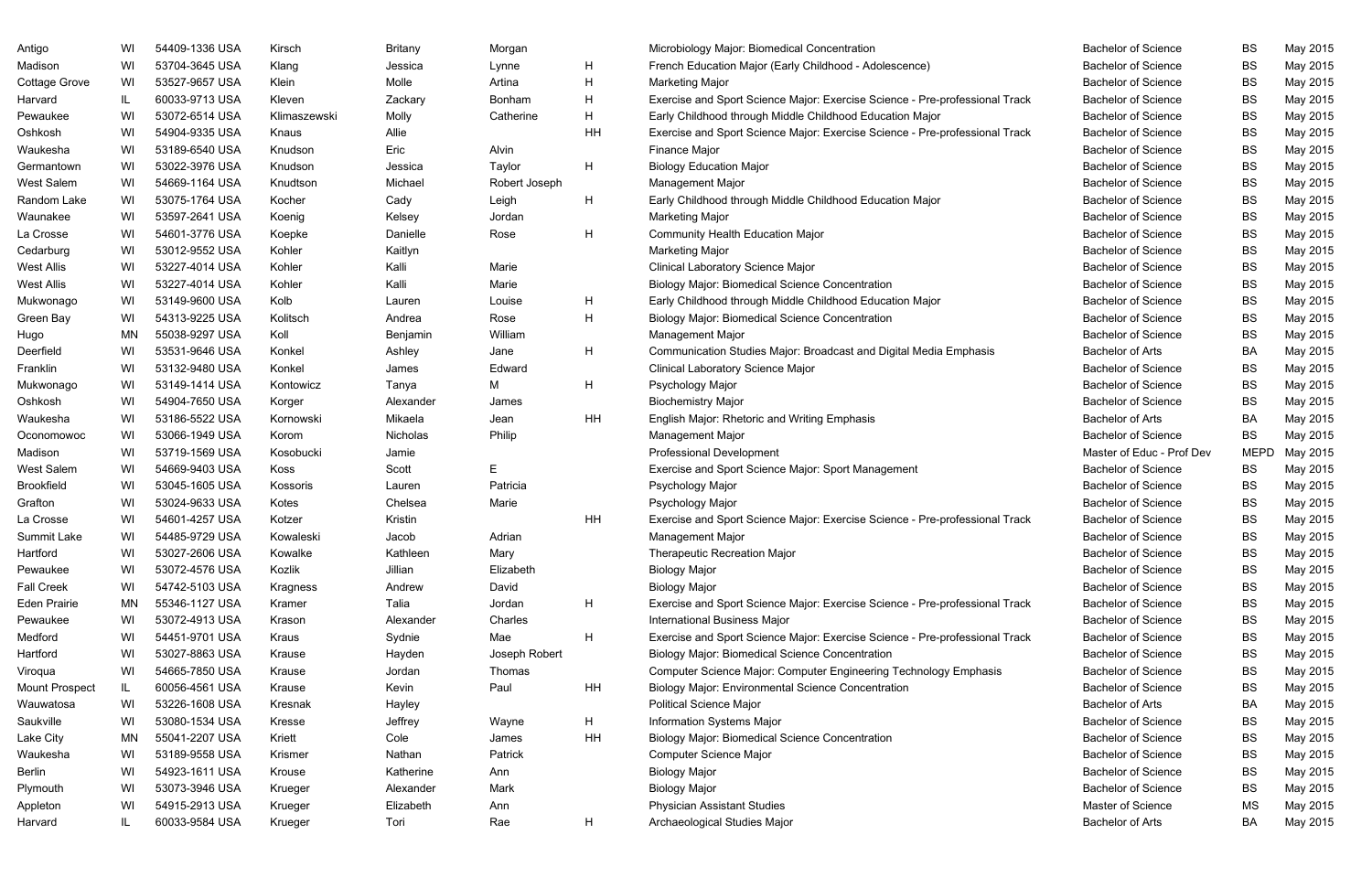| Green Bay               | WI       | 54313-4929 USA | Krug           | Carissa                    | Annmarie       | HH | <b>Political Science Major</b>                                                                        | <b>Bachelor of Arts</b>             | BA              | May 2015             |
|-------------------------|----------|----------------|----------------|----------------------------|----------------|----|-------------------------------------------------------------------------------------------------------|-------------------------------------|-----------------|----------------------|
| Hartford                | WI       | 53027-1326 USA | Krupski        | Alexander                  |                |    | <b>Marketing Major</b>                                                                                | <b>Bachelor of Science</b>          | <b>BS</b>       | May 2015             |
| Ingleside               | IL.      | 60041-8806 USA | <b>Krus</b>    | Catherine                  | <b>Bridget</b> |    | <b>Biology Major</b>                                                                                  | <b>Bachelor of Science</b>          | <b>BS</b>       | May 2015             |
| East Troy               | WI       | 53120-2039 USA | Kubicek        | Allison                    |                |    | <b>Physics Major</b>                                                                                  | <b>Bachelor of Science</b>          | <b>BS</b>       | May 2015             |
| Merrill                 | WI       | 54452-1364 USA | Kubichek       | Kyle                       | <b>Brian</b>   | H  | Finance Major: Risk, Insurance and Financial Planning Concentration                                   | <b>Bachelor of Science</b>          | <b>BS</b>       | May 2015             |
| Rochester               | ΜN       | 55902-3046 USA | Kubly          | Carly                      | Lynn           |    | Management Major                                                                                      | <b>Bachelor of Science</b>          | <b>BS</b>       | May 2015             |
| Fond du Lac             | WI       | 54935-5401 USA | Kucera         | Kaela                      | Rose           |    | Communication Studies Major: Organizational & Professional Communication Emphasis Bachelor of Science |                                     | <b>BS</b>       | May 2015             |
| Stoddard                | WI       | 54658-8801 USA | Kuchta         | Amanda                     | Naomi          | HH | <b>Biology Major: Biomedical Science Concentration</b>                                                | <b>Bachelor of Science</b>          | <b>BS</b>       | May 2015             |
| Oshkosh                 | WI       | 54904-9541 USA | Kuehnl         | Hillary                    | Ann            | H  | <b>Mathematics Education Major</b>                                                                    | <b>Bachelor of Science</b>          | <b>BS</b>       | May 2015             |
| <b>Pleasant Prairie</b> | WI       | 53158-4110 USA | Kuhagen        | Kallie                     | Ann            | H  | Psychology Major                                                                                      | <b>Bachelor of Arts</b>             | <b>BA</b>       | May 2015             |
| <b>Elkhart Lake</b>     | WI       | 53020-2036 USA | Kuhn           | Kayla                      | Marie          |    | <b>Clinical Laboratory Science Major</b>                                                              | <b>Bachelor of Science</b>          | <b>BS</b>       | May 2015             |
| Lakeville               | ΜN       | 55044-6844 USA | Kula           | Katherine                  | Lynn           | H  | Psychology Major                                                                                      | <b>Bachelor of Science</b>          | <b>BS</b>       | May 2015             |
| South Milwaukee         | WI       | 53172-3018 USA | Kulba          | Erinn                      | Ann            |    | <b>Therapeutic Recreation</b>                                                                         | Master of Science                   | <b>MS</b>       | May 2015             |
| La Crosse               | WI       | 54603-4205 USA | Kullerud       | Erik                       | Judd           |    | <b>Political Science Major</b>                                                                        | <b>Bachelor of Science</b>          | <b>BS</b>       | May 2015             |
| Stoughton               | WI       | 53589-4180 USA | Kumlien        | Aaron                      | Carr           |    | Microbiology Major                                                                                    | <b>Bachelor of Science</b>          | <b>BS</b>       | May 2015             |
| Sheboygan               | WI       | 53083-4762 USA | Kunstman       | Megan                      | Nichole        |    | Psychology Major                                                                                      | <b>Bachelor of Science</b>          | <b>BS</b>       | May 2015             |
| Galesville              | WI       | 54630-5301 USA | Kunz           | Dylan                      | Jacob          |    | Management Major                                                                                      | <b>Bachelor of Science</b>          | <b>BS</b>       | May 2015             |
| Waukesha                | WI       | 53188-3025 USA | Laabs          | Brandon                    | Evan           | Н  | Middle Childhood through Early Adolescence Education Major                                            | <b>Bachelor of Science</b>          | <b>BS</b>       | May 2015             |
| Madison                 | WI       | 53716-1607 USA | Ladell         | <b>Bridget</b>             | Anne           | H  | Biology Major: Cellular and Molecular Biology Concentration                                           | <b>Bachelor of Science</b>          | <b>BS</b>       | May 2015             |
| Almena                  | WI       | 54805-9313 USA | Lambert        | Kayla                      | S              |    | Art Major                                                                                             | <b>Bachelor of Arts</b>             | <b>BA</b>       | May 2015             |
| <b>River Falls</b>      | WI       | 54022-4274 USA | Lammer         | Jordan                     | Gregory        |    | <b>Biology Major</b>                                                                                  | <b>Bachelor of Science</b>          | <b>BS</b>       | May 2015             |
| Caledonia               | ΜN       | 55921-1762 USA | Lampert        | Lucas                      | Michael        |    | Finance Major                                                                                         | <b>Bachelor of Science</b>          | <b>BS</b>       | May 2015             |
| Ashland                 | WI       | 54806-3817 USA | Landerer Henzi | Jose Tomas                 |                |    | Exercise and Sport Science Major: Exercise Science - Fitness Track                                    | <b>Bachelor of Science</b>          | <b>BS</b>       | May 2015             |
| Sussex                  | WI       | 53089-3952 USA | Landergott     | Jessica                    | Rose           | H  | Early Childhood through Middle Childhood Education Major                                              | <b>Bachelor of Science</b>          | <b>BS</b>       | May 2015             |
| Greenfield              | WI       | 53220-3612 USA | Landowski      | Brandon                    | Scott          |    | Psychology Major                                                                                      | <b>Bachelor of Science</b>          | <b>BS</b>       | May 2015             |
| Cary                    | IL       | 60013-2183 USA | Lang           | Sarah                      | Ann            |    | <b>Accountancy Major</b>                                                                              | <b>Bachelor of Science</b>          | <b>BS</b>       | May 2015             |
| Sparta                  | WI       | 54656-2716 USA | Langrehr       | Shelby                     | Rae            | H  | Early Childhood through Middle Childhood Education Major                                              | <b>Bachelor of Science</b>          | <b>BS</b>       | May 2015             |
| La Crosse               | WI       | 54601-6410 USA | Larkin         | Jacob                      |                |    | <b>Physician Assistant Studies</b>                                                                    | Master of Science                   | MS              | May 2015             |
| <b>Mount Pleasant</b>   | WI       | 53403-9752 USA | Larrabee       | Jennifer                   | Lynn           |    | Middle Childhood through Early Adolescence Education Major                                            | <b>Bachelor of Science</b>          | <b>BS</b>       | May 2015             |
| Viroqua                 | WI       | 54665-1161 USA | Larsen         | Tanya                      | Lynn           |    | <b>Physician Assistant Studies</b>                                                                    | Master of Science                   | <b>MS</b>       | May 2015             |
| Chicago                 |          | 60618-4118 USA | Larson         | Maria Paz                  |                |    | Student Affairs Administration in Higher Education                                                    | Master of Science in Education MSED |                 | May 2015             |
| La Crosse               | WI       | 54601-7921 USA | Larson         | Storm                      | Benjamin       | HH | <b>English Major: Rhetoric and Writing Emphasis</b>                                                   | <b>Bachelor of Arts</b>             | BA              | May 2015             |
| Reedsburg               | WI       | 53959-2507 USA | Laukant        | Cheyenne-Christine Jazmyne |                |    | Philosophy Major                                                                                      | <b>Bachelor of Arts</b>             | BA              | May 2015             |
| Hanoi                   |          | <b>VNM</b>     | Le             | Thong                      | Minh           | HH | <b>Computer Science Major</b>                                                                         | <b>Bachelor of Science</b>          | <b>BS</b>       | May 2015             |
| De Pere                 | WI       | 54115-9713 USA | Leanna         | Cody                       | Robert         |    | <b>Biology Major</b>                                                                                  | <b>Bachelor of Science</b>          | <b>BS</b>       | May 2015             |
| Madison                 | WI       | 53704-4716 USA | LeClair        | David                      | Edward         |    | <b>Professional Development</b>                                                                       | Master of Educ - Prof Dev           | <b>MEPD</b>     | May 2015             |
|                         | WI       | 54548-9224 USA |                | Abby                       |                |    | <b>Biology Major</b>                                                                                  | <b>Bachelor of Science</b>          |                 |                      |
| Minocqua                |          | 55013-9350 USA | Lee            |                            | Jo<br>Sharon   |    |                                                                                                       | <b>Bachelor of Science</b>          | BS              | May 2015             |
| Chisago City            | ΜN<br>ΜN | 55411-1245 USA | Lee            | Hanna<br>Kalia             |                | H  | <b>Therapeutic Recreation Major</b><br><b>Marketing Major</b>                                         | <b>Bachelor of Science</b>          | BS<br><b>BS</b> | May 2015<br>May 2015 |
| Minneapolis             |          | 54911-2876 USA | Lee            |                            |                |    |                                                                                                       | <b>Bachelor of Science</b>          |                 |                      |
| Appleton                | WI       |                | Lee            | Nou                        |                |    | Art Major                                                                                             |                                     | <b>BS</b>       | May 2015             |
| West Salem              | WI       | 54669-9225 USA | Lee            | Ryan                       | Keith          |    | Theatre Arts Major: General Studies Emphasis                                                          | <b>Bachelor of Arts</b>             | BA              | May 2015             |
| Hudson                  | WI       | 54016-6936 USA | Leemkuil       | Greta                      | Rachel         |    | <b>Physical Therapy</b>                                                                               | Doctor of Physical Therapy          | DP <sub>1</sub> | May 2015             |
| <b>Beloit</b>           | WI       | 53511-2420 USA | Leibfried      | Taylor                     | Elizabeth      |    | Psychology Major                                                                                      | <b>Bachelor of Science</b>          | BS              | May 2015             |
| Osceola                 | WI       | 54020-4342 USA | Leidle         | <b>Brittany</b>            | Ann            |    | Psychology Major                                                                                      | <b>Bachelor of Science</b>          | <b>BS</b>       | May 2015             |
| Ogema                   | WI       | 54459-7709 USA | Leinfelder     | Sierra                     | Kathleen       |    | <b>Biology Major</b>                                                                                  | <b>Bachelor of Science</b>          | BS              | May 2015             |
| Juneau                  | WI       | 53039-1021 USA | Leissring      | Sarah                      | Kathryn        |    | <b>Physical Therapy</b>                                                                               | Doctor of Physical Therapy          | DP <sub>1</sub> | May 2015             |
| Rothschild              | WI       | 54474-1467 USA | Leith          | Molly                      | Anne           |    | Middle Childhood through Early Adolescence Education Major                                            | <b>Bachelor of Science</b>          | BS              | May 2015             |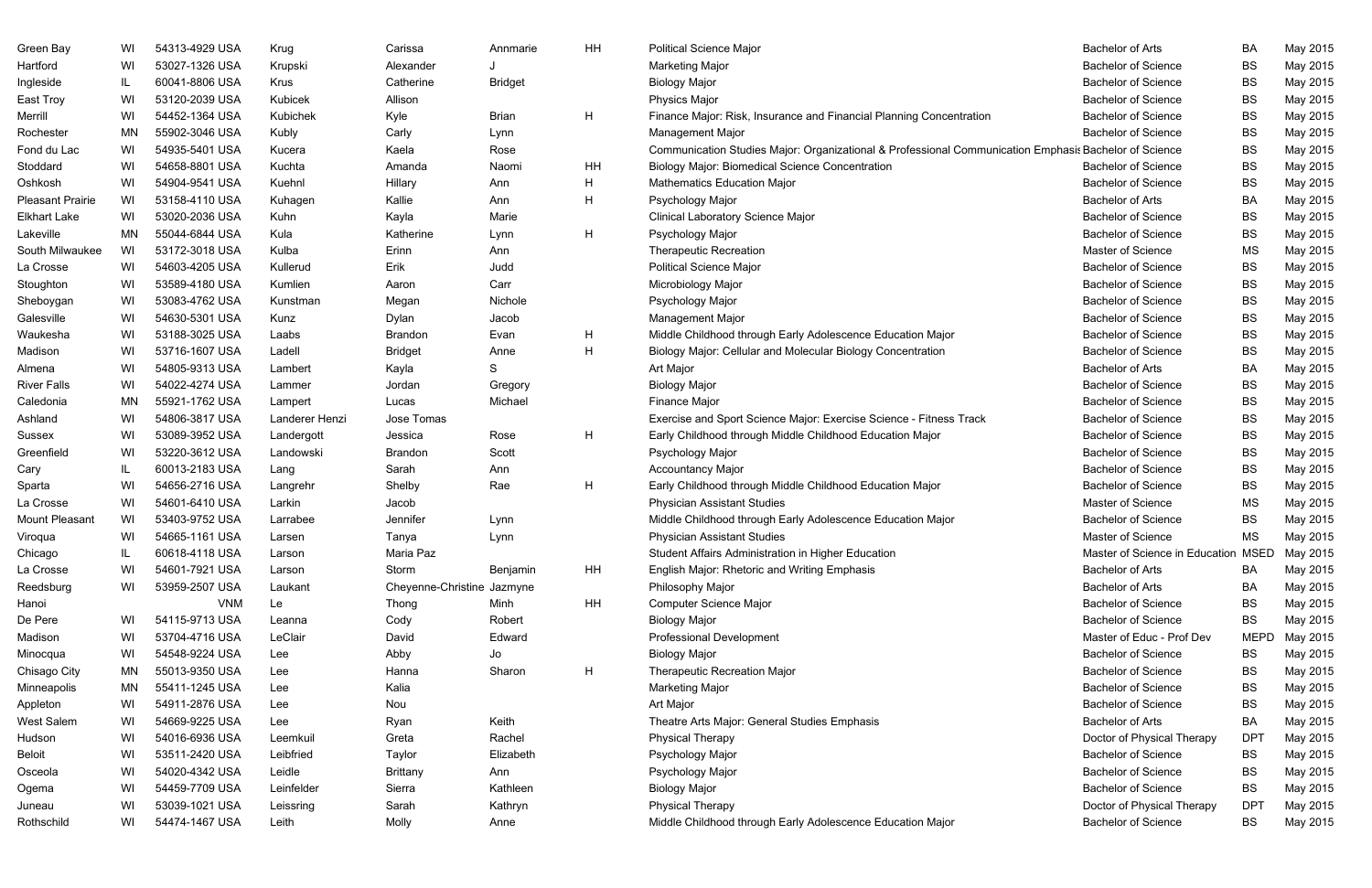| <b>Brooklyn Park</b> | MN | 55443-3537 USA |            | Lemke      | Sarah          | Marie     |              | <b>Therapeutic Recreation Major</b>                                                                   | <b>Bachelor of Science</b>         | BS          | May 2015 |
|----------------------|----|----------------|------------|------------|----------------|-----------|--------------|-------------------------------------------------------------------------------------------------------|------------------------------------|-------------|----------|
| Onalaska             | WI | 54650-9611 USA |            | Leon       | Cathy          | Her       | HH           | Early Childhood through Middle Childhood Education Major                                              | <b>Bachelor of Science</b>         | BS          | May 2015 |
| Excelsior            | ΜN | 55331-9078 USA |            | Levine     | Breanna        | Rose      | H            | Communication Studies Major: Broadcast and Digital Media Emphasis                                     | <b>Bachelor of Science</b>         | BS          | May 2015 |
| Greenfield           | WI | 53220-3532 USA |            | Lewis      | James          | Riley     |              | Exercise and Sport Science: Physical Education Teaching                                               | Master of Science                  | <b>MS</b>   | May 2015 |
| Wuhan                | 42 | 430051         | <b>CHN</b> | -Li        | Rui            |           |              | Software Engineering                                                                                  | Master of Software Engineering MSE |             | May 2015 |
| Wuzhou               | 45 | 86774          | <b>CHN</b> | Li.        | Ying           |           |              | English Major: Rhetoric and Writing Emphasis                                                          | <b>Bachelor of Arts</b>            | BA          | May 2015 |
| Maoming              | 44 | 525400         | <b>CHN</b> | Liang      | Chuying        |           | $\mathsf{H}$ | English Major: Rhetoric and Writing Emphasis                                                          | <b>Bachelor of Arts</b>            | BA          | May 2015 |
| Gaozhou              |    | 525200         | <b>CHN</b> | Liang      | Jingyu         |           |              | English Major: Rhetoric and Writing Emphasis                                                          | <b>Bachelor of Arts</b>            | BA          | May 2015 |
| Viroqua              | WI | 54665-8163 USA |            | Liang      | Yanni          |           | HH           | <b>International Business Major</b>                                                                   | <b>Bachelor of Science</b>         | <b>BS</b>   | May 2015 |
| Sussex               | WI | 53089-1999 USA |            | Librizzi   | Salvatore      | Anthony   |              | Communication Studies Major: Broadcast and Digital Media Emphasis                                     | <b>Bachelor of Science</b>         | BS          | May 2015 |
| Racine               | WI | 53402-9543 USA |            | Lie        | Catherine      | Paige     |              | Management Major                                                                                      | <b>Bachelor of Science</b>         | <b>BS</b>   | May 2015 |
| <b>Tunnel City</b>   | WI | 54662-0094 USA |            | Lightbody  | Stephanie      |           |              | Middle Childhood through Early Adolescence Education Major                                            | <b>Bachelor of Science</b>         | BS          | May 2015 |
| Laifeng              |    |                | <b>CHN</b> | Lin        | Zihao          |           |              | Software Engineering                                                                                  | Master of Software Engineering MSE |             | May 2015 |
| Waterloo             | WI | 53594-9439 USA |            | Lincks     | Bernard        | Harold    |              | <b>History Major</b>                                                                                  | <b>Bachelor of Science</b>         | BS          | May 2015 |
| Phillips             | WI | 54555-8025 USA |            | Lind       | Ethan          |           |              | <b>Physical Therapy</b>                                                                               | Doctor of Physical Therapy         | <b>DPT</b>  | May 2015 |
| Wauwatosa            | WI | 53225-4607 USA |            | Lind       | Valerie        | Fay       |              | <b>Biology Major: Biomedical Science Concentration</b>                                                | <b>Bachelor of Science</b>         | <b>BS</b>   | May 2015 |
| De Pere              | WI | 54115-7846 USA |            | Lindbeck   | Megan          |           |              | Student Affairs Administration in Higher Education                                                    | Master of Science in Education     | <b>MSED</b> | May 2015 |
| La Crosse            | WI | 54601-3713 USA |            | Linde      | Freeman        |           | HH           | Management Major                                                                                      | <b>Bachelor of Science</b>         | BS          | May 2015 |
| <b>Burnsville</b>    | ΜN | 55337-1000 USA |            | Lindeman   | Ethan          |           |              | <b>Marketing Major</b>                                                                                | <b>Bachelor of Science</b>         | <b>BS</b>   | May 2015 |
| Oshkosh              | WI | 54904-6591 USA |            | Linnabary  | Jake           |           |              | <b>Statistics Major: Actuarial Science Concentration</b>                                              | <b>Bachelor of Science</b>         | BS          | May 2015 |
| Sullivan             | WI | 53178-9757 USA |            | Linse      | Peter          | Thomas    |              | Exercise and Sport Science Major: Exercise Science - Fitness Track                                    | <b>Bachelor of Science</b>         | <b>BS</b>   | May 2015 |
| Marshfield           | WI | 54449-2415 USA |            | Lisiecki   | Jacob          | Martin    |              | Management Major                                                                                      | <b>Bachelor of Science</b>         | <b>BS</b>   | May 2015 |
| Rosemount            | ΜN | 55068-1500 USA |            | Liska      | Nicholas       | John      | H            | <b>Biology Major</b>                                                                                  | <b>Bachelor of Science</b>         | BS          | May 2015 |
| La Crosse            | WI | 54601-4094 USA |            | Livingston | Adam           |           |              | Management Major                                                                                      | <b>Bachelor of Science</b>         | BS          | May 2015 |
| Waukesha             | WI | 53188-3261 USA |            | Lomeli     | Alicia         | Marie     |              | Psychology Major                                                                                      | <b>Bachelor of Science</b>         | <b>BS</b>   | May 2015 |
| Lester Prairie       | MN | 55354-6340 USA |            | Looney     | Marissa        | Lyn       |              | <b>Physician Assistant Studies</b>                                                                    | Master of Science                  | MS          | May 2015 |
| <b>Stevens Point</b> | WI | 54481-5096 USA |            | Lopas      | Kathleen       | Anna      |              | Psychology Major                                                                                      | <b>Bachelor of Science</b>         | BS          | May 2015 |
| Onalaska             | WI | 54650-3404 USA |            | Lor        | Matthew        |           |              | Computer Science Major                                                                                | <b>Bachelor of Science</b>         | BS          | May 2015 |
| Holmen               | WI | 54636-9775 USA |            | Lor        | PaChoua        |           |              | Sociology Major                                                                                       | <b>Bachelor of Science</b>         | <b>BS</b>   | May 2015 |
| West Bend            | WI | 53095-3925 USA |            | Lord       | Samuel         | Gregory   |              | <b>Management Major</b>                                                                               | <b>Bachelor of Science</b>         | ВS          | May 2015 |
| Oconomowoc           | WI | 53066-8652 USA |            | Lorenz     | Kelsey         | Louise    |              | <b>Marketing Major</b>                                                                                | <b>Bachelor of Science</b>         | BS          | May 2015 |
| De Pere              | WI | 54115-1233 USA |            | Lotter     | Lauren         | Marie     | HH           | <b>Community Health Education Major</b>                                                               | <b>Bachelor of Science</b>         | BS          | May 2015 |
| Germantown           | WI | 53022-3273 USA |            | Lovering   | Kari           | Michelle  |              | Exercise and Sport Science Major: Physical Education                                                  | <b>Bachelor of Science</b>         | <b>BS</b>   | May 2015 |
| La Crosse            | WI | 54601-5413 USA |            | Luce       | Paul           | James     |              | Communication Studies Major: Organizational & Professional Communication Emphasis Bachelor of Science |                                    | BS          | May 2015 |
| Oconto Falls         | WI | 54154-1240 USA |            | Lucht      | Haylee         | Sandra    |              | Exercise and Sport Science Major: Exercise Science - Pre-professional Track                           | <b>Bachelor of Science</b>         | BS          | May 2015 |
| Medford              | WI | 54451-9715 USA |            | Ludwig     | Nicole         | Jean      |              | <b>Biology Major</b>                                                                                  | <b>Bachelor of Science</b>         | BS          | May 2015 |
| Alma                 | WI | 54610-8349 USA |            | Ludwigson  | Ellie          | Marie     |              | Microbiology Major: Biomedical Concentration                                                          | <b>Bachelor of Science</b>         | <b>BS</b>   | May 2015 |
| Holmen               | WI | 54636-9531 USA |            | Luedtke    | Jennifer       | Lynn      |              | Management Major                                                                                      | <b>Bachelor of Science</b>         | BS          | May 2015 |
| Bloomington          | ΜN | 55438-2827 USA |            | Lundeen    | Cody           | Jack      |              | Mathematics Major: Education Emphasis                                                                 | <b>Bachelor of Science</b>         | BS          | May 2015 |
| Greenfield           | WI | 53228-2122 USA |            | Lundquist  | Chelsea        | Nicole    |              | Communication Studies Major: Organizational & Professional Communication Emphasis Bachelor of Arts    |                                    | BA          | May 2015 |
| <b>Twin Lakes</b>    | WI | 53181-9351 USA |            | Lyke       | <b>Brianna</b> | Emily     |              | Mathematics Major: Education Emphasis                                                                 | <b>Bachelor of Science</b>         | <b>BS</b>   | May 2015 |
| Fitchburg            | WI | 53711-5005 USA |            | Lynam      | Daniel         |           |              | Professional Development                                                                              | Master of Educ - Prof Dev          | <b>MEPD</b> | May 2015 |
| Stoughton            | WI | 53589-1635 USA |            | Lynch      | Erik           | A         |              | <b>Economics Major</b>                                                                                | <b>Bachelor of Science</b>         | BS          | May 2015 |
| <b>Apple Valley</b>  | ΜN | 55124-8464 USA |            | Macdonald  | Brianna        | Marie Hee |              | Management Major                                                                                      | <b>Bachelor of Science</b>         | BS          | May 2015 |
| Waukesha             | WI | 53186-6269 USA |            | MacGregor  | Thomas         | John      |              | <b>Biochemistry Major</b>                                                                             | <b>Bachelor of Science</b>         | BS          | May 2015 |
| De Forest            | WI | 53532-1151 USA |            | Mack       | Colin          |           |              | Finance Major                                                                                         | <b>Bachelor of Science</b>         | BS          | May 2015 |
| Sun Prairie          | WI | 53590-2460 USA |            | MacMillan  | Meghan         | Jayne     |              | <b>International Business Major</b>                                                                   | <b>Bachelor of Science</b>         | BS          | May 2015 |

| <b>Bachelor of Science</b>         | BS          | May 2015 |
|------------------------------------|-------------|----------|
| <b>Bachelor of Science</b>         | BS          | May 2015 |
| <b>Bachelor of Science</b>         | BS          | May 2015 |
| Master of Science                  | <b>MS</b>   | May 2015 |
| Master of Software Engineering MSE |             | May 2015 |
| <b>Bachelor of Arts</b>            | ВA          | May 2015 |
| <b>Bachelor of Arts</b>            | ВA          | May 2015 |
| <b>Bachelor of Arts</b>            | ВA          | May 2015 |
| <b>Bachelor of Science</b>         | BS          | May 2015 |
| <b>Bachelor of Science</b>         | BS          | May 2015 |
| <b>Bachelor of Science</b>         | BS          | May 2015 |
| <b>Bachelor of Science</b>         | BS          | May 2015 |
| Master of Software Engineering MSE |             | May 2015 |
| <b>Bachelor of Science</b>         | BS          | May 2015 |
| Doctor of Physical Therapy         | DPT         | May 2015 |
| <b>Bachelor of Science</b>         | <b>BS</b>   | May 2015 |
| Master of Science in Education     | <b>MSED</b> | May 2015 |
| <b>Bachelor of Science</b>         | <b>BS</b>   | May 2015 |
| <b>Bachelor of Science</b>         | BS          | May 2015 |
| <b>Bachelor of Science</b>         | BS          | May 2015 |
| <b>Bachelor of Science</b>         | BS          | May 2015 |
| <b>Bachelor of Science</b>         | BS          | May 2015 |
| <b>Bachelor of Science</b>         | BS          | May 2015 |
| <b>Bachelor of Science</b>         | BS          | May 2015 |
| <b>Bachelor of Science</b>         | BS          | May 2015 |
| Master of Science                  | <b>MS</b>   | May 2015 |
| <b>Bachelor of Science</b>         | <b>BS</b>   | May 2015 |
| <b>Bachelor of Science</b>         | BS          | May 2015 |
| <b>Bachelor of Science</b>         | BS          | May 2015 |
| <b>Bachelor of Science</b>         | BS          | May 2015 |
| <b>Bachelor of Science</b>         | BS          | May 2015 |
| <b>Bachelor of Science</b>         | BS          | May 2015 |
| <b>Bachelor of Science</b>         | BS          | May 2015 |
| ohasis Bachelor of Science         | BS          | May 2015 |
| <b>Bachelor of Science</b>         | BS          | May 2015 |
| <b>Bachelor of Science</b>         | BS          | May 2015 |
| <b>Bachelor of Science</b>         | BS          | May 2015 |
| <b>Bachelor of Science</b>         | BS          | May 2015 |
| <b>Bachelor of Science</b>         | BS          | May 2015 |
| bhasis Bachelor of Arts            | BA          | May 2015 |
| <b>Bachelor of Science</b>         | BS          | May 2015 |
| Master of Educ - Prof Dev          | <b>MEPD</b> | May 2015 |
| <b>Bachelor of Science</b>         | BS          | May 2015 |
| <b>Bachelor of Science</b>         | BS          | May 2015 |
| <b>Bachelor of Science</b>         | BS          | May 2015 |
| <b>Bachelor of Science</b>         | BS          | May 2015 |
| <b>Bachelor of Science</b>         | BS          | May 2015 |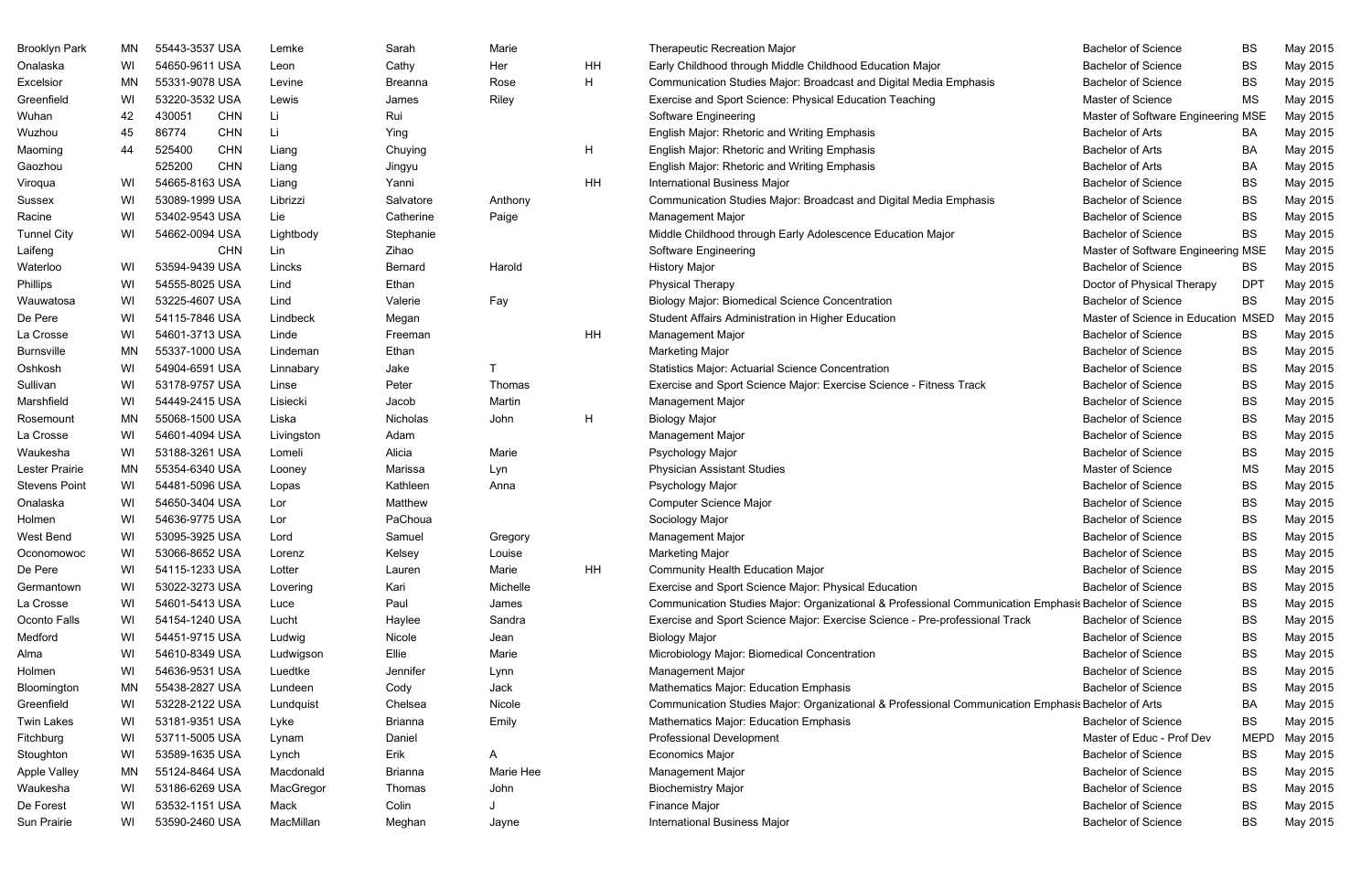|                      | WI  | 54868-9591 USA | Madison          | Rachel          | Jean                    | H         | Psychology Major                                                                                   | <b>Bachelor of Science</b>     | <b>BS</b>   | May 2015 |
|----------------------|-----|----------------|------------------|-----------------|-------------------------|-----------|----------------------------------------------------------------------------------------------------|--------------------------------|-------------|----------|
| Prescott             | WI  | 54021-1065 USA | Magee            | Katie           | Marie                   |           | Middle Childhood through Early Adolescence Education Major                                         | <b>Bachelor of Science</b>     | BS          | May 2015 |
| Stanley              | WI  | 54768-6019 USA | Mahr             | Marissa         | Rae                     | H         | <b>Biology Major</b>                                                                               | <b>Bachelor of Science</b>     | BS          | May 2015 |
| Oshkosh              | WI  | 54904-9545 USA | Malczewski       | Matthew         | James                   | H         | Psychology Major                                                                                   | <b>Bachelor of Science</b>     | <b>BS</b>   | May 2015 |
| Sheboygan            | WI  | 53083-1659 USA | Markelz          | Amanda          |                         |           | <b>Clinical Laboratory Science Major</b>                                                           | <b>Bachelor of Science</b>     | BS          | May 2015 |
| Neenah               | WI  | 54956-9519 USA | Marohl           | Halie           | Rose                    | Н         | <b>Athletic Training Major</b>                                                                     | <b>Bachelor of Science</b>     | <b>BS</b>   | May 2015 |
| <b>Burnsville</b>    | ΜN  | 55306-5480 USA | Maroney          | Erin            | Wilma                   |           | Psychology Major                                                                                   | <b>Bachelor of Science</b>     | <b>BS</b>   | May 2015 |
| La Crosse            | WI  | 54601-3376 USA | Maroon           | Anna            | Marie                   | HH        | Archaeological Studies Major                                                                       | <b>Bachelor of Science</b>     | <b>BS</b>   | May 2015 |
| Lake in the Hills    | IL  | 60156-4606 USA | Marshall         | Jordan          | Matthew                 | н         | Social Studies Education Major (Broad Field Option A)                                              | <b>Bachelor of Science</b>     | BS          | May 2015 |
| Wrightstown          | WI  | 54180-1170 USA | Martin           | Melanie         | Ann                     |           | Exercise and Sport Science Major: Exercise Science - Pre-professional Track                        | <b>Bachelor of Science</b>     | <b>BS</b>   | May 2015 |
| <b>Ellicott City</b> | MD  | 21043-4294 USA | Martinez         | Emily           |                         |           | Student Affairs Administration in Higher Education                                                 | Master of Science in Education | <b>MSED</b> | May 2015 |
| Neenah               | WI  | 54956-1731 USA | Masiak           | Lexi            | Elise                   |           | Exercise and Sport Science Major: Exercise Science - Pre-professional Track                        | <b>Bachelor of Science</b>     | BS          | May 2015 |
| <b>Beloit</b>        | WI  | 53511-2315 USA | Masterson        | Nicole          | Lynn                    |           | <b>Marketing Major</b>                                                                             | <b>Bachelor of Science</b>     | BS          | May 2015 |
| Whitewater           | WI  | 53190-4367 USA | Masterson        | Quinn           | Forrest                 |           | Theatre Arts Major: Performance Emphasis                                                           | <b>Bachelor of Arts</b>        | BA          | May 2015 |
| Mauston              | WI  | 53948-2315 USA | Matherne         | Kelsey          |                         |           | <b>Professional Development</b>                                                                    | Master of Educ - Prof Dev      | <b>MEPD</b> | May 2015 |
| Preston              | ΜN  | 55965-1535 USA | Mathison         | Jamie           | Dylan                   | H         | Communication Studies Major: Organizational & Professional Communication Emphasis Bachelor of Arts |                                | BA          | May 2015 |
| Columbus             | WI  | 53925-1821 USA | Mathwich         | Timothy         | Jacob                   | HH        | Exercise and Sport Science Major: Exercise Science - Pre-professional Track                        | <b>Bachelor of Science</b>     | BS          | May 2015 |
| Wind Lake            | WI  | 53185-1487 USA | Maule            | <b>Brittany</b> | Ann                     | <b>HH</b> | <b>Biology Major: Environmental Science Concentration</b>                                          | <b>Bachelor of Science</b>     | <b>BS</b>   | May 2015 |
| Stoddard             | WI  | 54658-8945 USA | Maxwell          | James           | Jordan Henry            |           | Middle Childhood through Early Adolescence Education Major                                         | <b>Bachelor of Science</b>     | <b>BS</b>   | May 2015 |
| Oregon               | WI  | 53575-2838 USA | McAllister       | Hannah          | Marie                   | HH        | Archaeological Studies Major                                                                       | <b>Bachelor of Arts</b>        | BA          | May 2015 |
| Whitefish Bay        | WI  | 53217-5217 USA | McBride          | Patrick         | Murphy                  |           | Finance Major                                                                                      | <b>Bachelor of Science</b>     | <b>BS</b>   | May 2015 |
| Middleton            | WI  | 53562-3973 USA | McCallum         | Cale            | <b>Marshall Kreuzer</b> |           | Clinical Laboratory Science Major                                                                  | <b>Bachelor of Science</b>     | <b>BS</b>   | May 2015 |
| New London           | WI  | 54961-2263 USA | McClone          | Kelly           | Ann                     | Н         | Marketing Major                                                                                    | <b>Bachelor of Science</b>     | <b>BS</b>   | May 2015 |
| Plymouth             | MN  | 55446-3441 USA | McClure          | Jessica         | Lauren                  | H         | <b>Biology Major</b>                                                                               | <b>Bachelor of Science</b>     | <b>BS</b>   | May 2015 |
| La Crosse            | WI  | 54601-3953 USA | McConnell        | Ellen           | Elizabeth               |           | <b>Physician Assistant Studies</b>                                                                 | Master of Science              | ΜS          | May 2015 |
| Eau Claire           | WI  | 54701-9372 USA | McCormick        | Jacob           | Daniel                  |           | <b>Accountancy Major</b>                                                                           | <b>Bachelor of Science</b>     | <b>BS</b>   | May 2015 |
| Normal               | IL. | 61761-3236 USA | <b>McCubbins</b> | Amy             | Elizabeth               |           | Communication Studies Major: Interpersonal Communication Emphasis                                  | <b>Bachelor of Arts</b>        | BA          | May 2015 |
| Galesville           | WI  | 54630-8382 USA | McDonah          | Katherine       | Rose                    | H         | <b>Public Administration Major</b>                                                                 | <b>Bachelor of Science</b>     | <b>BS</b>   | May 2015 |
| Louisville           | KY  | 40223-5352 USA | McDonough        | Shaun           | Lawrence                |           | Student Affairs Administration in Higher Education                                                 | Master of Science in Education | MSED        | May 2015 |
| Mokena               | IL. | 60448-1459 USA | McDougall        | Morgan          | Elizabeth               |           | <b>Recreation Management</b>                                                                       | Master of Science              | MS          | May 2015 |
| Onalaska             | WI  | 54650-3120 USA | McFadden         | Kaitlyn         | Latzo                   |           | Sociology Major                                                                                    | <b>Bachelor of Science</b>     | BS          | May 2015 |
| Eagan                | ΜN  | 55122-1259 USA | McGovern         | Katherine       | Lynn                    | H         | Marketing Major                                                                                    | <b>Bachelor of Science</b>     | BS          | May 2015 |
| Sauk City            | WI  | 53583-1319 USA | McGuine          | Molly           | Kathleen                |           | Microbiology Major: Biomedical Concentration                                                       | <b>Bachelor of Science</b>     | <b>BS</b>   | May 2015 |
| Hudson               | WI  | 54016-9133 USA | McKibben         | Paige           | Elizabeth               | H         | Early Childhood through Middle Childhood Education Major                                           | <b>Bachelor of Science</b>     | BS          | May 2015 |
| La Crescent          | MN  | 55947-1046 USA | McKimmy          | <b>Brenna</b>   | Joanne                  | Н         | Psychology Major                                                                                   | <b>Bachelor of Science</b>     | BS          | May 2015 |
| Hartford             | WI  | 53027-9352 USA | McLaren          | Kelsey          | Marie                   |           | Exercise and Sport Science Major: Exercise Science - Fitness Track                                 | <b>Bachelor of Science</b>     | <b>BS</b>   | May 2015 |
| Waukesha             | WI  | 53188-2967 USA | McMahon          | Amanda          | Wendy                   | H         | Archaeological Studies Major                                                                       | <b>Bachelor of Science</b>     | BS          | May 2015 |
| Reedsburg            | WI  | 53959-9707 USA | McMillen         | Allison         | Nicole                  | HH        | Middle Childhood through Early Adolescence Education Major                                         | <b>Bachelor of Science</b>     | BS          | May 2015 |
| Andover              | ΜN  | 55304-3437 USA | Mead             | Laura           | Elizabeth               | HH        | Psychology Major                                                                                   | <b>Bachelor of Science</b>     | BS          | May 2015 |
| Onalaska             | WI  | 54650-9553 USA | Meagher          | Cristina        |                         |           | <b>Political Science Major</b>                                                                     | <b>Bachelor of Science</b>     | <b>BS</b>   | May 2015 |
| Oak Creek            | WI  | 53154-7435 USA | Medenwaldt       | Rachel          | Ann                     | HH        | Exercise and Sport Science Major: Exercise Science - Pre-professional Track                        | <b>Bachelor of Science</b>     | BS          | May 2015 |
| Mukwonago            | WI  | 53149-1405 USA | Medlock          | Caitlyn         | Marie                   |           | Sociology Major                                                                                    | <b>Bachelor of Science</b>     | <b>BS</b>   | May 2015 |
| Waunakee             | WI  | 53597-2316 USA | Mehlhoff         | Kali            | Rose                    | H         | Early Childhood through Middle Childhood Education Major                                           | <b>Bachelor of Science</b>     | BS          | May 2015 |
| Eau Claire           | WI  | 54703-4019 USA | Meier            | Jonathan        | Robert                  |           |                                                                                                    | <b>Bachelor of Science</b>     | BS          | May 2015 |
| Eau Claire           | WI  | 54703-4019 USA | Meier            | Jonathan        | Robert                  |           | Music Major: Jazz Performance Emphasis                                                             | <b>Bachelor of Science</b>     | BS          | May 2015 |
| Dousman              | WI  | 53118-9436 USA | Meindel          | Matthew         | Dale                    |           | <b>Clinical Laboratory Science Major</b>                                                           | <b>Bachelor of Science</b>     | <b>BS</b>   | May 2015 |
| Burlington           | WI  | 53105-2050 USA | Meinen           | Ryan            |                         |           | Master of Business Administration                                                                  | Master of Business Admin       | <b>MBA</b>  | May 2015 |

|      | <b>Bachelor of Science</b>          | BS          | May 2015             |
|------|-------------------------------------|-------------|----------------------|
|      | <b>Bachelor of Science</b>          | BS          | May 2015             |
|      | <b>Bachelor of Science</b>          | <b>BS</b>   | May 2015             |
|      | <b>Bachelor of Science</b>          | BS          | May 2015             |
|      | <b>Bachelor of Science</b>          | <b>BS</b>   | May 2015             |
|      | <b>Bachelor of Science</b>          | BS          | May 2015             |
|      | <b>Bachelor of Science</b>          | <b>BS</b>   | May 2015             |
|      | <b>Bachelor of Science</b>          | <b>BS</b>   | May 2015             |
|      | <b>Bachelor of Science</b>          | <b>BS</b>   |                      |
| rack | <b>Bachelor of Science</b>          | <b>BS</b>   | May 2015<br>May 2015 |
|      | Master of Science in Education MSED |             | May 2015             |
| rack | <b>Bachelor of Science</b>          | <b>BS</b>   |                      |
|      | <b>Bachelor of Science</b>          | <b>BS</b>   | May 2015             |
|      | <b>Bachelor of Arts</b>             | BA          | May 2015             |
|      |                                     |             | May 2015             |
|      | Master of Educ - Prof Dev           | <b>MEPD</b> | May 2015             |
|      | ation Emphasis Bachelor of Arts     | BA          | May 2015             |
| rack | <b>Bachelor of Science</b>          | BS          | May 2015             |
|      | <b>Bachelor of Science</b>          | BS          | May 2015             |
|      | <b>Bachelor of Science</b>          | <b>BS</b>   | May 2015             |
|      | <b>Bachelor of Arts</b>             | BA          | May 2015             |
|      | <b>Bachelor of Science</b>          | <b>BS</b>   | May 2015             |
|      | <b>Bachelor of Science</b>          | BS          | May 2015             |
|      | <b>Bachelor of Science</b>          | <b>BS</b>   | May 2015             |
|      | <b>Bachelor of Science</b>          | BS          | May 2015             |
|      | <b>Master of Science</b>            | MS          | May 2015             |
|      | <b>Bachelor of Science</b>          | BS          | May 2015             |
|      | <b>Bachelor of Arts</b>             | ВA          | May 2015             |
|      | <b>Bachelor of Science</b>          | BS          | May 2015             |
|      | Master of Science in Education MSED |             | May 2015             |
|      | Master of Science                   | MS          | May 2015             |
|      | <b>Bachelor of Science</b>          | BS          | May 2015             |
|      | <b>Bachelor of Science</b>          | BS          | May 2015             |
|      | <b>Bachelor of Science</b>          | <b>BS</b>   | May 2015             |
|      | <b>Bachelor of Science</b>          | <b>BS</b>   | May 2015             |
|      | <b>Bachelor of Science</b>          | <b>BS</b>   | May 2015             |
|      | <b>Bachelor of Science</b>          | <b>BS</b>   | May 2015             |
|      | <b>Bachelor of Science</b>          | <b>BS</b>   | May 2015             |
|      | <b>Bachelor of Science</b>          | BS          | May 2015             |
|      | <b>Bachelor of Science</b>          | <b>BS</b>   | May 2015             |
|      | <b>Bachelor of Science</b>          | BS          | May 2015             |
| rack | <b>Bachelor of Science</b>          | <b>BS</b>   | May 2015             |
|      | <b>Bachelor of Science</b>          | BS          | May 2015             |
|      | <b>Bachelor of Science</b>          | <b>BS</b>   | May 2015             |
|      | <b>Bachelor of Science</b>          | <b>BS</b>   | May 2015             |
|      | <b>Bachelor of Science</b>          | <b>BS</b>   | May 2015             |
|      | <b>Bachelor of Science</b>          | <b>BS</b>   | May 2015             |
|      | Master of Business Admin            | <b>MBA</b>  | May 2015             |
|      |                                     |             |                      |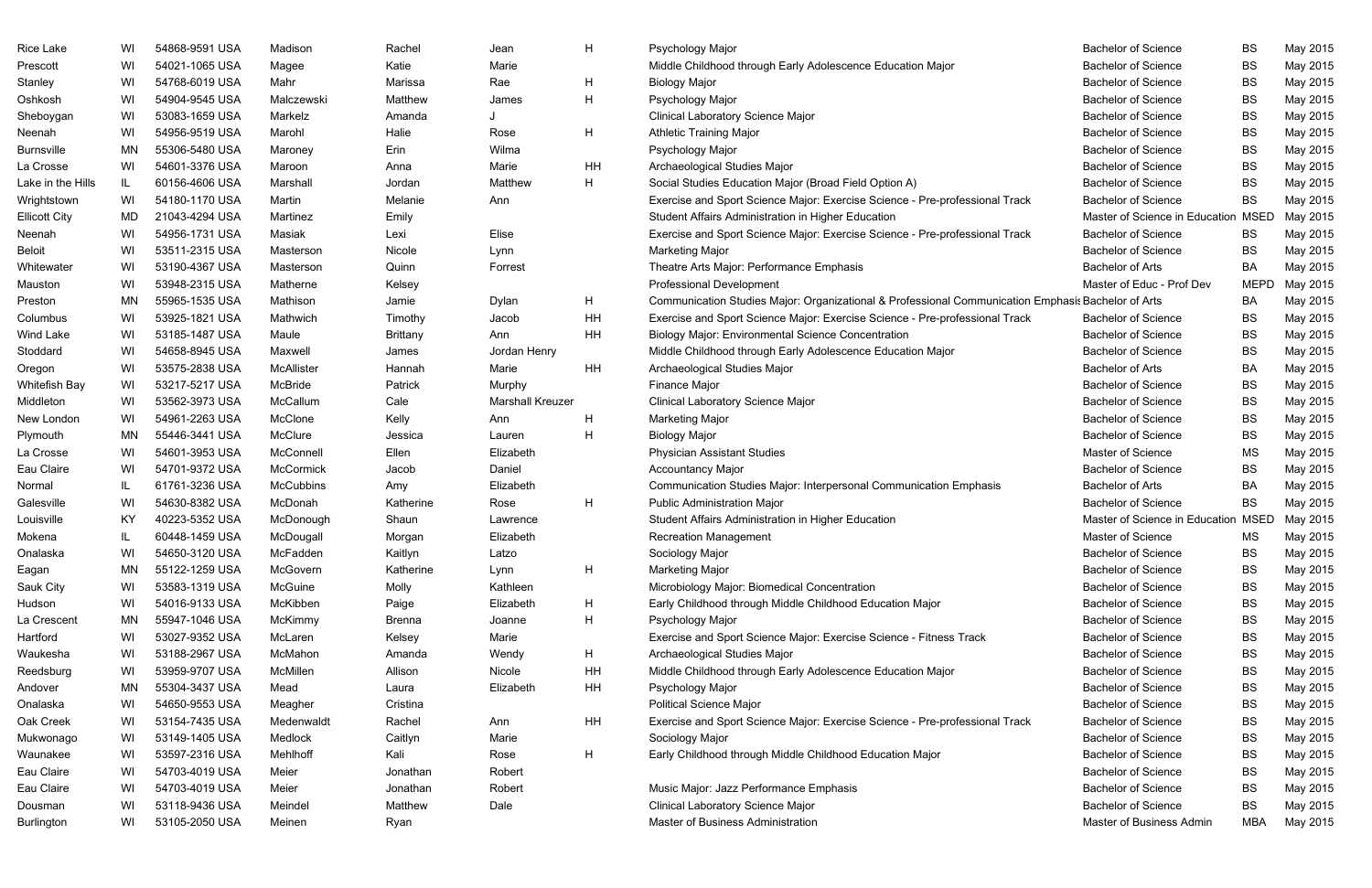| <b>Wisconsin Rapids</b> | WI  | 54495-8311 USA     | <b>Merkes</b>   | Julianne        |                | H  | <b>Biology Major: Biomedical Science Concentration</b>                                                | <b>Bachelor of Science</b>          | BS          | May 2015 |
|-------------------------|-----|--------------------|-----------------|-----------------|----------------|----|-------------------------------------------------------------------------------------------------------|-------------------------------------|-------------|----------|
| Menomonie               | WI  | 54751-4751 USA     | Merritt         | Susan           | Jane           | HH | Early Childhood through Middle Childhood Education Major                                              | <b>Bachelor of Science</b>          | <b>BS</b>   | May 2015 |
| Crest Hill              | IL  | 60403-3069 USA     | Merry           | Jenna           | Lee            |    | <b>Biology: Aquatic Science Concentration</b>                                                         | Master of Science                   | <b>MS</b>   | May 2015 |
| Kenosha                 | WI  | 53144-7106 USA     | Metz            | Sarah           | Ann            |    | <b>Clinical Laboratory Science Major</b>                                                              | <b>Bachelor of Science</b>          | <b>BS</b>   | May 2015 |
| Spencer                 | WI  | 54479-8951 USA     | Meyer           | Amber           | Maryrose       |    | <b>Physician Assistant Studies</b>                                                                    | Master of Science                   | ΜS          | May 2015 |
| Park Falls              | WI  | 54552-8807 USA     | Meyer           | <b>Brittany</b> | Nicole         |    | <b>Biochemistry Major</b>                                                                             | <b>Bachelor of Science</b>          | <b>BS</b>   | May 2015 |
| Delafield               | WI  | 53018-3365 USA     | Meyer           | Michaela        | Mae            |    | <b>Management Major</b>                                                                               | <b>Bachelor of Science</b>          | <b>BS</b>   | May 2015 |
| Lake Geneva             | WI  | 53147-4719 USA     | Meyerhofer      | Lindsay         | Ann            |    | Early Childhood through Middle Childhood Education Major                                              | <b>Bachelor of Science</b>          | <b>BS</b>   | May 2015 |
| West Bend               | WI  | 53095-5032 USA     | Michaelson      | Abby            | Rae            |    | <b>Management Major</b>                                                                               | <b>Bachelor of Science</b>          | <b>BS</b>   | May 2015 |
| Waconia                 | ΜN  | 55387-1054 USA     | Michals         | Eric            | Christian      |    | <b>Information Systems Major</b>                                                                      | <b>Bachelor of Science</b>          | <b>BS</b>   | May 2015 |
| Oak Park                | IL. | 60304-1315 USA     | <b>Michiels</b> | John            | Louis          |    | Exercise and Sport Science Major: Exercise Science - Fitness Track                                    | <b>Bachelor of Science</b>          | <b>BS</b>   | May 2015 |
| Cambridge               | WI  | 53523-9602 USA     | Mickelson       | Sarah           | Randi          | H  | Music Major: Choral Emphasis                                                                          | <b>Bachelor of Science</b>          | <b>BS</b>   | May 2015 |
| Germantown              | WI  | 53022-4700 USA     | Midlikowski     | Benjamin        | Peter          |    | <b>Biology Major: Biomedical Science Concentration</b>                                                | <b>Bachelor of Science</b>          | <b>BS</b>   | May 2015 |
| <b>Cross Plains</b>     | WI  | 53528-9771 USA     | Miess           | Derek           | James          |    | <b>Professional Development</b>                                                                       | Master of Educ - Prof Dev           | <b>MEPD</b> | May 2015 |
| Sun Prairie             | WI  | 53590-1638 USA     | Mifflin         | Daniel          | Jason          | H  | Sociology Major                                                                                       | <b>Bachelor of Science</b>          | BS          | May 2015 |
| La Crosse               | WI  | 54603-3202 USA     | Mikelson        | Allison         | Marie          | H  | <b>Public Administration Major</b>                                                                    | <b>Bachelor of Arts</b>             | BA          | May 2015 |
| Deerfield               | WI  | 53531-9641 USA     | Miles           | Garrett         | Fontaine       |    | Exercise and Sport Science Major: Exercise Science - Fitness Track                                    | <b>Bachelor of Science</b>          | <b>BS</b>   | May 2015 |
| Waukesha                | WI  | 53189-9372 USA     | Miley           | Kyle            | William        |    | <b>Management Major</b>                                                                               | <b>Bachelor of Science</b>          | <b>BS</b>   | May 2015 |
| Minneapolis             | ΜN  | 55419-2535 USA     | Millam          | Sean            | Irmiter        |    | Geography Major: Environmental Science Concentration                                                  | <b>Bachelor of Science</b>          | <b>BS</b>   | May 2015 |
| New Richmond            | WI  | 54017-6904 USA     | Miller          | Annalissa       | Elizabeth      |    | Student Affairs Administration in Higher Education                                                    | Master of Science in Education MSED |             | May 2015 |
| Waunakee                | WI  | 53597-2001 USA     | Miller          | Haley           | Marie          | H  | Exercise and Sport Science Major: Exercise Science - Pre-professional Track                           | <b>Bachelor of Science</b>          | BS          | May 2015 |
| Milton                  | WI  | 53563-1435 USA     | Miller          | James           | Robert         |    | <b>Information Systems Major</b>                                                                      | <b>Bachelor of Science</b>          | <b>BS</b>   | May 2015 |
| Somerset                | WI  | 54025-9041 USA     | Miller          | Joseph          | Robert         |    | Communication Studies Major: Organizational & Professional Communication Emphasis Bachelor of Science |                                     | <b>BS</b>   | May 2015 |
| Lino Lakes              | ΜN  | 55014-1048 USA     | Miller          | Kristie         | Ruth           |    | <b>Physician Assistant Studies</b>                                                                    | Master of Science                   | <b>MS</b>   | May 2015 |
| Neenah                  | WI  | 54956-3844 USA     | Miller          | Mackenzie       | Jo             | HH | Archaeological Studies Major                                                                          | <b>Bachelor of Arts</b>             | BA          | May 2015 |
| De Forest               | WI  | 53532-3034 USA     | Miller          | Nicholas        | Allen          |    | <b>Clinical Laboratory Science Major</b>                                                              | <b>Bachelor of Science</b>          | <b>BS</b>   | May 2015 |
| La Crosse               | WI  | 54601-7781 USA     | Mininni         | Tina            | Marie          |    | <b>Physician Assistant Studies</b>                                                                    | Master of Science                   | <b>MS</b>   | May 2015 |
| Osseo                   | WI  | 54758-7169 USA     | Minshall        | <b>Brittany</b> | Marie          |    | Nuclear Medicine Technology Major                                                                     | <b>Bachelor of Science</b>          | <b>BS</b>   | May 2015 |
| Muskego                 | WI  | 53150-9574 USA     | <b>Miresse</b>  | Mark            | Anthony        |    | Mathematics Major: Actuarial Science Concentration                                                    | <b>Bachelor of Science</b>          | <b>BS</b>   | May 2015 |
| West Lakeland           | MN  | 55082-1875 USA     | Mock            | Peter           | John           |    | Exercise and Sport Science Major: Sport Management                                                    | <b>Bachelor of Science</b>          | BS          | May 2015 |
| Orono                   | MN  | 55356-9415 USA     | Mock            | Trenton         | Arden          |    | <b>Management Major</b>                                                                               | <b>Bachelor of Science</b>          | <b>BS</b>   | May 2015 |
| Sussex                  | WI  | 53089-3252 USA     | Moderski        | Eric            | Andrew         |    | Therapeutic Recreation Major                                                                          | <b>Bachelor of Science</b>          | <b>BS</b>   | May 2015 |
| Waupaca                 | WI  | 54981-8415 USA     | Moeller         | Elizabeth       | Ashley         |    | Management Major                                                                                      | <b>Bachelor of Science</b>          | <b>BS</b>   | May 2015 |
| Sarvar                  |     | 9600<br><b>HUN</b> | Molnar          | Peter           |                | H  | <b>International Business Major</b>                                                                   | <b>Bachelor of Science</b>          | <b>BS</b>   | May 2015 |
| Eagan                   | MN  | 55123-1713 USA     | Moloney         | Kyla            | Renee          |    | Psychology Major                                                                                      | <b>Bachelor of Arts</b>             | BA          | May 2015 |
| Saint Charles           | IL. | 60175-4631 USA     | Monaghan        | Molly           |                | H  | Psychology Major                                                                                      | <b>Bachelor of Science</b>          | <b>BS</b>   | May 2015 |
| Waterford               | WI  | 53185-2888 USA     | Monday          | Kevin           |                |    | <b>History Major</b>                                                                                  | <b>Bachelor of Science</b>          | <b>BS</b>   | May 2015 |
| Onalaska                | WI  | 54650-8430 USA     | Monsoor         | Matthew         | Allen          |    | <b>Economics Major</b>                                                                                | <b>Bachelor of Science</b>          | <b>BS</b>   | May 2015 |
| Inver Grove Heights MN  |     | 55076-3717 USA     | Monsour         | Christina       | Grace          |    | <b>Community Health Education Major</b>                                                               | <b>Bachelor of Science</b>          | BS          | May 2015 |
| Grafton                 | WI  | 53024-1829 USA     | Montaine        | Emily           | Rose           | HH | Therapeutic Recreation Major                                                                          | <b>Bachelor of Science</b>          | <b>BS</b>   | May 2015 |
| Fitchburg               | WI  | 53711-4718 USA     | Montesinos      | Elise           | <b>Byrnes</b>  | HH | <b>Biology Major: Biomedical Science Concentration</b>                                                | <b>Bachelor of Science</b>          | <b>BS</b>   | May 2015 |
| Saint Francis           | WI  | 53235-4127 USA     | Moreno          | Adrian          | Fernando       |    | Finance Major                                                                                         | <b>Bachelor of Science</b>          | <b>BS</b>   | May 2015 |
| Shullsburg              | WI  | 53586-9765 USA     | Morrissey       | Clarissa        | Grace          |    | Nuclear Medicine Technology Major                                                                     | <b>Bachelor of Science</b>          | <b>BS</b>   | May 2015 |
| Delafield               | WI  | 53018-1135 USA     | Mortensen       | Hayley          | Lynn           |    | <b>Marketing Major</b>                                                                                | <b>Bachelor of Science</b>          | BS          | May 2015 |
| Wausau                  | WI  | 54401-6702 USA     | Moser           | Kayla           | <b>Beverly</b> | HH | <b>Accountancy Major</b>                                                                              | <b>Bachelor of Science</b>          | <b>BS</b>   | May 2015 |
| Roseville               | ΜN  | 55113-5604 USA     | Mottaz          | Anthony         | William        | H  | Mathematics Major                                                                                     | <b>Bachelor of Science</b>          | <b>BS</b>   | May 2015 |
| Adell                   | WI  | 53001-1427 USA     | Mudlaff         | Justin          | Michael        |    | Finance Major                                                                                         | <b>Bachelor of Science</b>          | <b>BS</b>   | May 2015 |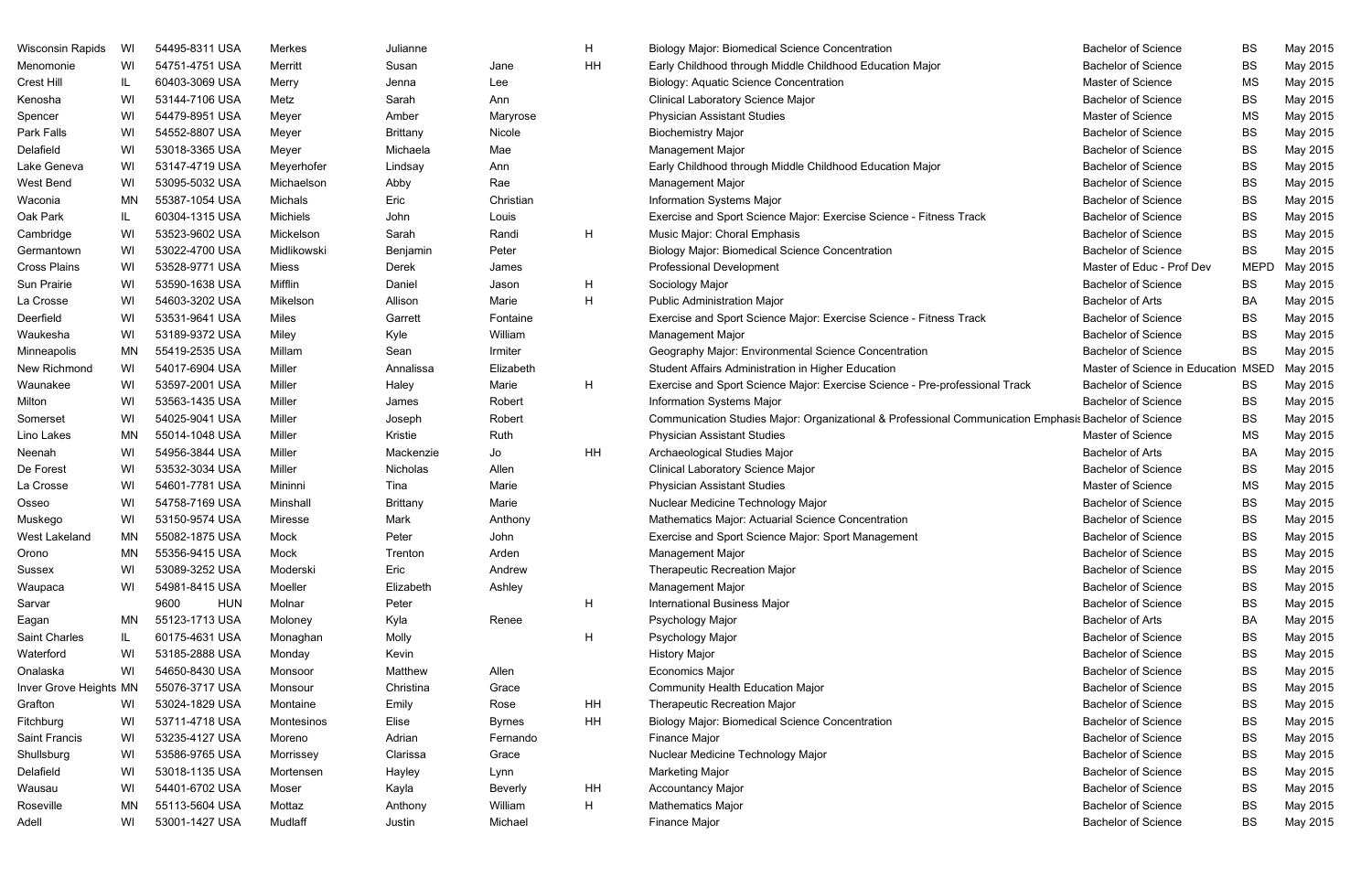| Hermantown      | MN  | 55811-1739 USA | Muehlbauer   | Jessica         | Ann            |    | School Psychology                                                                                     | Master of Science in Education MSED |             | May 2015      |
|-----------------|-----|----------------|--------------|-----------------|----------------|----|-------------------------------------------------------------------------------------------------------|-------------------------------------|-------------|---------------|
| Edgar           | WI  | 54426-9078 USA | Mueller      | Shanna          |                |    | <b>Biology Major: Biomedical Science Concentration</b>                                                | <b>Bachelor of Science</b>          | BS          | May 2015      |
| Oak Creek       | WI  | 53154-5178 USA | Muller       | Seugnet         |                |    | <b>Physical Therapy</b>                                                                               | Doctor of Physical Therapy          | DP1         | May 2015      |
| Oak Creek       | WI  | 53154-4755 USA | Murawsky     | Dale            |                |    | Exercise and Sport Science Major: Physical Education                                                  | <b>Bachelor of Science</b>          | BS          | May 2015      |
| Prescott        | WI  | 54021-7309 USA | Murphy       | Megan           | Katherine      | HH | <b>Accountancy Major</b>                                                                              | <b>Bachelor of Science</b>          | <b>BS</b>   | May 2015      |
| Cross Plains    | WI  | 53528-8835 USA | Murphy       | Michaela        | Elizabeth      | H  | Exercise and Sport Science Major: Exercise Science - Pre-professional Track                           | <b>Bachelor of Science</b>          | BS          | May 2015      |
| West Bend       | WI  | 53090-8971 USA | Myers        | Hannah          | Lee            |    | Psychology Major                                                                                      | <b>Bachelor of Science</b>          | <b>BS</b>   | May 2015      |
| De Pere         | WI  | 54115-8199 USA | Nachreiner   | Breanna         | Jo             | HH | English Major: Rhetoric and Writing Emphasis                                                          | <b>Bachelor of Arts</b>             | BA          | May 2015      |
| St Louis Park   | MN  | 55426-2908 USA | Narveson     | Joel            | Robert         |    | <b>Physical Therapy</b>                                                                               | Doctor of Physical Therapy          | <b>DPT</b>  | May 2015      |
| La Crosse       | WI  | 54601-4963 USA | Nauman       | Kaden           | Lee            |    | <b>Accountancy Major</b>                                                                              | <b>Bachelor of Science</b>          | BS          | May 2015      |
| Lodi            | WI  | 53555-9737 USA | Nedeau-Owen  | Martha          | Laura          | H  | English Major: Rhetoric and Writing Emphasis                                                          | <b>Bachelor of Arts</b>             | BA          | May 2015      |
| Westby          | WI  | 54667-8180 USA | Neely        | Christopher     | Carl           |    | Exercise and Sport Science Major: Exercise Science - Fitness Track                                    | <b>Bachelor of Science</b>          | BS          | May 2015      |
| Iron Ridge      | WI  | 53035-9643 USA | Nehls        | Jenna           | Ruth           |    | <b>Biology Major</b>                                                                                  | <b>Bachelor of Science</b>          | BS          | May 2015      |
| Elkhart Lake    | WI  | 53020-1666 USA | <b>Neils</b> | Abigail         | Judith         |    | <b>Clinical Laboratory Science Major</b>                                                              | <b>Bachelor of Science</b>          | <b>BS</b>   | May 2015      |
| Holmen          | WI  | 54636-9488 USA | Neitzel      | Dylan           | Joseph         |    | Finance Major: Risk, Insurance and Financial Planning Concentration                                   | <b>Bachelor of Science</b>          | BS          | May 2015      |
| Lakeville       | MN  | 55044-7017 USA | Neitzke      | Chelsey         | Christine      |    | Communication Studies Major: Organizational & Professional Communication Emphasis Bachelor of Science |                                     | BS          | May 2015      |
| West Bend       | WI  | 53090-8608 USA | Nelson       | Alexandra       | Catherine      |    | <b>Marketing Major</b>                                                                                | <b>Bachelor of Science</b>          | BS          | May 2015      |
| Milton          | WI  | 53563-1309 USA | Nelson       | <b>Brady</b>    | Charles        |    | Information Systems Major                                                                             | <b>Bachelor of Science</b>          | <b>BS</b>   | May 2015      |
| Loyal           | WI  | 54446-9608 USA | Nelson       | <b>Briana</b>   | Clare          |    | <b>Marketing Major</b>                                                                                | <b>Bachelor of Science</b>          | BS          | May 2015      |
| Wauwatosa       | WI  | 53222-4020 USA | Nelson       | Jessica         | <b>Therese</b> |    | Psychology Major                                                                                      | <b>Bachelor of Science</b>          | BS          | May 2015      |
| Mukwonago       | WI  | 53149-9539 USA | Nelson       | Wade            | Timothy        |    | <b>Accountancy Major</b>                                                                              | <b>Bachelor of Science</b>          | <b>BS</b>   | May 2015      |
| Oconomowoc      | WI  | 53066-9048 USA | Nettesheim   | April           | Nicole         |    | Microbiology Major: Biomedical Concentration                                                          | <b>Bachelor of Science</b>          | <b>BS</b>   | May 2015      |
| Holmen          | WI  | 54636-7318 USA | Netwal       | Melissa         | Lee            |    | <b>Biology Major</b>                                                                                  | <b>Bachelor of Science</b>          | <b>BS</b>   | May 2015      |
| Madison         | WI  | 53714-2757 USA | Neumann      | Lindsey         | Christina      |    | <b>Professional Development</b>                                                                       | Master of Educ - Prof Dev           | <b>MEPD</b> | May 2015      |
| La Crosse       | WI  | 54601-7003 USA | Neumann      | Molly           | Pearl          |    | <b>Statistics Major</b>                                                                               | <b>Bachelor of Science</b>          | BS          | May 2015      |
| Brookfield      | WI  | 53045-8135 USA | Newton       | Sarah           | Elizabeth      |    | Communication Studies Major: Organizational & Professional Communication Emphasis Bachelor of Arts    |                                     | BA          | May 2015      |
| Janesville      | WI  | 53545-8863 USA | Nickols      | Lexi            | Adrian         |    | Psychology Major                                                                                      | <b>Bachelor of Science</b>          | BS          | May 2015      |
| Hoffman Estates | IL. | 60169-1851 USA | Niedorowski  | Nathali         | <b>Breanna</b> |    | Exercise and Sport Science: Physical Education Teaching                                               | <b>Master of Science</b>            | MS          | May 2015      |
| Milton          | WI  | 53563-8528 USA | Niemeyer     | Morgan          | Ashley         |    | Psychology Major                                                                                      | <b>Bachelor of Science</b>          | BS          | May 2015      |
| Fishers         | ΙN  | 46037-3962 USA | Nimtz        | Frederick       | Nicholas       |    | <b>Political Science Major</b>                                                                        | <b>Bachelor of Science</b>          | <b>BS</b>   | May 2015      |
| Lancaster       | WI  | 53813-9427 USA | Noble        | Kyle            | Douglas        |    | <b>Marketing Major</b>                                                                                | <b>Bachelor of Science</b>          | BS          | May 2015      |
| Madison         | WI  | 53711-6605 USA | Noguera      | Sophia          |                |    | French Major                                                                                          | <b>Bachelor of Arts</b>             | BA          | May 2015      |
| Duluth          | MN  | 55804-1468 USA | Noreen       | Meredith        | Lynn           |    | Communication Studies Major: Organizational & Professional Communication Emphasis Bachelor of Arts    |                                     | BA          | May 2015      |
| Coon Valley     | WI  | 54623-8042 USA | Norton       | Trenton         | Alexander      |    | <b>International Business Major</b>                                                                   | <b>Bachelor of Science</b>          | BS          | May 2015      |
| Manitowoc       | WI  | 54220-3042 USA | Novak        | Emily           | Joan           | H  | Exercise and Sport Science Major: Exercise Science - Pre-professional Track                           | <b>Bachelor of Science</b>          | BS          | May 2015      |
| La Crosse       | WI  | 54601-3840 USA | Novakovic    | Devin           | Thomas         |    | Archaeological Studies Major                                                                          | <b>Bachelor of Science</b>          | BS          | May 2015      |
| Middleton       | WI  | 53562-3647 USA | Novinski     | Garrett         | <b>Bradley</b> |    | Exercise and Sport Science Major: Physical Education                                                  | <b>Bachelor of Science</b>          | BS          | May 2015      |
| Milwaukee       | WI  | 53207-5230 USA | Nowak        | Steven          | Edward         | HH | <b>History Major</b>                                                                                  | <b>Bachelor of Arts</b>             | BA          | May 2015      |
| Oregon          | WI  | 53575-1360 USA | Noyce        | Heidi           | Marie          |    | Exercise and Sport Science Major: Exercise Science - Pre-professional Track                           | <b>Bachelor of Science</b>          | BS          | May 2015      |
| Spencer         | WI  | 54479-9014 USA | Oblak        | <b>Brittany</b> |                |    | School Psychology                                                                                     | Master of Science in Education MSED |             | May 2015      |
| Burlington      | WI  | 53105-9199 USA | O'Brien      | Lacee           | Ann            |    | Communication Studies Major: Interpersonal Communication Emphasis                                     | <b>Bachelor of Science</b>          | BS          | May 2015      |
| Saline          | MI  | 48176-1675 USA | O'Brien      | Sarah           | Kathleen       |    | Communication Studies Major: Organizational & Professional Communication Emphasis Bachelor of Science |                                     | BS          | May 2015      |
| Brookfield      |     | 60513-1716 USA | O'Connor     | Erin            | Marie          | HH | <b>English Education Major</b>                                                                        | <b>Bachelor of Science</b>          | BS          | May 2015      |
| Onalaska        | WI  | 54650-2172 USA | O'Driscoll   | Mary            | Colleen        | H  | <b>Mathematics Major</b>                                                                              | <b>Bachelor of Science</b>          | BS          | May 2015      |
| Sussex          | WI  | 53089-1071 USA | Oelhafen     | Ashley          | <b>Brooke</b>  |    | Communication Studies Major: Organizational & Professional Communication Emphasis Bachelor of Science |                                     | BS          | May 2015      |
| Cashton         | WI  | 54619-6008 USA | Oium         | Arielle         | Renae          | HH | Sociology Major                                                                                       | <b>Bachelor of Science</b>          | BS          | May 2015      |
| Madison         | WI  | 53719-3847 USA | Oleson       | Madeline        | McKee          |    | <b>Professional Development</b>                                                                       | Master of Educ - Prof Dev           |             | MEPD May 2015 |
|                 |     |                |              |                 |                |    |                                                                                                       |                                     |             |               |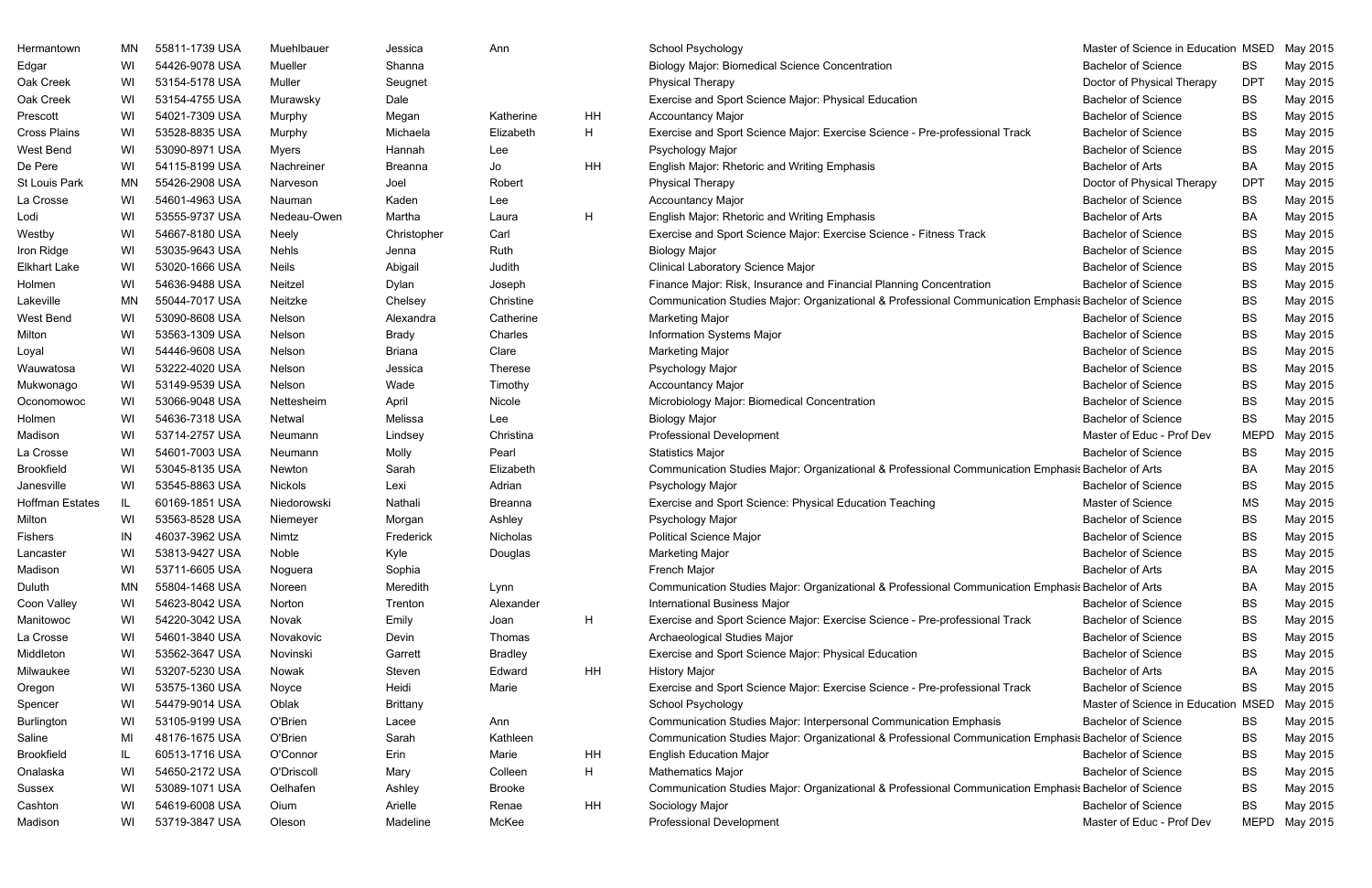| Carver               | MN  | 55315-4501 USA       | Olevson   | Hannah        | Jan Marie     |    | Marketing Major                                                                                       | <b>Bachelor of Science</b>     | <b>BS</b>   | May 2015 |
|----------------------|-----|----------------------|-----------|---------------|---------------|----|-------------------------------------------------------------------------------------------------------|--------------------------------|-------------|----------|
| Onalaska             | WI  | 54650-2309 USA       | Olivares  | Jennifer      | Faye          |    | <b>Professional Development</b>                                                                       | Master of Educ - Prof Dev      | <b>MEPD</b> | May 2015 |
| Onalaska             | WI  | 54650-2438 USA       | Oliver    | Faith         | Marie         | HH | Sociology Major                                                                                       | <b>Bachelor of Science</b>     | BS          | May 2015 |
| Westby               | WI  | 54667-1040 USA       | Olson     | Alex          | James         | HH | <b>Biology Major: Biomedical Science Concentration</b>                                                | <b>Bachelor of Science</b>     | BS          | May 2015 |
| Fitchburg            | WI  | 53711-5489 USA       | Olson     | Carleigh      | Shea          | H. | <b>Community Health Education Major</b>                                                               | <b>Bachelor of Science</b>     | <b>BS</b>   | May 2015 |
| Custer               | WI  | 54423-9439 USA       | Olson     | Julie         | Anna          |    | Psychology Major                                                                                      | <b>Bachelor of Arts</b>        | BA          | May 2015 |
| Chaseburg            | WI  | 54621-8053 USA       | Olson     | Molly         | Lynn          |    | <b>Clinical Laboratory Science Major</b>                                                              | <b>Bachelor of Science</b>     | <b>BS</b>   | May 2015 |
| La Crosse            | WI  | 54601-3476 USA       | Olson     | Riley         |               | H  | Mathematics Major: Applied Emphasis                                                                   | <b>Bachelor of Science</b>     | <b>BS</b>   | May 2015 |
| <b>River Falls</b>   | WI  | 54022-4243 USA       | O'Malley  | Ryan          | Michael       |    | <b>Accountancy Major</b>                                                                              | <b>Bachelor of Science</b>     | <b>BS</b>   | May 2015 |
| Madison              | WI  | 53717-1835 USA       | O'Neill   | Aaron         |               |    | <b>Professional Development</b>                                                                       | Master of Educ - Prof Dev      | <b>MEPD</b> | May 2015 |
| Cable                | WI  | 54821-4401 USA       | Oravis    | Crystal       | May           |    | English Major: Rhetoric and Writing Emphasis                                                          | <b>Bachelor of Arts</b>        | BA          | May 2015 |
| Oronoco              | ΜN  | 55960-1352 USA       | O'Reilly  | Jacqueline    | <b>Blaire</b> |    | Communication Studies Major: Organizational & Professional Communication Emphasis Bachelor of Science |                                | BS          | May 2015 |
| <b>Brooklyn Park</b> | ΜN  | 55443-1573 USA       | Ormberg   | Maria         | Ann           |    | Information Systems Major                                                                             | <b>Bachelor of Science</b>     | <b>BS</b>   | May 2015 |
| Sparta               | WI  | 54656-2292 USA       | Oswald    | Chelsey       | Rae           |    | <b>Mathematics Education Major</b>                                                                    | <b>Bachelor of Science</b>     | <b>BS</b>   | May 2015 |
| Willmar              | ΜN  | 56201-9751 USA       | Otto      | Alissa        | Ruth          |    | School Psychology                                                                                     | <b>Education Specialist</b>    | <b>EDS</b>  | May 2015 |
| Elmhurst             | IL. | 60126-4731 USA       | Pacelli   | Cassandra     | Marie         |    | Music Major: Choral Emphasis                                                                          | <b>Bachelor of Science</b>     | BS          | May 2015 |
| Weyauwega            | WI  | 54983-9384 USA       | Pagel     | Jacob         | Wayne         |    | Middle Childhood through Early Adolescence Education Major                                            | <b>Bachelor of Science</b>     | <b>BS</b>   | May 2015 |
| Eagan                | ΜN  | 55123-2135 USA       | Palluck   | Kathryn       |               |    | Psychology Major                                                                                      | <b>Bachelor of Science</b>     | <b>BS</b>   | May 2015 |
| La Crosse            | WI  | 54601-5003 USA       | Pardee    | Abby          | Renee         | H  | <b>Therapeutic Recreation Major</b>                                                                   | <b>Bachelor of Science</b>     | <b>BS</b>   | May 2015 |
| Ann Arbor            | MI  | 48103-6005 USA       | Pardon    | Cara          |               | HH | Biology Major: Cellular and Molecular Biology Concentration                                           | <b>Bachelor of Science</b>     | <b>BS</b>   | May 2015 |
| Oconomowoc           | WI  | 53066-8706 USA       | Parikh    | Aasheeta      | Arun          |    | <b>Physician Assistant Studies</b>                                                                    | Master of Science              | <b>MS</b>   | May 2015 |
| Weston               | WI  | 54476-1605 USA       | Parsons   | Alex          |               | H  | Adapted Physical Education Teaching Minor                                                             | <b>Bachelor of Science</b>     | <b>BS</b>   | May 2015 |
| Weston               | WI  | 54476-1605 USA       | Parsons   | Alex          |               | H  | Exercise and Sport Science Major: Physical Education                                                  | <b>Bachelor of Science</b>     | <b>BS</b>   | May 2015 |
| Weston               | WI  | 54476-1605 USA       | Parsons   | Cassidy       | Alexandra     |    | Communication Studies Major: Interpersonal Communication Emphasis                                     | <b>Bachelor of Science</b>     | <b>BS</b>   | May 2015 |
| Tomah                | WI  | 54660-2813 USA       | Patterman | Brandi        | Rae           |    | Therapeutic Recreation Major                                                                          | <b>Bachelor of Science</b>     | <b>BS</b>   | May 2015 |
| Zumbrota             | ΜN  | 55992-1098 USA       | Paukert   | Ryan          | Scott         | HH | <b>Biology Major: Biomedical Science Concentration</b>                                                | <b>Bachelor of Science</b>     | <b>BS</b>   | May 2015 |
| Fredonia             | WI  | 53021-9611 USA       | Paulus    | Valerie       | Jean          | HH | Information Systems Major                                                                             | <b>Bachelor of Science</b>     | BS          | May 2015 |
| <b>Brillion</b>      | WI  | 54110-9314 USA       | Pautz     | Miriah        | Mae           |    | <b>Biology Major: Biomedical Science Concentration</b>                                                | <b>Bachelor of Science</b>     | <b>BS</b>   | May 2015 |
| Platteville          | WI  | 53818-3701 USA       | Peck      | Kathryn       | Ella          |    | Student Affairs Administration in Higher Education                                                    | Master of Science in Education | <b>MSED</b> | May 2015 |
| Onalaska             | WI  | 54650-8754 USA       | Pederson  | Evan          | Joseph        |    | <b>Biology Major</b>                                                                                  | <b>Bachelor of Science</b>     | BS.         | May 2015 |
| Prairie du Chien     | WI  | 53821-8058 USA       | Pedretti  | Ryan          | Patrick       |    | Middle Childhood through Early Adolescence Education Major                                            | <b>Bachelor of Science</b>     | BS          | May 2015 |
| De Pere              | WI  | 54115-1036 USA       | Peeters   | Anna          | Marie         | H  | Communication Studies Major: Organizational & Professional Communication Emphasis Bachelor of Science |                                | BS          | May 2015 |
| Onalaska             | WI  | 54650-3017 USA       | Pence     | Katy          | Rose          | H  | Communication Studies Major: Broadcast and Digital Media Emphasis                                     | <b>Bachelor of Arts</b>        | BA          | May 2015 |
| Wuhan                | 42  | <b>CHN</b><br>430012 | Peng      | Yun           |               |    | Computer Science Major                                                                                | <b>Bachelor of Science</b>     | BS          | May 2015 |
| Monona               | WI  | 53716-2911 USA       | Percy     | Michael       | John          |    | Recreation Management Major                                                                           | <b>Bachelor of Science</b>     | <b>BS</b>   | May 2015 |
| Cicero               | IL. | 60804-3903 USA       | Perez     | Sergio        |               |    | Student Affairs Administration in Higher Education                                                    | Master of Science in Education | <b>MSED</b> | May 2015 |
| Suamico              | WI  | 54173-8180 USA       | Perkins   | Aaron         | Christopher   |    | <b>Biology Major</b>                                                                                  | <b>Bachelor of Science</b>     | BS          | May 2015 |
| Pewaukee             | WI  | 53072-1725 USA       | Peskie    | Jessica       | Lynn          | H  | Psychology Major                                                                                      | <b>Bachelor of Arts</b>        | BA          | May 2015 |
| La Crosse            | WI  | 54601-3290 USA       | Peters    | Alec          | Michael       | H  | <b>Biology Major: Biomedical Science Concentration</b>                                                | <b>Bachelor of Science</b>     | BS          | May 2015 |
| Greenfield           | WI  | 53220-3679 USA       | Peterson  | <b>Brian</b>  | Mark          |    | Chemistry Major: ACS Certification                                                                    | <b>Bachelor of Science</b>     | BS          | May 2015 |
| Sheboygan            | WI  | 53081-3151 USA       | Peterson  | Emily         | Jean          |    | Psychology Major                                                                                      | <b>Bachelor of Arts</b>        | BA          | May 2015 |
| Somerset             | WI  | 54025-7389 USA       | Peterson  | Shelby        | Lyn           |    | Psychology Major                                                                                      | <b>Bachelor of Science</b>     | BS          | May 2015 |
| Orfordville          | WI  | 53576-9606 USA       | Peterson  | Travis        | Alan          |    | <b>Economics Major</b>                                                                                | <b>Bachelor of Science</b>     | BS          | May 2015 |
| Random Lake          | WI  | 53075-1247 USA       | Pfund     | <b>Brooke</b> | Marie         |    | <b>Recreation Management Major</b>                                                                    | <b>Bachelor of Science</b>     | BS          | May 2015 |
| Plover               | WI  | 54467-3100 USA       | Phillip   | Abby          | Lee           |    | <b>Biochemistry Major</b>                                                                             | <b>Bachelor of Science</b>     | BS          | May 2015 |
| Kewaskum             | WI  | 53040-9011 USA       | Phillips  | Kyle          | Matthew       | H  | <b>Biology Major: Biomedical Science Concentration</b>                                                | <b>Bachelor of Science</b>     | BS          | May 2015 |
| Luxemburg            | WI  | 54217-7939 USA       | Phillips  | Rebekah       | Lynn          | HH | <b>Biology Major: Biomedical Science Concentration</b>                                                | <b>Bachelor of Science</b>     | BS          | May 2015 |
|                      |     |                      |           |               |               |    |                                                                                                       |                                |             |          |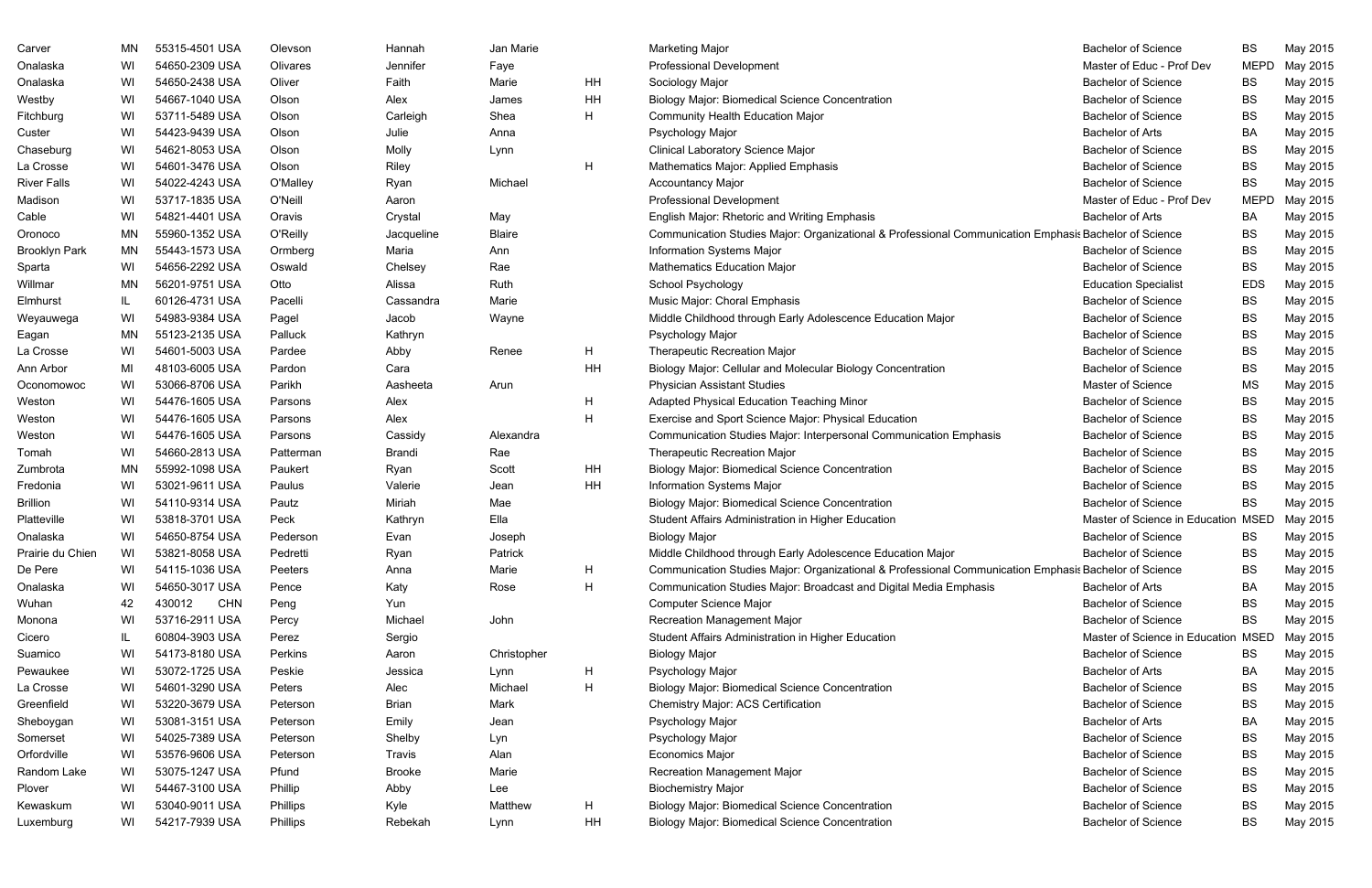| <b>Apple Valley</b>     | MN | 55124-8237 USA | Phillips    | Taylor        | Marie        |              | <b>English Education Major</b>                                                                        | <b>Bachelor of Science</b>         | <b>BS</b>   | May 2015 |
|-------------------------|----|----------------|-------------|---------------|--------------|--------------|-------------------------------------------------------------------------------------------------------|------------------------------------|-------------|----------|
| Lakeland                | MN | 55043-9775 USA | Picard      | Sarah         | Anne         |              | <b>Biology Major: Biomedical Science Concentration</b>                                                | <b>Bachelor of Science</b>         | <b>BS</b>   | May 2015 |
| De Forest               | WI | 53532-2308 USA | Pickarts    | <b>Trey</b>   | Douglas      |              | Finance Major                                                                                         | <b>Bachelor of Science</b>         | <b>BS</b>   | May 2015 |
| Wausau                  | WI | 54401-9761 USA | Pickruhn    | Megan         |              |              | Psychology Major                                                                                      | <b>Bachelor of Science</b>         | <b>BS</b>   | May 2015 |
| Wausau                  | WI | 54403-7075 USA | Piehler     | Dan           | John         |              | <b>Recreation Management</b>                                                                          | Master of Science                  | MS          | May 2015 |
| Hudson                  | WI | 54016-2321 USA | Pierce      | Kelsey        | Marie        | $\mathsf{H}$ | Therapeutic Recreation Major                                                                          | <b>Bachelor of Science</b>         | <b>BS</b>   | May 2015 |
| Wilton                  | WI | 54670-6121 USA | Pingel      | Jesse         |              | H            | Philosophy Major                                                                                      | <b>Bachelor of Science</b>         | <b>BS</b>   | May 2015 |
| <b>Brodhead</b>         | WI | 53520-9504 USA | Pinnow      | Paige         | Ann McDaniel |              | <b>Biology Major</b>                                                                                  | <b>Bachelor of Science</b>         | <b>BS</b>   | May 2015 |
| La Crosse               | WI | 54601-2811 USA | Pinter      | Alex          | Cameron      |              | <b>Biology Major</b>                                                                                  | <b>Bachelor of Science</b>         | <b>BS</b>   | May 2015 |
| Eagan                   | MN | 55123-2423 USA | Podpeskar   | Nicholas      |              |              | Finance Major                                                                                         | <b>Bachelor of Science</b>         | <b>BS</b>   | May 2015 |
| Stoddard                | WI | 54658-9730 USA | Poellinger  | Adam          |              |              | Social Studies Education Major (Broad Field Option B)                                                 | <b>Bachelor of Science</b>         | <b>BS</b>   | May 2015 |
| Lodi                    | WI | 53555-9546 USA | Pollock     | Katie         | Diane        |              | Communication Studies Major: Organizational & Professional Communication Emphasis Bachelor of Science |                                    | <b>BS</b>   | May 2015 |
| Stillwater              | MN | 55082-5316 USA | Pominville  | Abbigail      |              | H            | Psychology Major                                                                                      | <b>Bachelor of Arts</b>            | BA          | May 2015 |
| La Crosse               | WI | 54601-4083 USA | Pomranke    | Natalie       | Marie        |              | <b>Physician Assistant Studies</b>                                                                    | Master of Science                  | <b>MS</b>   | May 2015 |
| Antigo                  | WI | 54409-9091 USA | Ponasik     | Noelle        | Marie        |              | Student Affairs Administration in Higher Education                                                    | Master of Science in Education     | <b>MSED</b> | May 2015 |
| Victoria                | MN | 55386-9568 USA | Pool        | Elin          |              | <b>HH</b>    | <b>Biology Major</b>                                                                                  | <b>Bachelor of Science</b>         | <b>BS</b>   | May 2015 |
| Holmen                  | WI | 54636-7202 USA | Popple      | Brianna       | Jean         |              | <b>Clinical Laboratory Science Major</b>                                                              | <b>Bachelor of Science</b>         | <b>BS</b>   | May 2015 |
| Sheboygan               | WI | 53081-9130 USA | Poth        | Dane          | Andrew       | H            | Exercise and Sport Science Major: Exercise Science - Pre-professional Track                           | <b>Bachelor of Science</b>         | <b>BS</b>   | May 2015 |
| Sheboygan               | WI | 53081-9130 USA | Poth        | Taylor        | Scott        |              | <b>Recreation Management</b>                                                                          | Master of Science                  | MS          | May 2015 |
| Pittsville              | WI | 54466-9428 USA | Potter      | Ashlie        |              | $\mathsf{H}$ | <b>Biology Major</b>                                                                                  | <b>Bachelor of Science</b>         | <b>BS</b>   | May 2015 |
| Sparta                  | WI | 54656-2426 USA | Potts       | Chantra       | Vanna        | H            | History Major: Regional Emphasis                                                                      | <b>Bachelor of Arts</b>            | BA          | May 2015 |
| Denmark                 | WI | 54208-8835 USA | Potts       | Luke          |              |              | Information Systems Major                                                                             | <b>Bachelor of Science</b>         | <b>BS</b>   | May 2015 |
| Peshtigo                | WI | 54157-9750 USA | Powers      | Lauren        | Kimberly     |              | Psychology Major                                                                                      | <b>Bachelor of Science</b>         | <b>BS</b>   | May 2015 |
| Park Falls              | WI | 54552-1536 USA | Prescott    | Molly         | Jean         | HH           | Communication Studies Major: Broadcast and Digital Media Emphasis                                     | <b>Bachelor of Science</b>         | <b>BS</b>   | May 2015 |
| Menomonie               | WI | 54751-4822 USA | Preusse     | Andrew        |              | HH           | Exercise and Sport Science Major: Physical Education                                                  | <b>Bachelor of Science</b>         | <b>BS</b>   | May 2015 |
| Eau Claire              | WI | 54703-0777 USA | Priest      | Kali          | Michele      |              | Exercise and Sport Science Major: Exercise Science - Pre-professional Track                           | <b>Bachelor of Science</b>         | <b>BS</b>   | May 2015 |
| <b>Wisconsin Rapids</b> | WI | 54495-9321 USA | Primeau     | <b>Travis</b> |              | H            | Finance Major                                                                                         | <b>Bachelor of Science</b>         | <b>BS</b>   | May 2015 |
| Elkhorn                 | WI | 53121-4508 USA | Pritchard   | Blakelon      | John         |              | <b>Marketing Major</b>                                                                                | <b>Bachelor of Science</b>         | <b>BS</b>   | May 2015 |
| Melrose                 | WI | 54642-8286 USA | Proft       | Paxton        | Renae        |              | <b>Clinical Laboratory Science Major</b>                                                              | <b>Bachelor of Science</b>         | <b>BS</b>   | May 2015 |
| <b>West Bend</b>        | WI | 53090-9301 USA | Pruner      | Joshua        | Charles      | H            | Exercise and Sport Science Major: Exercise Science - Pre-professional Track                           | <b>Bachelor of Science</b>         | <b>BS</b>   | May 2015 |
| Rochester               | ΜN | 55902-1141 USA | Punt        | Cassidy       | Lawrence     |              | <b>Physician Assistant Studies</b>                                                                    | Master of Science                  | MS          | May 2015 |
| Little Chute            | WI | 54140-2642 USA | Pynenberg   | Alec          | Joseph       |              | Psychology Major                                                                                      | <b>Bachelor of Science</b>         | BS          | May 2015 |
| La Crosse               | WI | 54601-0830 USA | Qiu         | Yu            |              |              | Software Engineering                                                                                  | Master of Software Engineering MSE |             | May 2015 |
| Lodi                    | WI | 53555-1367 USA | Quick       | Ryan          | Alexander    |              | Finance Major                                                                                         | <b>Bachelor of Science</b>         | BS          | May 2015 |
| <b>Brookfield</b>       | WI | 53045-5189 USA | Quinn       | Travis        | Jordan       |              | <b>Physics Major</b>                                                                                  | <b>Bachelor of Science</b>         | BS          | May 2015 |
| La Crosse               | WI | 54603-2823 USA | Quinnell    | Jereme        | Lee          |              | Social Studies Education Major (Broad Field Option A)                                                 | <b>Bachelor of Science</b>         | <b>BS</b>   | May 2015 |
| Eagle                   | WI | 53119-1234 USA | Rabay       | Corinne       | Ellyse       |              | <b>Biology Major: Environmental Science Concentration</b>                                             | <b>Bachelor of Science</b>         | <b>BS</b>   | May 2015 |
| Kiel                    | WI | 53042-3104 USA | Rabe        | Angela        | Jean         |              | Student Affairs Administration in Higher Education                                                    | Master of Science in Education     | <b>MSED</b> | May 2015 |
| Silver Lake             | WI | 53170-1433 USA | Rabelhofer  | Keegan        | Charles      |              | <b>Biology Major: Environmental Science Concentration</b>                                             | <b>Bachelor of Science</b>         | BS          | May 2015 |
| La Crosse               | WI | 54601-5161 USA | Rademacher  | <b>Bret</b>   | William      | HH           | Theatre Arts Major: Arts Administration Emphasis                                                      | <b>Bachelor of Science</b>         | <b>BS</b>   | May 2015 |
| Waunakee                | WI | 53597-1586 USA | Raes        | Suzette       |              |              | <b>Professional Development</b>                                                                       | Master of Educ - Prof Dev          | <b>MEPD</b> | May 2015 |
| Mequon                  | WI | 53092-2328 USA | Railsback   | Eric          | Foesten      |              | Physics Major: Optics Emphasis                                                                        | <b>Bachelor of Science</b>         | BS          | May 2015 |
| West Salem              | WI | 54669-1228 USA | Randall     | Tyler         | Michael      |              | Management Major                                                                                      | <b>Bachelor of Science</b>         | BS          | May 2015 |
| White Bear Lake         | MN | 55110-5965 USA | Rappa       | Nicholas      | Peter        | H            | <b>Biology Major: Biomedical Science Concentration</b>                                                | <b>Bachelor of Science</b>         | <b>BS</b>   | May 2015 |
| New Berlin              | WI | 53151-7550 USA | Rastas      | Michael       | John         |              | Marketing Major                                                                                       | <b>Bachelor of Science</b>         | <b>BS</b>   | May 2015 |
| Onalaska                | WI | 54650-9747 USA | Ravenscroft | Patrick       | Allen        |              | <b>Chemistry Major: Environmental Science Concentration</b>                                           | <b>Bachelor of Science</b>         | BS          | May 2015 |
| <b>West Allis</b>       | WI | 53219-1428 USA | Ray         | Amanda        | Elizabeth    | H            | Early Childhood through Middle Childhood Education Major                                              | <b>Bachelor of Science</b>         | BS          | May 2015 |

|      | <b>Bachelor of Science</b>          | BS          | May 2015 |
|------|-------------------------------------|-------------|----------|
|      | <b>Bachelor of Science</b>          | <b>BS</b>   | May 2015 |
|      | <b>Bachelor of Science</b>          | BS          | May 2015 |
|      | <b>Bachelor of Science</b>          | <b>BS</b>   | May 2015 |
|      | Master of Science                   | MS          | May 2015 |
|      | <b>Bachelor of Science</b>          | <b>BS</b>   | May 2015 |
|      | <b>Bachelor of Science</b>          | <b>BS</b>   | May 2015 |
|      | <b>Bachelor of Science</b>          | <b>BS</b>   | May 2015 |
|      | <b>Bachelor of Science</b>          | BS          | May 2015 |
|      | <b>Bachelor of Science</b>          | <b>BS</b>   | May 2015 |
|      | <b>Bachelor of Science</b>          | BS          | May 2015 |
|      | ation Emphasis Bachelor of Science  | BS          | May 2015 |
|      | <b>Bachelor of Arts</b>             | BA          | May 2015 |
|      | Master of Science                   | MS          | May 2015 |
|      | Master of Science in Education MSED |             | May 2015 |
|      | <b>Bachelor of Science</b>          | <b>BS</b>   | May 2015 |
|      | <b>Bachelor of Science</b>          | BS          | May 2015 |
| rack | <b>Bachelor of Science</b>          | BS          | May 2015 |
|      | Master of Science                   | MS          | May 2015 |
|      | <b>Bachelor of Science</b>          | <b>BS</b>   | May 2015 |
|      | <b>Bachelor of Arts</b>             | BA          | May 2015 |
|      | <b>Bachelor of Science</b>          | <b>BS</b>   | May 2015 |
|      | <b>Bachelor of Science</b>          | <b>BS</b>   | May 2015 |
|      | <b>Bachelor of Science</b>          | <b>BS</b>   | May 2015 |
|      | <b>Bachelor of Science</b>          | <b>BS</b>   | May 2015 |
| rack | <b>Bachelor of Science</b>          | <b>BS</b>   | May 2015 |
|      | <b>Bachelor of Science</b>          | BS          | May 2015 |
|      | <b>Bachelor of Science</b>          | BS          | May 2015 |
|      | <b>Bachelor of Science</b>          | <b>BS</b>   | May 2015 |
| rack | <b>Bachelor of Science</b>          | BS          | May 2015 |
|      | Master of Science                   | MS          | May 2015 |
|      | <b>Bachelor of Science</b>          | BS          | May 2015 |
|      | Master of Software Engineering MSE  |             | May 2015 |
|      | <b>Bachelor of Science</b>          | <b>BS</b>   | May 2015 |
|      | <b>Bachelor of Science</b>          | <b>BS</b>   | May 2015 |
|      | <b>Bachelor of Science</b>          | <b>BS</b>   | May 2015 |
|      | <b>Bachelor of Science</b>          | <b>BS</b>   | May 2015 |
|      | Master of Science in Education MSED |             | May 2015 |
|      | <b>Bachelor of Science</b>          | <b>BS</b>   | May 2015 |
|      | <b>Bachelor of Science</b>          | BS          | May 2015 |
|      | Master of Educ - Prof Dev           | <b>MEPD</b> | May 2015 |
|      | <b>Bachelor of Science</b>          | <b>BS</b>   | May 2015 |
|      | <b>Bachelor of Science</b>          | <b>BS</b>   | May 2015 |
|      | <b>Bachelor of Science</b>          | <b>BS</b>   | May 2015 |
|      | <b>Bachelor of Science</b>          | <b>BS</b>   | May 2015 |
|      | <b>Bachelor of Science</b>          | BS          | May 2015 |
|      | <b>Bachelor of Science</b>          | BS          | May 2015 |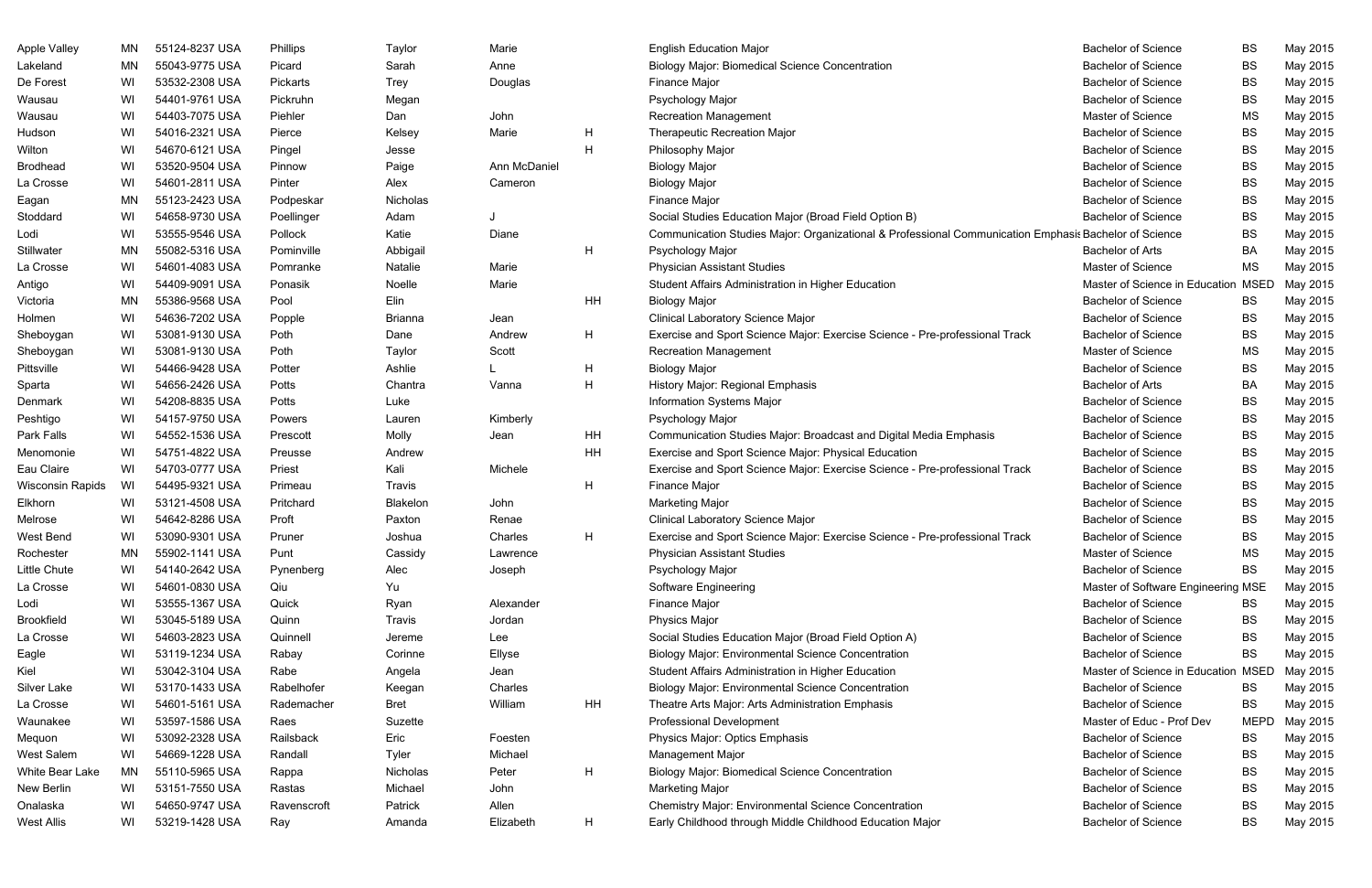| <b>Apple Valley</b> | MN | 55124-7956 USA | Reed        | Alexander | <b>Nolte</b>  |    | Information Systems Major                                                                          | <b>Bachelor of Science</b>     | <b>BS</b>   | May 2015 |
|---------------------|----|----------------|-------------|-----------|---------------|----|----------------------------------------------------------------------------------------------------|--------------------------------|-------------|----------|
| Galesville          | WI | 54630-7219 USA | Reedy       | Alisabeth | Ann           | H  | Psychology Major                                                                                   | <b>Bachelor of Science</b>     | <b>BS</b>   | May 2015 |
| Racine              | WI | 53402-1865 USA | Reesman     | Elizabeth | Rose          |    | Psychology Major                                                                                   | <b>Bachelor of Science</b>     | <b>BS</b>   | May 2015 |
| Columbus            | WI | 53925-9437 USA | Rehfeldt    | Thomas    | Edgar         |    | Communication Studies Major: Broadcast and Digital Media Emphasis                                  | <b>Bachelor of Science</b>     | <b>BS</b>   | May 2015 |
| Stillwater          | ΜN | 55082-8572 USA | Reier       | Kristine  | Marie         |    | History Major: Regional Emphasis                                                                   | <b>Bachelor of Arts</b>        | BA          | May 2015 |
| North Mankato       | MN | 56003-1644 USA | Reiner      | Amanda    |               | H  | <b>Biology Major: Biomedical Science Concentration</b>                                             | <b>Bachelor of Science</b>     | <b>BS</b>   | May 2015 |
| Green Bay           | WI | 54313-6176 USA | Reitan      | Erik      | Olson         |    | German Studies Major                                                                               | <b>Bachelor of Arts</b>        | BA          | May 2015 |
| La Crosse           | WI | 54601-3957 USA | Remiker     | Devin     | Lee           | H  | <b>Political Science Major</b>                                                                     | <b>Bachelor of Science</b>     | <b>BS</b>   | May 2015 |
| Green Bay           | WI | 54311-9439 USA | Rentmeester | Brandon   | Roy           |    | <b>Biology Major: Biomedical Science Concentration</b>                                             | <b>Bachelor of Science</b>     | <b>BS</b>   | May 2015 |
| Waukesha            | WI | 53188-9507 USA | Reuss       | Joseph    | Prigioni      |    | English Major: Literature Emphasis                                                                 | <b>Bachelor of Arts</b>        | BA          | May 2015 |
| De Forest           | WI | 53532-1815 USA | Reynolds    | Ashley    | Marie         | H  | Communication Studies Major: Broadcast and Digital Media Emphasis                                  | <b>Bachelor of Arts</b>        | BA          | May 2015 |
| La Crescent         | MN | 55947-1208 USA | Rich        | Naomi     | Ann           |    | Sociology Major                                                                                    | <b>Bachelor of Science</b>     | <b>BS</b>   | May 2015 |
| Chilton             | WI | 53014-1172 USA | Richman     | Allison   | Margaret      | H  | Psychology Major                                                                                   | <b>Bachelor of Science</b>     | <b>BS</b>   | May 2015 |
| Waukesha            | WI | 53189-9668 USA | Richter     | Kathryn   | Mary          |    | <b>Therapeutic Recreation</b>                                                                      | Master of Science              | <b>MS</b>   | May 2015 |
| La Crosse           | WI | 54601-4150 USA | Ricioppo    | William   |               |    | English Major: Literature Emphasis                                                                 | <b>Bachelor of Arts</b>        | BA          | May 2015 |
| New Berlin          | WI | 53151-4702 USA | Rickard     | Kaitlin   | Marie         |    | Exercise and Sport Science Major: Sport Management                                                 | <b>Bachelor of Science</b>     | <b>BS</b>   | May 2015 |
| Madison             | WI | 53714-3452 USA | Riddle      | Anne      | Marie         | H  | Psychology Major                                                                                   | <b>Bachelor of Science</b>     | <b>BS</b>   | May 2015 |
| Campbellsport       | WI | 53010-3244 USA | Rieden      | Rachel    | Patrice       |    | School Psychology                                                                                  | Master of Science in Education | <b>MSED</b> | May 2015 |
| Germantown          | WI | 53022-4797 USA | Riesterer   | Rachel    | Elisabeth     |    | <b>Marketing Major</b>                                                                             | <b>Bachelor of Science</b>     | BS          | May 2015 |
| La Crosse           | WI | 54601-8062 USA | Riley       | Destiny   | N             |    | Psychology Major                                                                                   | <b>Bachelor of Science</b>     | <b>BS</b>   | May 2015 |
| Prairie du Sac      | WI | 53578-2137 USA | Rilling     | Katlyn    | Sandra Vanags | H  | Early Childhood through Middle Childhood Education Major                                           | <b>Bachelor of Science</b>     | <b>BS</b>   | May 2015 |
| Green Bay           | WI | 54311-6595 USA | Ritchay     | Alex      | William       | HH | <b>Biochemistry Major</b>                                                                          | <b>Bachelor of Science</b>     | <b>BS</b>   | May 2015 |
| Duluth              | ΜN | 55808-1502 USA | Ritchie     | Nicole    | Shin-Ae       |    | <b>Therapeutic Recreation</b>                                                                      | Master of Science              | <b>MS</b>   | May 2015 |
| Onalaska            | WI | 54650-9137 USA | Ritter      | Thomas    | James         |    | Communication Studies Major: Organizational & Professional Communication Emphasis Bachelor of Arts |                                | BA          | May 2015 |
| Prairie du Chien    | WI | 53821-2039 USA | Roach       | Tanner    | Sebastian     |    | Management Major                                                                                   | <b>Bachelor of Science</b>     | <b>BS</b>   | May 2015 |
| Eau Claire          | WI | 54701-5077 USA | Robinson    | Miranda   | Margaret      |    | Mathematics Major: Actuarial Science Concentration                                                 | <b>Bachelor of Science</b>     | <b>BS</b>   | May 2015 |
| Westby              | WI | 54667-1121 USA | Robson      | Andrew    | James         |    | Finance Major                                                                                      | <b>Bachelor of Science</b>     | <b>BS</b>   | May 2015 |
| Fall River          | WI | 53932-9770 USA | Roche       | Michelle  | Kathryn       | HH | Psychology Major                                                                                   | <b>Bachelor of Science</b>     | <b>BS</b>   | May 2015 |
| Reedsburg           | WI | 53959-9041 USA | Rockweiler  | Shane     | G.            |    | Finance Major                                                                                      | <b>Bachelor of Science</b>     | BS          | May 2015 |
| Melrose             | WI | 54642-8314 USA | Rodenberg   | Samantha  | Ann           | H  | <b>Recreation Management Major</b>                                                                 | <b>Bachelor of Science</b>     | <b>BS</b>   | May 2015 |
| Sturtevant          | WI | 53177-2979 USA | Rodriquez   | Amber     | Kimberley     |    | <b>Management Major</b>                                                                            | <b>Bachelor of Science</b>     | <b>BS</b>   | May 2015 |
| Sheboygan           | WI | 53083-4942 USA | Roenitz     | Emily     | Lynn          |    | Psychology Major                                                                                   | <b>Bachelor of Science</b>     | BS          | May 2015 |
| Stratford           | CТ | 06615-5919 USA | Rogers      | Elizabeth | Margaret      |    | Communication Studies Major: Advocacy and Communication Criticism Emphasis                         | <b>Bachelor of Science</b>     | BS          | May 2015 |
| Marshfield          | WI | 54449-8820 USA | Rolak       | Stacey    | Celeste       | HH | Psychology Major                                                                                   | <b>Bachelor of Science</b>     | <b>BS</b>   | May 2015 |
| Watertown           | WI | 53094-9448 USA | Rome        | Ashley    | Elizabeth     | H  | <b>Community Health Education Major</b>                                                            | <b>Bachelor of Science</b>     | BS          | May 2015 |
| Spooner             | WI | 54801-8601 USA | Romportl    | Angela    | Mae           | HH | Microbiology Major: Biomedical Concentration                                                       | <b>Bachelor of Science</b>     | BS          | May 2015 |
| Alexandria          | MN | 56308-7546 USA | Ronning     | Reggie    |               |    | Exercise and Sport Science: Human Performance                                                      | Master of Science              | MS          | May 2015 |
| Plymouth            | WI | 53073-4949 USA | Rooker      | Elizabeth | Catherine     | H  | Exercise and Sport Science Major: Exercise Science - Pre-professional Track                        | <b>Bachelor of Science</b>     | <b>BS</b>   | May 2015 |
| Stoughton           | WI | 53589-4926 USA | Rosowski    | Lauren    | Sue           |    | Communication Studies Major: Organizational & Professional Communication Emphasis Bachelor of Arts |                                | BA          | May 2015 |
| Port Washington     | WI | 53074-2490 USA | Ross        | Evan      | Herbert       |    | <b>Statistics Major: Actuarial Science Concentration</b>                                           | <b>Bachelor of Science</b>     | BS          | May 2015 |
| La Crosse           | WI | 54601-4932 USA | Ross        | Jeffrey   | W             | H  | Exercise and Sport Science Major: Sport Management                                                 | <b>Bachelor of Science</b>     | BS          | May 2015 |
| Carlinville         |    | 62626-4022 USA | Rothenbach  | April     | Lauren        | HH | Archaeological Studies Major                                                                       | <b>Bachelor of Arts</b>        | BA          | May 2015 |
| La Crosse           | WI | 54601-3503 USA | Routhier    | Nathan    | Paul          |    | Finance Major                                                                                      | <b>Bachelor of Science</b>     | BS          | May 2015 |
| La Crosse           | WI | 54601-3547 USA | Rowles      | Joshua    | Thomas        |    | <b>Management Major</b>                                                                            | <b>Bachelor of Science</b>     | BS          | May 2015 |
| Menomonee Falls     | WI | 53051-3718 USA | Royer       | Sean      | Patrick       |    | <b>Marketing Major</b>                                                                             | <b>Bachelor of Science</b>     | <b>BS</b>   | May 2015 |
| De Pere             | WI | 54115-9451 USA | Roznik      | Sylvia    | Frances       |    | <b>Biology Major: Biomedical Science Concentration</b>                                             | <b>Bachelor of Science</b>     | BS          | May 2015 |
| <b>Butternut</b>    | WI | 54514-8839 USA | Rublee      | Samantha  |               |    | Community Health Education: Public Health                                                          | Master of Public Health        | <b>MPH</b>  | May 2015 |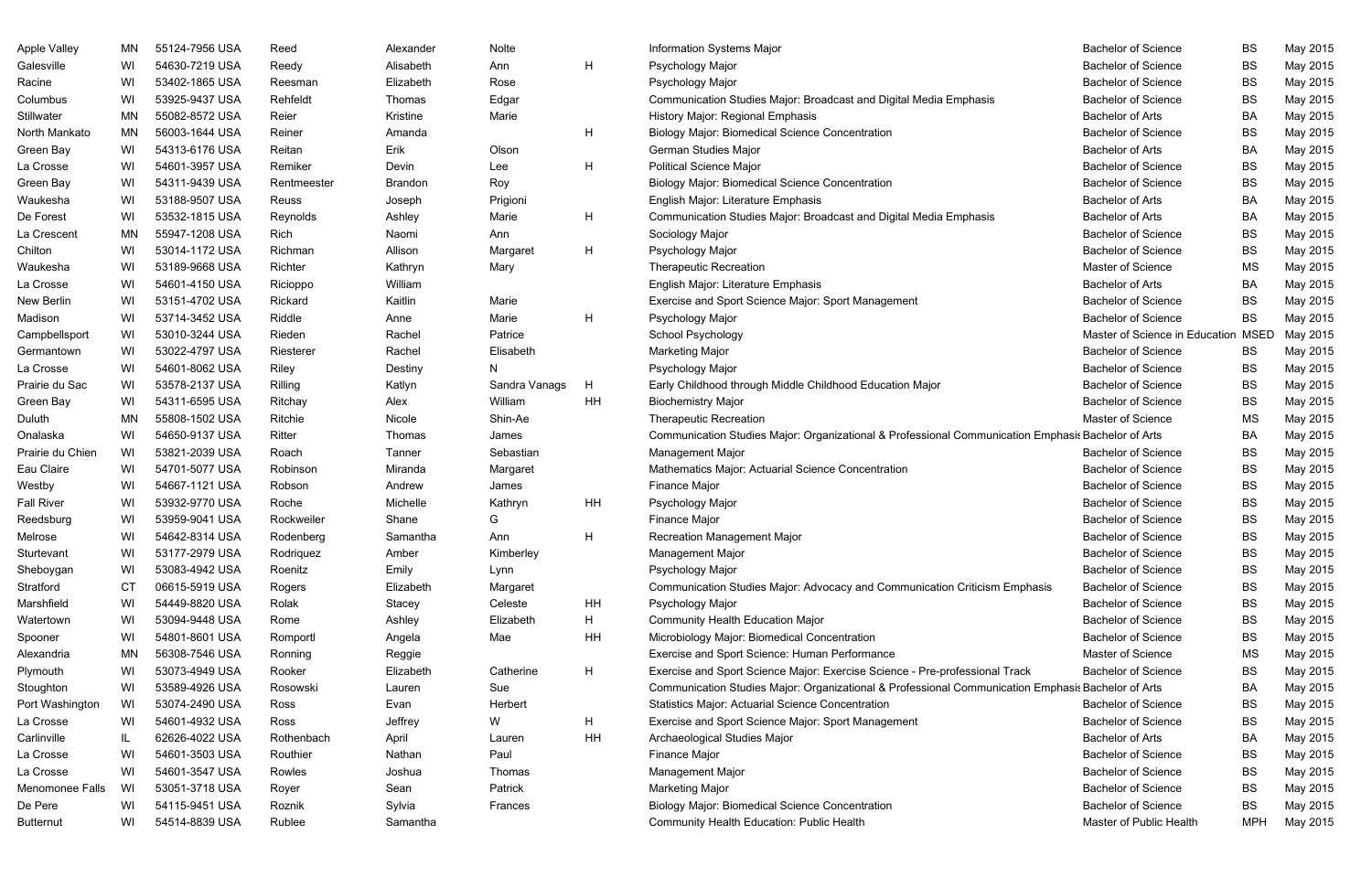| Rothschild        | WI  | 54474-1262 USA     | Rucinski      | Nicole         | Marie     | ΗH | Psychology Major                                                                                   | <b>Bachelor of Arts</b>             | <b>BA</b>  | May 2015 |
|-------------------|-----|--------------------|---------------|----------------|-----------|----|----------------------------------------------------------------------------------------------------|-------------------------------------|------------|----------|
| West Salem        | WI  | 54669-1801 USA     | Rudesill      | Ricci          | Lee       |    | Management Major                                                                                   | <b>Bachelor of Science</b>          | <b>BS</b>  | May 2015 |
| Medford           | WI  | 54451-1522 USA     | Ruesch        | Becca          | Anne      |    | <b>Marketing Major</b>                                                                             | <b>Bachelor of Science</b>          | <b>BS</b>  | May 2015 |
| Porsgrunn         |     | 3912<br><b>NOR</b> | Rugtvedt      | Jonas          | Langerod  | H  | Geography Major: Geographic Information Science Concentration                                      | <b>Bachelor of Science</b>          | <b>BS</b>  | May 2015 |
| Northbrook        | IL. | 60062-5216 USA     | Rumpf         | <b>Brian</b>   |           |    | <b>Marketing Major</b>                                                                             | <b>Bachelor of Science</b>          | <b>BS</b>  | May 2015 |
| Verona            | WI  | 53593-8317 USA     | Runde         | Nicholas       | David     | ΗH | Social Studies Education Major (Broad Field Option B)                                              | <b>Bachelor of Science</b>          | BS         | May 2015 |
| Waunakee          | WI  | 53597-2822 USA     | Russell       | Sam            | Lewis     |    | <b>Biology Major</b>                                                                               | <b>Bachelor of Science</b>          | <b>BS</b>  | May 2015 |
| Milwaukee         | WI  | 53211-2817 USA     | Ryan          | Eleanor        | Grace     | H  | Communication Studies Major: Organizational & Professional Communication Emphasis Bachelor of Arts |                                     | BA         | May 2015 |
| Osceola           | WI  | 54020-8137 USA     | Rydeen        | Lisa           | Claire    | ΗH | <b>Biology Major</b>                                                                               | <b>Bachelor of Science</b>          | <b>BS</b>  | May 2015 |
| South Wayne       | WI  | 53587-9731 USA     | Rygh          | Rachel         | Mae       |    | Psychology Major                                                                                   | <b>Bachelor of Science</b>          | BS         | May 2015 |
| Oakfield          | WI  | 53065-9707 USA     | Rymer         | Kayla          | Marie     | ΗH | Psychology Major                                                                                   | <b>Bachelor of Arts</b>             | <b>BA</b>  | May 2015 |
| Medford           | WI  | 54451-9107 USA     | Sackmann      | Connie         | Marie     |    | Physics Major                                                                                      | <b>Bachelor of Science</b>          | <b>BS</b>  | May 2015 |
| Faribault         | MN  | 55021-8150 USA     | Sadergaski    | Luke           | Richard   | H  | <b>Chemistry Major: ACS Certification</b>                                                          | <b>Bachelor of Science</b>          | <b>BS</b>  | May 2015 |
| Rothschild        | WI  | 54474-1237 USA     | Salzman       | Brandon        | Jon       | ΗH | <b>Marketing Major</b>                                                                             | <b>Bachelor of Science</b>          | BS         | May 2015 |
| Cumberland        | WI  | 54829-9637 USA     | Sampson       | Michael        | Nash      |    | <b>Biochemistry Major</b>                                                                          | <b>Bachelor of Science</b>          | <b>BS</b>  | May 2015 |
| Freedom           | WI  | 54913-9240 USA     | Sanderfoot    | Angela         | Kay       |    | <b>Biology Major</b>                                                                               | <b>Bachelor of Science</b>          | <b>BS</b>  | May 2015 |
| Hartland          | WI  | 53029-1301 USA     | Sanders       | Samantha       | Jane      | Η  | English Major: Rhetoric and Writing Emphasis                                                       | <b>Bachelor of Arts</b>             | BA         | May 2015 |
| Wausau            | WI  | 54401-6702 USA     | Sandquist     | Sarah          | Elizabeth |    | <b>Biology Major</b>                                                                               | <b>Bachelor of Science</b>          | <b>BS</b>  | May 2015 |
| De Forest         | WI  | 53532-3051 USA     | Sands         | Ryan           | David     |    | Geography Major: Environmental Science Concentration                                               | <b>Bachelor of Science</b>          | <b>BS</b>  | May 2015 |
| Lancaster         | WI  | 53813-9507 USA     | Sanger        | Kayla          | Michelle  |    | French Major: Business Concentration                                                               | <b>Bachelor of Arts</b>             | BA         | May 2015 |
| Milwaukee         | WI  | 53220-2304 USA     | Sarff         | Katherine      | Marie     |    | Psychology Major                                                                                   | <b>Bachelor of Science</b>          | <b>BS</b>  | May 2015 |
| Omro              | WI  | 54963-9730 USA     | Satterstrum   | Allysen        | Cecilia   | H  | Psychology Major                                                                                   | <b>Bachelor of Arts</b>             | <b>BA</b>  | May 2015 |
| Thorp             | WI  | 54771-7605 USA     | Sauer         | Cassandra      | Dae       | H  | Exercise and Sport Science Major: Exercise Science - Pre-professional Track                        | <b>Bachelor of Science</b>          | <b>BS</b>  | May 2015 |
| Grafton           | WI  | 53024-9578 USA     | Saunders      | Arin           |           |    | <b>Therapeutic Recreation Major</b>                                                                | <b>Bachelor of Science</b>          | BS         | May 2015 |
| Racine            | WI  | 53402-1869 USA     | Sawalski      | Alec           | Joseph    |    | Exercise and Sport Science Major: Exercise Science - Fitness Track                                 | <b>Bachelor of Science</b>          | BS         | May 2015 |
| Kewaunee          | WI  | 54216-9354 USA     | Schaal        | David          | M         |    | Philosophy Major                                                                                   | <b>Bachelor of Science</b>          | BS         | May 2015 |
| Germantown        | WI  | 53022-6204 USA     | Schaetzel     | Jordan         | Lawrence  |    | <b>Accountancy Major</b>                                                                           | <b>Bachelor of Science</b>          | <b>BS</b>  | May 2015 |
| Stratford         | WI  | 54484-9245 USA     | Schalow       | Ryan           | S         |    | Sociology Major                                                                                    | <b>Bachelor of Science</b>          | BS         | May 2015 |
| Good Thunder      | MN  | 56037-4400 USA     | Scharping     | Cecelia        | Kay       |    | Management Major                                                                                   | <b>Bachelor of Science</b>          | <b>BS</b>  | May 2015 |
| Slinger           | WI  | 53086-9631 USA     | Scheife       | Emily          |           |    | <b>Political Science Major</b>                                                                     | <b>Bachelor of Arts</b>             | BA         | May 2015 |
| Greenville        | WI  | 54942-9047 USA     | Schell        | Alethia        | Lin       |    | Psychology Major                                                                                   | <b>Bachelor of Science</b>          | BS         | May 2015 |
| Trempealeau       | WI  | 54661-9233 USA     | Scherr        | Amanda         | Margaret  | H  | Early Childhood through Middle Childhood Education Major                                           | <b>Bachelor of Science</b>          | BS         | May 2015 |
| Oregon            | WI  | 53575-1416 USA     | Schewe        | Kevin          | Andrew    |    | <b>Marketing Major</b>                                                                             | <b>Bachelor of Science</b>          | BS         | May 2015 |
| <b>Burnsville</b> | ΜN  | 55337-7105 USA     | Schiappacasse | Charles        | Hawkins   |    | Physics Major: Biomedical Concentration                                                            | <b>Bachelor of Science</b>          | BS         | May 2015 |
| Windsor           | WI  | 53598-9805 USA     | Schiess       | Mark           | Robert    | H  | Exercise and Sport Science Major: Sport Management                                                 | <b>Bachelor of Science</b>          | BS         | May 2015 |
| Lake Geneva       | WI  | 53147-2313 USA     | Schiller      | Benjamin       | N         |    | School Health Education Major                                                                      | <b>Bachelor of Science</b>          | BS         | May 2015 |
| <b>Brown Deer</b> | WI  | 53223-2944 USA     | Schimenz      | David          | William   |    | <b>Physical Therapy</b>                                                                            | Doctor of Physical Therapy          | <b>DPT</b> | May 2015 |
| Glen Flora        | WI  | 54526-9747 USA     | Schimka       | Richard        | Jay       |    | Student Affairs Administration in Higher Education                                                 | Master of Science in Education MSED |            | May 2015 |
| Plymouth          | WI  | 53073-3956 USA     | Schmidt       | Lucas          | William   | HH | <b>Biology Major: Biomedical Science Concentration</b>                                             | <b>Bachelor of Science</b>          | BS         | May 2015 |
| Hubertus          | WI  | 53033-9451 USA     | Schmidt       | Rebecca        |           | H  | Therapeutic Recreation Major                                                                       | <b>Bachelor of Science</b>          | BS         | May 2015 |
| Cochrane          | WI  | 54622-8138 USA     | Schmidtknecht | Jenna          | Katherine |    | Finance Major                                                                                      | <b>Bachelor of Science</b>          | <b>BS</b>  | May 2015 |
| Cottage Grove     | MN  | 55016-3618 USA     | Schmit        | <b>Bradley</b> | James     | H  | Sociology Major                                                                                    | <b>Bachelor of Science</b>          | BS         | May 2015 |
| Zimmerman         | MN  | 55398-9510 USA     | Schmit        | Christine      | Nicole    | H  | Middle Childhood through Early Adolescence Education Major                                         | <b>Bachelor of Science</b>          | BS         | May 2015 |
| Chippewa Falls    | WI  | 54729-6212 USA     | Schmitt       | Katia          | Rose      |    | Sociology Major                                                                                    | <b>Bachelor of Science</b>          | BS         | May 2015 |
| Racine            | WI  | 53405-2344 USA     | Schneider     | Joanna         | Catherine | H  | Middle Childhood through Early Adolescence Education Major                                         | <b>Bachelor of Science</b>          | <b>BS</b>  | May 2015 |
| Eau Claire        | WI  | 54703-0669 USA     | Schoettl      | Tessa          | Kay       |    | Exercise and Sport Science Major: Exercise Science - Pre-professional Track                        | <b>Bachelor of Science</b>          | BS         | May 2015 |
| Muskego           | WI  | 53150-3528 USA     | Schommer      | <b>Brett</b>   | Daniel    |    | Recreation Management Major                                                                        | <b>Bachelor of Science</b>          | <b>BS</b>  | May 2015 |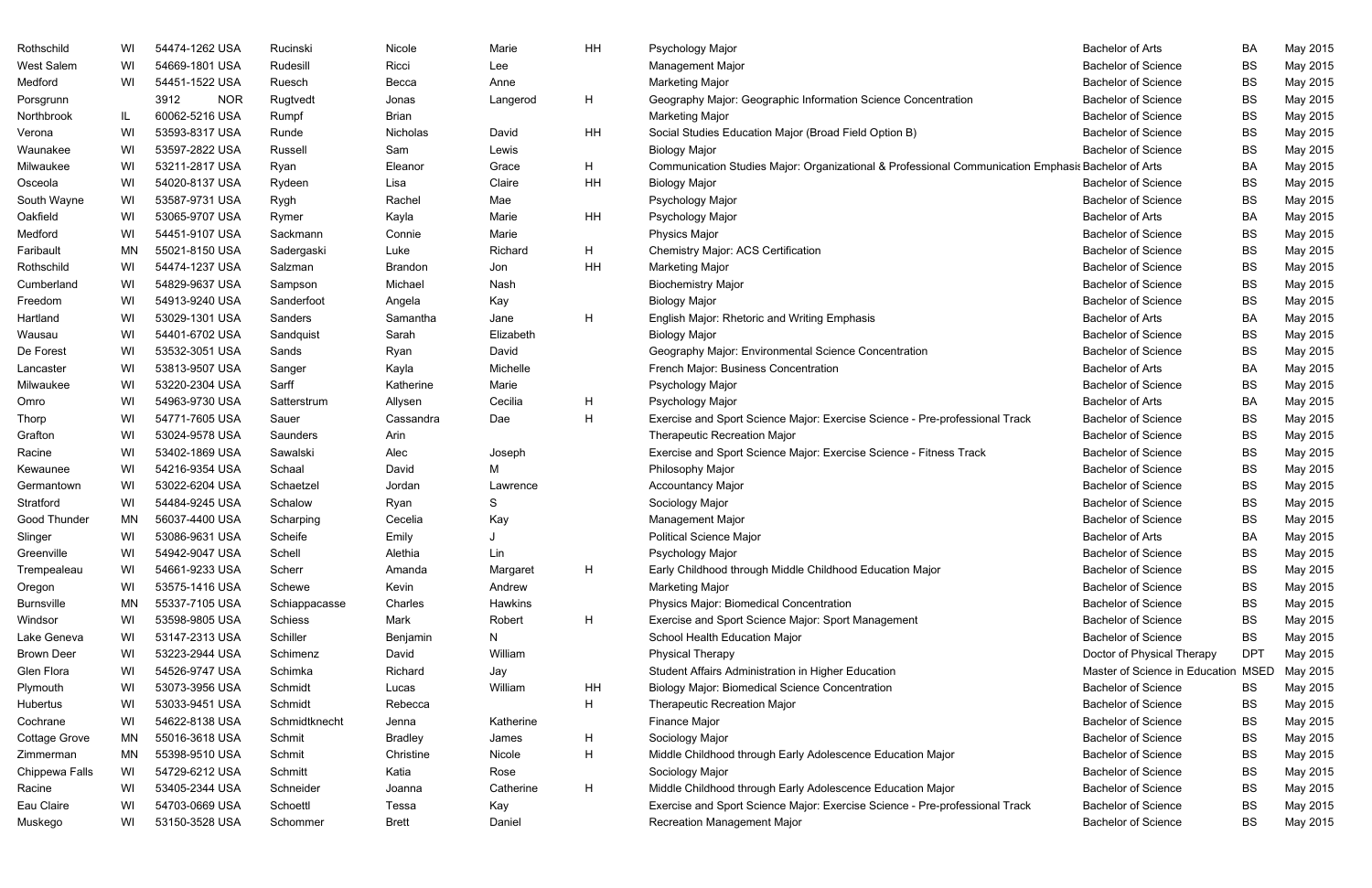| East Troy            | WI | 53120-1100 USA                   | Schoon           | Bethany        | Nicole    |    | Psychology Major                                                            | <b>Bachelor of Science</b>                               | BS          | May 2015 |
|----------------------|----|----------------------------------|------------------|----------------|-----------|----|-----------------------------------------------------------------------------|----------------------------------------------------------|-------------|----------|
| Cary                 | IL | 60013-3309 USA<br>55009-7308 USA | Schopen          | Nicole         | Marie     |    | Psychology Major<br><b>Chemistry Major: ACS Certification</b>               | <b>Bachelor of Science</b><br><b>Bachelor of Science</b> | BS          | May 2015 |
| <b>Cannon Falls</b>  | MN |                                  | Schroeder        | Jeremy         | Randal    |    |                                                                             |                                                          | <b>BS</b>   | May 2015 |
| Watertown            | WI | 53094-1100 USA                   | Schroeder        | Joshua         | D         |    | Exercise and Sport Science Major: Sport Management                          | <b>Bachelor of Science</b>                               | BS          | May 2015 |
| Cashton              | WI | 54619-8104 USA                   | Schroeder        | Lexi           | Frances   | H  | <b>Political Science Major</b>                                              | <b>Bachelor of Arts</b>                                  | BA          | May 2015 |
| Owatonna             | ΜN | 55060-3786 USA                   | Schroeder        | Mackenzie      | Kathleen  | H  | Early Childhood through Middle Childhood Education Major                    | <b>Bachelor of Science</b>                               | BS          | May 2015 |
| Kaukauna             | WI | 54130-9553 USA                   | Schroeder        | Taylor         | Marlene   |    | <b>Biology Major: Biomedical Science Concentration</b>                      | <b>Bachelor of Science</b>                               | <b>BS</b>   | May 2015 |
| Monona               | WI | 53716-2011 USA                   | Schroeder-Gasser | Graham         | Robin     |    | Communication Studies Major: Interpersonal Communication Emphasis           | <b>Bachelor of Science</b>                               | <b>BS</b>   | May 2015 |
| Eagan                | MN | 55123-3971 USA                   | Schuetz          | Nicholas       | Jeffrey   |    | <b>Marketing Major</b>                                                      | <b>Bachelor of Science</b>                               | <b>BS</b>   | May 2015 |
| Antigo               | WI | 54409-2606 USA                   | Schuh            | Anthony        | John Kirk |    | Biology Major: Cellular and Molecular Biology Concentration                 | <b>Bachelor of Science</b>                               | BS          | May 2015 |
| Prairie du Sac       | WI | 53578-9700 USA                   | Schulenburg      | Rebecca        | Sue       | HH | Management Major                                                            | <b>Bachelor of Science</b>                               | <b>BS</b>   | May 2015 |
| Wauwatosa            | WI | 53213-3863 USA                   | Schuller         | Lauren         | Elizabeth |    | <b>Economics Major</b>                                                      | <b>Bachelor of Science</b>                               | <b>BS</b>   | May 2015 |
| Appleton             | WI | 54915-2077 USA                   | Schulte          | Isaac          | Robert    |    | Finance Major: Risk, Insurance and Financial Planning Concentration         | <b>Bachelor of Science</b>                               | <b>BS</b>   | May 2015 |
| Hudson               | WI | 54016-2158 USA                   | Schultz          | Gina           | Marie     |    | Management Major                                                            | <b>Bachelor of Science</b>                               | BS          | May 2015 |
| <b>Brookfield</b>    | WI | 53005-1029 USA                   | Schultz          | Hannah         | Rose      |    | Psychology Major                                                            | <b>Bachelor of Science</b>                               | <b>BS</b>   | May 2015 |
| Shoreview            | MN | 55126-3967 USA                   | Schultz          | Lauren         | Elise     |    | <b>Biology Major: Biomedical Science Concentration</b>                      | <b>Bachelor of Science</b>                               | BS          | May 2015 |
| Madison              | WI | 53719-5078 USA                   | Schultz          | Lindsay        |           |    | <b>Biology Major</b>                                                        | <b>Bachelor of Science</b>                               | <b>BS</b>   | May 2015 |
| Stoddard             | WI | 54658-8991 USA                   | Schultz          | Mason          |           | H  | Public Administration Major                                                 | <b>Bachelor of Arts</b>                                  | BA          | May 2015 |
| Madison              | WI | 53716-1850 USA                   | Schultz          | Sarah          | Elizabeth |    | Archaeological Studies Major                                                | <b>Bachelor of Arts</b>                                  | BA          | May 2015 |
| Rochester            | MN | 55901-1971 USA                   | Schultze         | William        | Lawrence  |    | <b>Physical Therapy</b>                                                     | Doctor of Physical Therapy                               | <b>DPT</b>  | May 2015 |
| Burlington           | WI | 53105-8895 USA                   | Schulz           | Emily          | Jeanne    | H  | English Major: Rhetoric and Writing Emphasis                                | <b>Bachelor of Arts</b>                                  | BA          | May 2015 |
| La Crosse            | WI | 54601-3523 USA                   | Schumacher       | Alec           | Thomas    |    | <b>Physical Therapy</b>                                                     | Doctor of Physical Therapy                               | <b>DPT</b>  | May 2015 |
| Trempealeau          | WI | 54661-9241 USA                   | Schuth           | Louis          | August    |    | English Major: Rhetoric and Writing Emphasis                                | <b>Bachelor of Arts</b>                                  | BA          | May 2015 |
| Corcoran             | MN | 55340-9201 USA                   | Schutte          | Hannah         | Lynn      | H  | Psychology Major                                                            | <b>Bachelor of Science</b>                               | BS          | May 2015 |
| Monroe               | WI | 53566-3138 USA                   | Schwartzlow      | Leanna         | Jean      |    | Exercise and Sport Science Major: Exercise Science - Pre-professional Track | <b>Bachelor of Science</b>                               | <b>BS</b>   | May 2015 |
| Green Bay            | WI | 54313-4225 USA                   | Schweitzer       | Amy            | Clare     |    | <b>Biology Major: Biomedical Science Concentration</b>                      | <b>Bachelor of Science</b>                               | <b>BS</b>   | May 2015 |
| Carver               | ΜN | 55315-9654 USA                   | Schwichtenberg   | Courtney       | Maree     | HH | Early Childhood through Middle Childhood Education Major                    | <b>Bachelor of Science</b>                               | <b>BS</b>   | May 2015 |
| Eau Claire           | WI | 54701-5910 USA                   | Scola            | Zachary        | Thomas    |    | Exercise and Sport Science Major: Sport Management                          | <b>Bachelor of Science</b>                               | BS          | May 2015 |
| La Crosse            | WI | 54601-3724 USA                   | Sebion           | Katie          | Lynn      | H  | Psychology Major                                                            | <b>Bachelor of Arts</b>                                  | BA          | May 2015 |
| Lakeville            | MN | 55044-6842 USA                   | Seccombe         | Lindsay        |           |    | <b>Community Health Education: Public Health</b>                            | <b>Master of Public Health</b>                           | <b>MPH</b>  | May 2015 |
| Sun Prairie          | WI | 53590-1365 USA                   | Sefzik           | Morgan         | Jean      | H  | Middle Childhood through Early Adolescence Education Major                  | <b>Bachelor of Science</b>                               | BS          | May 2015 |
| Marathon             | WI | 54448-9143 USA                   | Seubert          | Avery          | Catherine |    | Middle Childhood through Early Adolescence Education Major                  | <b>Bachelor of Science</b>                               | BS          | May 2015 |
| La Crescent          | ΜN | 55947-1821 USA                   | Severn           | Andrew         |           |    | <b>Physical Therapy</b>                                                     | Doctor of Physical Therapy                               | <b>DPT</b>  | May 2015 |
| Wisconsin Rapids     | WI | 54494-6762 USA                   | Shannon          | Zachary        | Tyler     |    | Finance Major                                                               | <b>Bachelor of Science</b>                               | <b>BS</b>   | May 2015 |
| Marshfield           | WI | 54449-2412 USA                   | Sharma           |                |           |    | <b>Chemistry Major</b>                                                      | <b>Bachelor of Science</b>                               | BS          | May 2015 |
|                      |    | 54422-9122 USA                   |                  | Jayna          |           |    |                                                                             | Master of Science in Education                           | <b>MSED</b> |          |
| Curtiss              | WI |                                  | Shattuck         | <b>Britney</b> | Nicole    |    | Student Affairs Administration in Higher Education                          |                                                          |             | May 2015 |
| Waukesha             | WI | 53188-9100 USA                   | Shaver           | Emma           | Yvonne    |    | Psychology Major                                                            | <b>Bachelor of Science</b>                               | <b>BS</b>   | May 2015 |
| Viroqua              | WI | 54665-7179 USA                   | Sheldon          | Jesse          | Maynard   | H  | <b>Biology Major</b>                                                        | <b>Bachelor of Science</b>                               | BS          | May 2015 |
| Rice Lake            | WI | 54868-2647 USA                   | Shervey          | Jamie          | Lynn      |    | <b>Physical Therapy</b>                                                     | Doctor of Physical Therapy                               | <b>DPT</b>  | May 2015 |
| Washburn             | WI | 54891-6824 USA                   | Shields          | Riley          | Patrick   |    | <b>Marketing Major</b>                                                      | <b>Bachelor of Science</b>                               | <b>BS</b>   | May 2015 |
| Sparta               | WI | 54656-2281 USA                   | Shipley          | Lee            | Alexander |    | Management Major                                                            | <b>Bachelor of Science</b>                               | <b>BS</b>   | May 2015 |
| Rice Lake            | WI | 54868-9736 USA                   | Shipman          | Jenna          | Nicole    | H  | Middle Childhood through Early Adolescence Education Major                  | <b>Bachelor of Science</b>                               | BS          | May 2015 |
| Zumbrota             | MN | 55992-5099 USA                   | Shirley          | Joshua         | Dean      |    | <b>Biology Major: Biomedical Science Concentration</b>                      | <b>Bachelor of Science</b>                               | BS          | May 2015 |
| Burlington           | WI | 53105-1071 USA                   | Short            | Hayley         |           |    | International Business Major                                                | <b>Bachelor of Science</b>                               | <b>BS</b>   | May 2015 |
| <b>Stevens Point</b> | WI | 54481-9519 USA                   | Shurbert-Hetzel  | Alyssa         | Rae       | HH | Art Major                                                                   | <b>Bachelor of Arts</b>                                  | BA          | May 2015 |
| Kewaunee             | WI | 54216-1919 USA                   | Siebold          | Alicia         | Marie     | H  | English Major: Literature Emphasis                                          | <b>Bachelor of Arts</b>                                  | BA          | May 2015 |
| Milwaukee            | WI | 53227-4520 USA                   | Sikora           | Kathryn        | Mary      | H  | Communication Studies Major: Interpersonal Communication Emphasis           | <b>Bachelor of Science</b>                               | BS          | May 2015 |

| <b>Bachelor of Science</b>     | BS          | May 2015 |
|--------------------------------|-------------|----------|
| <b>Bachelor of Science</b>     | BS          | May 2015 |
| <b>Bachelor of Science</b>     | BS          | May 2015 |
| <b>Bachelor of Science</b>     | ВS          | May 2015 |
| <b>Bachelor of Arts</b>        | BA          | May 2015 |
| <b>Bachelor of Science</b>     | BS          | May 2015 |
| <b>Bachelor of Science</b>     | BS          | May 2015 |
| <b>Bachelor of Science</b>     | ВS          | May 2015 |
| <b>Bachelor of Science</b>     | BS          | May 2015 |
| <b>Bachelor of Science</b>     | BS          | May 2015 |
| <b>Bachelor of Science</b>     | BS          | May 2015 |
| <b>Bachelor of Science</b>     | ВS          | May 2015 |
| <b>Bachelor of Science</b>     | BS          | May 2015 |
| Bachelor of Science            | BS          | May 2015 |
| <b>Bachelor of Science</b>     | BS          | May 2015 |
| <b>Bachelor of Science</b>     | ВS          | May 2015 |
| <b>Bachelor of Science</b>     | ВS          | May 2015 |
| <b>Bachelor of Arts</b>        | ВA          | May 2015 |
| <b>Bachelor of Arts</b>        | BA          | May 2015 |
| Doctor of Physical Therapy     | DPT         | May 2015 |
| <b>Bachelor of Arts</b>        | BA          | May 2015 |
| Doctor of Physical Therapy     | <b>DPT</b>  | May 2015 |
| <b>Bachelor of Arts</b>        | ВA          | May 2015 |
| <b>Bachelor of Science</b>     | BS          | May 2015 |
| <b>Bachelor of Science</b>     | ВS          | May 2015 |
| <b>Bachelor of Science</b>     | BS          | May 2015 |
| <b>Bachelor of Science</b>     | <b>BS</b>   | May 2015 |
| <b>Bachelor of Science</b>     | ВS          | May 2015 |
| <b>Bachelor of Arts</b>        | BA          | May 2015 |
| Master of Public Health        | MPH         | May 2015 |
| <b>Bachelor of Science</b>     | ВS          | May 2015 |
| <b>Bachelor of Science</b>     | ВS          | May 2015 |
| Doctor of Physical Therapy     | DPT         | May 2015 |
| <b>Bachelor of Science</b>     | ВS          | May 2015 |
| <b>Bachelor of Science</b>     | ВS          | May 2015 |
| Master of Science in Education | <b>MSED</b> | May 2015 |
| <b>Bachelor of Science</b>     | BS          | May 2015 |
| <b>Bachelor of Science</b>     | ВS          | May 2015 |
| Doctor of Physical Therapy     | DPT         | May 2015 |
| <b>Bachelor of Science</b>     | ВS          | May 2015 |
| <b>Bachelor of Science</b>     | ВS          | May 2015 |
| <b>Bachelor of Science</b>     | ВS          | May 2015 |
| <b>Bachelor of Science</b>     | BS          | May 2015 |
| <b>Bachelor of Science</b>     | ВS          | May 2015 |
| <b>Bachelor of Arts</b>        | ВA          | May 2015 |
| <b>Bachelor of Arts</b>        | ВA          | May 2015 |
| <b>Bachelor of Science</b>     | ВS          | May 2015 |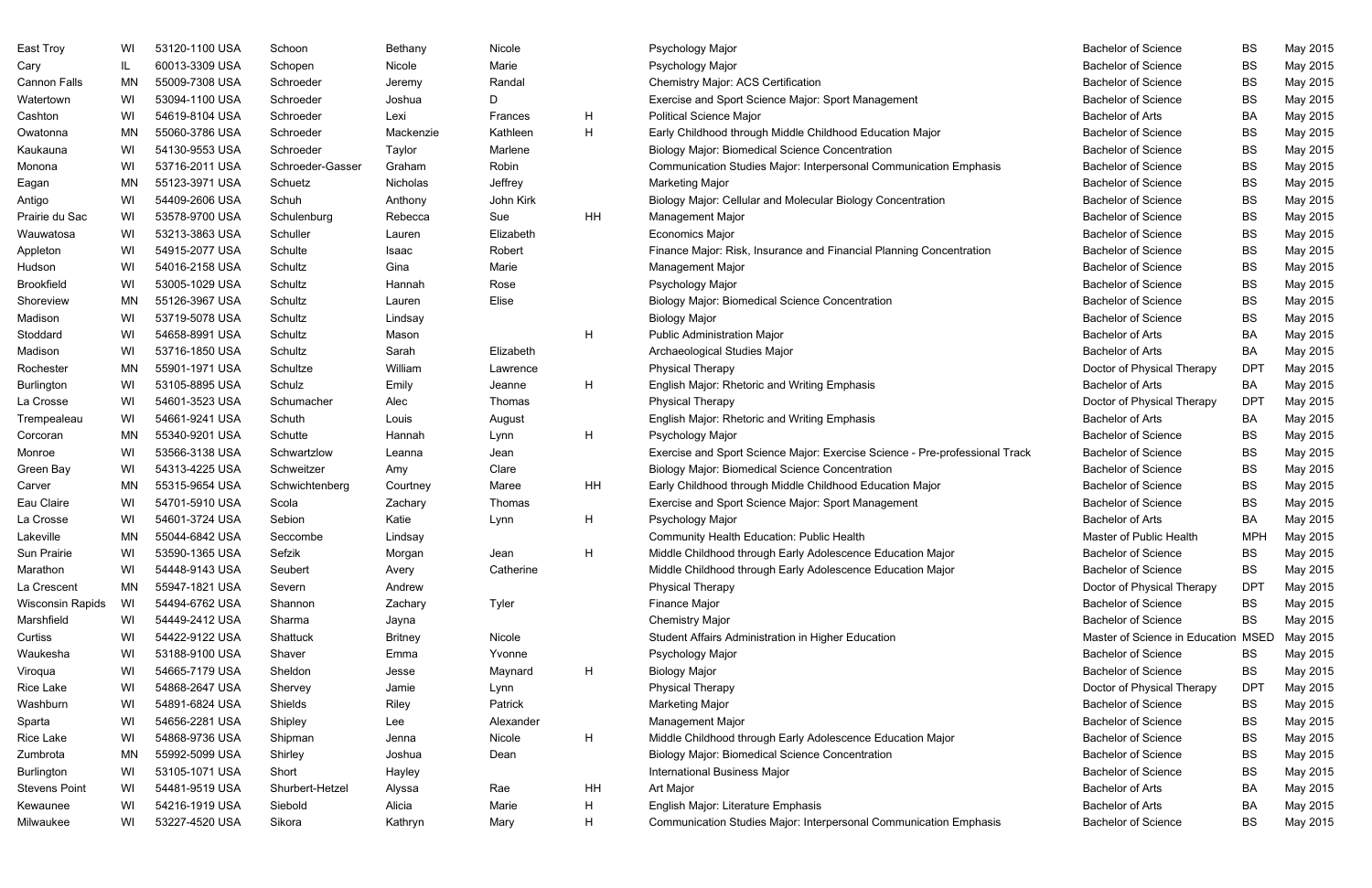| Phillip<br>54665-2238 USA<br><b>Computer Science Major</b><br>Viroqua<br>WI<br>Sime<br>Jon<br>54481-9564 USA<br>Exercise and Sport Science: Human Performance<br><b>Stevens Point</b><br>WI<br>Simkowski<br>Karlee<br>Kay<br>HH<br>Rewey<br>WI<br>53580-0044 USA<br>Kaycie<br>May<br><b>Athletic Training Major</b><br>Simon<br>San Angelo<br>TX<br>76904-7751 USA<br>Exercise and Sport Science: Human Performance<br>Simpson<br>Rachel<br>Lynn<br>54601-3421 USA<br>La Crosse<br>WI<br>Singerhouse<br>Abby<br><b>Brooke</b><br>54601-3421 USA<br>La Crosse<br>WI<br>Singerhouse<br><b>Brooke</b><br>Spanish Major<br>Abby<br>La Crosse<br>WI<br>54601-3421 USA<br>Singerhouse<br><b>Brooke</b><br>Communication Studies Major: Organizational & Professional Communication Emphasis Bachelor of Arts<br>Abby<br>53821-8846 USA<br>Orville<br>Prairie du Chien<br>WI<br>Evan<br>Physics Major<br>Sinram<br>53213-3259 USA<br>Wauwatosa<br>WI<br>Nicholas<br>Ryan<br><b>Marketing Major</b><br>Skanavis<br>54601-2175 USA<br>La Crosse<br>WI<br>Jennifer<br>H<br><b>Clinical Laboratory Science Major</b><br>Skoglund<br>Lynn<br>De Forest<br>53532-1022 USA<br>HH<br>WI<br>Janelle<br>Exercise and Sport Science Major: Exercise Science - Pre-professional Track<br>Skora<br><b>Breanne</b><br>53575-1031 USA<br>HH<br><b>English Education Major</b><br>Oregon<br>WI<br>Slattery<br>Zoe<br>Jude<br>H<br>54812-1740 USA<br>Barron<br>WI<br>Sloan<br>David<br>Carl<br>Finance Major<br>53066-2010 USA<br>Oconomowoc<br>WI<br>Kayla<br>Psychology Major<br>Slowinski<br>Jo<br>53213-2001 USA<br>Student Affairs Administration in Higher Education<br>Wauwatosa<br>WI<br>Smith<br>Alexa<br>Jo<br><b>Eden Prairie</b><br>55347-5342 USA<br>Grace<br>HH<br>Communication Studies Major: Organizational & Professional Communication Emphasis Bachelor of Science<br>ΜN<br>Smith<br>Alexis<br><b>USA</b><br>HH<br><b>Wisconsin Rapids</b><br>WI<br>54494<br>Smith<br>Marie<br>Amanda<br><b>Biology Major</b><br>53534-2067 USA<br>Edgerton<br>WI<br>Smith<br>Jacob<br>Allen<br><b>Accountancy Major</b><br>Darlington<br>53530-1352 USA<br><b>Biology Major</b><br>WI<br>Smith<br>Mitchell<br>Allen<br>54891-4504 USA<br>HH<br>Washburn<br>WI<br>Smith<br>Susan<br>Marcella<br><b>Biology Major: Environmental Science Concentration</b><br>H<br>54728-9404 USA<br>Chetek<br>WI<br>Smith<br>Whitney<br>Public Administration Major<br>Ann<br>Fort Atkinson<br>53538-9654 USA<br>WI<br>Victoria<br>Faye<br>Psychology Major<br>Smithyman<br>Rice Lake<br>54868-2705 USA<br>WI<br><b>Eugene Strafuss</b><br>Exercise and Sport Science: Human Performance<br>Snyder<br>Anton<br>54612-8006 USA<br>Finance Major: Risk, Insurance and Financial Planning Concentration<br>WI<br>Kyle<br>Sobotta<br>Arcadia<br>53005-2266 USA<br><b>Brookfield</b><br>WI<br>Hexuan<br>Finance Major<br>Song<br>54220-3351 USA<br>HH<br><b>Biology Major: Biomedical Science Concentration</b><br>WI<br><b>Bernice</b><br>Manitowoc<br>Sonnenberg<br>Anna<br>60152-2158 USA<br>Recreation Management Major<br>IL.<br>Sopchyk<br>Marissa<br>Marie<br>Marengo<br>H<br>Waseca<br>56093-3531 USA<br>Psychology Major<br>ΜN<br>Sopkowiak<br>Marie<br>Megan<br>Omaha<br><b>NE</b><br>68124-1115 USA<br>Archaeological Studies Major<br>Sorensen<br>Victoria<br>Anne<br>HH<br>54937-1047 USA<br>Grace<br><b>Athletic Training Major</b><br>North Fond du Lac WI<br>Soyk<br>Monica<br>53704-2201 USA<br>WI<br>Sparks<br>Jamie<br>Professional Development<br>Madison<br>H<br>Egg Harbor<br>54209-0586 USA<br>Julia<br><b>Athletic Training Major</b><br>WI<br>Spellman<br>Michael<br>Elkhorn<br>53121-4020 USA<br>Julie<br>WI<br>Kathryn<br>Microbiology Major: Biomedical Concentration<br>Spence<br>Stratford<br>54484-9639 USA<br>HH<br>WI<br>Spindler<br>Indy<br>Clinical Laboratory Science Major<br>Eric<br>Waupaca<br>54981-1087 USA<br>Spindt<br>Luke<br>Finance Major<br>WI<br>De Soto<br>54624-6342 USA<br>Mark<br>H<br>English Major: Rhetoric and Writing Emphasis<br>WI<br>Robert<br>Springborn<br>53546-3313 USA<br>Ciarra<br>HH<br>WI<br>Sroda<br>Marie<br><b>Biology Major</b><br>Janesville<br>55943-8205 USA<br>HH<br>Communication Studies Major: Advocacy and Communication Criticism Emphasis<br>Houston<br>ΜN<br>Stackhouse<br>Christopher<br>Tyler<br>ΜN<br>55115-1770 USA<br>Peter<br><b>Statistics Major: Actuarial Science Concentration</b><br>Mahtomedi<br>Stadum<br>H<br>New Richmond<br>54017-2367 USA<br>Stai<br>Alina<br>Therapeutic Recreation Major<br>WI<br>Taylor<br>53563-9480 USA<br><b>Biology Major: Biomedical Science Concentration</b><br>Milton<br>WI<br>Stalker<br>Erin<br>Jean<br>33426-5882 USA<br>Exercise and Sport Science Major: Exercise Science - Fitness Track<br><b>Boynton Beach</b><br>Stan<br>Michael<br>FL<br>Jared<br>HH<br>WI<br>54015-9719 USA<br>Sara<br>Luella<br>Early Childhood through Middle Childhood Education Major<br>Hammond<br><b>Starck</b><br>54751-5699 USA<br>Rachel<br>HH<br>WI<br><b>Stark</b><br><b>Accountancy Major</b><br>Menomonie<br>West Bend<br>53090-5430 USA<br><b>Biology Major</b><br>WI<br>Thomas<br>Steidinger<br>Alexander<br>53821-8422 USA<br>Prairie du Chien<br>WI<br>Steiner<br>Dakotah<br>Management Major<br>Louis | La Crosse | WI | 54601-5520 USA | Sime | Aaron | Roger | <b>Professional Development</b> | Master of Educ - Prof Dev           | <b>MEPD</b> | May 2015 |
|------------------------------------------------------------------------------------------------------------------------------------------------------------------------------------------------------------------------------------------------------------------------------------------------------------------------------------------------------------------------------------------------------------------------------------------------------------------------------------------------------------------------------------------------------------------------------------------------------------------------------------------------------------------------------------------------------------------------------------------------------------------------------------------------------------------------------------------------------------------------------------------------------------------------------------------------------------------------------------------------------------------------------------------------------------------------------------------------------------------------------------------------------------------------------------------------------------------------------------------------------------------------------------------------------------------------------------------------------------------------------------------------------------------------------------------------------------------------------------------------------------------------------------------------------------------------------------------------------------------------------------------------------------------------------------------------------------------------------------------------------------------------------------------------------------------------------------------------------------------------------------------------------------------------------------------------------------------------------------------------------------------------------------------------------------------------------------------------------------------------------------------------------------------------------------------------------------------------------------------------------------------------------------------------------------------------------------------------------------------------------------------------------------------------------------------------------------------------------------------------------------------------------------------------------------------------------------------------------------------------------------------------------------------------------------------------------------------------------------------------------------------------------------------------------------------------------------------------------------------------------------------------------------------------------------------------------------------------------------------------------------------------------------------------------------------------------------------------------------------------------------------------------------------------------------------------------------------------------------------------------------------------------------------------------------------------------------------------------------------------------------------------------------------------------------------------------------------------------------------------------------------------------------------------------------------------------------------------------------------------------------------------------------------------------------------------------------------------------------------------------------------------------------------------------------------------------------------------------------------------------------------------------------------------------------------------------------------------------------------------------------------------------------------------------------------------------------------------------------------------------------------------------------------------------------------------------------------------------------------------------------------------------------------------------------------------------------------------------------------------------------------------------------------------------------------------------------------------------------------------------------------------------------------------------------------------------------------------------------------------------------------------------------------------------------------------------------------------------------------------------------------------------------------------------------------------------------------------------------------------------------------------------------------------------------------------------------------------------------------------------------------------------------------------------------------------------------------------------------------------------------------------------------------------------------------------------------------------------------------------------------------------------------------|-----------|----|----------------|------|-------|-------|---------------------------------|-------------------------------------|-------------|----------|
|                                                                                                                                                                                                                                                                                                                                                                                                                                                                                                                                                                                                                                                                                                                                                                                                                                                                                                                                                                                                                                                                                                                                                                                                                                                                                                                                                                                                                                                                                                                                                                                                                                                                                                                                                                                                                                                                                                                                                                                                                                                                                                                                                                                                                                                                                                                                                                                                                                                                                                                                                                                                                                                                                                                                                                                                                                                                                                                                                                                                                                                                                                                                                                                                                                                                                                                                                                                                                                                                                                                                                                                                                                                                                                                                                                                                                                                                                                                                                                                                                                                                                                                                                                                                                                                                                                                                                                                                                                                                                                                                                                                                                                                                                                                                                                                                                                                                                                                                                                                                                                                                                                                                                                                                                                                                                          |           |    |                |      |       |       |                                 | <b>Bachelor of Science</b>          | BS          | May 2015 |
|                                                                                                                                                                                                                                                                                                                                                                                                                                                                                                                                                                                                                                                                                                                                                                                                                                                                                                                                                                                                                                                                                                                                                                                                                                                                                                                                                                                                                                                                                                                                                                                                                                                                                                                                                                                                                                                                                                                                                                                                                                                                                                                                                                                                                                                                                                                                                                                                                                                                                                                                                                                                                                                                                                                                                                                                                                                                                                                                                                                                                                                                                                                                                                                                                                                                                                                                                                                                                                                                                                                                                                                                                                                                                                                                                                                                                                                                                                                                                                                                                                                                                                                                                                                                                                                                                                                                                                                                                                                                                                                                                                                                                                                                                                                                                                                                                                                                                                                                                                                                                                                                                                                                                                                                                                                                                          |           |    |                |      |       |       |                                 | Master of Science                   | MS          | May 2015 |
|                                                                                                                                                                                                                                                                                                                                                                                                                                                                                                                                                                                                                                                                                                                                                                                                                                                                                                                                                                                                                                                                                                                                                                                                                                                                                                                                                                                                                                                                                                                                                                                                                                                                                                                                                                                                                                                                                                                                                                                                                                                                                                                                                                                                                                                                                                                                                                                                                                                                                                                                                                                                                                                                                                                                                                                                                                                                                                                                                                                                                                                                                                                                                                                                                                                                                                                                                                                                                                                                                                                                                                                                                                                                                                                                                                                                                                                                                                                                                                                                                                                                                                                                                                                                                                                                                                                                                                                                                                                                                                                                                                                                                                                                                                                                                                                                                                                                                                                                                                                                                                                                                                                                                                                                                                                                                          |           |    |                |      |       |       |                                 | <b>Bachelor of Science</b>          | <b>BS</b>   | May 2015 |
|                                                                                                                                                                                                                                                                                                                                                                                                                                                                                                                                                                                                                                                                                                                                                                                                                                                                                                                                                                                                                                                                                                                                                                                                                                                                                                                                                                                                                                                                                                                                                                                                                                                                                                                                                                                                                                                                                                                                                                                                                                                                                                                                                                                                                                                                                                                                                                                                                                                                                                                                                                                                                                                                                                                                                                                                                                                                                                                                                                                                                                                                                                                                                                                                                                                                                                                                                                                                                                                                                                                                                                                                                                                                                                                                                                                                                                                                                                                                                                                                                                                                                                                                                                                                                                                                                                                                                                                                                                                                                                                                                                                                                                                                                                                                                                                                                                                                                                                                                                                                                                                                                                                                                                                                                                                                                          |           |    |                |      |       |       |                                 | Master of Science                   | MS          | May 2015 |
|                                                                                                                                                                                                                                                                                                                                                                                                                                                                                                                                                                                                                                                                                                                                                                                                                                                                                                                                                                                                                                                                                                                                                                                                                                                                                                                                                                                                                                                                                                                                                                                                                                                                                                                                                                                                                                                                                                                                                                                                                                                                                                                                                                                                                                                                                                                                                                                                                                                                                                                                                                                                                                                                                                                                                                                                                                                                                                                                                                                                                                                                                                                                                                                                                                                                                                                                                                                                                                                                                                                                                                                                                                                                                                                                                                                                                                                                                                                                                                                                                                                                                                                                                                                                                                                                                                                                                                                                                                                                                                                                                                                                                                                                                                                                                                                                                                                                                                                                                                                                                                                                                                                                                                                                                                                                                          |           |    |                |      |       |       |                                 | <b>Bachelor of Arts</b>             | <b>BA</b>   | May 2015 |
|                                                                                                                                                                                                                                                                                                                                                                                                                                                                                                                                                                                                                                                                                                                                                                                                                                                                                                                                                                                                                                                                                                                                                                                                                                                                                                                                                                                                                                                                                                                                                                                                                                                                                                                                                                                                                                                                                                                                                                                                                                                                                                                                                                                                                                                                                                                                                                                                                                                                                                                                                                                                                                                                                                                                                                                                                                                                                                                                                                                                                                                                                                                                                                                                                                                                                                                                                                                                                                                                                                                                                                                                                                                                                                                                                                                                                                                                                                                                                                                                                                                                                                                                                                                                                                                                                                                                                                                                                                                                                                                                                                                                                                                                                                                                                                                                                                                                                                                                                                                                                                                                                                                                                                                                                                                                                          |           |    |                |      |       |       |                                 | <b>Bachelor of Arts</b>             | BA          | May 2015 |
|                                                                                                                                                                                                                                                                                                                                                                                                                                                                                                                                                                                                                                                                                                                                                                                                                                                                                                                                                                                                                                                                                                                                                                                                                                                                                                                                                                                                                                                                                                                                                                                                                                                                                                                                                                                                                                                                                                                                                                                                                                                                                                                                                                                                                                                                                                                                                                                                                                                                                                                                                                                                                                                                                                                                                                                                                                                                                                                                                                                                                                                                                                                                                                                                                                                                                                                                                                                                                                                                                                                                                                                                                                                                                                                                                                                                                                                                                                                                                                                                                                                                                                                                                                                                                                                                                                                                                                                                                                                                                                                                                                                                                                                                                                                                                                                                                                                                                                                                                                                                                                                                                                                                                                                                                                                                                          |           |    |                |      |       |       |                                 |                                     | <b>BA</b>   | May 2015 |
|                                                                                                                                                                                                                                                                                                                                                                                                                                                                                                                                                                                                                                                                                                                                                                                                                                                                                                                                                                                                                                                                                                                                                                                                                                                                                                                                                                                                                                                                                                                                                                                                                                                                                                                                                                                                                                                                                                                                                                                                                                                                                                                                                                                                                                                                                                                                                                                                                                                                                                                                                                                                                                                                                                                                                                                                                                                                                                                                                                                                                                                                                                                                                                                                                                                                                                                                                                                                                                                                                                                                                                                                                                                                                                                                                                                                                                                                                                                                                                                                                                                                                                                                                                                                                                                                                                                                                                                                                                                                                                                                                                                                                                                                                                                                                                                                                                                                                                                                                                                                                                                                                                                                                                                                                                                                                          |           |    |                |      |       |       |                                 | <b>Bachelor of Science</b>          | <b>BS</b>   | May 2015 |
|                                                                                                                                                                                                                                                                                                                                                                                                                                                                                                                                                                                                                                                                                                                                                                                                                                                                                                                                                                                                                                                                                                                                                                                                                                                                                                                                                                                                                                                                                                                                                                                                                                                                                                                                                                                                                                                                                                                                                                                                                                                                                                                                                                                                                                                                                                                                                                                                                                                                                                                                                                                                                                                                                                                                                                                                                                                                                                                                                                                                                                                                                                                                                                                                                                                                                                                                                                                                                                                                                                                                                                                                                                                                                                                                                                                                                                                                                                                                                                                                                                                                                                                                                                                                                                                                                                                                                                                                                                                                                                                                                                                                                                                                                                                                                                                                                                                                                                                                                                                                                                                                                                                                                                                                                                                                                          |           |    |                |      |       |       |                                 | <b>Bachelor of Science</b>          | <b>BS</b>   | May 2015 |
|                                                                                                                                                                                                                                                                                                                                                                                                                                                                                                                                                                                                                                                                                                                                                                                                                                                                                                                                                                                                                                                                                                                                                                                                                                                                                                                                                                                                                                                                                                                                                                                                                                                                                                                                                                                                                                                                                                                                                                                                                                                                                                                                                                                                                                                                                                                                                                                                                                                                                                                                                                                                                                                                                                                                                                                                                                                                                                                                                                                                                                                                                                                                                                                                                                                                                                                                                                                                                                                                                                                                                                                                                                                                                                                                                                                                                                                                                                                                                                                                                                                                                                                                                                                                                                                                                                                                                                                                                                                                                                                                                                                                                                                                                                                                                                                                                                                                                                                                                                                                                                                                                                                                                                                                                                                                                          |           |    |                |      |       |       |                                 | <b>Bachelor of Science</b>          | <b>BS</b>   | May 2015 |
|                                                                                                                                                                                                                                                                                                                                                                                                                                                                                                                                                                                                                                                                                                                                                                                                                                                                                                                                                                                                                                                                                                                                                                                                                                                                                                                                                                                                                                                                                                                                                                                                                                                                                                                                                                                                                                                                                                                                                                                                                                                                                                                                                                                                                                                                                                                                                                                                                                                                                                                                                                                                                                                                                                                                                                                                                                                                                                                                                                                                                                                                                                                                                                                                                                                                                                                                                                                                                                                                                                                                                                                                                                                                                                                                                                                                                                                                                                                                                                                                                                                                                                                                                                                                                                                                                                                                                                                                                                                                                                                                                                                                                                                                                                                                                                                                                                                                                                                                                                                                                                                                                                                                                                                                                                                                                          |           |    |                |      |       |       |                                 | <b>Bachelor of Science</b>          | <b>BS</b>   | May 2015 |
|                                                                                                                                                                                                                                                                                                                                                                                                                                                                                                                                                                                                                                                                                                                                                                                                                                                                                                                                                                                                                                                                                                                                                                                                                                                                                                                                                                                                                                                                                                                                                                                                                                                                                                                                                                                                                                                                                                                                                                                                                                                                                                                                                                                                                                                                                                                                                                                                                                                                                                                                                                                                                                                                                                                                                                                                                                                                                                                                                                                                                                                                                                                                                                                                                                                                                                                                                                                                                                                                                                                                                                                                                                                                                                                                                                                                                                                                                                                                                                                                                                                                                                                                                                                                                                                                                                                                                                                                                                                                                                                                                                                                                                                                                                                                                                                                                                                                                                                                                                                                                                                                                                                                                                                                                                                                                          |           |    |                |      |       |       |                                 | <b>Bachelor of Science</b>          | <b>BS</b>   | May 2015 |
|                                                                                                                                                                                                                                                                                                                                                                                                                                                                                                                                                                                                                                                                                                                                                                                                                                                                                                                                                                                                                                                                                                                                                                                                                                                                                                                                                                                                                                                                                                                                                                                                                                                                                                                                                                                                                                                                                                                                                                                                                                                                                                                                                                                                                                                                                                                                                                                                                                                                                                                                                                                                                                                                                                                                                                                                                                                                                                                                                                                                                                                                                                                                                                                                                                                                                                                                                                                                                                                                                                                                                                                                                                                                                                                                                                                                                                                                                                                                                                                                                                                                                                                                                                                                                                                                                                                                                                                                                                                                                                                                                                                                                                                                                                                                                                                                                                                                                                                                                                                                                                                                                                                                                                                                                                                                                          |           |    |                |      |       |       |                                 | <b>Bachelor of Science</b>          | <b>BS</b>   | May 2015 |
|                                                                                                                                                                                                                                                                                                                                                                                                                                                                                                                                                                                                                                                                                                                                                                                                                                                                                                                                                                                                                                                                                                                                                                                                                                                                                                                                                                                                                                                                                                                                                                                                                                                                                                                                                                                                                                                                                                                                                                                                                                                                                                                                                                                                                                                                                                                                                                                                                                                                                                                                                                                                                                                                                                                                                                                                                                                                                                                                                                                                                                                                                                                                                                                                                                                                                                                                                                                                                                                                                                                                                                                                                                                                                                                                                                                                                                                                                                                                                                                                                                                                                                                                                                                                                                                                                                                                                                                                                                                                                                                                                                                                                                                                                                                                                                                                                                                                                                                                                                                                                                                                                                                                                                                                                                                                                          |           |    |                |      |       |       |                                 | <b>Bachelor of Science</b>          | <b>BS</b>   | May 2015 |
|                                                                                                                                                                                                                                                                                                                                                                                                                                                                                                                                                                                                                                                                                                                                                                                                                                                                                                                                                                                                                                                                                                                                                                                                                                                                                                                                                                                                                                                                                                                                                                                                                                                                                                                                                                                                                                                                                                                                                                                                                                                                                                                                                                                                                                                                                                                                                                                                                                                                                                                                                                                                                                                                                                                                                                                                                                                                                                                                                                                                                                                                                                                                                                                                                                                                                                                                                                                                                                                                                                                                                                                                                                                                                                                                                                                                                                                                                                                                                                                                                                                                                                                                                                                                                                                                                                                                                                                                                                                                                                                                                                                                                                                                                                                                                                                                                                                                                                                                                                                                                                                                                                                                                                                                                                                                                          |           |    |                |      |       |       |                                 | Master of Science in Education MSED |             | May 2015 |
|                                                                                                                                                                                                                                                                                                                                                                                                                                                                                                                                                                                                                                                                                                                                                                                                                                                                                                                                                                                                                                                                                                                                                                                                                                                                                                                                                                                                                                                                                                                                                                                                                                                                                                                                                                                                                                                                                                                                                                                                                                                                                                                                                                                                                                                                                                                                                                                                                                                                                                                                                                                                                                                                                                                                                                                                                                                                                                                                                                                                                                                                                                                                                                                                                                                                                                                                                                                                                                                                                                                                                                                                                                                                                                                                                                                                                                                                                                                                                                                                                                                                                                                                                                                                                                                                                                                                                                                                                                                                                                                                                                                                                                                                                                                                                                                                                                                                                                                                                                                                                                                                                                                                                                                                                                                                                          |           |    |                |      |       |       |                                 |                                     | BS          | May 2015 |
|                                                                                                                                                                                                                                                                                                                                                                                                                                                                                                                                                                                                                                                                                                                                                                                                                                                                                                                                                                                                                                                                                                                                                                                                                                                                                                                                                                                                                                                                                                                                                                                                                                                                                                                                                                                                                                                                                                                                                                                                                                                                                                                                                                                                                                                                                                                                                                                                                                                                                                                                                                                                                                                                                                                                                                                                                                                                                                                                                                                                                                                                                                                                                                                                                                                                                                                                                                                                                                                                                                                                                                                                                                                                                                                                                                                                                                                                                                                                                                                                                                                                                                                                                                                                                                                                                                                                                                                                                                                                                                                                                                                                                                                                                                                                                                                                                                                                                                                                                                                                                                                                                                                                                                                                                                                                                          |           |    |                |      |       |       |                                 | <b>Bachelor of Science</b>          | BS          | May 2015 |
|                                                                                                                                                                                                                                                                                                                                                                                                                                                                                                                                                                                                                                                                                                                                                                                                                                                                                                                                                                                                                                                                                                                                                                                                                                                                                                                                                                                                                                                                                                                                                                                                                                                                                                                                                                                                                                                                                                                                                                                                                                                                                                                                                                                                                                                                                                                                                                                                                                                                                                                                                                                                                                                                                                                                                                                                                                                                                                                                                                                                                                                                                                                                                                                                                                                                                                                                                                                                                                                                                                                                                                                                                                                                                                                                                                                                                                                                                                                                                                                                                                                                                                                                                                                                                                                                                                                                                                                                                                                                                                                                                                                                                                                                                                                                                                                                                                                                                                                                                                                                                                                                                                                                                                                                                                                                                          |           |    |                |      |       |       |                                 | <b>Bachelor of Science</b>          | <b>BS</b>   | May 2015 |
|                                                                                                                                                                                                                                                                                                                                                                                                                                                                                                                                                                                                                                                                                                                                                                                                                                                                                                                                                                                                                                                                                                                                                                                                                                                                                                                                                                                                                                                                                                                                                                                                                                                                                                                                                                                                                                                                                                                                                                                                                                                                                                                                                                                                                                                                                                                                                                                                                                                                                                                                                                                                                                                                                                                                                                                                                                                                                                                                                                                                                                                                                                                                                                                                                                                                                                                                                                                                                                                                                                                                                                                                                                                                                                                                                                                                                                                                                                                                                                                                                                                                                                                                                                                                                                                                                                                                                                                                                                                                                                                                                                                                                                                                                                                                                                                                                                                                                                                                                                                                                                                                                                                                                                                                                                                                                          |           |    |                |      |       |       |                                 | <b>Bachelor of Science</b>          | <b>BS</b>   | May 2015 |
|                                                                                                                                                                                                                                                                                                                                                                                                                                                                                                                                                                                                                                                                                                                                                                                                                                                                                                                                                                                                                                                                                                                                                                                                                                                                                                                                                                                                                                                                                                                                                                                                                                                                                                                                                                                                                                                                                                                                                                                                                                                                                                                                                                                                                                                                                                                                                                                                                                                                                                                                                                                                                                                                                                                                                                                                                                                                                                                                                                                                                                                                                                                                                                                                                                                                                                                                                                                                                                                                                                                                                                                                                                                                                                                                                                                                                                                                                                                                                                                                                                                                                                                                                                                                                                                                                                                                                                                                                                                                                                                                                                                                                                                                                                                                                                                                                                                                                                                                                                                                                                                                                                                                                                                                                                                                                          |           |    |                |      |       |       |                                 | <b>Bachelor of Science</b>          | <b>BS</b>   | May 2015 |
|                                                                                                                                                                                                                                                                                                                                                                                                                                                                                                                                                                                                                                                                                                                                                                                                                                                                                                                                                                                                                                                                                                                                                                                                                                                                                                                                                                                                                                                                                                                                                                                                                                                                                                                                                                                                                                                                                                                                                                                                                                                                                                                                                                                                                                                                                                                                                                                                                                                                                                                                                                                                                                                                                                                                                                                                                                                                                                                                                                                                                                                                                                                                                                                                                                                                                                                                                                                                                                                                                                                                                                                                                                                                                                                                                                                                                                                                                                                                                                                                                                                                                                                                                                                                                                                                                                                                                                                                                                                                                                                                                                                                                                                                                                                                                                                                                                                                                                                                                                                                                                                                                                                                                                                                                                                                                          |           |    |                |      |       |       |                                 | <b>Bachelor of Science</b>          | <b>BS</b>   | May 2015 |
|                                                                                                                                                                                                                                                                                                                                                                                                                                                                                                                                                                                                                                                                                                                                                                                                                                                                                                                                                                                                                                                                                                                                                                                                                                                                                                                                                                                                                                                                                                                                                                                                                                                                                                                                                                                                                                                                                                                                                                                                                                                                                                                                                                                                                                                                                                                                                                                                                                                                                                                                                                                                                                                                                                                                                                                                                                                                                                                                                                                                                                                                                                                                                                                                                                                                                                                                                                                                                                                                                                                                                                                                                                                                                                                                                                                                                                                                                                                                                                                                                                                                                                                                                                                                                                                                                                                                                                                                                                                                                                                                                                                                                                                                                                                                                                                                                                                                                                                                                                                                                                                                                                                                                                                                                                                                                          |           |    |                |      |       |       |                                 | <b>Bachelor of Science</b>          | <b>BS</b>   | May 2015 |
|                                                                                                                                                                                                                                                                                                                                                                                                                                                                                                                                                                                                                                                                                                                                                                                                                                                                                                                                                                                                                                                                                                                                                                                                                                                                                                                                                                                                                                                                                                                                                                                                                                                                                                                                                                                                                                                                                                                                                                                                                                                                                                                                                                                                                                                                                                                                                                                                                                                                                                                                                                                                                                                                                                                                                                                                                                                                                                                                                                                                                                                                                                                                                                                                                                                                                                                                                                                                                                                                                                                                                                                                                                                                                                                                                                                                                                                                                                                                                                                                                                                                                                                                                                                                                                                                                                                                                                                                                                                                                                                                                                                                                                                                                                                                                                                                                                                                                                                                                                                                                                                                                                                                                                                                                                                                                          |           |    |                |      |       |       |                                 | Master of Science                   | MS          | May 2015 |
|                                                                                                                                                                                                                                                                                                                                                                                                                                                                                                                                                                                                                                                                                                                                                                                                                                                                                                                                                                                                                                                                                                                                                                                                                                                                                                                                                                                                                                                                                                                                                                                                                                                                                                                                                                                                                                                                                                                                                                                                                                                                                                                                                                                                                                                                                                                                                                                                                                                                                                                                                                                                                                                                                                                                                                                                                                                                                                                                                                                                                                                                                                                                                                                                                                                                                                                                                                                                                                                                                                                                                                                                                                                                                                                                                                                                                                                                                                                                                                                                                                                                                                                                                                                                                                                                                                                                                                                                                                                                                                                                                                                                                                                                                                                                                                                                                                                                                                                                                                                                                                                                                                                                                                                                                                                                                          |           |    |                |      |       |       |                                 | <b>Bachelor of Science</b>          | <b>BS</b>   | May 2015 |
|                                                                                                                                                                                                                                                                                                                                                                                                                                                                                                                                                                                                                                                                                                                                                                                                                                                                                                                                                                                                                                                                                                                                                                                                                                                                                                                                                                                                                                                                                                                                                                                                                                                                                                                                                                                                                                                                                                                                                                                                                                                                                                                                                                                                                                                                                                                                                                                                                                                                                                                                                                                                                                                                                                                                                                                                                                                                                                                                                                                                                                                                                                                                                                                                                                                                                                                                                                                                                                                                                                                                                                                                                                                                                                                                                                                                                                                                                                                                                                                                                                                                                                                                                                                                                                                                                                                                                                                                                                                                                                                                                                                                                                                                                                                                                                                                                                                                                                                                                                                                                                                                                                                                                                                                                                                                                          |           |    |                |      |       |       |                                 | <b>Bachelor of Science</b>          | <b>BS</b>   | May 2015 |
|                                                                                                                                                                                                                                                                                                                                                                                                                                                                                                                                                                                                                                                                                                                                                                                                                                                                                                                                                                                                                                                                                                                                                                                                                                                                                                                                                                                                                                                                                                                                                                                                                                                                                                                                                                                                                                                                                                                                                                                                                                                                                                                                                                                                                                                                                                                                                                                                                                                                                                                                                                                                                                                                                                                                                                                                                                                                                                                                                                                                                                                                                                                                                                                                                                                                                                                                                                                                                                                                                                                                                                                                                                                                                                                                                                                                                                                                                                                                                                                                                                                                                                                                                                                                                                                                                                                                                                                                                                                                                                                                                                                                                                                                                                                                                                                                                                                                                                                                                                                                                                                                                                                                                                                                                                                                                          |           |    |                |      |       |       |                                 | <b>Bachelor of Science</b>          | <b>BS</b>   | May 2015 |
|                                                                                                                                                                                                                                                                                                                                                                                                                                                                                                                                                                                                                                                                                                                                                                                                                                                                                                                                                                                                                                                                                                                                                                                                                                                                                                                                                                                                                                                                                                                                                                                                                                                                                                                                                                                                                                                                                                                                                                                                                                                                                                                                                                                                                                                                                                                                                                                                                                                                                                                                                                                                                                                                                                                                                                                                                                                                                                                                                                                                                                                                                                                                                                                                                                                                                                                                                                                                                                                                                                                                                                                                                                                                                                                                                                                                                                                                                                                                                                                                                                                                                                                                                                                                                                                                                                                                                                                                                                                                                                                                                                                                                                                                                                                                                                                                                                                                                                                                                                                                                                                                                                                                                                                                                                                                                          |           |    |                |      |       |       |                                 | <b>Bachelor of Science</b>          | BS          | May 2015 |
|                                                                                                                                                                                                                                                                                                                                                                                                                                                                                                                                                                                                                                                                                                                                                                                                                                                                                                                                                                                                                                                                                                                                                                                                                                                                                                                                                                                                                                                                                                                                                                                                                                                                                                                                                                                                                                                                                                                                                                                                                                                                                                                                                                                                                                                                                                                                                                                                                                                                                                                                                                                                                                                                                                                                                                                                                                                                                                                                                                                                                                                                                                                                                                                                                                                                                                                                                                                                                                                                                                                                                                                                                                                                                                                                                                                                                                                                                                                                                                                                                                                                                                                                                                                                                                                                                                                                                                                                                                                                                                                                                                                                                                                                                                                                                                                                                                                                                                                                                                                                                                                                                                                                                                                                                                                                                          |           |    |                |      |       |       |                                 | <b>Bachelor of Science</b>          | <b>BS</b>   | May 2015 |
|                                                                                                                                                                                                                                                                                                                                                                                                                                                                                                                                                                                                                                                                                                                                                                                                                                                                                                                                                                                                                                                                                                                                                                                                                                                                                                                                                                                                                                                                                                                                                                                                                                                                                                                                                                                                                                                                                                                                                                                                                                                                                                                                                                                                                                                                                                                                                                                                                                                                                                                                                                                                                                                                                                                                                                                                                                                                                                                                                                                                                                                                                                                                                                                                                                                                                                                                                                                                                                                                                                                                                                                                                                                                                                                                                                                                                                                                                                                                                                                                                                                                                                                                                                                                                                                                                                                                                                                                                                                                                                                                                                                                                                                                                                                                                                                                                                                                                                                                                                                                                                                                                                                                                                                                                                                                                          |           |    |                |      |       |       |                                 | <b>Bachelor of Arts</b>             | BA          | May 2015 |
|                                                                                                                                                                                                                                                                                                                                                                                                                                                                                                                                                                                                                                                                                                                                                                                                                                                                                                                                                                                                                                                                                                                                                                                                                                                                                                                                                                                                                                                                                                                                                                                                                                                                                                                                                                                                                                                                                                                                                                                                                                                                                                                                                                                                                                                                                                                                                                                                                                                                                                                                                                                                                                                                                                                                                                                                                                                                                                                                                                                                                                                                                                                                                                                                                                                                                                                                                                                                                                                                                                                                                                                                                                                                                                                                                                                                                                                                                                                                                                                                                                                                                                                                                                                                                                                                                                                                                                                                                                                                                                                                                                                                                                                                                                                                                                                                                                                                                                                                                                                                                                                                                                                                                                                                                                                                                          |           |    |                |      |       |       |                                 | <b>Bachelor of Science</b>          | <b>BS</b>   | May 2015 |
|                                                                                                                                                                                                                                                                                                                                                                                                                                                                                                                                                                                                                                                                                                                                                                                                                                                                                                                                                                                                                                                                                                                                                                                                                                                                                                                                                                                                                                                                                                                                                                                                                                                                                                                                                                                                                                                                                                                                                                                                                                                                                                                                                                                                                                                                                                                                                                                                                                                                                                                                                                                                                                                                                                                                                                                                                                                                                                                                                                                                                                                                                                                                                                                                                                                                                                                                                                                                                                                                                                                                                                                                                                                                                                                                                                                                                                                                                                                                                                                                                                                                                                                                                                                                                                                                                                                                                                                                                                                                                                                                                                                                                                                                                                                                                                                                                                                                                                                                                                                                                                                                                                                                                                                                                                                                                          |           |    |                |      |       |       |                                 | Master of Educ - Prof Dev           | <b>MEPD</b> | May 2015 |
|                                                                                                                                                                                                                                                                                                                                                                                                                                                                                                                                                                                                                                                                                                                                                                                                                                                                                                                                                                                                                                                                                                                                                                                                                                                                                                                                                                                                                                                                                                                                                                                                                                                                                                                                                                                                                                                                                                                                                                                                                                                                                                                                                                                                                                                                                                                                                                                                                                                                                                                                                                                                                                                                                                                                                                                                                                                                                                                                                                                                                                                                                                                                                                                                                                                                                                                                                                                                                                                                                                                                                                                                                                                                                                                                                                                                                                                                                                                                                                                                                                                                                                                                                                                                                                                                                                                                                                                                                                                                                                                                                                                                                                                                                                                                                                                                                                                                                                                                                                                                                                                                                                                                                                                                                                                                                          |           |    |                |      |       |       |                                 | <b>Bachelor of Science</b>          | BS          | May 2015 |
|                                                                                                                                                                                                                                                                                                                                                                                                                                                                                                                                                                                                                                                                                                                                                                                                                                                                                                                                                                                                                                                                                                                                                                                                                                                                                                                                                                                                                                                                                                                                                                                                                                                                                                                                                                                                                                                                                                                                                                                                                                                                                                                                                                                                                                                                                                                                                                                                                                                                                                                                                                                                                                                                                                                                                                                                                                                                                                                                                                                                                                                                                                                                                                                                                                                                                                                                                                                                                                                                                                                                                                                                                                                                                                                                                                                                                                                                                                                                                                                                                                                                                                                                                                                                                                                                                                                                                                                                                                                                                                                                                                                                                                                                                                                                                                                                                                                                                                                                                                                                                                                                                                                                                                                                                                                                                          |           |    |                |      |       |       |                                 | <b>Bachelor of Science</b>          | BS          | May 2015 |
|                                                                                                                                                                                                                                                                                                                                                                                                                                                                                                                                                                                                                                                                                                                                                                                                                                                                                                                                                                                                                                                                                                                                                                                                                                                                                                                                                                                                                                                                                                                                                                                                                                                                                                                                                                                                                                                                                                                                                                                                                                                                                                                                                                                                                                                                                                                                                                                                                                                                                                                                                                                                                                                                                                                                                                                                                                                                                                                                                                                                                                                                                                                                                                                                                                                                                                                                                                                                                                                                                                                                                                                                                                                                                                                                                                                                                                                                                                                                                                                                                                                                                                                                                                                                                                                                                                                                                                                                                                                                                                                                                                                                                                                                                                                                                                                                                                                                                                                                                                                                                                                                                                                                                                                                                                                                                          |           |    |                |      |       |       |                                 | <b>Bachelor of Science</b>          | <b>BS</b>   | May 2015 |
|                                                                                                                                                                                                                                                                                                                                                                                                                                                                                                                                                                                                                                                                                                                                                                                                                                                                                                                                                                                                                                                                                                                                                                                                                                                                                                                                                                                                                                                                                                                                                                                                                                                                                                                                                                                                                                                                                                                                                                                                                                                                                                                                                                                                                                                                                                                                                                                                                                                                                                                                                                                                                                                                                                                                                                                                                                                                                                                                                                                                                                                                                                                                                                                                                                                                                                                                                                                                                                                                                                                                                                                                                                                                                                                                                                                                                                                                                                                                                                                                                                                                                                                                                                                                                                                                                                                                                                                                                                                                                                                                                                                                                                                                                                                                                                                                                                                                                                                                                                                                                                                                                                                                                                                                                                                                                          |           |    |                |      |       |       |                                 | <b>Bachelor of Science</b>          | <b>BS</b>   | May 2015 |
|                                                                                                                                                                                                                                                                                                                                                                                                                                                                                                                                                                                                                                                                                                                                                                                                                                                                                                                                                                                                                                                                                                                                                                                                                                                                                                                                                                                                                                                                                                                                                                                                                                                                                                                                                                                                                                                                                                                                                                                                                                                                                                                                                                                                                                                                                                                                                                                                                                                                                                                                                                                                                                                                                                                                                                                                                                                                                                                                                                                                                                                                                                                                                                                                                                                                                                                                                                                                                                                                                                                                                                                                                                                                                                                                                                                                                                                                                                                                                                                                                                                                                                                                                                                                                                                                                                                                                                                                                                                                                                                                                                                                                                                                                                                                                                                                                                                                                                                                                                                                                                                                                                                                                                                                                                                                                          |           |    |                |      |       |       |                                 | <b>Bachelor of Arts</b>             | BA          | May 2015 |
|                                                                                                                                                                                                                                                                                                                                                                                                                                                                                                                                                                                                                                                                                                                                                                                                                                                                                                                                                                                                                                                                                                                                                                                                                                                                                                                                                                                                                                                                                                                                                                                                                                                                                                                                                                                                                                                                                                                                                                                                                                                                                                                                                                                                                                                                                                                                                                                                                                                                                                                                                                                                                                                                                                                                                                                                                                                                                                                                                                                                                                                                                                                                                                                                                                                                                                                                                                                                                                                                                                                                                                                                                                                                                                                                                                                                                                                                                                                                                                                                                                                                                                                                                                                                                                                                                                                                                                                                                                                                                                                                                                                                                                                                                                                                                                                                                                                                                                                                                                                                                                                                                                                                                                                                                                                                                          |           |    |                |      |       |       |                                 | <b>Bachelor of Science</b>          | <b>BS</b>   | May 2015 |
|                                                                                                                                                                                                                                                                                                                                                                                                                                                                                                                                                                                                                                                                                                                                                                                                                                                                                                                                                                                                                                                                                                                                                                                                                                                                                                                                                                                                                                                                                                                                                                                                                                                                                                                                                                                                                                                                                                                                                                                                                                                                                                                                                                                                                                                                                                                                                                                                                                                                                                                                                                                                                                                                                                                                                                                                                                                                                                                                                                                                                                                                                                                                                                                                                                                                                                                                                                                                                                                                                                                                                                                                                                                                                                                                                                                                                                                                                                                                                                                                                                                                                                                                                                                                                                                                                                                                                                                                                                                                                                                                                                                                                                                                                                                                                                                                                                                                                                                                                                                                                                                                                                                                                                                                                                                                                          |           |    |                |      |       |       |                                 | <b>Bachelor of Arts</b>             | <b>BA</b>   | May 2015 |
|                                                                                                                                                                                                                                                                                                                                                                                                                                                                                                                                                                                                                                                                                                                                                                                                                                                                                                                                                                                                                                                                                                                                                                                                                                                                                                                                                                                                                                                                                                                                                                                                                                                                                                                                                                                                                                                                                                                                                                                                                                                                                                                                                                                                                                                                                                                                                                                                                                                                                                                                                                                                                                                                                                                                                                                                                                                                                                                                                                                                                                                                                                                                                                                                                                                                                                                                                                                                                                                                                                                                                                                                                                                                                                                                                                                                                                                                                                                                                                                                                                                                                                                                                                                                                                                                                                                                                                                                                                                                                                                                                                                                                                                                                                                                                                                                                                                                                                                                                                                                                                                                                                                                                                                                                                                                                          |           |    |                |      |       |       |                                 | <b>Bachelor of Science</b>          | BS          | May 2015 |
|                                                                                                                                                                                                                                                                                                                                                                                                                                                                                                                                                                                                                                                                                                                                                                                                                                                                                                                                                                                                                                                                                                                                                                                                                                                                                                                                                                                                                                                                                                                                                                                                                                                                                                                                                                                                                                                                                                                                                                                                                                                                                                                                                                                                                                                                                                                                                                                                                                                                                                                                                                                                                                                                                                                                                                                                                                                                                                                                                                                                                                                                                                                                                                                                                                                                                                                                                                                                                                                                                                                                                                                                                                                                                                                                                                                                                                                                                                                                                                                                                                                                                                                                                                                                                                                                                                                                                                                                                                                                                                                                                                                                                                                                                                                                                                                                                                                                                                                                                                                                                                                                                                                                                                                                                                                                                          |           |    |                |      |       |       |                                 | <b>Bachelor of Science</b>          | BS          | May 2015 |
|                                                                                                                                                                                                                                                                                                                                                                                                                                                                                                                                                                                                                                                                                                                                                                                                                                                                                                                                                                                                                                                                                                                                                                                                                                                                                                                                                                                                                                                                                                                                                                                                                                                                                                                                                                                                                                                                                                                                                                                                                                                                                                                                                                                                                                                                                                                                                                                                                                                                                                                                                                                                                                                                                                                                                                                                                                                                                                                                                                                                                                                                                                                                                                                                                                                                                                                                                                                                                                                                                                                                                                                                                                                                                                                                                                                                                                                                                                                                                                                                                                                                                                                                                                                                                                                                                                                                                                                                                                                                                                                                                                                                                                                                                                                                                                                                                                                                                                                                                                                                                                                                                                                                                                                                                                                                                          |           |    |                |      |       |       |                                 | <b>Bachelor of Science</b>          | BS          | May 2015 |
|                                                                                                                                                                                                                                                                                                                                                                                                                                                                                                                                                                                                                                                                                                                                                                                                                                                                                                                                                                                                                                                                                                                                                                                                                                                                                                                                                                                                                                                                                                                                                                                                                                                                                                                                                                                                                                                                                                                                                                                                                                                                                                                                                                                                                                                                                                                                                                                                                                                                                                                                                                                                                                                                                                                                                                                                                                                                                                                                                                                                                                                                                                                                                                                                                                                                                                                                                                                                                                                                                                                                                                                                                                                                                                                                                                                                                                                                                                                                                                                                                                                                                                                                                                                                                                                                                                                                                                                                                                                                                                                                                                                                                                                                                                                                                                                                                                                                                                                                                                                                                                                                                                                                                                                                                                                                                          |           |    |                |      |       |       |                                 | <b>Bachelor of Science</b>          | <b>BS</b>   | May 2015 |
|                                                                                                                                                                                                                                                                                                                                                                                                                                                                                                                                                                                                                                                                                                                                                                                                                                                                                                                                                                                                                                                                                                                                                                                                                                                                                                                                                                                                                                                                                                                                                                                                                                                                                                                                                                                                                                                                                                                                                                                                                                                                                                                                                                                                                                                                                                                                                                                                                                                                                                                                                                                                                                                                                                                                                                                                                                                                                                                                                                                                                                                                                                                                                                                                                                                                                                                                                                                                                                                                                                                                                                                                                                                                                                                                                                                                                                                                                                                                                                                                                                                                                                                                                                                                                                                                                                                                                                                                                                                                                                                                                                                                                                                                                                                                                                                                                                                                                                                                                                                                                                                                                                                                                                                                                                                                                          |           |    |                |      |       |       |                                 | <b>Bachelor of Science</b>          | BS          | May 2015 |
|                                                                                                                                                                                                                                                                                                                                                                                                                                                                                                                                                                                                                                                                                                                                                                                                                                                                                                                                                                                                                                                                                                                                                                                                                                                                                                                                                                                                                                                                                                                                                                                                                                                                                                                                                                                                                                                                                                                                                                                                                                                                                                                                                                                                                                                                                                                                                                                                                                                                                                                                                                                                                                                                                                                                                                                                                                                                                                                                                                                                                                                                                                                                                                                                                                                                                                                                                                                                                                                                                                                                                                                                                                                                                                                                                                                                                                                                                                                                                                                                                                                                                                                                                                                                                                                                                                                                                                                                                                                                                                                                                                                                                                                                                                                                                                                                                                                                                                                                                                                                                                                                                                                                                                                                                                                                                          |           |    |                |      |       |       |                                 | <b>Bachelor of Science</b>          | <b>BS</b>   | May 2015 |
|                                                                                                                                                                                                                                                                                                                                                                                                                                                                                                                                                                                                                                                                                                                                                                                                                                                                                                                                                                                                                                                                                                                                                                                                                                                                                                                                                                                                                                                                                                                                                                                                                                                                                                                                                                                                                                                                                                                                                                                                                                                                                                                                                                                                                                                                                                                                                                                                                                                                                                                                                                                                                                                                                                                                                                                                                                                                                                                                                                                                                                                                                                                                                                                                                                                                                                                                                                                                                                                                                                                                                                                                                                                                                                                                                                                                                                                                                                                                                                                                                                                                                                                                                                                                                                                                                                                                                                                                                                                                                                                                                                                                                                                                                                                                                                                                                                                                                                                                                                                                                                                                                                                                                                                                                                                                                          |           |    |                |      |       |       |                                 | <b>Bachelor of Science</b>          | BS          | May 2015 |
|                                                                                                                                                                                                                                                                                                                                                                                                                                                                                                                                                                                                                                                                                                                                                                                                                                                                                                                                                                                                                                                                                                                                                                                                                                                                                                                                                                                                                                                                                                                                                                                                                                                                                                                                                                                                                                                                                                                                                                                                                                                                                                                                                                                                                                                                                                                                                                                                                                                                                                                                                                                                                                                                                                                                                                                                                                                                                                                                                                                                                                                                                                                                                                                                                                                                                                                                                                                                                                                                                                                                                                                                                                                                                                                                                                                                                                                                                                                                                                                                                                                                                                                                                                                                                                                                                                                                                                                                                                                                                                                                                                                                                                                                                                                                                                                                                                                                                                                                                                                                                                                                                                                                                                                                                                                                                          |           |    |                |      |       |       |                                 | <b>Bachelor of Science</b>          | BS          | May 2015 |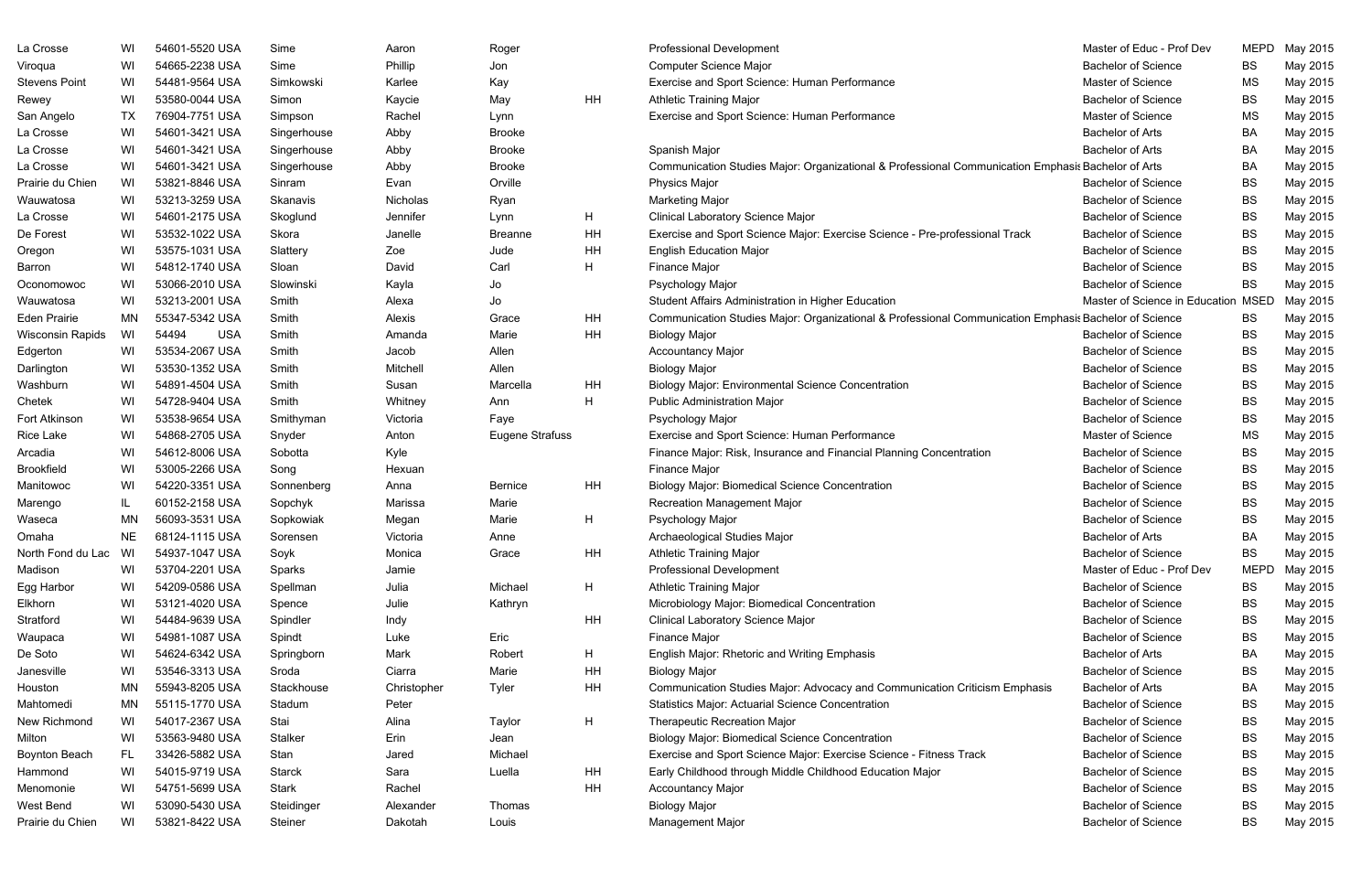| North Prairie         | WI        | 53153-9798 USA       | Stengel          | Kyle            | Richard        |    | <b>Physical Therapy</b>                                                                               | Doctor of Physical Therapy     | <b>DPT</b>  | May 2015 |
|-----------------------|-----------|----------------------|------------------|-----------------|----------------|----|-------------------------------------------------------------------------------------------------------|--------------------------------|-------------|----------|
| Verona                | WI        | 53593-1674 USA       | Stenseth         | Kara            |                |    | <b>Professional Development</b>                                                                       | Master of Educ - Prof Dev      | <b>MEPD</b> | May 2015 |
| Eden Prairie          | MN        | 55346-3357 USA       | Stensrud         | Trent           | Donovan        |    | <b>Physical Therapy</b>                                                                               | Doctor of Physical Therapy     | <b>DPT</b>  | May 2015 |
| Schofield             | WI        | 54476-1215 USA       | Stepanik         | Sarah           | Marie          |    | Archaeological Studies Major                                                                          | <b>Bachelor of Science</b>     | <b>BS</b>   | May 2015 |
| La Crosse             | WI        | 54601-7036 USA       | Sterba           | Tatum           | Marie          | H  | <b>Therapeutic Recreation Major</b>                                                                   | <b>Bachelor of Science</b>     | <b>BS</b>   | May 2015 |
| Wyocena               | WI        | 53969-0666 USA       | Sterling         | Sadee           | Marie          |    | Spanish Major                                                                                         | <b>Bachelor of Arts</b>        | BA          | May 2015 |
| Prairie du Sac        | WI        | 53578-9708 USA       | Steuber          | Travis          | Clifford       |    | <b>Recreation Management Major</b>                                                                    | <b>Bachelor of Science</b>     | <b>BS</b>   | May 2015 |
| La Crosse             | WI        | 54601-6047 USA       | Steuer           | Caroline        | Anne           | H  | Psychology Major                                                                                      | <b>Bachelor of Arts</b>        | BA          | May 2015 |
| Reedsburg             | WI        | 53959-2541 USA       | Steward          | Rachel          | Kathleen       |    | Student Affairs Administration in Higher Education                                                    | Master of Science in Education | <b>MSED</b> | May 2015 |
| Green Bay             | WI        | 54311-7686 USA       | Sticka           | Heather         | Marie          | HH | Recreation Management Major                                                                           | <b>Bachelor of Science</b>     | <b>BS</b>   | May 2015 |
| Holmen                | WI        | 54636-8836 USA       | Stigen           | Kathryn         | Marie          |    | Clinical Laboratory Science Major                                                                     | <b>Bachelor of Science</b>     | BS          | May 2015 |
| Faribault             | MN        | 55021-8262 USA       | Stoeckel         | Maggie          | Mary           | H  | <b>Therapeutic Recreation Major</b>                                                                   | <b>Bachelor of Science</b>     | <b>BS</b>   | May 2015 |
| La Crosse             | WI        | 54601-8426 USA       | <b>Stokes</b>    | Kyle            | R              |    | English Major: Rhetoric and Writing Emphasis                                                          | <b>Bachelor of Arts</b>        | BA          | May 2015 |
| Coon Valley           | WI        | 54623-9521 USA       | Stoltz           | Lauren          | Jewel          | H  | <b>Biology Major: Biomedical Science Concentration</b>                                                | <b>Bachelor of Science</b>     | <b>BS</b>   | May 2015 |
| La Crosse             | WI        | 54601-3063 USA       | Stone            | Jordan          | Tyler          |    | <b>Clinical Laboratory Science Major</b>                                                              | <b>Bachelor of Science</b>     | <b>BS</b>   | May 2015 |
| Mondovi               | WI        | 54755-5002 USA       | Stoughton        | Lisa            | Marie          | H  | Sociology Major                                                                                       | <b>Bachelor of Science</b>     | <b>BS</b>   | May 2015 |
| Madison               | WI        | 53716-1710 USA       | Struve           | Melissa         | Diana          |    | <b>Professional Development</b>                                                                       | Master of Educ - Prof Dev      | <b>MEPD</b> | May 2015 |
| Raleigh               | <b>NC</b> | 27607-4865 USA       | Stubbe           | Connor          | Evan           |    | Finance Major                                                                                         | <b>Bachelor of Science</b>     | <b>BS</b>   | May 2015 |
| Green Bay             | WI        | 54313-7373 USA       | Sturzl           | Cassandra       | Alice          |    | Middle Childhood through Early Adolescence Education Major                                            | <b>Bachelor of Science</b>     | <b>BS</b>   | May 2015 |
| Janesville            | WI        | 53546-9021 USA       | Stuttgen         | <b>Brittany</b> | Marie          |    | Finance Major                                                                                         | <b>Bachelor of Science</b>     | <b>BS</b>   | May 2015 |
| Potosi                | WI        | 53820-9665 USA       | Suckow           | Samantha        | Marie          | H  | Exercise and Sport Science Major: Exercise Science - Fitness Track                                    | <b>Bachelor of Science</b>     | <b>BS</b>   | May 2015 |
| Oconomowoc            | WI        | 53066-6415 USA       | Sullivan         | Nicholas        | Kyle           |    | Computer Science Major                                                                                | <b>Bachelor of Science</b>     | <b>BS</b>   | May 2015 |
|                       | 11        | 100000<br><b>CHN</b> | Sun              | Qiang           |                |    | Master of Business Administration                                                                     | Master of Business Admin       | <b>MBA</b>  | May 2015 |
| Holmen                | WI        | 54636-9738 USA       | Sutherland-Lasee | Alyssa          | Marie          |    | Psychology Major                                                                                      | <b>Bachelor of Science</b>     | <b>BS</b>   | May 2015 |
| Neenah                | WI        | 54956-1830 USA       | Svitavsky        | Katherine       | Marie          | HH | <b>Political Science Major</b>                                                                        | <b>Bachelor of Arts</b>        | BA          | May 2015 |
| Columbus              | WI        | 53925-1604 USA       | Swaagman         | Amber           | Ann            | HH | Clinical Laboratory Science Major                                                                     | <b>Bachelor of Science</b>     | <b>BS</b>   | May 2015 |
| Columbus              | WI        | 53925-1604 USA       | Swaagman         | Amber           | Ann            | HH | <b>Biology Major: Biomedical Science Concentration</b>                                                | <b>Bachelor of Science</b>     | <b>BS</b>   | May 2015 |
| La Crosse             | WI        | 54601-6003 USA       | Swanson          | Cole            |                |    | Mathematics Major: Actuarial Science Concentration                                                    | <b>Bachelor of Science</b>     | <b>BS</b>   | May 2015 |
| Sarona                | WI        | 54870-9206 USA       | Swanson          | Patrick         | John           | H  | <b>Mathematics Education Major</b>                                                                    | <b>Bachelor of Science</b>     | <b>BS</b>   | May 2015 |
| <b>Combined Locks</b> | WI        | 54113-1424 USA       | Swoger           | Chris           | Raymond        |    | Archaeological Studies Major                                                                          | <b>Bachelor of Arts</b>        | BA          | May 2015 |
| Savage                | MN        | 55378-4002 USA       | Taing            | Lareina         |                | H. | <b>Marketing Major</b>                                                                                | <b>Bachelor of Science</b>     | <b>BS</b>   | May 2015 |
| Sussex                | WI        | 53089<br><b>USA</b>  | Taivalkoski      | Jarrett         | Lowrie         |    | English Major: Rhetoric and Writing Emphasis                                                          | <b>Bachelor of Arts</b>        | BA          | May 2015 |
| Neosho                | WI        | 53059-9616 USA       | Takahashi        | Nanna           | Elise          | H  | <b>Biochemistry Major</b>                                                                             | <b>Bachelor of Science</b>     | <b>BS</b>   | May 2015 |
| Waukesha              | WI        | 53189-8099 USA       | Talwar           | Sawan           |                |    | Microbiology Major: Biomedical Concentration                                                          | <b>Bachelor of Science</b>     | <b>BS</b>   | May 2015 |
| Osceola               | WI        | 54020-4123 USA       | Tarman           | Megan           | Marie          |    | Psychology Major                                                                                      | <b>Bachelor of Science</b>     | <b>BS</b>   | May 2015 |
| Darlington            | WI        | 53530-9591 USA       | Taylor           | Meghan          | Maureen        |    | Communication Studies Major: Organizational & Professional Communication Emphasis Bachelor of Science |                                | <b>BS</b>   | May 2015 |
| Lodi                  | WI        | 53555-1450 USA       | Taylor           | Quinton         | Allan          | HH | <b>Biochemistry Major</b>                                                                             | <b>Bachelor of Science</b>     | <b>BS</b>   | May 2015 |
| Manitowoc             | WI        | 54220-1504 USA       | Tebo             | Laura           | K.             | H  | <b>Community Health Education Major</b>                                                               | <b>Bachelor of Science</b>     | <b>BS</b>   | May 2015 |
| Waukesha              | WI        | 53189-7977 USA       | Tehan            | <b>Nick</b>     |                |    | <b>Accountancy Major</b>                                                                              | <b>Bachelor of Science</b>     | BS          | May 2015 |
| Nekoosa               | WI        | 54457-7301 USA       | Tenpas           | Benjamin        | John           |    | <b>Biology Major</b>                                                                                  | <b>Bachelor of Science</b>     | <b>BS</b>   | May 2015 |
| La Crosse             | WI        | 54601-2303 USA       | <b>TerBeest</b>  | Katie           | Marie          |    | English Major: Rhetoric and Writing Emphasis                                                          | <b>Bachelor of Arts</b>        | BA          | May 2015 |
| Janesville            | WI        | 53545-4917 USA       | Terrell          | Caroline        | Eleanor        |    | Psychology Major                                                                                      | <b>Bachelor of Arts</b>        | BA          | May 2015 |
| Arlington Heights     | IL.       | 60004-7970 USA       | TeWinkle         | Lydia           | Angela         |    | Sociology Major                                                                                       | <b>Bachelor of Science</b>     | BS          | May 2015 |
| La Crosse             | WI        | 54603-2416 USA       | Thao             | Chia            |                |    | Finance Major                                                                                         | <b>Bachelor of Science</b>     | <b>BS</b>   | May 2015 |
| La Crosse             | WI        | 54601-6220 USA       | Thao             | Yia             |                |    | Computer Science Major: Computer Engineering Technology Emphasis                                      | <b>Bachelor of Science</b>     | <b>BS</b>   | May 2015 |
| Jackson               | WI        | 53037-9346 USA       | Theriault        | Elizabeth       | Kay            |    | Exercise and Sport Science: Sport Administration                                                      | Master of Science              | MS          | May 2015 |
| Jackson               | WI        | 53037-9346 USA       | Theriault        | Justin          | <b>Bernard</b> | H  | Exercise and Sport Science Major: Exercise Science - Pre-professional Track                           | <b>Bachelor of Science</b>     | <b>BS</b>   | May 2015 |

| Doctor of Physical Therapy     | DPT         | May 2015 |
|--------------------------------|-------------|----------|
| Master of Educ - Prof Dev      | <b>MEPD</b> | May 2015 |
| Doctor of Physical Therapy     | <b>DPT</b>  | May 2015 |
| <b>Bachelor of Science</b>     | BS          | May 2015 |
| <b>Bachelor of Science</b>     | BS          | May 2015 |
| <b>Bachelor of Arts</b>        | ВA          | May 2015 |
| <b>Bachelor of Science</b>     | BS          | May 2015 |
| <b>Bachelor of Arts</b>        | BA          | May 2015 |
| Master of Science in Education | MSED        | May 2015 |
| <b>Bachelor of Science</b>     | <b>BS</b>   | May 2015 |
| <b>Bachelor of Science</b>     | BS          | May 2015 |
| <b>Bachelor of Science</b>     | BS          | May 2015 |
| <b>Bachelor of Arts</b>        | BA          | May 2015 |
| <b>Bachelor of Science</b>     | BS          | May 2015 |
| <b>Bachelor of Science</b>     | <b>BS</b>   | May 2015 |
| <b>Bachelor of Science</b>     | <b>BS</b>   | May 2015 |
| Master of Educ - Prof Dev      | MEPD        | May 2015 |
| <b>Bachelor of Science</b>     | BS          | May 2015 |
| <b>Bachelor of Science</b>     | BS          | May 2015 |
| <b>Bachelor of Science</b>     | ВS          | May 2015 |
| <b>Bachelor of Science</b>     | BS          | May 2015 |
| <b>Bachelor of Science</b>     | ВS          | May 2015 |
| Master of Business Admin       | MBA         | May 2015 |
| <b>Bachelor of Science</b>     | BS          | May 2015 |
| <b>Bachelor of Arts</b>        | ΒA          | May 2015 |
| <b>Bachelor of Science</b>     | BS          | May 2015 |
| <b>Bachelor of Science</b>     | BS          | May 2015 |
| <b>Bachelor of Science</b>     | BS          | May 2015 |
| <b>Bachelor of Science</b>     | ВS          | May 2015 |
| <b>Bachelor of Arts</b>        | <b>BA</b>   | May 2015 |
| <b>Bachelor of Science</b>     | BS          | May 2015 |
| <b>Bachelor of Arts</b>        | ВA          | May 2015 |
| <b>Bachelor of Science</b>     | BS          | May 2015 |
| <b>Bachelor of Science</b>     | BS          | May 2015 |
| <b>Bachelor of Science</b>     | <b>BS</b>   | May 2015 |
| hasis Bachelor of Science      | BS          | May 2015 |
| <b>Bachelor of Science</b>     | BS          | May 2015 |
| <b>Bachelor of Science</b>     | ВS          | May 2015 |
| <b>Bachelor of Science</b>     | <b>BS</b>   | May 2015 |
| <b>Bachelor of Science</b>     | ВS          | May 2015 |
| <b>Bachelor of Arts</b>        | ВA          | May 2015 |
| <b>Bachelor of Arts</b>        | ВA          | May 2015 |
| <b>Bachelor of Science</b>     | ВS          | May 2015 |
| <b>Bachelor of Science</b>     | ВS          | May 2015 |
| <b>Bachelor of Science</b>     | BS          | May 2015 |
| Master of Science              | <b>MS</b>   | May 2015 |
| <b>Bachelor of Science</b>     | BS          | May 2015 |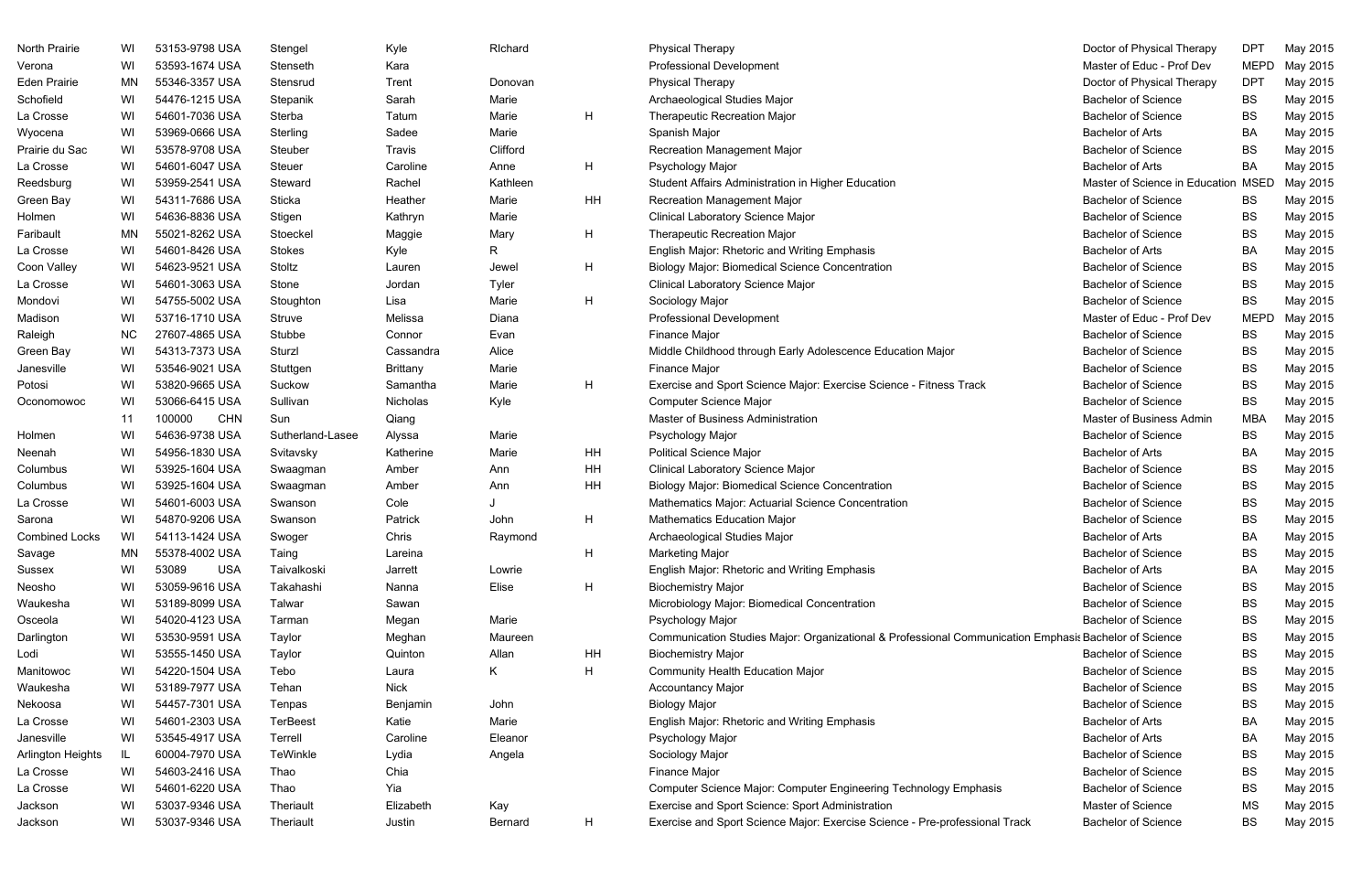| Superior               | WI        | 54880-6901 USA       | Thoen           | Robert          | Joseph    |    | Communication Studies Major: Advocacy and Communication Criticism Emphasis                            | <b>Bachelor of Science</b>          | <b>BS</b>   | May 2015 |
|------------------------|-----------|----------------------|-----------------|-----------------|-----------|----|-------------------------------------------------------------------------------------------------------|-------------------------------------|-------------|----------|
| Arcadia                | WI        | 54612-1822 USA       | Thomas          | <b>Bailey</b>   | Margaret  |    | Finance Major: Risk, Insurance and Financial Planning Concentration                                   | <b>Bachelor of Science</b>          | <b>BS</b>   | May 2015 |
| Madison                | WI        | 53713-2182 USA       | Thomas          | Karen           | Sharece   |    | Student Affairs Administration in Higher Education                                                    | Master of Science in Education MSED |             | May 2015 |
| <b>Brooklyn Center</b> | ΜN        | 55429-4020 USA       | Thome           | Nathaniel       | Lee       | H  | Psychology Major                                                                                      | <b>Bachelor of Science</b>          | BS.         | May 2015 |
| Austin                 | MN        | 55912-5694 USA       | Thompson        | Jacob           |           | HH | <b>Accountancy Major</b>                                                                              | <b>Bachelor of Science</b>          | <b>BS</b>   | May 2015 |
| <b>Valley City</b>     | <b>ND</b> | 58072-2506 USA       | Thomsen         | Jordon          | William   | HH | <b>Biology Major: Biomedical Science Concentration</b>                                                | <b>Bachelor of Science</b>          | <b>BS</b>   | May 2015 |
| Burlington             | WI        | 53105-6804 USA       | Thuot-Petkovich | Nicholas        | Gene      |    | Student Affairs Administration in Higher Education                                                    | Master of Science in Education MSED |             | May 2015 |
| Enshi                  | 42        | 445000<br><b>CHN</b> | Tian            | Menglan         |           |    | Software Engineering                                                                                  | Master of Software Engineering MSE  |             | May 2015 |
| Shoreview              | ΜN        | 55126-3102 USA       | Toninato        | Emily           | Marjorie  | H  | Psychology Major                                                                                      | <b>Bachelor of Arts</b>             | BA.         | May 2015 |
| Ettrick                | WI        | 54627-9005 USA       | Toppen          | Marcus          | James     |    | Exercise and Sport Science Major: Sport Management                                                    | <b>Bachelor of Science</b>          | <b>BS</b>   | May 2015 |
| Oshkosh                | WI        | 54901-3167 USA       | Toraason        | <b>Briana</b>   | Marie     |    | Psychology Major                                                                                      | <b>Bachelor of Science</b>          | <b>BS</b>   | May 2015 |
| Argyle                 | WI        | 53504-9518 USA       | Torgerson       | Sara            |           |    | Geography Major: Environmental Science Concentration                                                  | <b>Bachelor of Science</b>          | <b>BS</b>   | May 2015 |
| Sparta                 | WI        | 54656-8014 USA       | Tormoen         | Seth            | Michael   |    | Finance Major                                                                                         | <b>Bachelor of Science</b>          | <b>BS</b>   | May 2015 |
| Hartland               | WI        | 53029-9311 USA       | Touchett        | Martin          | John      |    | Psychology Major                                                                                      | <b>Bachelor of Science</b>          | <b>BS</b>   | May 2015 |
| La Crosse              | WI        | 54601-3540 USA       | Tran            | Khoi            | Huy       |    | Master of Business Administration                                                                     | Master of Business Admin            | <b>MBA</b>  | May 2015 |
| Middleton              | WI        | 53562-3330 USA       | Trautman        | Daniel          | Michael   |    | Exercise and Sport Science: Human Performance                                                         | Master of Science                   | <b>MS</b>   | May 2015 |
| Augusta                | WI        | 54722-7526 USA       | Travis          | Karley          | Jo        |    | Finance Major                                                                                         | <b>Bachelor of Science</b>          | <b>BS</b>   | May 2015 |
| Waunakee               | WI        | 53597-2007 USA       | Treinen         | Adam            | Joseph    | H  | Exercise and Sport Science Major: Physical Education                                                  | <b>Bachelor of Science</b>          | <b>BS</b>   | May 2015 |
| Madison                | WI        | 53713-3422 USA       | Triller         | Rachel          | Marie     |    | Psychology Major                                                                                      | <b>Bachelor of Science</b>          | <b>BS</b>   | May 2015 |
| Westminster            | CA        | 92683-2505 USA       | Trinh           | Yen             | Hai       |    | Finance Major                                                                                         | <b>Bachelor of Science</b>          | <b>BS</b>   | May 2015 |
| Holmen                 | WI        | 54636-9182 USA       | Trkula          | Gary            | Michael   |    | Management Major                                                                                      | <b>Bachelor of Science</b>          | <b>BS</b>   | May 2015 |
| Juda                   | WI        | 53550-9551 USA       | Trotter         | Megan           | Suzanne   | HH | <b>Therapeutic Recreation Major</b>                                                                   | <b>Bachelor of Science</b>          | <b>BS</b>   | May 2015 |
| lola                   | WI        | 54945-9663 USA       | Trzebiatowski   | Thomas          | Joseph    |    | Computer Science Major                                                                                | <b>Bachelor of Science</b>          | <b>BS</b>   | May 2015 |
| Rice Lake              | WI        | 54868-1030 USA       | Tschanz         | Tyler           | James     |    | Clinical Laboratory Science Major                                                                     | <b>Bachelor of Science</b>          | <b>BS</b>   | May 2015 |
| <b>Belleville</b>      | WI        | 53508-9728 USA       | Tuggle          | Kathleen        |           |    | <b>Professional Development</b>                                                                       | Master of Educ - Prof Dev           | <b>MEPD</b> | May 2015 |
| De Pere                | WI        | 54115-9198 USA       | Turriff         | Anna            |           |    | Student Affairs Administration in Higher Education                                                    | Master of Science in Education      | <b>MSED</b> | May 2015 |
| Stewartville           | MN        | 55976-8199 USA       | Twohey          | Eric            | Edward    | HH | Exercise and Sport Science Major: Exercise Science - Pre-professional Track                           | <b>Bachelor of Science</b>          | <b>BS</b>   | May 2015 |
| Thorp                  | WI        | 54771-9534 USA       | Tyznik          | Hailey          | C         |    | <b>Biology Major</b>                                                                                  | <b>Bachelor of Science</b>          | <b>BS</b>   | May 2015 |
| Waupaca                | WI        | 54981-9526 USA       | Udoni           | Shellady        | Kate      |    | Communication Studies Major: Interpersonal Communication Emphasis                                     | <b>Bachelor of Science</b>          | <b>BS</b>   | May 2015 |
| North Mankato          | ΜN        | 56003-1427 USA       | Umhoefer        | Alex            | Michael   |    | Finance Major                                                                                         | <b>Bachelor of Science</b>          | <b>BS</b>   | May 2015 |
| Austin                 | MN.       | 55912-7341 USA       | Underwood       | Haley           | Phyllis   |    | Finance Major                                                                                         | <b>Bachelor of Science</b>          | <b>BS</b>   | May 2015 |
| Plymouth               | WI        | 53073-3127 USA       | Unger           | Jessey          | David     |    | Sociology Major                                                                                       | <b>Bachelor of Science</b>          | <b>BS</b>   | May 2015 |
| Courtland              | ΜN        | 56021-9728 USA       | Unke            | Jacob           | Jonathan  |    | Exercise and Sport Science: Physical Education Teaching                                               | Master of Science                   | MS          | May 2015 |
| Seymour                | WI        | 54165-1509 USA       | Upp             | Molly           | Rose      | H  | Exercise and Sport Science Major: Exercise Science - Pre-professional Track                           | <b>Bachelor of Science</b>          | <b>BS</b>   | May 2015 |
| Sioux City             | IA        | 51106-9778 USA       | Van             | Anne            | Yung      | H  | Psychology Major                                                                                      | <b>Bachelor of Science</b>          | <b>BS</b>   | May 2015 |
| Kaukauna               | WI        | 54130-9300 USA       | Van Groll       | Stephani        | Ann       | HH | Early Childhood through Middle Childhood Education Major                                              | <b>Bachelor of Science</b>          | BS          | May 2015 |
| Amberg                 | WI        | 54102-9039 USA       | Van Kirk        | Anthony         | Albert    | H  | Exercise and Sport Science Major: Exercise Science - Fitness Track                                    | <b>Bachelor of Science</b>          | <b>BS</b>   | May 2015 |
| Suamico                | WI        | 54313-7694 USA       | Van Remortel    | Mitchel         | Steven    |    | <b>Marketing Major</b>                                                                                | <b>Bachelor of Science</b>          | BS          | May 2015 |
| <b>Brillion</b>        | WI        | 54110-9616 USA       | Van Rossum      | <b>Brittany</b> | Lynn      |    | <b>Economics Major</b>                                                                                | <b>Bachelor of Science</b>          | <b>BS</b>   | May 2015 |
| Elm Grove              | WI        | 53122-2057 USA       | Van Ruiswyk     | Gerrit          |           | H  | Psychology Major                                                                                      | <b>Bachelor of Arts</b>             | BA          | May 2015 |
| Sheboygan Falls        | WI        | 53085-2956 USA       | Van Wyk         | Katie           | Elisabeth |    | Student Affairs Administration in Higher Education                                                    | Master of Science in Education MSED |             | May 2015 |
| Green Bay              | WI        | 54301-1135 USA       | VanCampenhout   | Paul            | Michael   |    | <b>Management Major</b>                                                                               | <b>Bachelor of Science</b>          | BS.         | May 2015 |
| Huntley                | IL        | 60142-2322 USA       | Vance           | Adam            | Nathaniel |    | Microbiology Major                                                                                    | <b>Bachelor of Science</b>          | <b>BS</b>   | May 2015 |
| Green Bay              | WI        | 54313-4115 USA       | Vander Heyden   | Luke            | Daniel    |    | <b>Biology Major: Biomedical Science Concentration</b>                                                | <b>Bachelor of Science</b>          | BS          | May 2015 |
| Wisconsin Rapids       | WI        | 54494-2707 USA       | Vanderhei       | Tianna          | Marie     |    | Communication Studies Major: Organizational & Professional Communication Emphasis Bachelor of Science |                                     | <b>BS</b>   | May 2015 |
| Schofield              | WI        | 54476-3551 USA       | Vang            | Carol           |           |    | Communication Studies Major: Interpersonal Communication Emphasis                                     | <b>Bachelor of Science</b>          | BS          | May 2015 |
| Eau Claire             | WI        | 54703-3032 USA       | Vang            | Mai Der         |           |    | <b>Political Science Major</b>                                                                        | <b>Bachelor of Arts</b>             | BA          | May 2015 |
|                        |           |                      |                 |                 |           |    |                                                                                                       |                                     |             |          |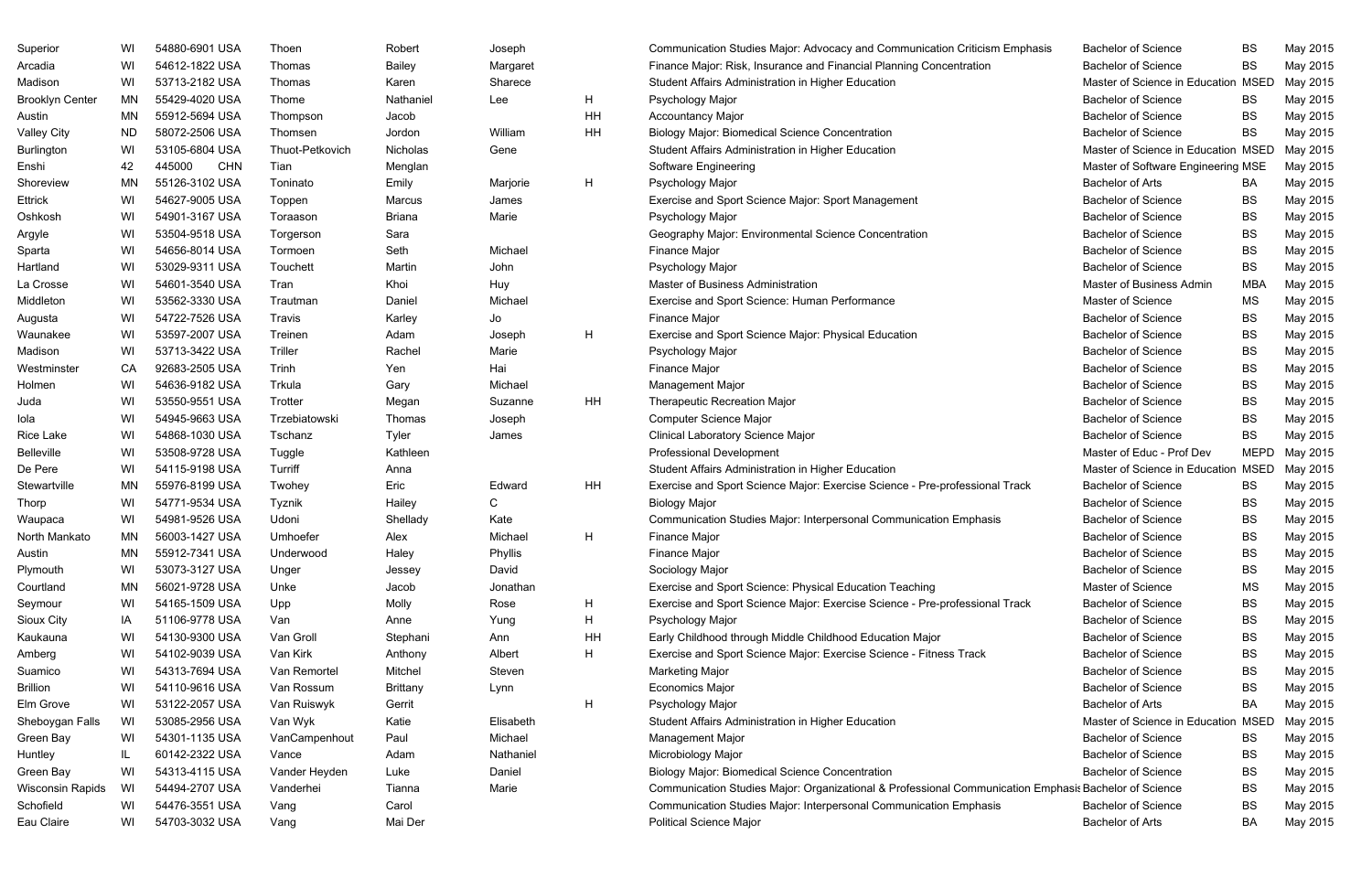| Onalaska            | WI | 54650-2247 USA       | Vang         | Mai Zoua       |                | HH | Communication Studies Major: Organizational & Professional Communication Emphasis Bachelor of Arts |                                     | BA          | May 2015 |
|---------------------|----|----------------------|--------------|----------------|----------------|----|----------------------------------------------------------------------------------------------------|-------------------------------------|-------------|----------|
| La Crosse           | WI | 54601-8306 USA       | Vang         | Pa Houa        |                |    | <b>Professional Development</b>                                                                    | Master of Educ - Prof Dev           | <b>MEPD</b> | May 2015 |
| Manitowoc           | WI | 54220-6620 USA       | VanLaarhoven | Ethan          | George         |    | Psychology Major                                                                                   | <b>Bachelor of Science</b>          | BS          | May 2015 |
| Milwaukee           | WI | 53215-2620 USA       | Vargas       | William        | Axel           |    | <b>Biology Major</b>                                                                               | <b>Bachelor of Science</b>          | <b>BS</b>   | May 2015 |
| <b>Apple Valley</b> | ΜN | 55124-8187 USA       | Vaughan      | Cassandra      |                | H  | English Major: Rhetoric and Writing Emphasis                                                       | <b>Bachelor of Arts</b>             | BA          | May 2015 |
| Arcadia             | WI | 54612-7223 USA       | Vazquez      | Maya           | Ruth           | H  | Therapeutic Recreation Major                                                                       | <b>Bachelor of Science</b>          | <b>BS</b>   | May 2015 |
| Green Bay           | WI | 54301-2881 USA       | Velguth      | Christian      | John           |    | English Major: Rhetoric and Writing Emphasis                                                       | <b>Bachelor of Arts</b>             | BA          | May 2015 |
| Beaver Dam          | WI | 53916-9449 USA       | Ver Hage     | Marcus         | <b>Ellis</b>   |    | Information Systems Major                                                                          | <b>Bachelor of Science</b>          | <b>BS</b>   | May 2015 |
| Waukesha            | WI | 53189-8096 USA       | Vertz        | Molly          | Claire         | H  | Middle Childhood through Early Adolescence Education Major                                         | <b>Bachelor of Science</b>          | <b>BS</b>   | May 2015 |
| North Prairie       | WI | 53153-9770 USA       | Vielgut      | Jenna          | Marie          | H  | <b>Public Administration Major</b>                                                                 | <b>Bachelor of Science</b>          | <b>BS</b>   | May 2015 |
| Marshall            | WI | 53559-9429 USA       | Viken        | Calli          | S              | HH | Early Childhood through Middle Childhood Education Major                                           | <b>Bachelor of Science</b>          | BS          | May 2015 |
| Middleton           | WI | 53562-4183 USA       | Virnig       | Lucas          | Philip         |    | <b>Marketing Major</b>                                                                             | <b>Bachelor of Science</b>          | <b>BS</b>   | May 2015 |
| Rochester           | ΜN | 55901-7648 USA       | Vlazny       | Danielle       | <b>Trieste</b> |    | <b>Physician Assistant Studies</b>                                                                 | Master of Science                   | <b>MS</b>   | May 2015 |
| Kewaunee            | WI | 54216-9694 USA       | Voelker      | Allen          | Mark           |    | Student Affairs Administration in Higher Education                                                 | Master of Science in Education      | <b>MSED</b> | May 2015 |
| Hubertus            | WI | 53033-9207 USA       | Volz         | Jennifer       | Ellen          |    | <b>Marketing Major</b>                                                                             | <b>Bachelor of Science</b>          | BS          | May 2015 |
| De Soto             | WI | 54624-8604 USA       | Von Glahn    | Ross           | Christian      |    | <b>Physical Therapy</b>                                                                            | Doctor of Physical Therapy          | <b>DPT</b>  | May 2015 |
| <b>Balsam Lake</b>  | WI | 54810-2906 USA       | Voss         | Lindsey        | Grace          | HH | Psychology Major                                                                                   | <b>Bachelor of Science</b>          | BS          | May 2015 |
| Woodville           | WI | 54028-7056 USA       | Voye         | Rachel         | A              | H  | <b>Biochemistry Major</b>                                                                          | <b>Bachelor of Science</b>          | <b>BS</b>   | May 2015 |
| Minneapolis         | ΜN | 55405-1122 USA       | Vue          | Lue            |                |    | <b>Recreation Management</b>                                                                       | <b>Master of Science</b>            | <b>MS</b>   | May 2015 |
| New Richland        | MN | 56072-3505 USA       | Wacholz      | Taylor         | Kristine       |    | School Psychology                                                                                  | Master of Science in Education MSED |             | May 2015 |
| Boscobel            | WI | 53805-9166 USA       | Wacker       | Linsey         | Jo             |    | Exercise and Sport Science Major: Exercise Science - Pre-professional Track                        | <b>Bachelor of Science</b>          | <b>BS</b>   | May 2015 |
| Waukesha            | WI | 53189-9509 USA       | Waclawski    | Paul           | Edward         | H  | <b>Biology Major: Biomedical Science Concentration</b>                                             | <b>Bachelor of Science</b>          | BS          | May 2015 |
| Lewiston            | ΜN | 55952-4123 USA       | Wagner       | Caleb          | Edwin          | HH | <b>Chemistry Major: ACS Certification</b>                                                          | <b>Bachelor of Science</b>          | <b>BS</b>   | May 2015 |
| Marshfield          | WI | 54449-3721 USA       | Walberg      | Eric           | D              |    | Biology                                                                                            | Master of Science                   | <b>MS</b>   | May 2015 |
| Onalaska            | WI | 54650-2661 USA       | Waldera      | Avery          | John           |    | Finance Major                                                                                      | <b>Bachelor of Science</b>          | <b>BS</b>   | May 2015 |
| Colgate             | WI | 53017-9393 USA       | Waldhart     | Rachel         | Marie          |    | <b>Biology Major</b>                                                                               | <b>Bachelor of Science</b>          | <b>BS</b>   | May 2015 |
| Green Bay           | WI | 54311-4207 USA       | Wallerius    | Jacob          | David          |    | Management Major                                                                                   | <b>Bachelor of Science</b>          | <b>BS</b>   | May 2015 |
| <b>Two Rivers</b>   | WI | 54241-1461 USA       | Walters      | Chad           | <b>Brandon</b> |    | Sociology Major                                                                                    | <b>Bachelor of Science</b>          | <b>BS</b>   | May 2015 |
| Cedarburg           | WI | 53012-9726 USA       | Walters      | Michael        | Daniel         |    | English Major: Rhetoric and Writing Emphasis                                                       | <b>Bachelor of Arts</b>             | BA          | May 2015 |
| La Crosse           | WI | 54603-8510 USA       | Wandling     | <b>Britney</b> | Rae            |    | <b>Physical Therapy</b>                                                                            | Doctor of Physical Therapy          | <b>DPT</b>  | May 2015 |
| Hubertus            | WI | 53033-9545 USA       | Ward         | Alissa         | Marie          | H  | Communication Studies Major: Interpersonal Communication Emphasis                                  | <b>Bachelor of Science</b>          | BS          | May 2015 |
| Marshall            | WI | 53559-9608 USA       | Ward         | Alyssa         | Kristine       |    | <b>Biology Major: Biomedical Science Concentration</b>                                             | <b>Bachelor of Science</b>          | BS          | May 2015 |
| Waterloo            | WI | 53594-9663 USA       | Ward         | Stephanie      | Grace          |    | Spanish Major                                                                                      | <b>Bachelor of Arts</b>             | BA          | May 2015 |
| Verona              | WI | 53593-1409 USA       | Warren       | Rob            | Carlton        | H  | Communication Studies Major: Interpersonal Communication Emphasis                                  | <b>Bachelor of Science</b>          | BS          | May 2015 |
| Faribault           | ΜN | 55021-6652 USA       | Watkins      | Tara           | M              | H  | <b>Athletic Training Major</b>                                                                     | <b>Bachelor of Science</b>          | BS          | May 2015 |
| Mukwonago           | WI | 53149-1053 USA       | Wavra        | Adam           | James          |    | Nuclear Medicine Technology Major                                                                  | <b>Bachelor of Science</b>          | BS          | May 2015 |
| Hudson              | WI | 54016-2400 USA       | Webb         | Paul           | Joseph         |    | Microbiology Major                                                                                 | <b>Bachelor of Science</b>          | BS          | May 2015 |
| Pittsville          | WI | 54466-9507 USA       | Wegner       | Amber          | Rebecca        |    | Exercise and Sport Science Major: Exercise Science - Pre-professional Track                        | <b>Bachelor of Science</b>          | <b>BS</b>   | May 2015 |
| <b>Butternut</b>    | WI | 54514-8516 USA       | Wegner       | Haley          | Jean           |    | <b>Clinical Laboratory Science Major</b>                                                           | <b>Bachelor of Science</b>          | BS          | May 2015 |
| Edina               | MN | 55435-1625 USA       | Wegner       | Marlena        | Darlean        |    | Psychology Major                                                                                   | <b>Bachelor of Science</b>          | BS          | May 2015 |
| Nanning             |    | 530021<br><b>CHN</b> | Wei          | Shaohua        |                | H  | <b>Accountancy Major</b>                                                                           | <b>Bachelor of Science</b>          | BS          | May 2015 |
| Hechi               | 45 | 547000<br><b>CHN</b> | Wei          | Υi             |                | H  | English Major: Rhetoric and Writing Emphasis                                                       | <b>Bachelor of Arts</b>             | BA          | May 2015 |
| Holmen              | WI | 54636-9297 USA       | Weinke       | Jade           | Autumn         |    | <b>Chemistry Major: ACS Certification</b>                                                          | <b>Bachelor of Science</b>          | BS          | May 2015 |
| Janesville          | WI | 53545-4104 USA       | Weirich      | John           | Lohr           | H  | <b>Biology Major: Biomedical Science Concentration</b>                                             | <b>Bachelor of Science</b>          | BS          | May 2015 |
| <b>Beloit</b>       | WI | 53511-2007 USA       | Weiser       | Maci           | Kaitlin        |    | Finance Major                                                                                      | <b>Bachelor of Science</b>          | BS          | May 2015 |
| Shawano             | WI | 54166-6089 USA       | Weisnicht    | Ryan           |                |    | Exercise and Sport Science Major: Exercise Science - Pre-professional Track                        | <b>Bachelor of Science</b>          | BS          | May 2015 |
| Sunnyvale           | CA | 94087-3612 USA       | Weitzman     | Margaret       | Anne           |    | Biology                                                                                            | Master of Science                   | <b>MS</b>   | May 2015 |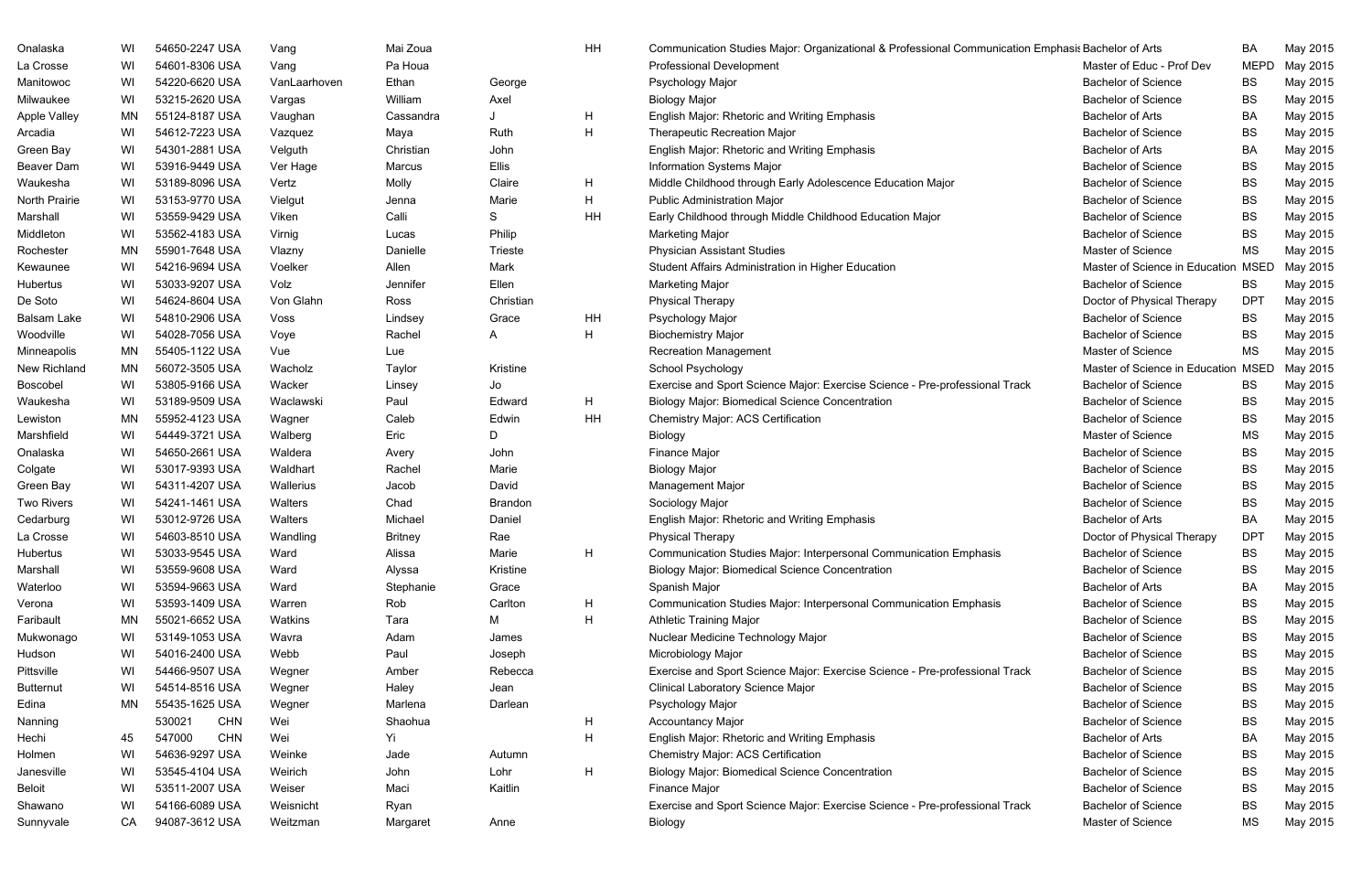| Faribault              | MN. | 55021-6760 USA       | Welborn       | Morgan         | Lynn            | H  | Early Childhood through Middle Childhood Education Major           | <b>Bachelor of Science</b>         | BS.         | May 2015 |
|------------------------|-----|----------------------|---------------|----------------|-----------------|----|--------------------------------------------------------------------|------------------------------------|-------------|----------|
| Cedarburg              | WI  | 53012-9506 USA       | Welch         | Mackenzie      | Ferriday        |    | School Psychology                                                  | Master of Science in Education     | <b>MSED</b> | May 2015 |
| Madison                | WI  | 53711-3152 USA       | Welsch        | Alexandra      | Elizabeth       |    | Archaeological Studies Major                                       | <b>Bachelor of Science</b>         | BS          | May 2015 |
| Sun Prairie            | WI  | 53590-3074 USA       | Wendt         | Andrea         | Jean            |    | Psychology Major                                                   | <b>Bachelor of Science</b>         | BS          | May 2015 |
| Middleton              | WI  | 53562-3840 USA       | Wendt         | Julie          | Kay             |    | <b>Professional Development</b>                                    | Master of Educ - Prof Dev          | <b>MEPD</b> | May 2015 |
| Middleton              | WI  | 53562-1000 USA       | Werla         | Austin         | Tyler           |    | Theatre Arts Major: Design / Technical Emphasis                    | <b>Bachelor of Arts</b>            | BA          | May 2015 |
| Germantown             | WI  | 53022-5139 USA       | Werner        | Emma           | Jean            | HH | Early Childhood through Middle Childhood Education Major           | <b>Bachelor of Science</b>         | BS          | May 2015 |
| Knapp                  | WI  | 54749-9520 USA       | Werner        | Sarah          |                 | H  | Microbiology Major: Biomedical Concentration                       | <b>Bachelor of Science</b>         | BS          | May 2015 |
| Knapp                  | WI  | 54749-9520 USA       | Werner        | Sarah          |                 | H  | <b>Chemistry Minor</b>                                             | <b>Bachelor of Science</b>         | BS          | May 2015 |
| Stoughton              | WI  | 53589-3284 USA       | Wersal        | Austin         | James           | HH | General Science Education (Broad Field) Major                      | <b>Bachelor of Science</b>         | BS          | May 2015 |
| Chaska                 | MN  | 55318-9260 USA       | Wetterlin     | Megan          | Marie           |    | <b>Marketing Major</b>                                             | <b>Bachelor of Science</b>         | BS          | May 2015 |
| Tomahawk               | WI  | 54487-9468 USA       | White         | Megan          | Leigh           | H  | Psychology Major                                                   | <b>Bachelor of Science</b>         | BS          | May 2015 |
| Wausau                 | WI  | 54403-3633 USA       | Whitehead     | Connor         | Patrick         |    | Psychology Major                                                   | <b>Bachelor of Science</b>         | <b>BS</b>   | May 2015 |
| Green Bay              | WI  | 54302-4701 USA       | Wienkers      | <b>Brianne</b> | Michel          |    | <b>Physical Therapy</b>                                            | Doctor of Physical Therapy         | <b>DPT</b>  | May 2015 |
| Holmen                 | WI  | 54636-9206 USA       | Wiese         | Tyler          | James           |    | <b>Biology Major: Biomedical Science Concentration</b>             | <b>Bachelor of Science</b>         | BS          | May 2015 |
| Wauwatosa              | WI  | 53226-2823 USA       | Wightman      | Virginia       |                 | HH | English Major: Rhetoric and Writing Emphasis                       | <b>Bachelor of Arts</b>            | BA          | May 2015 |
| Green Bay              | WI  | 54304-2308 USA       | Wilda         | Timothy        | Joseph          | H  | Geography Major: Environmental Science Concentration               | <b>Bachelor of Science</b>         | BS          | May 2015 |
| Milwaukee              | WI  | 53209-5908 USA       | Williams      | Eric           |                 |    | Exercise and Sport Science Major: Exercise Science - Fitness Track | <b>Bachelor of Science</b>         | BS          | May 2015 |
| Genoa City             | WI  | 53128-2023 USA       | Williams      | Kathryn        | Grace           | H  | Theatre Arts Major: Music Theatre Emphasis                         | <b>Bachelor of Arts</b>            | BA          | May 2015 |
| Mindoro                | WI  | 54644-9508 USA       | Willms        | Kyle           | Nicholas        |    | Geography Major                                                    | <b>Bachelor of Science</b>         | BS          | May 2015 |
| Whitewater             | WI  | 53190-4331 USA       | Wilson        | Bryce          | Allen           |    | Theatre Arts Major: Performance Emphasis                           | <b>Bachelor of Arts</b>            | BA          | May 2015 |
| Milwaukee              | WI  | 53221-2853 USA       | Wimmer        | Christina      | Michelle        |    | Finance Major                                                      | <b>Bachelor of Science</b>         | BS          | May 2015 |
| Manitowoc              | WI  | 54220-1700 USA       | Wimmer        | Megan          | Rae             | HH | <b>Biochemistry Major</b>                                          | <b>Bachelor of Science</b>         | <b>BS</b>   | May 2015 |
| Milwaukee              | WI  | 53208-1719 USA       | Wininsky      | Michael        | Thompson        |    | Music Major: Performance Emphasis                                  | <b>Bachelor of Arts</b>            | BA          | May 2015 |
| Stevens Point          | WI  | 54481-4006 USA       | Winske        | Emma           | Ann             | HH | Psychology Major                                                   | <b>Bachelor of Science</b>         | BS          | May 2015 |
| Chaska                 | MN  | 55318-1271 USA       | Winters       | Scott          | Michael         |    | <b>Information Systems Major</b>                                   | <b>Bachelor of Science</b>         | BS          | May 2015 |
| Sun Prairie            | WI  | 53590-9496 USA       | Wipperfurth   | Karlie         | Marie           | H  | Psychology Major                                                   | <b>Bachelor of Science</b>         | BS          | May 2015 |
| Baraboo                | WI  | 53913-1301 USA       | Wise          | Jonathan       | <b>Birchler</b> | H  | <b>Athletic Training Major</b>                                     | <b>Bachelor of Science</b>         | BS          | May 2015 |
| Appleton               | WI  | 54914-6710 USA       | Wiseman       | Mary           | Elizabeth       |    | <b>Public Administration Major</b>                                 | <b>Bachelor of Science</b>         | BS          | May 2015 |
| Appleton               | WI  | 54913-7192 USA       | Wisniewski    | Rachel         | Louise          |    | <b>Therapeutic Recreation Major</b>                                | <b>Bachelor of Science</b>         | BS          | May 2015 |
| La Grange              | IL. | 60525-6304 USA       | Witt          | Carlyn         | Amanda          | H  | <b>Accountancy Major</b>                                           | <b>Bachelor of Science</b>         | BS          | May 2015 |
| Prentice               | WI  | 54556-9423 USA       | Witt-Whybrow  | Crystal        | Lynn            |    | Middle Childhood through Early Adolescence Education Major         | <b>Bachelor of Science</b>         | BS          | May 2015 |
| Green Bay              | WI  | 54311-5431 USA       | Wojciechowski | Gretchen       | Marie           |    | <b>Marketing Major</b>                                             | <b>Bachelor of Science</b>         | BS          | May 2015 |
| Green Bay              | WI  | 54313-6402 USA       | Wolf          | Robert         | Franklin        |    | <b>Mathematics Major</b>                                           | <b>Bachelor of Science</b>         | BS          | May 2015 |
| <b>Richland Center</b> | WI  | 53581-8452 USA       | Wontor        | Alex           | <b>Bryan</b>    |    | Biology Major: Cellular and Molecular Biology Concentration        | <b>Bachelor of Science</b>         | BS          | May 2015 |
| Cottage Grove          | MN  | 55016-2626 USA       | Woodford      | Julie          | Debra           |    | <b>Biology Major</b>                                               | <b>Bachelor of Science</b>         | BS          | May 2015 |
| Savage                 | MN  | 55378-4681 USA       | Woodruff      | Hanna          | Marie           |    | Communication Studies Major: Interpersonal Communication Emphasis  | <b>Bachelor of Science</b>         | BS          | May 2015 |
| Verona                 | WI  | 53593-1733 USA       | Woods         | Chris          | Nicholas        |    | <b>Biochemistry Major</b>                                          | <b>Bachelor of Science</b>         | BS          | May 2015 |
| La Crosse              | WI  | 54601-3731 USA       | Wright        | Damon          | Emmanuel        |    | <b>Recreation Management</b>                                       | Master of Science                  | МS          | May 2015 |
| Guangzhou              |     | 510000<br><b>CHN</b> | Wu            | Zeyao          |                 | H  | English Major: Rhetoric and Writing Emphasis                       | <b>Bachelor of Arts</b>            | BA          | May 2015 |
| Belleville             | WI  | 53508-9616 USA       | Wyttenbach    | Rachel         | Danielle        | H  | Communication Studies Major: Interpersonal Communication Emphasis  | <b>Bachelor of Arts</b>            | BA          | May 2015 |
| hangzhou               | 33  | 310018<br><b>CHN</b> | Xia           | Nianli         |                 |    | Management Major                                                   | <b>Bachelor of Science</b>         | BS          | May 2015 |
| Honghu, Hubei          |     | 433200<br><b>CHN</b> | Xiao          | Mushen         |                 |    | <b>Computer Science Major</b>                                      | <b>Bachelor of Science</b>         | BS          | May 2015 |
| La Crosse              | WI  | 54601-4272 USA       | Xiong         | Tria           |                 |    | Communication Studies Major: Interpersonal Communication Emphasis  | <b>Bachelor of Arts</b>            | BA          | May 2015 |
| Onalaska               | WI  | 54650-3228 USA       | Xiong         | Yer            |                 |    | Management Major                                                   | <b>Bachelor of Science</b>         | BS          | May 2015 |
| La Crosse              | WI  | 54603-2704 USA       | Xiong-Vue     | Sammy          |                 |    | <b>Public Administration Major</b>                                 | <b>Bachelor of Science</b>         | BS          | May 2015 |
| Daly City              | СA  | 94015-3655 USA       | Xue           | Yufan          |                 |    | Software Engineering                                               | Master of Software Engineering MSE |             | May 2015 |

| <b>Bachelor of Science</b>         | BS          | May 2015 |
|------------------------------------|-------------|----------|
| Master of Science in Education     | <b>MSED</b> | May 2015 |
| <b>Bachelor of Science</b>         | BS          | May 2015 |
| <b>Bachelor of Science</b>         | ВS          | May 2015 |
| Master of Educ - Prof Dev          | MEPD        | May 2015 |
| <b>Bachelor of Arts</b>            | ВA          | May 2015 |
| <b>Bachelor of Science</b>         | BS          | May 2015 |
| <b>Bachelor of Science</b>         | BS          | May 2015 |
| <b>Bachelor of Science</b>         | ВS          | May 2015 |
| <b>Bachelor of Science</b>         | <b>BS</b>   | May 2015 |
| <b>Bachelor of Science</b>         | BS          | May 2015 |
| <b>Bachelor of Science</b>         | BS          | May 2015 |
| <b>Bachelor of Science</b>         | ВS          | May 2015 |
| Doctor of Physical Therapy         | DPT         | May 2015 |
| <b>Bachelor of Science</b>         | BS          | May 2015 |
| <b>Bachelor of Arts</b>            | ВA          | May 2015 |
| <b>Bachelor of Science</b>         | ВS          | May 2015 |
| <b>Bachelor of Science</b>         | BS          | May 2015 |
| <b>Bachelor of Arts</b>            | ВA          | May 2015 |
| <b>Bachelor of Science</b>         | <b>BS</b>   | May 2015 |
| <b>Bachelor of Arts</b>            | BA          | May 2015 |
| <b>Bachelor of Science</b>         | BS          | May 2015 |
| <b>Bachelor of Science</b>         | BS          | May 2015 |
| <b>Bachelor of Arts</b>            | ВA          | May 2015 |
| <b>Bachelor of Science</b>         | BS          | May 2015 |
| <b>Bachelor of Science</b>         | BS          | May 2015 |
| <b>Bachelor of Science</b>         | ВS          | May 2015 |
| <b>Bachelor of Science</b>         | ВS          | May 2015 |
| <b>Bachelor of Science</b>         | BS          | May 2015 |
| <b>Bachelor of Science</b>         | BS          | May 2015 |
| <b>Bachelor of Science</b>         | BS          | May 2015 |
| <b>Bachelor of Science</b>         | <b>BS</b>   | May 2015 |
| <b>Bachelor of Science</b>         | <b>BS</b>   | May 2015 |
| <b>Bachelor of Science</b>         | ВS          | May 2015 |
| <b>Bachelor of Science</b>         | BS          | May 2015 |
| <b>Bachelor of Science</b>         | ВS          | May 2015 |
| <b>Bachelor of Science</b>         | <b>BS</b>   | May 2015 |
| <b>Bachelor of Science</b>         | ВS          | May 2015 |
| <b>Master of Science</b>           | <b>MS</b>   | May 2015 |
| <b>Bachelor of Arts</b>            | ВA          | May 2015 |
| <b>Bachelor of Arts</b>            | ВA          | May 2015 |
| <b>Bachelor of Science</b>         | ВS          | May 2015 |
| <b>Bachelor of Science</b>         | BS          | May 2015 |
| <b>Bachelor of Arts</b>            | ВA          | May 2015 |
| <b>Bachelor of Science</b>         | BS          | May 2015 |
| <b>Bachelor of Science</b>         | BS          | May 2015 |
| Master of Software Engineering MSE |             | May 2015 |